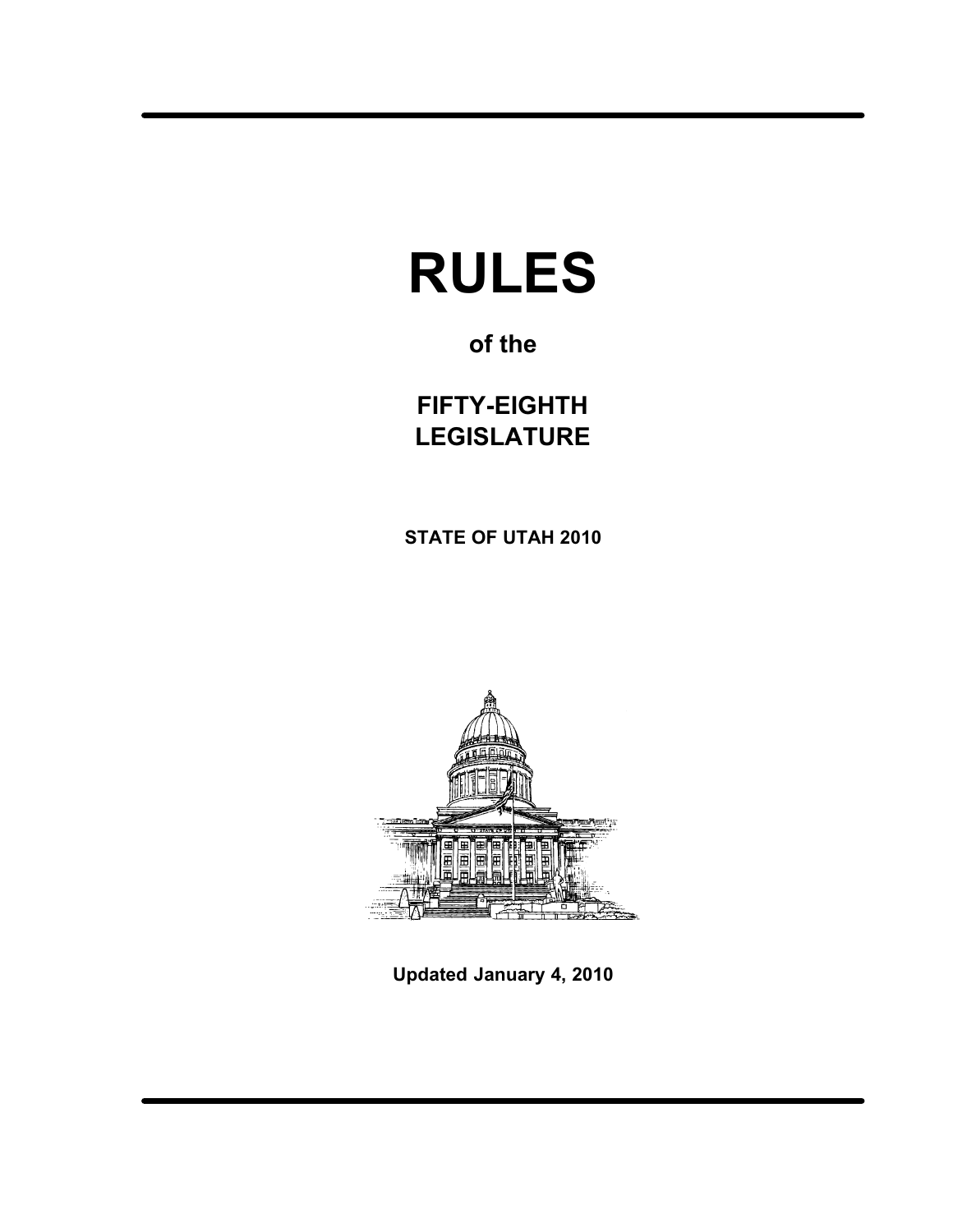## TABLE OF CONTENTS

## [JOINT RULES](#page-12-0)

| $JR1-1-101$ . |                                                                                |  |
|---------------|--------------------------------------------------------------------------------|--|
| JR1-1-102.    |                                                                                |  |
| JR1-2-101.    |                                                                                |  |
| JR1-2-102.    |                                                                                |  |
| JR1-2-103.    |                                                                                |  |
| JR1-2-201.    |                                                                                |  |
| JR1-2-202.    |                                                                                |  |
| JR1-3-101.    | Secretary and Chief Clerk to Keep Records of Action. 14                        |  |
| JR1-3-102.    |                                                                                |  |
| $JR1-3-201$ . |                                                                                |  |
| JR2-1-101.    |                                                                                |  |
| $JR2-1-102.$  |                                                                                |  |
| $JR2-1-103.$  |                                                                                |  |
| JR2-2-101.    |                                                                                |  |
| JR2-2-201.    |                                                                                |  |
| JR2-2-202.    |                                                                                |  |
| JR2-2-203.    |                                                                                |  |
| $JR3-1-101$ . |                                                                                |  |
| $JR3-1-102.$  |                                                                                |  |
| $JR3-2-101.$  |                                                                                |  |
| JR3-2-102.    |                                                                                |  |
| JR3-2-103.    |                                                                                |  |
| JR3-2-201.    |                                                                                |  |
| JR3-2-301.    |                                                                                |  |
| JR3-2-302.    | Appropriation Subcommittees -- Created -- Membership -- Quorum and             |  |
|               |                                                                                |  |
| JR3-2-401.    | <b>Executive Appropriations -- Creation -- Membership -- Quorum and Voting</b> |  |
|               |                                                                                |  |
| JR3-2-402.    |                                                                                |  |
| JR3-2-501.    |                                                                                |  |
| JR3-2-502.    |                                                                                |  |
| JR3-2-601.    |                                                                                |  |
| JR3-2-602.    |                                                                                |  |
| JR3-2-603.    |                                                                                |  |
| JR3-2-604.    |                                                                                |  |
| JR4-1-101.    |                                                                                |  |
| JR4-1-201.    |                                                                                |  |
| JR4-1-202.    |                                                                                |  |
| JR4-1-203.    |                                                                                |  |
| JR4-1-301.    |                                                                                |  |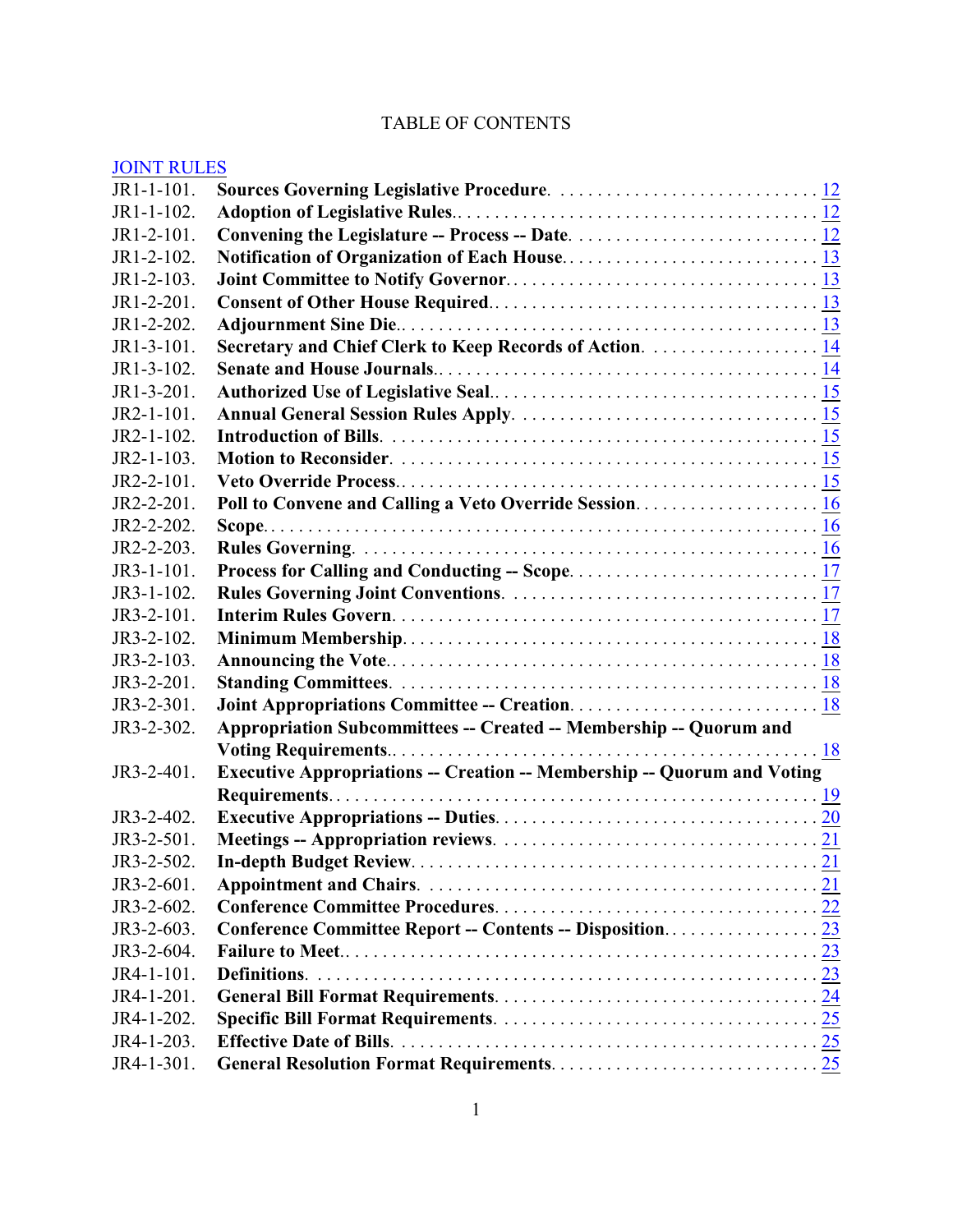| JR4-1-302. |                                                                                 |  |
|------------|---------------------------------------------------------------------------------|--|
| JR4-1-303. |                                                                                 |  |
| JR4-2-101. |                                                                                 |  |
| JR4-2-102. |                                                                                 |  |
| JR4-2-103. |                                                                                 |  |
| JR4-2-201. |                                                                                 |  |
| JR4-2-202. |                                                                                 |  |
| JR4-2-203. |                                                                                 |  |
| JR4-2-204. | Substitute Bills and Amendments to Bills Must Be Germane30                      |  |
| JR4-2-301. | Drafting and Sponsor Approval of Legislation. 31                                |  |
| JR4-2-401. |                                                                                 |  |
| JR4-2-402. |                                                                                 |  |
| JR4-2-403. |                                                                                 |  |
| JR4-2-501. | Numbering and Distributing Bills and Resolutions33                              |  |
| JR4-2-502. |                                                                                 |  |
| JR4-2-503. | Distribution of Bills and Resolutions and Preparation for Introduction34        |  |
| JR4-2-504. |                                                                                 |  |
| JR4-3-101. |                                                                                 |  |
| JR4-3-201. | Review and Action on Requests for Appropriation35                               |  |
| JR4-4-101. |                                                                                 |  |
| JR4-4-102. |                                                                                 |  |
| JR4-4-103. |                                                                                 |  |
| JR4-4-104. |                                                                                 |  |
| JR4-4-105. | Calendaring Legislation -- Preference for Legislation of Other Chamber. 36      |  |
| JR4-4-106. | Notice to Other Chamber that Legislation has Failed36                           |  |
| JR4-4-107. |                                                                                 |  |
| JR4-4-108. | Consideration and Action on Amendments to Legislation Made in the Other         |  |
|            |                                                                                 |  |
| JR4-4-109. |                                                                                 |  |
| JR4-4-201. |                                                                                 |  |
| JR4-4-202. | Memorializing Formal Receipt of Legislation from Other House.  38               |  |
| JR4-4-203. | Possession of a Bill -- Process for Obtaining the Return of Legislation Sent to |  |
|            |                                                                                 |  |
| JR4-5-101. |                                                                                 |  |
| JR4-5-201. |                                                                                 |  |
| JR4-5-202. | Deadline for Passing Certain Appropriations Bills and School Finance Bills      |  |
|            |                                                                                 |  |
| JR4-5-203. |                                                                                 |  |
| JR4-5-301. |                                                                                 |  |
| JR4-6-101. |                                                                                 |  |
| JR4-6-102. | Enrollment and Transmittal of Legislation to the Governor.  40                  |  |
| JR4-6-103. | Legislative General Counsel to Correct Certain Technical Errors.  41            |  |
| JR4-6-201. | Recalling Legislation Before It is Signed by the Speaker and President 41       |  |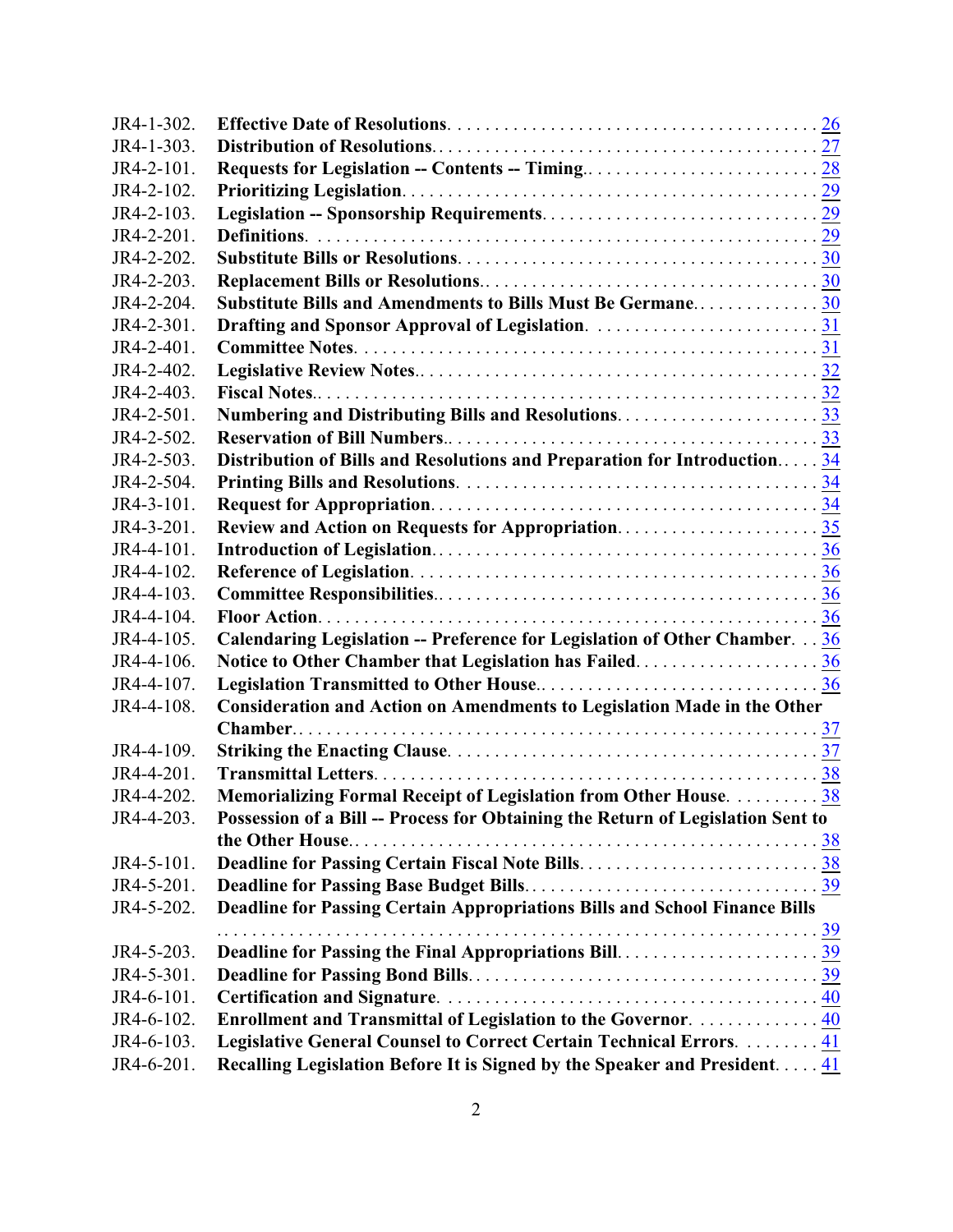| JR4-6-202.               |                                                                             |
|--------------------------|-----------------------------------------------------------------------------|
| JR5-1-101.               |                                                                             |
| JR5-1-102.               |                                                                             |
| JR5-2-101.               | Lodging, Meals, and Incidental Expenses While in Annual General Session     |
|                          |                                                                             |
| JR5-2-102.               | Transportation Cost Reimbursement While in Annual General Session. 42       |
| JR5-3-101.               | Meals and Incidental Expense Reimbursement for Authorized Legislative       |
|                          | Meetings, Special Sessions, and Veto Override Sessions. 42                  |
| JR5-3-102.               | Lodging Expense Reimbursement for Authorized Legislative Meetings,          |
|                          |                                                                             |
| JR5-3-103.               | Travel Expense Reimbursement for Authorized Legislative Meetings, Special   |
|                          |                                                                             |
| JR5-4-101.               | Reimbursement for Costs of Out-of-State Travel.  43                         |
| JR6-1-101.               |                                                                             |
| JR6-1-102.               |                                                                             |
| JR6-1-201.               |                                                                             |
| JR6-1-202.               |                                                                             |
| JR6-1-301.               | Ethics Training Course -- Internet Availability -- Content -- Participation |
|                          |                                                                             |
| JR6-2-101.               |                                                                             |
| JR6-2-102.               |                                                                             |
| JR6-2-201.               |                                                                             |
| JR6-2-202.               |                                                                             |
| JR6-3-101.               |                                                                             |
| JR6-4-101.               | Review of Ethics Complaint for Compliance with Form Requirements and        |
|                          |                                                                             |
| JR6-4-102.               | First Ethics Committee Meeting -- Jurisdictional and Claim Review.  49      |
| JR6-4-201.               |                                                                             |
| JR6-4-202.               |                                                                             |
| JR6-4-203.               | Testimony and Examination of Witnesses -- Oath -- Contempt51                |
| JR6-4-204.               |                                                                             |
| JR6-4-205.               |                                                                             |
| JR6-4-206.               |                                                                             |
| JR6-4-207.               | Process for Making a Decision -- Remedies -- Publication of Decision. $52$  |
| JR6-4-301.               |                                                                             |
| JR6-4-302.               |                                                                             |
| JR6-4-303.               |                                                                             |
| JR6-4-304.               |                                                                             |
| JR6-4-305.               | Committee Action on Statement of Alleged Violation and Response54           |
| JR6-4-306.               | Disciplinary Hearing -- General Requirements -- Two Phases55                |
| JR6-4-307.<br>JR6-4-308. | Disciplinary Hearing Process -- Phase I, Adjudication Phase55               |
|                          | Disciplinary Hearing Process -- Phase II, Penalty Phase -- Remedies. 56     |
| JR6-4-309.               |                                                                             |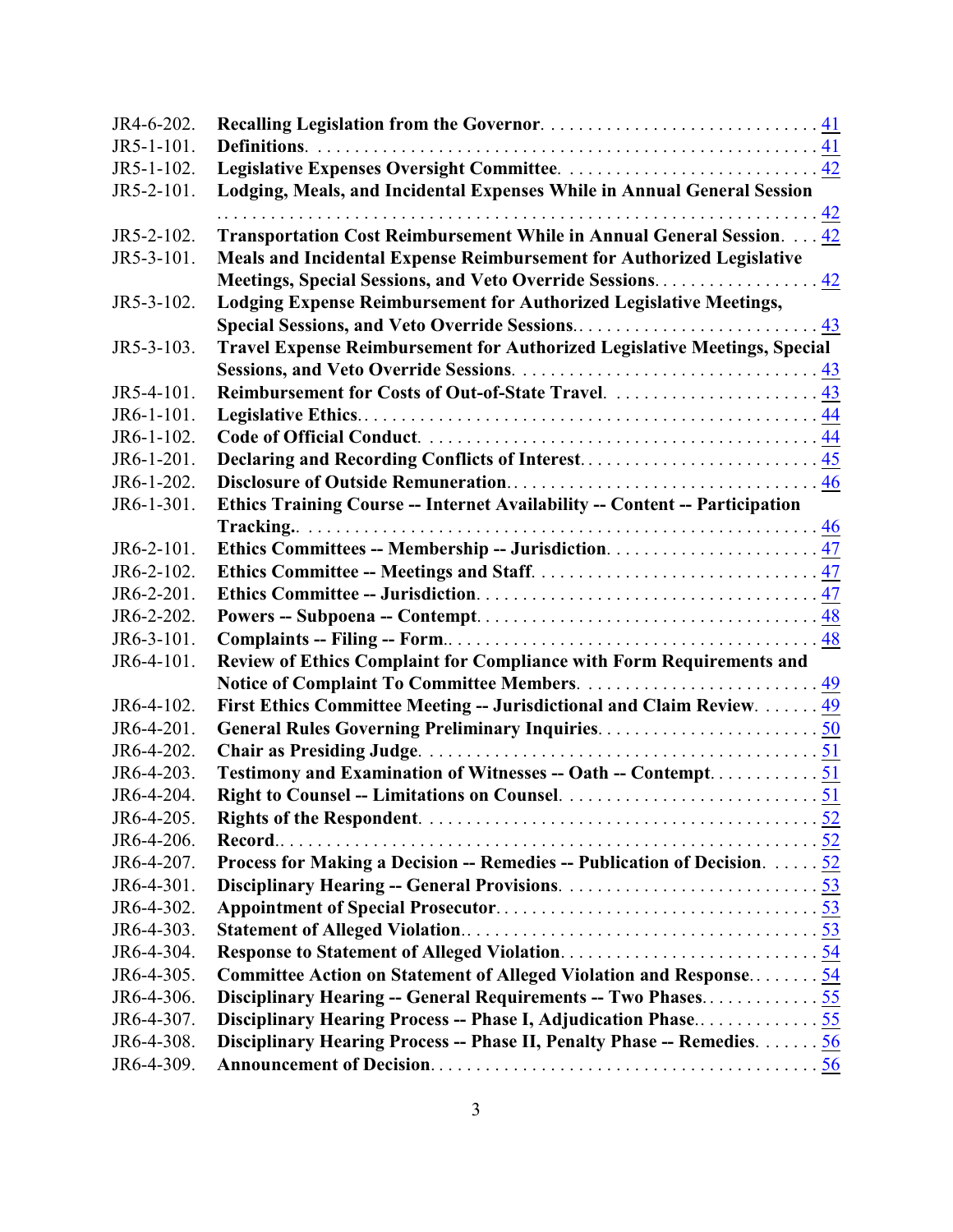| JR6-4-310.           |                                                                               |  |
|----------------------|-------------------------------------------------------------------------------|--|
| JR6-5-101.           |                                                                               |  |
| JR6-6-101.           |                                                                               |  |
| JR6-6-102.           | Exceptions -- Acting in Normal Course of Private Employment57                 |  |
| <b>INTERIM RULES</b> |                                                                               |  |
| $IR1-1-101$ .        |                                                                               |  |
| IR1-1-201.           | Interim Committees Established -- Membership -- Chairs -- Chair Duties 58     |  |
| $IR1 - 1 - 202$ .    | Interim Committees -- Creation and Organization of Subcommittees59            |  |
| $IR1-1-203$ .        | Special Committees -- Creation and Organization of Subcommittees $59$         |  |
| $IR2-1-101$ .        |                                                                               |  |
| $IR2-2-101$ .        |                                                                               |  |
| IR2-2-102.           | <b>Interim Committees -- Review of Rules Referred by Administrative Rules</b> |  |
|                      |                                                                               |  |
| $IR3-1-101$ .        | Interim Committees -- Joint Meetings -- Location of Meetings -- Notice of     |  |
|                      |                                                                               |  |
| $IR3-1-102$ .        | Rights of Members to Attend Meetings -- Nonmembers of the Committee or        |  |
|                      |                                                                               |  |
| IR3-1-103.           |                                                                               |  |
| $IR3-1-104.$         |                                                                               |  |
| IR3-2-101.           |                                                                               |  |
| IR3-2-102.           |                                                                               |  |
| IR3-2-201.           |                                                                               |  |
| $IR3-3-101$ .        |                                                                               |  |
| IR3-3-102.           |                                                                               |  |
| IR3-3-103.           |                                                                               |  |
| IR3-3-201.           |                                                                               |  |
| IR3-4-101.           | Motions to be Stated Before Debate -- Dividing a Motion -- Withdrawing a      |  |
|                      |                                                                               |  |
| IR3-4-102.           |                                                                               |  |
| IR3-4-103.           |                                                                               |  |
| IR3-4-104.           |                                                                               |  |
| IR3-4-105.           |                                                                               |  |
| IR3-4-201.           |                                                                               |  |
| IR3-4-202.           |                                                                               |  |
| <b>SENATE RULES</b>  |                                                                               |  |
| SR-20.01.            |                                                                               |  |
| SR-20.02.            |                                                                               |  |
| SR-20.03.            |                                                                               |  |
| SR-20.04.            |                                                                               |  |
| SR-20.05.            |                                                                               |  |
| SR-20.06.            |                                                                               |  |
| SR-20.07.            |                                                                               |  |
| SR-20.08.            |                                                                               |  |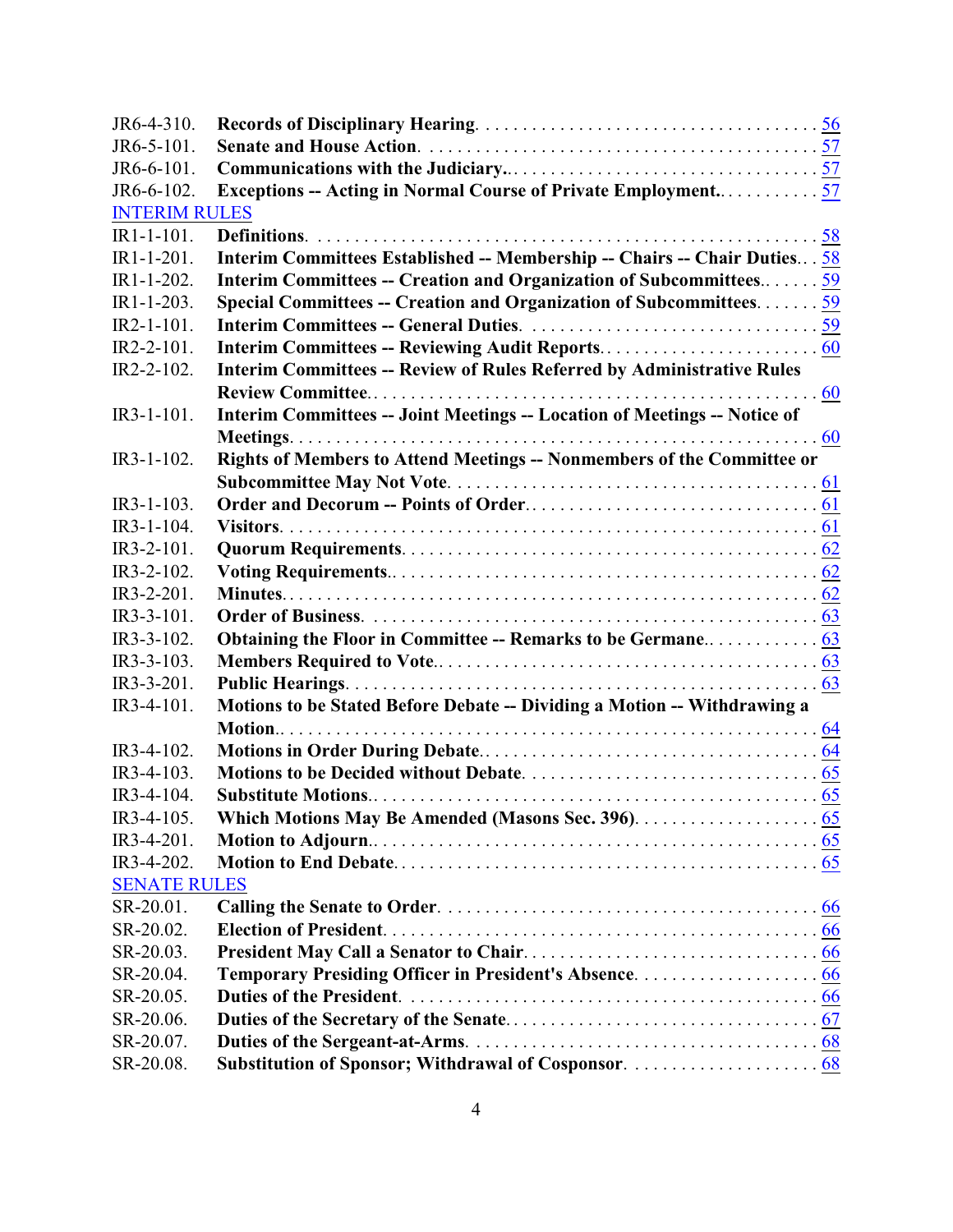| SR-20.09.   |                                                                                  |  |
|-------------|----------------------------------------------------------------------------------|--|
| SR-21.01.   |                                                                                  |  |
| SR-21.02.   |                                                                                  |  |
| SR-22.01.   |                                                                                  |  |
| SR-22.02.   |                                                                                  |  |
| SR-22.03.   |                                                                                  |  |
| SR-22.04.   |                                                                                  |  |
| SR-22.05.   |                                                                                  |  |
| SR-22.06.   |                                                                                  |  |
| SR-22.07.   |                                                                                  |  |
| SR-22.08.   |                                                                                  |  |
| SR-22.09.   |                                                                                  |  |
| SR-22.10.   |                                                                                  |  |
| SR-23.01.   |                                                                                  |  |
| SR-23.02.   |                                                                                  |  |
| SR-23.03.   |                                                                                  |  |
| SR-23.04.   |                                                                                  |  |
| SR-23.05.   |                                                                                  |  |
| SR-23.06.   |                                                                                  |  |
| SR-23.07.   |                                                                                  |  |
| SR-23.08.   |                                                                                  |  |
| SR-23.09.   |                                                                                  |  |
| SR-23.10.   |                                                                                  |  |
| SR-23.11.   |                                                                                  |  |
| SR-23.12.   |                                                                                  |  |
| SR-23.13.   |                                                                                  |  |
| SR-23.14.   |                                                                                  |  |
| SR-24.01.   |                                                                                  |  |
| SR-24.02.   |                                                                                  |  |
| SR-24.03.   | Legislation Scheduled for Time Certain has Priority in Committee. $\frac{73}{ }$ |  |
| SR-24.04.   |                                                                                  |  |
| SR-24.04.1. |                                                                                  |  |
| SR-24.05.   |                                                                                  |  |
| SR-24.06.   |                                                                                  |  |
| SR-24.07.   |                                                                                  |  |
| SR-24.08.   |                                                                                  |  |
| SR-24.09.   |                                                                                  |  |
| SR-24.10.   |                                                                                  |  |
| SR-24.11.   |                                                                                  |  |
| SR-24.12.   |                                                                                  |  |
| SR-24.13.   |                                                                                  |  |
| SR-24.14.   |                                                                                  |  |
| SR-24.15.   |                                                                                  |  |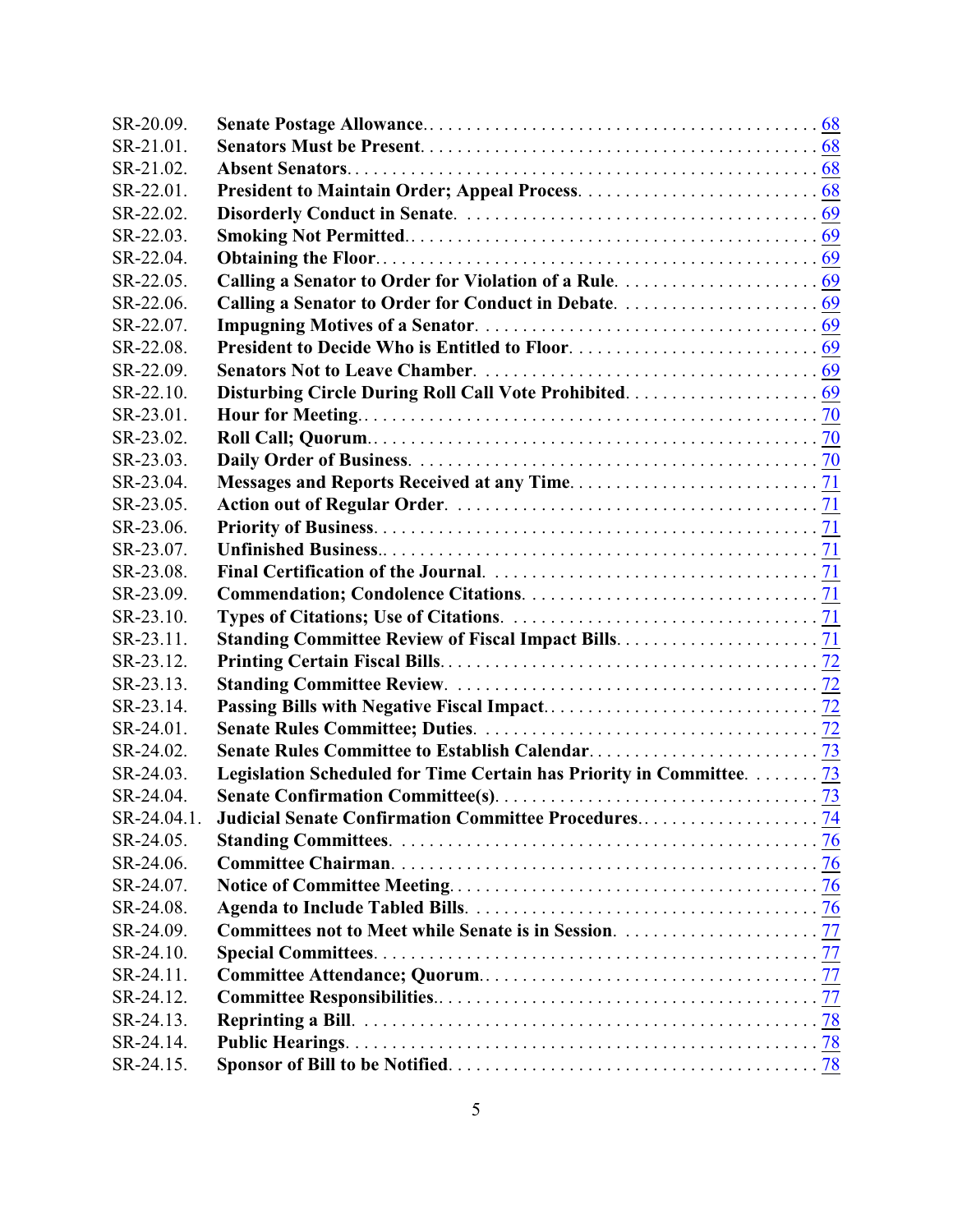| SR-24.16. | Voting; Chair to Verbally Announce the Vote; Dissenting Members to be |  |
|-----------|-----------------------------------------------------------------------|--|
|           |                                                                       |  |
| SR-24.17. |                                                                       |  |
| SR-24.18. |                                                                       |  |
| SR-24.19. |                                                                       |  |
| SR-24.20. |                                                                       |  |
| SR-24.21. |                                                                       |  |
| SR-24.22. |                                                                       |  |
| SR-24.23. |                                                                       |  |
| SR-24.24. |                                                                       |  |
| SR-24.25. |                                                                       |  |
| SR-24.26. |                                                                       |  |
| SR-24.27. |                                                                       |  |
| SR-24.28. |                                                                       |  |
| SR-24.29. |                                                                       |  |
| SR-24.30. |                                                                       |  |
| SR-25.01. |                                                                       |  |
| SR-25.02. |                                                                       |  |
| SR-25.03. |                                                                       |  |
| SR-25.04. |                                                                       |  |
| SR-25.05. |                                                                       |  |
| SR-25.06. |                                                                       |  |
| SR-25.07. |                                                                       |  |
| SR-25.08. |                                                                       |  |
| SR-25.09. |                                                                       |  |
| SR-25.10. |                                                                       |  |
| SR-25.11. |                                                                       |  |
| SR-25.12. |                                                                       |  |
| SR-25.13. |                                                                       |  |
| SR-25.14. |                                                                       |  |
| SR-25.15. |                                                                       |  |
| SR-25.16. |                                                                       |  |
| SR-27.01. |                                                                       |  |
| SR-27.02. |                                                                       |  |
| SR-27.03. |                                                                       |  |
| SR-27.04. |                                                                       |  |
| SR-27.05. |                                                                       |  |
| SR-27.06. |                                                                       |  |
| SR-27.07. |                                                                       |  |
| SR-27.08. |                                                                       |  |
| SR-27.09. |                                                                       |  |
| SR-27.10. |                                                                       |  |
| SR-27.11. |                                                                       |  |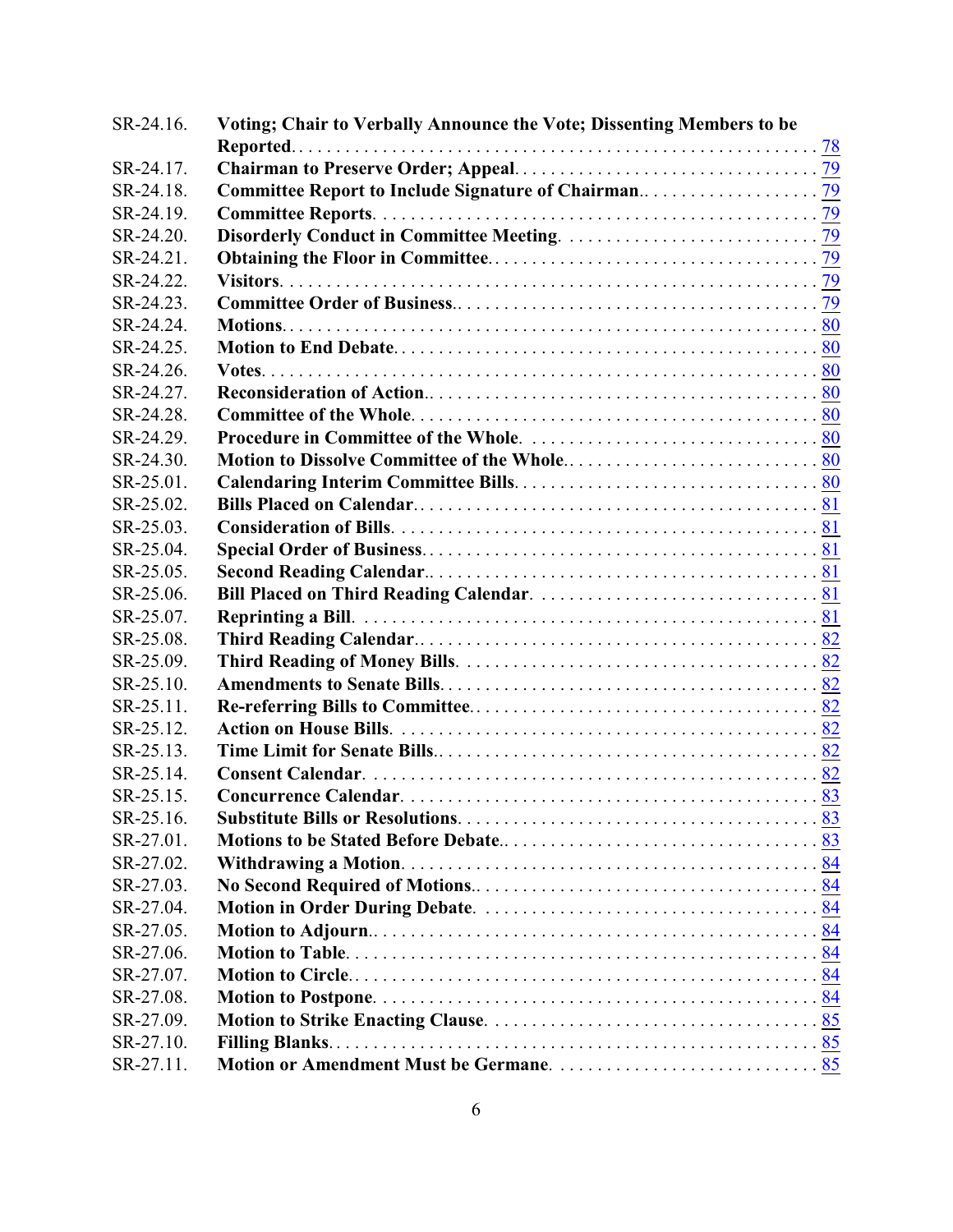| SR-27.12. |                                                                       |  |
|-----------|-----------------------------------------------------------------------|--|
| SR-27.13. |                                                                       |  |
| SR-27.14. |                                                                       |  |
| SR-27.15. |                                                                       |  |
| SR-27.16. |                                                                       |  |
| SR-28.01. |                                                                       |  |
| SR-28.02. |                                                                       |  |
| SR-28.03. |                                                                       |  |
| SR-28.04. |                                                                       |  |
| SR-28.05. |                                                                       |  |
| SR-29.01. | Amendments and Motions in Writing; Length Restrictions 86             |  |
| SR-29.02. |                                                                       |  |
| SR-29.03. |                                                                       |  |
| SR-29.04. |                                                                       |  |
| SR-29.05. |                                                                       |  |
| SR-29.06. |                                                                       |  |
| SR-30.01. |                                                                       |  |
| SR-30.02. |                                                                       |  |
| SR-30.03. | Roll Call on Final Passage of Bills; When Required; Procedure 87      |  |
| SR-30.06. |                                                                       |  |
| SR-30.07. |                                                                       |  |
| SR-30.08. |                                                                       |  |
| SR-30.09. |                                                                       |  |
| SR-30.10. |                                                                       |  |
| SR-31.01. |                                                                       |  |
| SR-31.02. |                                                                       |  |
| SR-31.03. |                                                                       |  |
| SR-31.04. |                                                                       |  |
| SR-31.05. |                                                                       |  |
| SR-31.06. |                                                                       |  |
| SR-32.01. |                                                                       |  |
| SR-32.02. |                                                                       |  |
| SR-32.03. |                                                                       |  |
| SR-32.04. | No Motion to Reconsider within Three Days of Adjournment Sine Die. 90 |  |
| SR-33.01. |                                                                       |  |
| SR-33.02. |                                                                       |  |
| SR-33.03. | Lobbying                                                              |  |
| SR-33.04. |                                                                       |  |
| SR-33.05. |                                                                       |  |
| SR-33.06. |                                                                       |  |
| SR-34.01. | Adoption, Amendment, and Suspension of Senate Rules. 91               |  |
| SR-34.02. |                                                                       |  |
| SR-34.03. |                                                                       |  |
|           |                                                                       |  |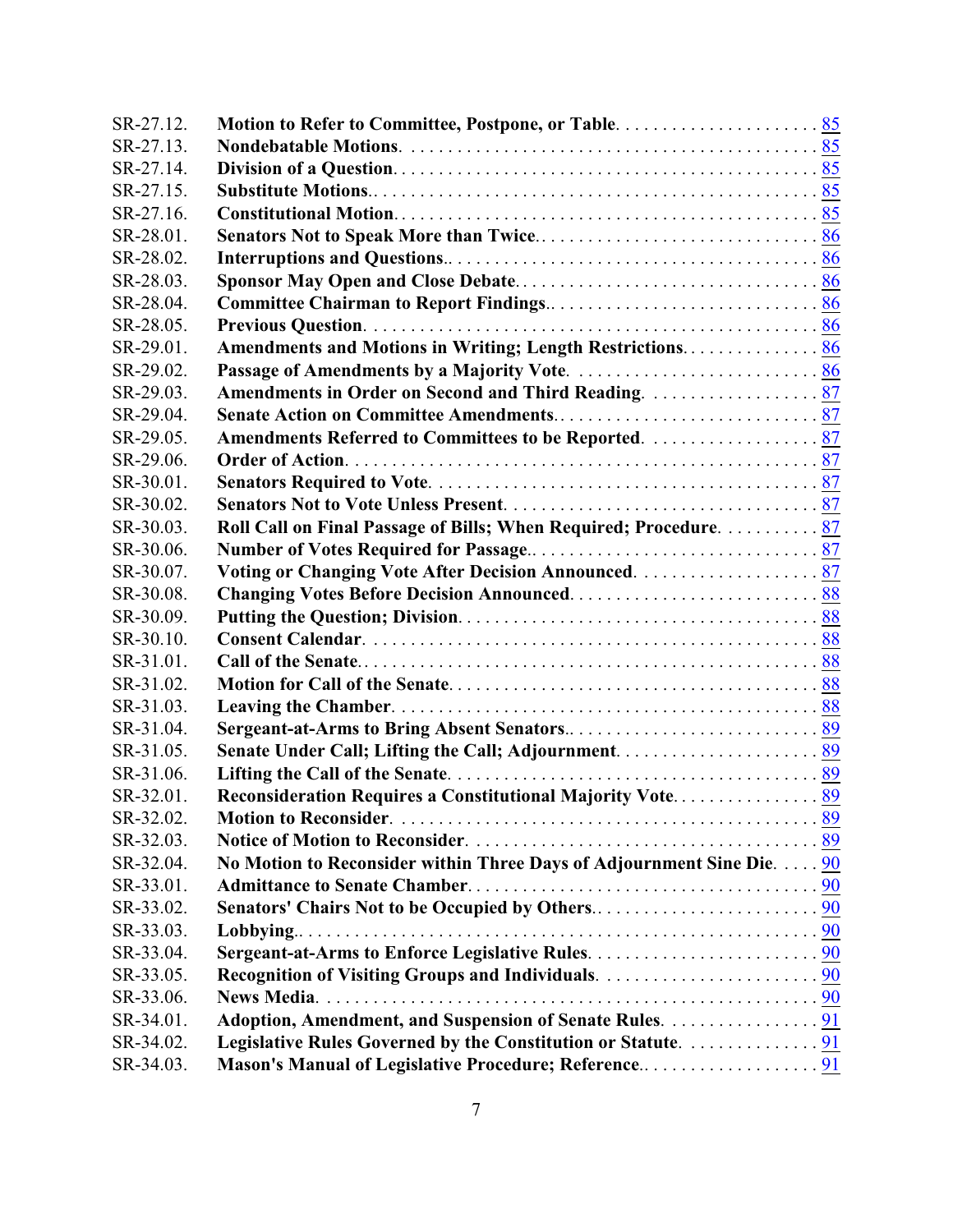| SR-35.01.          |                                                                  |  |
|--------------------|------------------------------------------------------------------|--|
| SR-35.02.          |                                                                  |  |
| SR-35.03.          |                                                                  |  |
| SR-36.02.          |                                                                  |  |
| SR-36.03.          | Officers Subject to Impeachment; Judgment; Prosecution by Law 92 |  |
| SR-36.04.          |                                                                  |  |
| SR-36.05.          |                                                                  |  |
| SR-36.06.          |                                                                  |  |
| SR-36.07.          |                                                                  |  |
| SR-37.24.          |                                                                  |  |
| SR-38.01.          |                                                                  |  |
| SR-38.02.          |                                                                  |  |
| SR-38.03.          |                                                                  |  |
| SR-38.04.          |                                                                  |  |
| SR-38.05.          |                                                                  |  |
| <b>HOUSE RULES</b> |                                                                  |  |
| HR-20.01.          |                                                                  |  |
| HR-20.02.          |                                                                  |  |
| HR-20.03.          |                                                                  |  |
| HR-20.04.          |                                                                  |  |
| HR-20.05.          |                                                                  |  |
| HR-20.06.          |                                                                  |  |
| HR-20.07.          |                                                                  |  |
| HR-20.08.          |                                                                  |  |
| HR-21.01.          |                                                                  |  |
| HR-21.02.          |                                                                  |  |
| HR-22.01.          |                                                                  |  |
| HR-22.02.          |                                                                  |  |
| HR-22.03.          |                                                                  |  |
| HR-22.04.          |                                                                  |  |
| HR-22.05.          | Calling a Representative to Order for Violation of a Rule. 99    |  |
| HR-22.06.          | Calling a Representative to Order for Conduct in Debate. 99      |  |
| HR-22.07.          |                                                                  |  |
| HR-22.08.          |                                                                  |  |
| HR-22.09.          |                                                                  |  |
| HR-22.10.          |                                                                  |  |
| HR-23.01.          |                                                                  |  |
| HR-23.02.          |                                                                  |  |
| HR-23.03.          |                                                                  |  |
| HR-23.04.          |                                                                  |  |
| HR-23.05.          |                                                                  |  |
| HR-23.06.          |                                                                  |  |
| HR-23.07.          |                                                                  |  |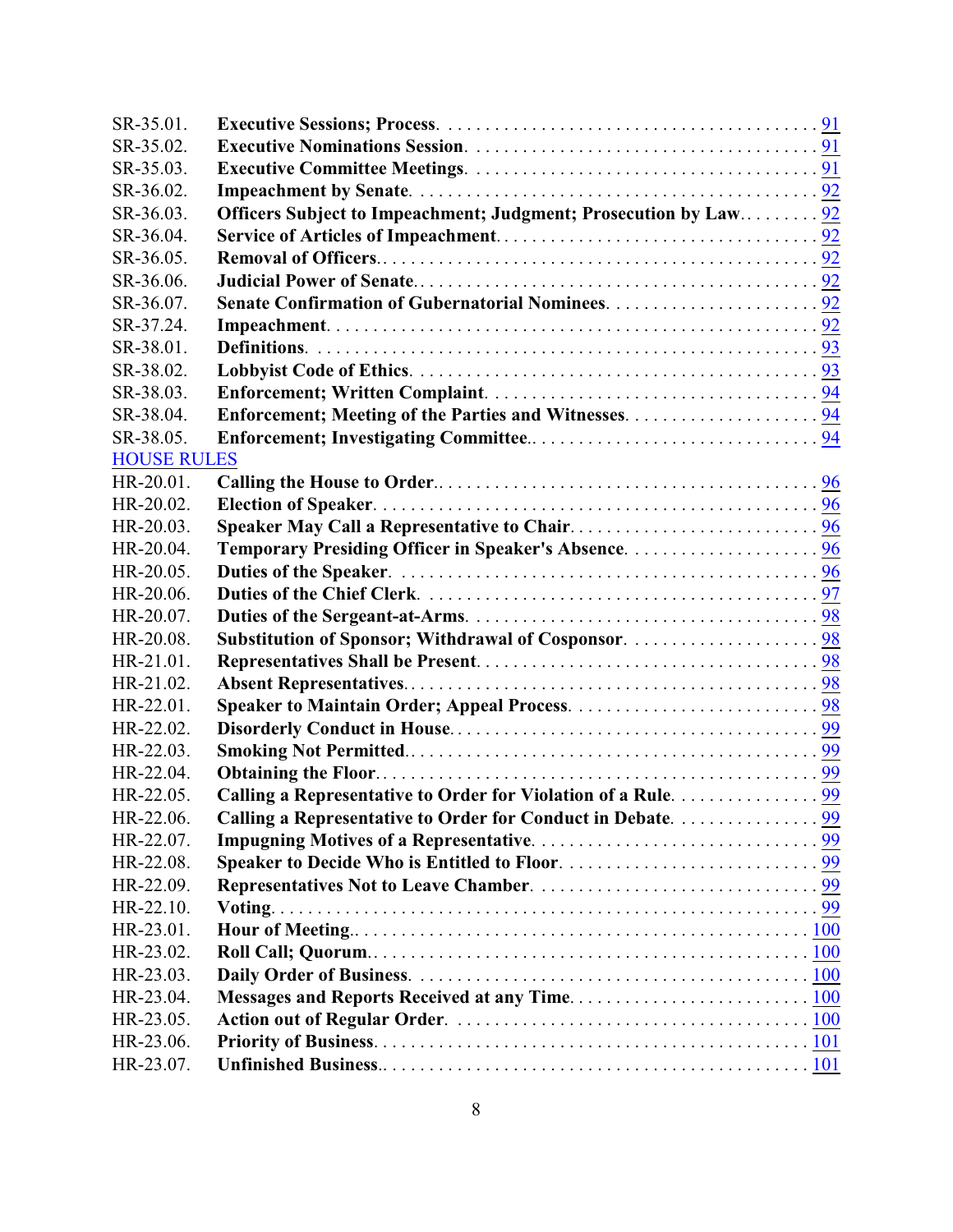| HR-23.08. |                                                                           |  |
|-----------|---------------------------------------------------------------------------|--|
| HR-23.09. |                                                                           |  |
| HR-23.10. |                                                                           |  |
| HR-23.11. |                                                                           |  |
| HR-23.13. |                                                                           |  |
| HR-24.01. |                                                                           |  |
| HR-24.02. |                                                                           |  |
| HR-24.03. | Legislation Scheduled for Time Certain Has Priority in Committee 103      |  |
| HR-24.05. |                                                                           |  |
| HR-24.06. |                                                                           |  |
| HR-24.07. |                                                                           |  |
| HR-24.08. |                                                                           |  |
| HR-24.09. |                                                                           |  |
| HR-24.10. |                                                                           |  |
| HR-24.11. |                                                                           |  |
| HR-24.12. |                                                                           |  |
| HR-24.14. |                                                                           |  |
| HR-24.15. |                                                                           |  |
| HR-24.16. | Voting -- Chair to Verbally Announce the Vote -- Dissenting Members to be |  |
|           |                                                                           |  |
| HR-24.17. |                                                                           |  |
| HR-24.18. | Committee Report to Include Signature of Chairman106                      |  |
| HR-24.19. |                                                                           |  |
| HR-24.20. |                                                                           |  |
| HR-24.21. |                                                                           |  |
| HR-24.22. |                                                                           |  |
| HR-24.23. |                                                                           |  |
| HR-24.24. |                                                                           |  |
| HR-24.25. |                                                                           |  |
| HR-24.26. |                                                                           |  |
| HR-24.27. |                                                                           |  |
| HR-24.28. |                                                                           |  |
| HR-24.29. |                                                                           |  |
| HR-24.30. |                                                                           |  |
| HR-24.33. |                                                                           |  |
| HR-25.01. |                                                                           |  |
| HR-25.03. |                                                                           |  |
| HR-25.04. |                                                                           |  |
| HR-25.05. |                                                                           |  |
| HR-25.08. |                                                                           |  |
| HR-25.09. |                                                                           |  |
| HR-25.10. |                                                                           |  |
| HR-25.11. |                                                                           |  |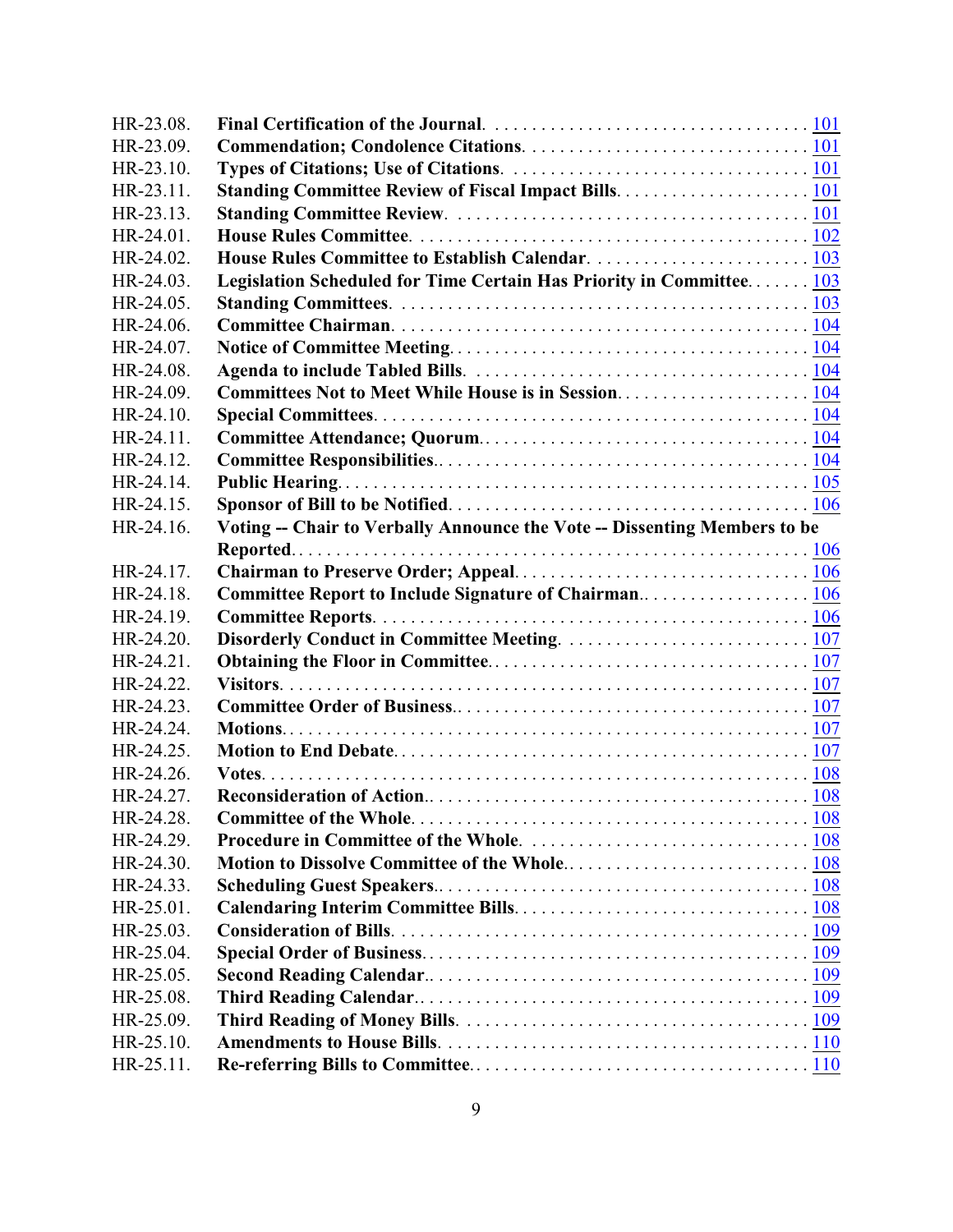| HR-25.12.              |                                                                      |  |
|------------------------|----------------------------------------------------------------------|--|
| HR-25.13.              |                                                                      |  |
| HR-25.14.              |                                                                      |  |
| HR-25.15.              |                                                                      |  |
| HR-26.01.              |                                                                      |  |
| HR-26.02.              | Verbal Disclosure of Conflict of Interest in House Floor Debate 111  |  |
| HR-27.01.              |                                                                      |  |
| HR-27.02.              |                                                                      |  |
| HR-27.03.              |                                                                      |  |
| HR-27.04.              |                                                                      |  |
| HR-27.05.              |                                                                      |  |
| HR-27.07.              |                                                                      |  |
| HR-27.08.              |                                                                      |  |
| HR-27.09.              |                                                                      |  |
| HR-27.10.              |                                                                      |  |
| HR-27.11.              |                                                                      |  |
| HR-27.12.              | Motion to Refer to Committee, Postpone, or Circle113                 |  |
| HR-27.13.              |                                                                      |  |
| HR-27.14.              |                                                                      |  |
| HR-27.15.              |                                                                      |  |
| HR-27.16.              |                                                                      |  |
| HR-27.17.              |                                                                      |  |
| HR-28.01.              | Representatives Not to Speak More Than Twice; Maximum Floor Time 114 |  |
| HR-28.02.              |                                                                      |  |
| HR-28.03.              |                                                                      |  |
| HR-28.04.              |                                                                      |  |
| HR-28.05.              |                                                                      |  |
| HR-28.06.              |                                                                      |  |
| HR-29.01.              |                                                                      |  |
| HR-29.02.              |                                                                      |  |
| HR-29.03.              |                                                                      |  |
|                        |                                                                      |  |
| HR-29.04.              |                                                                      |  |
| HR-29.05.              | Amendments Referred to Committees to be Reported. 116                |  |
| HR-29.06.              |                                                                      |  |
| HR-31.01.              |                                                                      |  |
| HR-31.02.              |                                                                      |  |
| HR-31.03.              |                                                                      |  |
| HR-31.04.              | Sergeant-at-Arms to Bring Absent Representatives. 117                |  |
| HR-31.05.              | House Under Call; Lifting the Call; Adjournment. 118                 |  |
| HR-31.06.              |                                                                      |  |
| HR-32.01.              | Floor Reconsideration Requires Majority Vote118                      |  |
| HR-32.02.<br>HR-32.03. |                                                                      |  |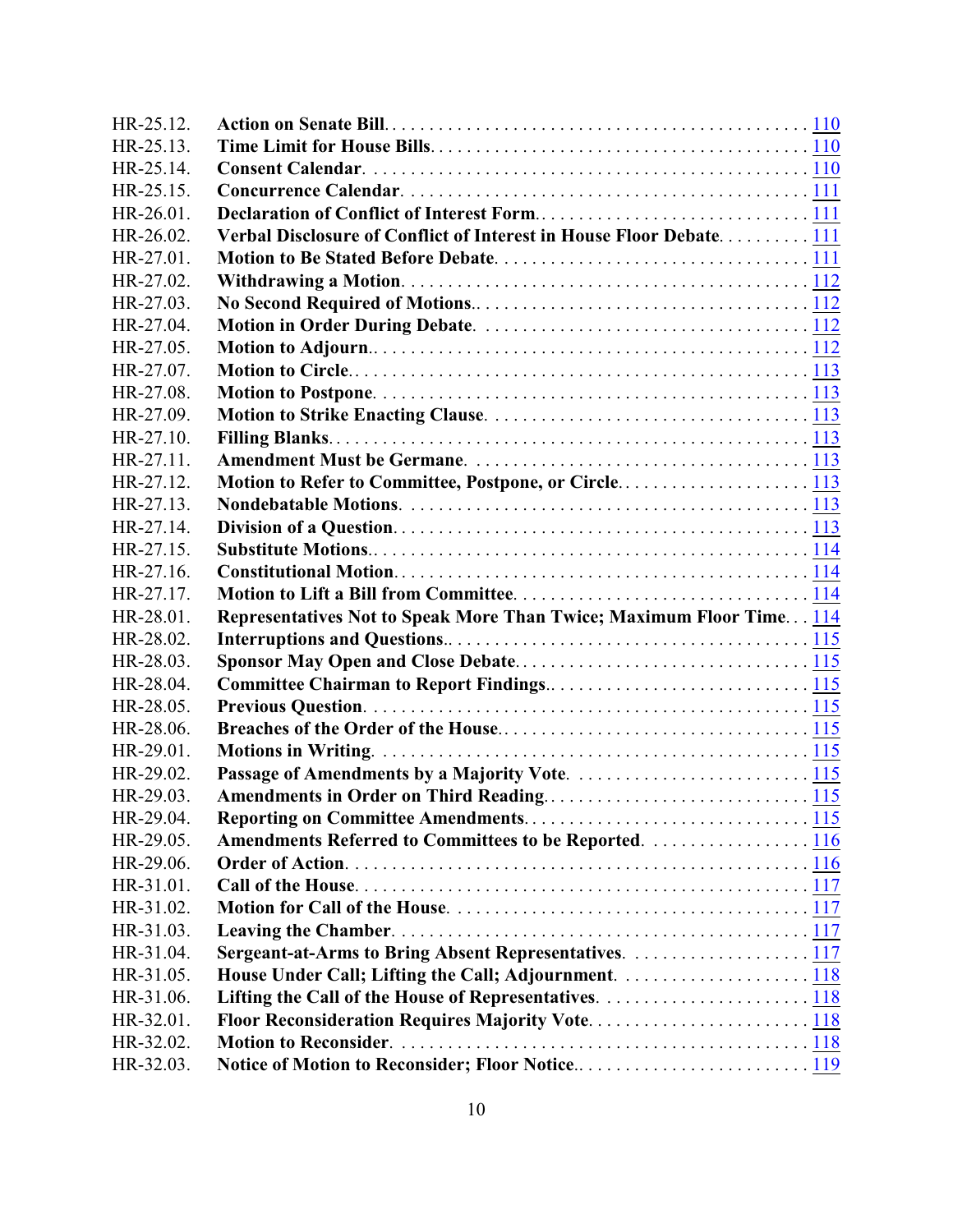| HR-32.04. | No Motion to Reconsider Within Three Days of Adjournment Sine Die 119 |  |
|-----------|-----------------------------------------------------------------------|--|
| HR-33.01. |                                                                       |  |
| HR-33.02. |                                                                       |  |
| HR-33.03. |                                                                       |  |
| HR-33.04. |                                                                       |  |
| HR-33.05. |                                                                       |  |
| HR-33.06. |                                                                       |  |
| HR-34.01. |                                                                       |  |
| HR-34.02. | Legislative Rules Governed by the Constitution or Statute.  123       |  |
| HR-34.03. | Mason's Manual of Legislative Procedure; Reference 123                |  |
| HR-35.01. |                                                                       |  |
| HR-36.01. |                                                                       |  |
| HR-36.03. | Officers Subject to Impeachment, Judgment, Prosecution by Law 123     |  |
| HR-36.04. |                                                                       |  |
| HR-36.05. |                                                                       |  |
| HR-37.10. |                                                                       |  |
| HR-38.01. |                                                                       |  |
| HR-38.02. |                                                                       |  |
| HR-38.03. |                                                                       |  |
| HR-38.04. |                                                                       |  |
| HR-38.05. | Enforcement; Speaker Review; Minority Leader Review 126               |  |
| HR-38.06. |                                                                       |  |
| HR-38.07. |                                                                       |  |
|           |                                                                       |  |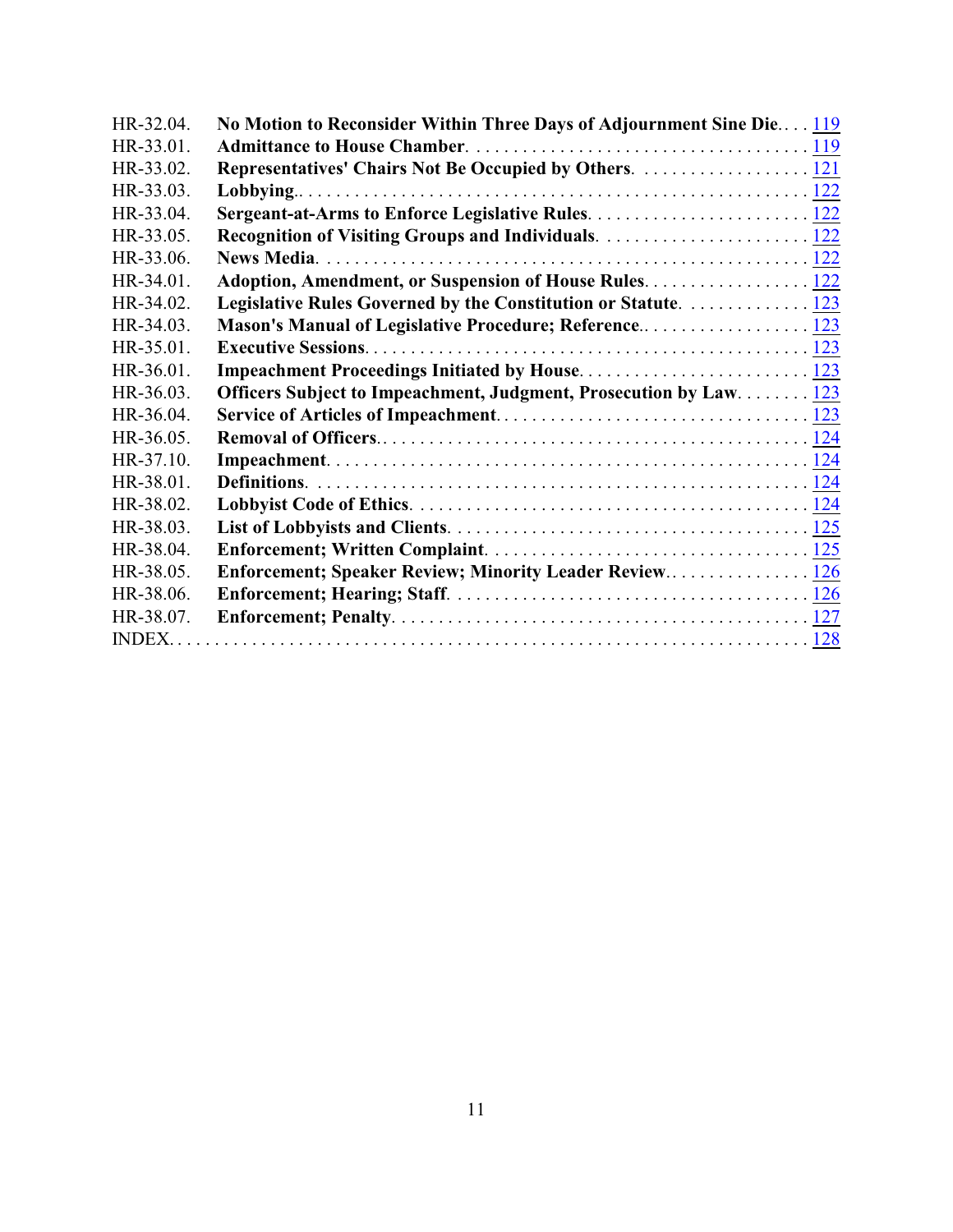## <span id="page-12-0"></span>**JOINT RULES**

## **TITLE 1. JOINT RULES GOVERNING GENERAL LEGISLATIVE ORGANIZATION AND PROCESS**

## **CHAPTER 1. RULES OF PROCEDURE**

## <span id="page-12-1"></span>**JR1-1-101. Sources Governing Legislative Procedure.**

Rules of legislative procedure are derived from several sources and take precedence in the following order:

- (1) constitutional provisions, statutory provisions, and case law;
- (2) these legislative rules;
- (3) custom, usage, and practice; and
- (4) Mason's Manual of Legislative Procedure.

#### <span id="page-12-2"></span>**JR1-1-102. Adoption of Legislative Rules.**

(1) (a) At the beginning of each legislative session, the Legislature shall adopt Joint Rules and the Interim Rules by a constitutional two-thirds vote of all Senators and Representatives.

(b) Except as provided in Subsection (1)(c), after the initial adoption of Joint and Interim Rules, the Legislature may adopt additional Joint and Interim Rules or amend or repeal existing Joint or Interim Rules by a constitutional majority vote.

(c) The Legislature may adopt or amend a Joint or Interim Rule that includes a voting requirement of more than a constitutional majority only by a constitutional two-thirds vote of all Senators and Representatives.

(2) The Senate and House Rules Committees shall:

(a) meet before each annual general session of the Legislature convenes;

(b) review Joint Rules and Interim Rules; and

(c) recommend to the Legislature any modifications that they consider necessary.

## **CHAPTER 2. CONVENING AND ADJOURNING THE LEGISLATURE**

#### **Part 1. Convening the Legislature**

#### <span id="page-12-3"></span>**JR1-2-101. Convening the Legislature -- Process -- Date.**

(1) The Legislature shall convene:

(a) on the date set by the Utah Constitution for the beginning of the annual general session; or

(b) on the date set by the Governor in the proclamation that calls the Legislature into special session.

(2) The Legislature shall convene by: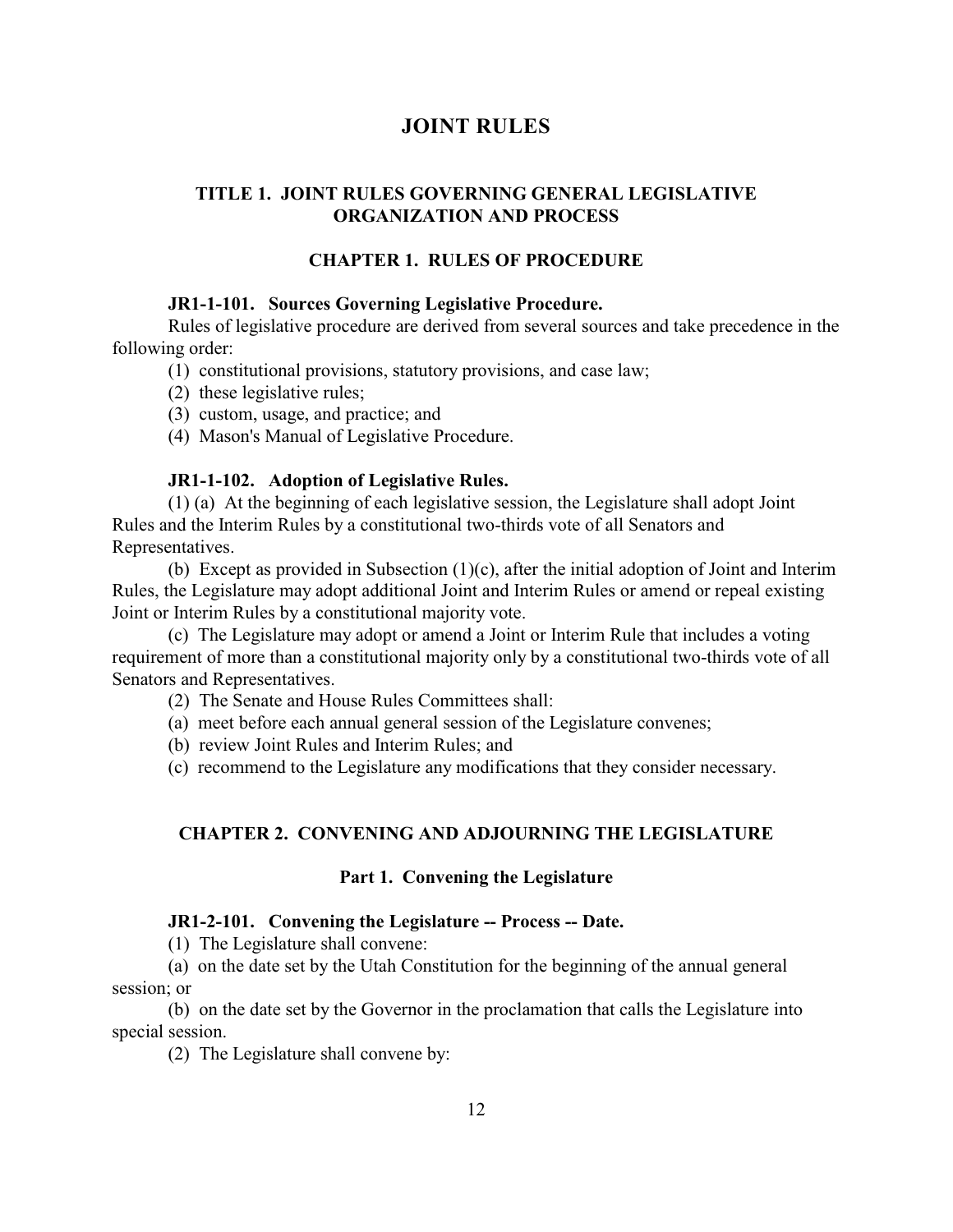- (a) each house being called to order;
- (b) having an invocation;
- (c) reciting the pledge of allegiance;

(d) reading the certificates of election and giving the oath of office to legislators, if necessary;

- (e) calling the roll and declaring whether or not a quorum is present;
- (f) electing a presiding officer, if necessary;
- (g) appointing standing committees, if necessary;
- (h) adopting rules;
- (i) giving and receiving the notifications required in Joint Rules 1-2-102 and 1-2-103;

and

- (j) introducing bills.
- (3) Nothing in this rule:
- (a) requires the Senate or House to perform the items in this rule in a particular order; or
- (b) prohibits the Senate or House from adding or deleting items.

(4) The Daily Order of Business set forth in Senate Rule 23.03 and House Rule 23.03 governs on all legislative days other than the day on which the Legislature convenes.

#### <span id="page-13-0"></span>**JR1-2-102. Notification of Organization of Each House.**

Immediately after the organization of the Senate and House of Representatives at the beginning of each session of the Legislature, each house shall appoint a committee composed of three legislators to notify the other house that it is organized and ready to transact business.

#### <span id="page-13-1"></span>**JR1-2-103. Joint Committee to Notify Governor.**

Upon a motion of the respective houses, a joint committee consisting of three Senators and three Representatives shall be appointed to inform the Governor personally that:

- (1) both houses of the Legislature have convened and are organized; and
- (2) they are ready to receive any communications from the Governor.

#### **Part 2. Adjourning the Legislature**

#### <span id="page-13-2"></span>**JR1-2-201. Consent of Other House Required.**

(1) Except as provided in Subsection (2), each house may adjourn from day to day until:

(a) the constitutional time limit for an annual general session or special session expires;

(b) the Legislature is dissolved because the terms of office of a majority of the members of the legislative body have expired; or

(c) the Legislature adjourns sine die.

(2) As provided in Utah Constitution, Article VI, Section 15, neither house may adjourn for more than three days unless the other house consents by majority vote.

#### <span id="page-13-3"></span>**JR1-2-202. Adjournment Sine Die.**

(1) (a) If the Legislature is meeting until midnight on the last day of any session, the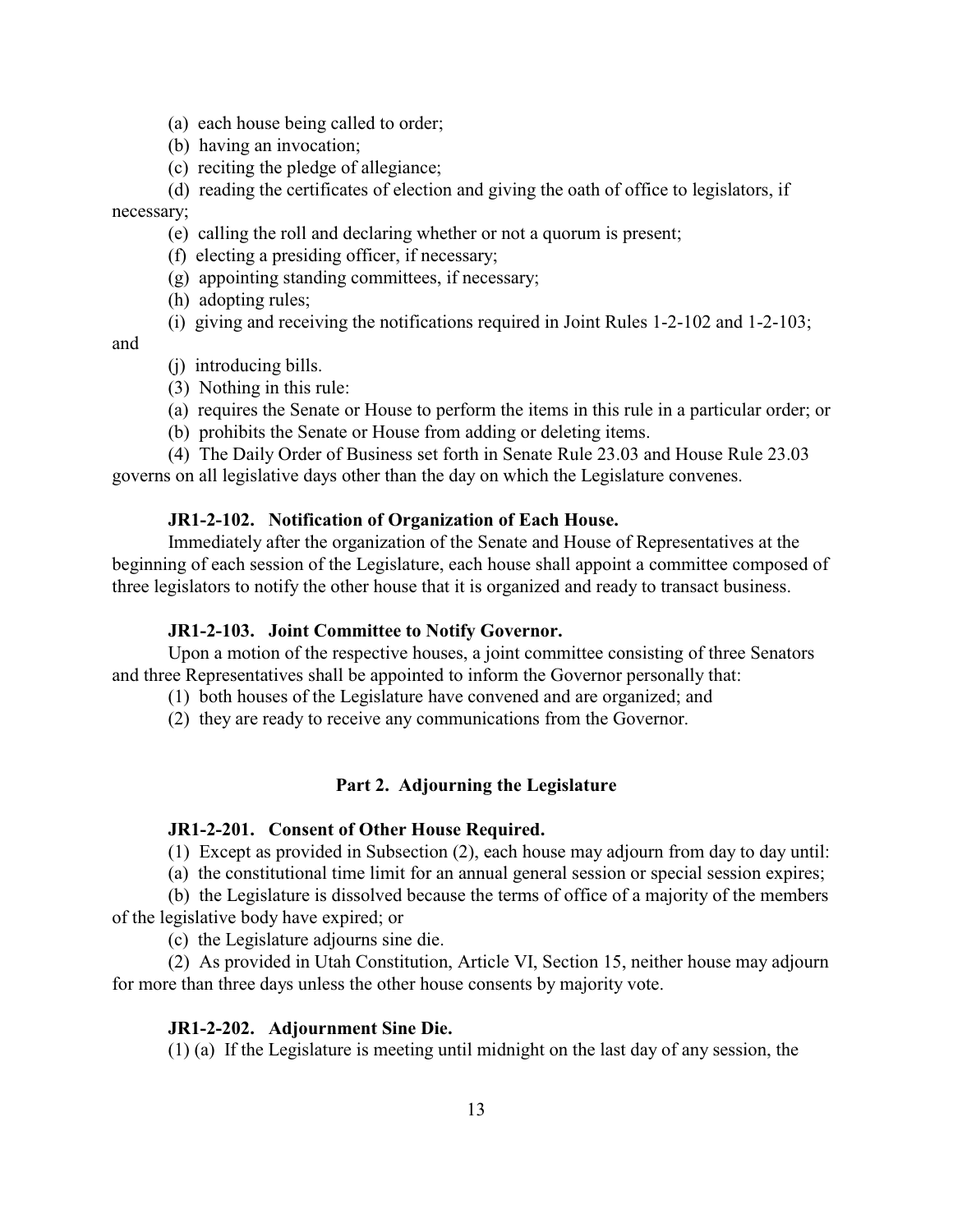Speaker and the President shall, at midnight, announce the time to the members of their respective houses.

(b) Each house shall cease its business at midnight.

(2) Adjournment sine die shall be made after:

(a) a committee from each house has notified the opposite house that they have completed their work;

(b) a joint committee has notified the Governor that the Legislature has completed its work; and

(c) the Governor has informed the joint committee that he has nothing further to present to the Legislature.

## **CHAPTER 3. RECORD AND DISTRIBUTION OF LEGISLATIVE ACTION**

#### **Part 1. Recording Legislative Action**

#### <span id="page-14-0"></span>**JR1-3-101. Secretary and Chief Clerk to Keep Records of Action.**

(1) The Secretary of the Senate and the Chief Clerk of the House, or their designees, shall record on each bill's jacket each action on every bill or resolution taken by the Senate and House of Representatives.

(2) (a) The Senate Secretary or her designee shall ensure that adopted Senate amendments are inserted in the bill on goldenrod paper.

(b) The Chief Clerk of the House or her designee shall ensure that adopted House amendments are inserted in the bill on lilac paper.

#### <span id="page-14-1"></span>**JR1-3-102. Senate and House Journals.**

(1) Each house shall:

(a) keep a journal of its proceedings;

(b) publish the journal daily;

(c) ensure that its journal is continuous during the legislative session, with pages numbered in consecutive order;

(d) ensure that the vote on final passage of each bill is by yeas and nays and is entered upon the journal;

(e) ensure that the vote on any other question is by yeas and nays and is entered upon the journal at the request of five members of that house; and

(f) base the journal upon the record of the proceedings taken by the Reading or Docket Clerk and the electronic recording of those proceedings.

(2) The Secretary of the Senate and the Chief Clerk of the House of Representatives shall provide a final certification of the journal for their respective house.

#### **Part 2. Use of Legislative Seal**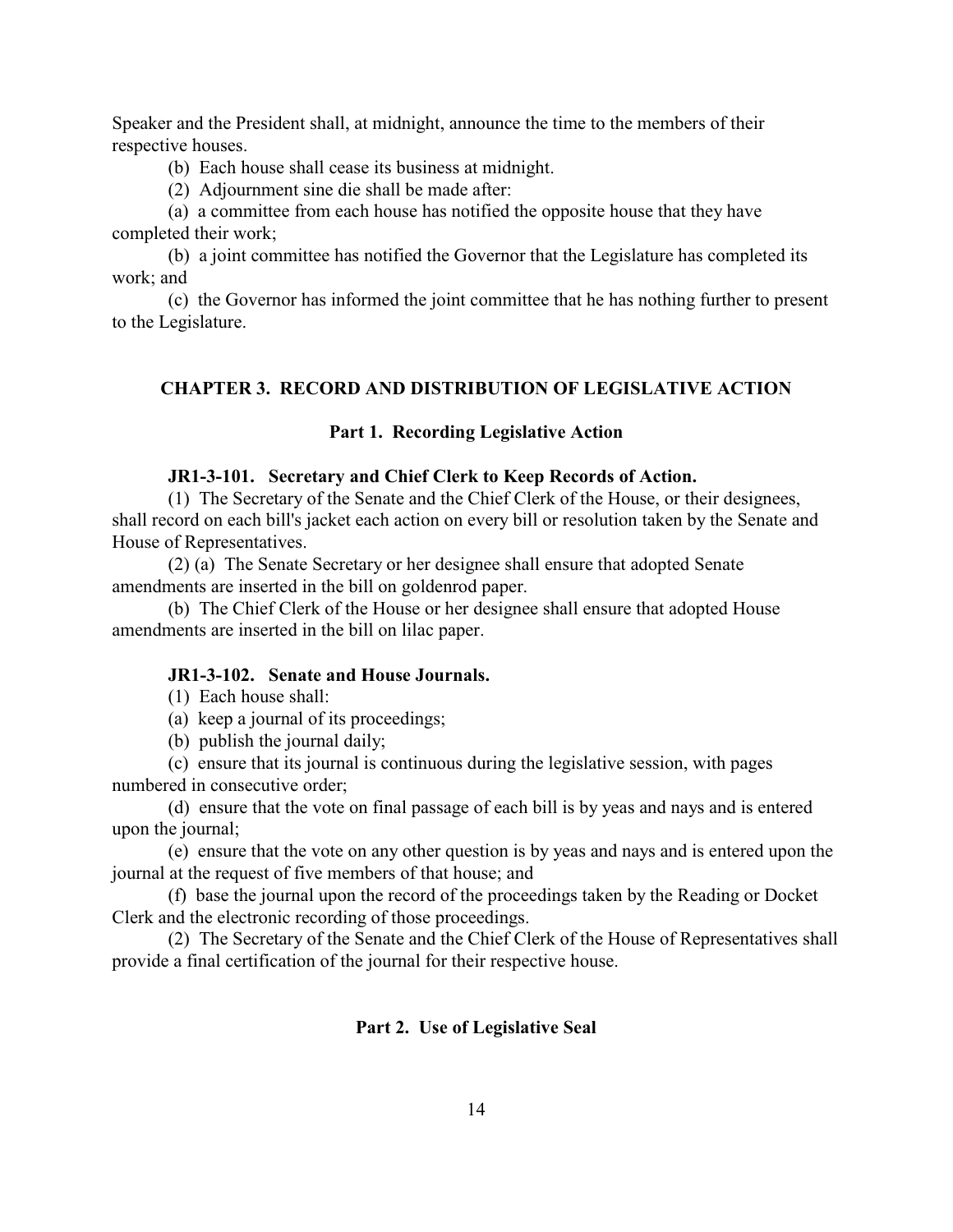## <span id="page-15-0"></span>**JR1-3-201. Authorized Use of Legislative Seal.**

(1) As used in this rule:

(a) "Legislative business" means activities performed by a legislator, during the legislator's term of office that are within the course and scope of the work of a legislator.

(b) "Legislative business" includes the use of the legislative seal on letterhead, memoranda, facsimile cover sheets, news releases, and other materials.

(c) "Legislative seal" means the emblem of the Utah State Senate or Utah House of Representatives designed and adopted by each body to authenticate official communications of the body or its members.

(2) (a) Each legislator shall ensure that, in using the legislative seal, the reputation and integrity of the legislative institution is preserved.

(b) A legislator may use the legislative seal for legislative business on personalized legislative stationary, business cards, and on other documents.

(c) The legislative seal may not be used on any political campaign materials.

(d) A person may not use the seal for any purpose once the person ceases to be a legislator.

(3) The Senate and House shall provide to a member, upon request, an electronic or camera-ready copy of the legislative seal.

## **TITLE 2. SPECIAL SESSIONS AND VETO OVERRIDE SESSION**

## **CHAPTER 1. SPECIAL SESSIONS**

#### <span id="page-15-1"></span>**JR2-1-101. Annual General Session Rules Apply.**

Except as otherwise provided in this chapter, rules adopted by each house of the Legislature during the immediately preceding annual general session apply to the conduct of that house during a special session.

#### <span id="page-15-2"></span>**JR2-1-102. Introduction of Bills.**

Legislation authorized by the Governor's special session proclamation may be introduced in either house at any time during a special session of the Legislature.

#### <span id="page-15-3"></span>**JR2-1-103. Motion to Reconsider.**

A motion to reconsider a piece of special session legislation may be made at any time during that special session of the Legislature.

#### **CHAPTER 2. VETO OVERRIDE SESSIONS**

## **Part 1. General Veto Override Procedures**

#### <span id="page-15-4"></span>**JR2-2-101. Veto Override Process.**

(1) A bill passed by the Legislature and vetoed by the Governor shall be reconsidered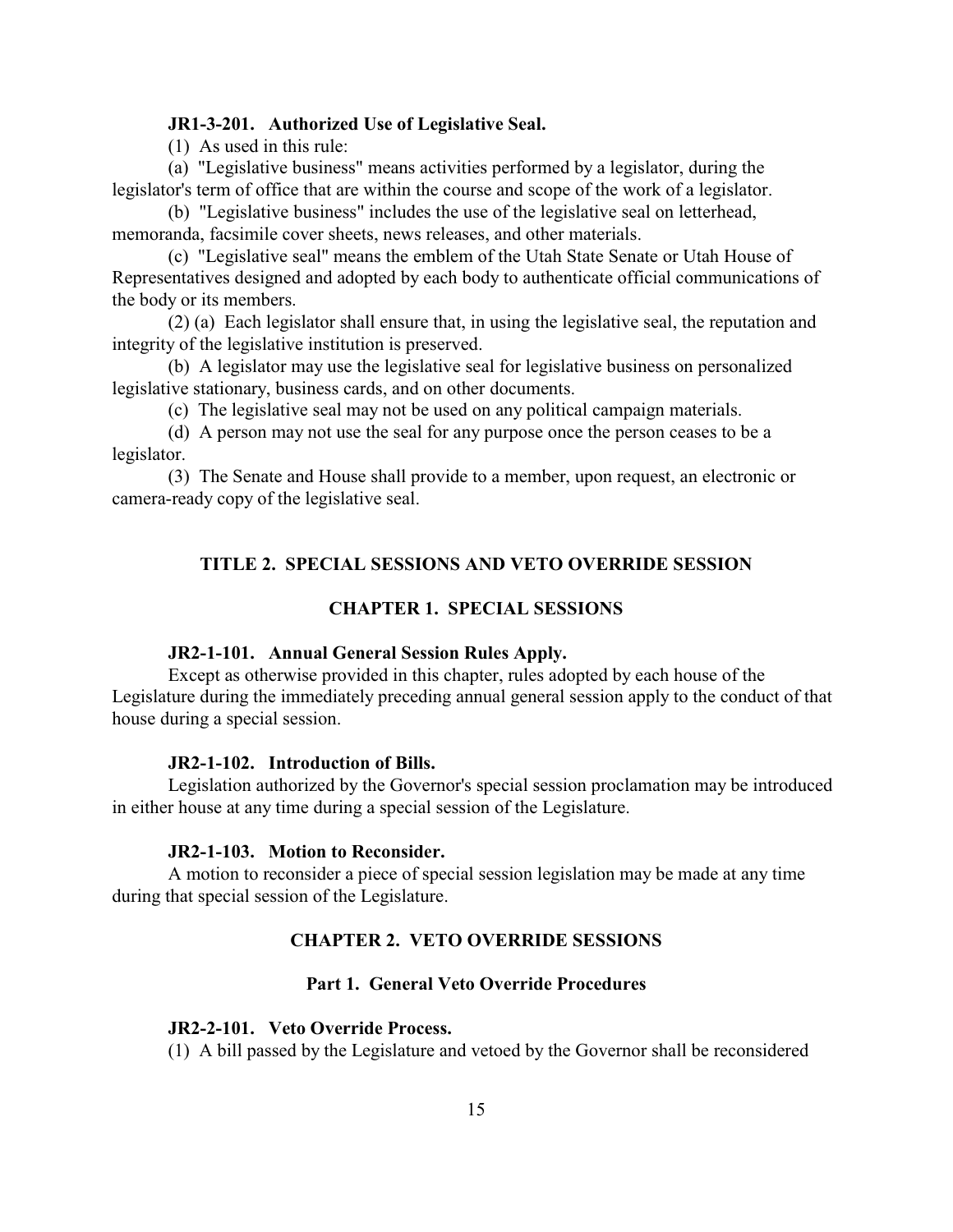first in the house of origin of the bill.

(2) (a) When a vetoed bill is returned to the House or Senate by the Governor, it shall be placed on the third reading calendar.

(b) The Legislature may not amend or otherwise modify a vetoed bill or item of appropriation.

(3) If a constitutional two-thirds of the members elected to the first house vote to pass the bill, it shall be sent to the other house, together with the Governor's objections.

(4) If a constitutional two-thirds of the members elected to the other house approve the bill, the bill becomes law.

#### **Part 2. Veto Override Sessions**

#### <span id="page-16-0"></span>**JR2-2-201. Poll to Convene and Calling a Veto Override Session.**

(1) (a) If the Legislature is prevented by adjournment sine die from reconsidering any vetoed bill or item of appropriation vetoed by the Governor, the President of the Senate and the Speaker of the House shall poll their respective members by mail or other means to determine if the Legislature shall convene to reconsider vetoed legislation.

(b) Each member shall respond to the poll in writing, by telephone, or other available means.

(2) (a) The President and Speaker shall notify the Governor about the results of the poll.

(b) The sponsor of a bill being considered for the veto override shall be provided, upon request, the itemized list of how each legislator responded to the poll.

(3) (a) If two-thirds of the members of each house are in favor of convening a veto override session, the Legislature shall convene in a veto override session not to exceed five calendar days, at a time agreed upon by the President and Speaker.

(b) A veto override session, if called, shall be convened prior to 60 days after the adjournment of the session at which the bill or appropriation item under consideration was passed.

(4) (a) The presiding officers shall issue the call of the veto override session of the Legislature to their members.

(b) The call shall contain a list of each bill and appropriation item vetoed by the Governor and the date and time for convening the veto override session.

(5) The Legislature shall consider the vetoed bills and appropriation items according to the process outlined in JR2-2-101.

#### <span id="page-16-1"></span>**JR2-2-202. Scope.**

The Legislature may consider only bills or appropriation items vetoed by the Governor and may not consider any bill or appropriation item that was not vetoed by the Governor.

#### <span id="page-16-2"></span>**JR2-2-203. Rules Governing.**

Except as otherwise provided in this chapter, the rules adopted by each house of the Legislature during the immediately preceding annual general session apply to the conduct of that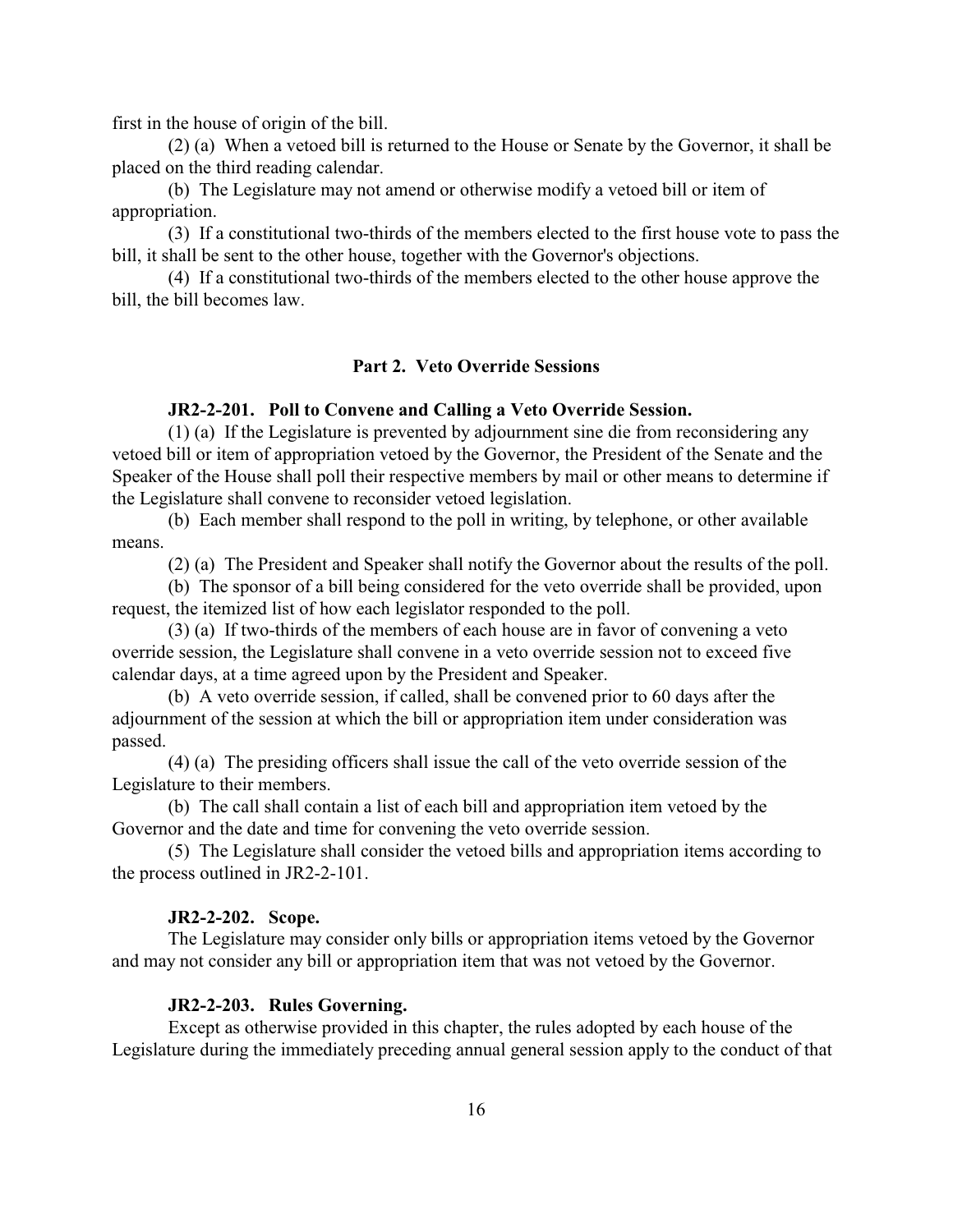house during a veto override session.

## **TITLE 3. JOINT CONVENTIONS AND JOINT COMMITTEES**

## **CHAPTER 1. JOINT CONVENTIONS**

#### <span id="page-17-0"></span>**JR3-1-101. Process for Calling and Conducting -- Scope.**

(1) (a) The President of the Senate and the Speaker of the House may, by mutual consent, call joint conventions of the two houses and shall include in the call the purpose for which the joint convention is called.

(b) Joint conventions shall be held in the chambers of the House of Representatives, with the President of the Senate presiding.

(2) At the time fixed for the joint convention:

(a) the House of Representatives shall prepare to receive the Senate; and

(b) the Senate shall proceed to the chamber of the House of Representatives.

(3) The Secretary of the Senate and the Chief Clerk of the House of Representatives shall:

(a) act as secretaries of the joint convention; and

(b) enter the proceedings of the convention in the journal of at least one house.

(4) At a joint convention, members of either house may not engage in the transaction of any business other than that for which they were assembled.

#### <span id="page-17-1"></span>**JR3-1-102. Rules Governing Joint Conventions.**

(1) The House Rules govern the proceedings in joint convention except those House Rules that are clearly not applicable.

(2) (a) Absent House members may be compelled to attend joint conventions under House Rules.

(b) Absent Senate members may be compelled to attend joint conventions under Senate Rules.

(c) The Sergeant-at-Arms of each house shall attend joint conventions to compel the attendance of absent members if called upon.

(3) Joint conventions may adjourn from time to time as necessary.

#### **CHAPTER 2. JOINT COMMITTEES**

#### **Part 1. General Rules Governing Joint Committees**

#### <span id="page-17-2"></span>**JR3-2-101. Interim Rules Govern.**

Committees of the Legislature meeting jointly shall be organized and operate under the Interim Rules, as applicable.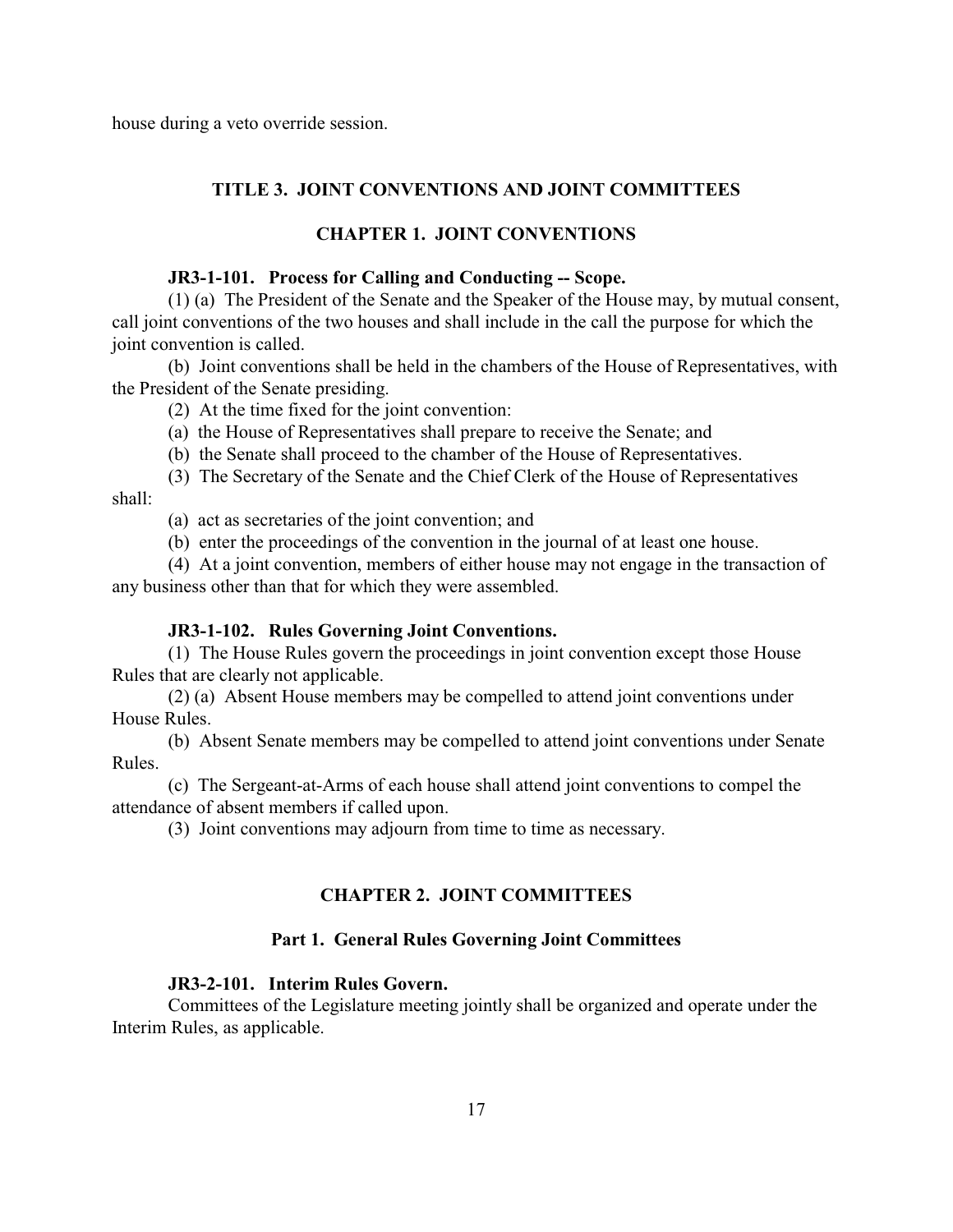#### <span id="page-18-0"></span>**JR3-2-102. Minimum Membership.**

Each standing, appropriation, and interim committee, meeting jointly, shall have at least two Senators and at least two Representatives in its membership.

#### <span id="page-18-1"></span>**JR3-2-103. Announcing the Vote.**

(1) After a joint committee votes, the chair shall:

(a) determine whether the motion passed or failed;

(b) verbally announce that the motion passed or that the motion failed; and

(c) verbally identify by name either the committee members who voted "yes" or the committee members who voted "no."

(2) Members dissenting from a committee report may file a minority report or may be listed on the majority report as dissenting.

#### **Part 2. Standing Committees**

#### <span id="page-18-2"></span>**JR3-2-201. Standing Committees.**

The chairs of like committees in each house may convene joint committee meetings and hearings on legislative subjects of common interest.

#### **Part 3. Joint Appropriations Committee and Appropriation Subcommittees**

#### <span id="page-18-3"></span>**JR3-2-301. Joint Appropriations Committee -- Creation.**

The Joint Appropriations Committee of the Legislature consists of all the members of the Legislature.

## <span id="page-18-4"></span>**JR3-2-302. Appropriation Subcommittees -- Created -- Membership -- Quorum and Voting Requirements.**

(1) The members of the Joint Appropriations Committee shall be divided into the following subcommittees:

- (a) Capital Facilities and Government Operations;
- (b) Commerce and Workforce Services;
- (c) Economic Development and Revenue;
- (d) Executive Offices and Criminal Justice;
- (e) Health and Human Services;
- (f) Higher Education;
- (g) Natural Resources;
- (h) Public Education;
- (i) Retirement and Independent Entities; and

(j) Transportation, Environmental Quality, National Guard, and Veterans' Affairs.

(2) Subject to Subsection (3), the President of the Senate and Speaker of the House shall appoint their respective members to each subcommittee.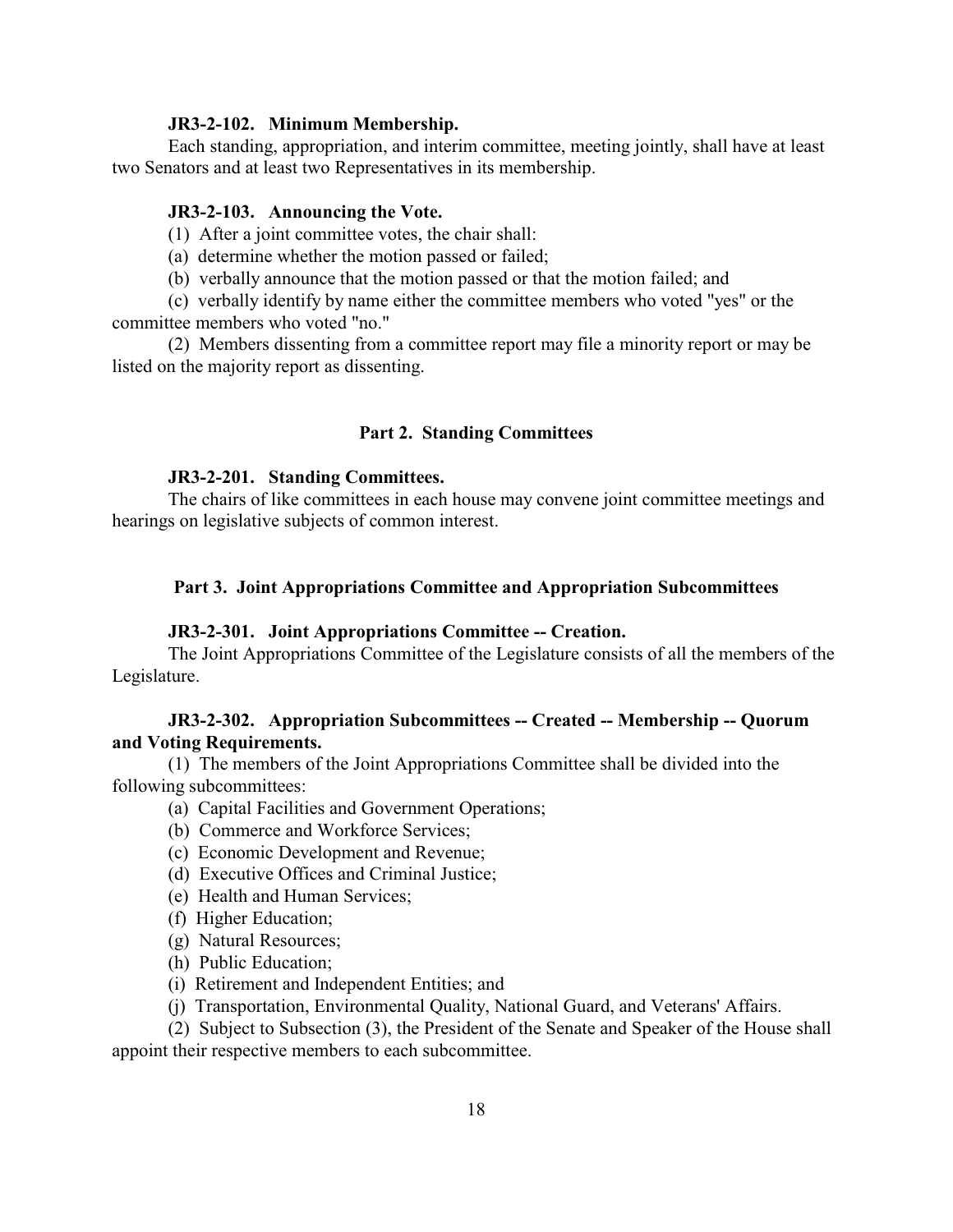(3) The Retirement and Independent Entities Subcommittee shall have the same members as the Retirement and Independent Entities Committee created in Section 63E-1-201.

(4) (a) A majority of any appropriations subcommittee is a quorum for the transaction of business.

(b) In determining a subcommittee quorum, a majority is at least 50% in one house and more than 50% in the other.

(5) (a) In all decisions of the subcommittees, a majority vote prevails.

(b) A majority vote is at least 50% of the members of one house and more than 50% in the other house in attendance.

#### <span id="page-19-0"></span>**Part 4. Executive Appropriations Committee and Appropriation Process -- Session**

## **JR3-2-401. Executive Appropriations -- Creation -- Membership -- Quorum and Voting Requirements.**

(1) There is created an Executive Appropriations Committee consisting of 20 members composed of:

(a) three members of the majority leadership of the Senate and four members of the majority leadership of the House;

(b) two members of the minority leadership of the Senate and three members of the minority leadership of the House;

(c) the chair and vice chair of the Senate Appropriations Committee and the chair and vice chair of the House Appropriations Committee; and

(d) (i) one member from the majority party of the Senate as appointed by the President of the Senate or as chosen by the Senate majority caucus;

(ii) two members from the minority party of the Senate as appointed by the Senate minority leader or as chosen by the Senate minority caucus; and

(iii) one member from the minority party of the House as appointed by the House minority leader or as chosen by the House minority caucus.

(2) A member of the Executive Appropriations Committee, whose membership is determined under Subsection (1)(a) or (b), may appoint a designee to permanently serve in that individual's place if:

(a) the person is a member of the majority party and the designee is approved by the Speaker or the President; or

(b) the person is a member of the minority party and the designee is approved by the House or Senate minority party leader.

(3) (a) A majority of the Executive Appropriations Committee is a quorum for the transaction of business.

(b) In determining a committee quorum, a majority is at least 50% in one house and more than 50% in the other.

(4) (a) In all decisions of the Executive Appropriations Committee, a majority vote prevails.

(b) A majority vote is at least 50% of the members of one house and more than 50% of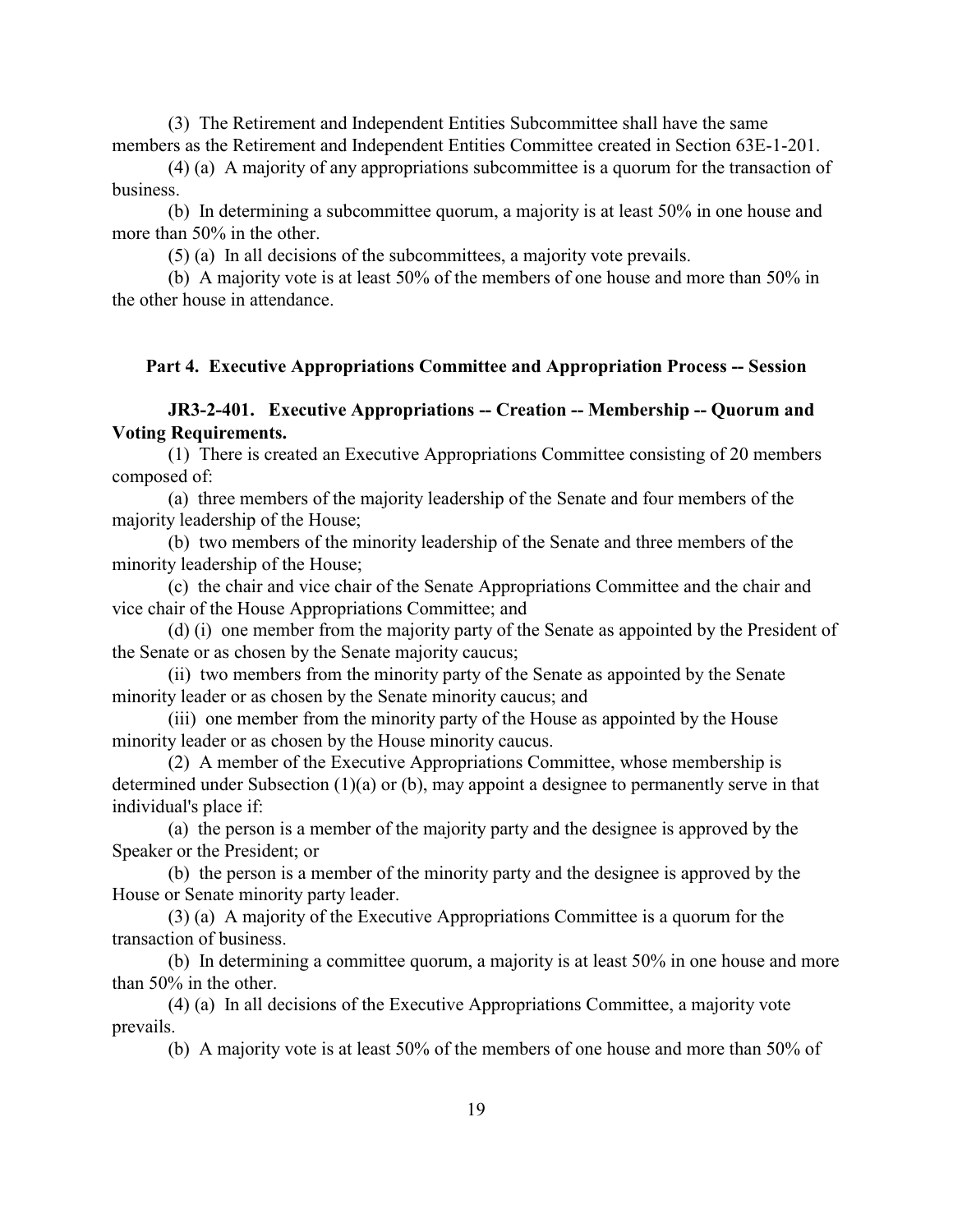the members of the other house in attendance.

(5) The Office of Legislative Fiscal Analyst shall staff the Executive Appropriations Committee and its subcommittees.

#### <span id="page-20-0"></span>**JR3-2-402. Executive Appropriations -- Duties.**

(1) As used in this rule, "base budget" means:

(a) amounts appropriated by the Legislature for each item of appropriation for the current fiscal year that:

(i) are not designated as one-time in an appropriation, regardless of whether or not the appropriations is covered by ongoing or one-time revenue sources; and

(ii) were not vetoed by the governor, unless the Legislature overrode the veto; and

(b) any changes to those amounts approved by the Executive Appropriations Committee.

(2) (a) The Executive Appropriations Committee shall meet no later than the third Wednesday in December to:

(i) direct staff as to what revenue estimate to use in preparing budget recommendations;

(ii) decide whether or not to set aside special allocations for the end of the session;

(iii) approve the appropriate amount for each subcommittee to use in preparing its budget;

(iv) set a budget figure; and

(v) adopt base budgets and direct the Legislative Fiscal Analyst to prepare one or more appropriations acts appropriating base budgets for the next fiscal year.

(b) The chairs of each appropriation subcommittee are invited to attend this meeting.

(3) Appropriations subcommittees may not meet while the Senate or House is in session without special leave from the Speaker of the House and the President of the Senate.

(4) All proposed items of expenditure to be included in the appropriations bills shall be submitted to one of the subcommittees named in JR3-2-302 for consideration and recommendation.

(5) (a) After receiving and reviewing subcommittee reports, the Executive Appropriations Committee may refer the report back to an appropriations subcommittee with any guidelines the Executive Appropriations Committee considers necessary to assist the subcommittee in producing a balanced budget.

(b) The subcommittee shall meet to review the new guidelines and report the adjustments to the chairs of the Executive Appropriations Committee as soon as possible.

(6) (a) After receiving the reports, the Executive Appropriations Committee chairs will report them to the Executive Appropriations Committee.

(b) That committee shall:

(i) make any further adjustments necessary to balance the budget; and

(ii) complete all decisions necessary to draft the final appropriations bill no later than the 38th day of the annual general session.

## **Part 5. Executive Appropriations Committee and Subcommittees -- Interim**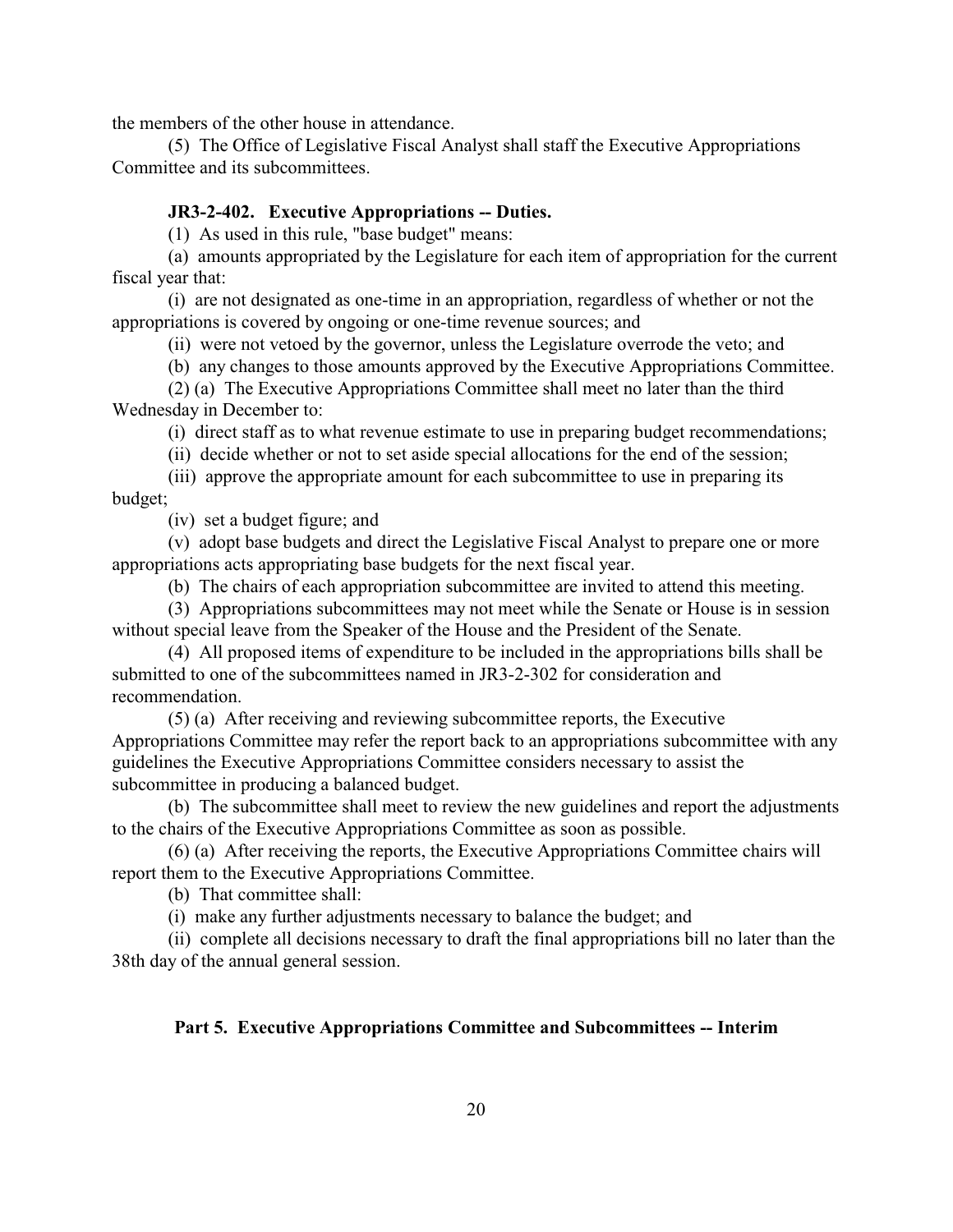#### <span id="page-21-0"></span>**JR3-2-501. Meetings -- Appropriation reviews.**

(1) (a) During the interim, the Executive Appropriations Committee shall meet at least every other month on the day before interim meetings.

(b) The appropriations subcommittee chairs may attend these meetings and provide input regarding their budget.

(2) Appropriation subcommittees shall meet at least once during the interim and may also hold additional meetings if authorized by the Legislative Management Committee.

(3) (a) The Executive Appropriations Committee may, based on a legislator's or citizen's complaint, review any appropriation, whether in an appropriations bill or otherwise, to ensure that the entity to which the funds were appropriated complies with any legislative intent expressed in the legislation appropriating the funds.

(b) If the Executive Appropriations Committee finds that an entity has not complied with any legislative intent concerning an appropriation expressed in the legislation appropriating the fund, the committee may make a recommendation concerning the appropriation to the entity receiving the funds and the Legislative Management Committee.

#### <span id="page-21-1"></span>**JR3-2-502. In-depth Budget Review.**

(1) Each year, the Executive Appropriations Committee shall:

(a) select a state agency, institution, or program to be the subject of an in-depth budget review; and

(b) direct an appropriation subcommittee to conduct the in-depth budget review of the agency and report back to the Executive Appropriations Committee.

(2) In conducting the in-depth budget review, the appropriations subcommittee shall:

(a) study, in detail, the budget of the agency, institution, or program;

(b) prepare a report making recommendations for reduction or additions to the budget of that agency, institution, or program; and

(c) present its findings and recommendations to the Executive Appropriations Committee.

#### **Part 6. Conference Committees**

#### <span id="page-21-2"></span>**JR3-2-601. Appointment and Chairs.**

(1) (a) If the Senate refuses to concur in the House amendments to a Senate bill, the Secretary of the Senate shall notify the House of the refusal and ask the House to recede from its amendments.

(b) Either house may recede from its position on any difference existing between the two houses by a majority vote of its members.

(c) If the House refuses to recede, the Speaker shall appoint a conference committee of three.

(d) If the Speaker does not immediately appoint a conference committee, the President may appoint a conference committee.

(e) Whenever the President or Speaker appoint a conference committee, the Secretary of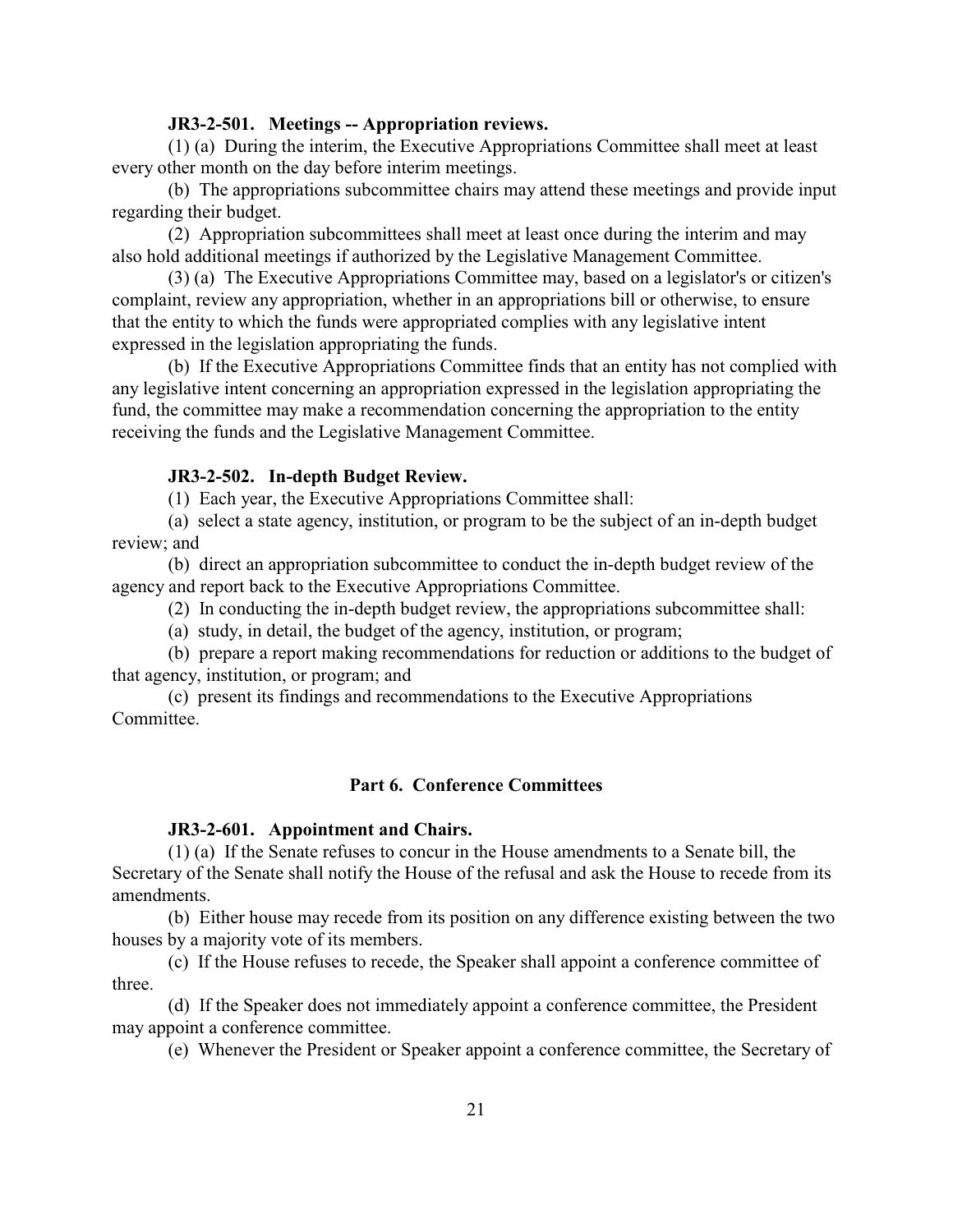the Senate or Chief Clerk of the House shall:

(i) immediately notify the other house of the action taken; and

(ii) request the appointment of a like committee.

(f) After receiving the notice and request, the presiding officer of the other house shall appoint a conference committee of three.

(2) (a) If the House refuses to concur in the Senate amendments to a House bill, the Chief Clerk of the House shall notify the Senate of the refusal and ask the Senate to recede from its amendments.

(b) Either house may recede from its position on any difference existing between the two houses by a majority vote of its members.

(c) If the Senate refuses to recede, the President shall appoint a conference committee of three.

(d) If the President does not immediately appoint a conference committee, the Speaker may appoint a conference committee.

(e) Whenever the President or Speaker appoint a conference committee, the Secretary of the Senate or Chief Clerk of the House shall:

(i) immediately notify the other house of the action taken; and

(ii) request the appointment of a like committee.

(f) After receiving the notice and request, the presiding officer of the other house shall appoint a conference committee of three.

(3) (a) The first Senator named on the conference committee is the Senate chair of the committee, and the first Representative named on the committee is the House chair.

(b) No more than two members of the conference committee may be members of the majority party.

(c) The conference committee chairs shall:

(i) arrange the time and place of all meetings; and

(ii) direct the preparation of reports.

#### <span id="page-22-0"></span>**JR3-2-602. Conference Committee Procedures.**

(1) The chair from the house of origin of the bill shall chair meetings of the committee.

(2) Staff from the Office of Legislative Research and General Counsel may attend the conference committee meeting to assist in the preparation of the committee report.

(3) (a) Subject to Subsection (3)(b), conference committee meetings are open to the public.

(b) Public comment may not be received or made during a conference committee meeting unless a majority of committee members from one house and at least 50% from the other house vote to receive public comment.

(4) (a) A majority of committee members from each house must approve a conference committee report in order for it to be presented to the Legislature.

(b) (i) If the conference committee cannot reach an agreement, the committee shall report the failure to agree to both houses.

(ii) Upon notice that a conference committee has failed to agree, the presiding officer of each house may either appoint a new committee or reappoint the former committee.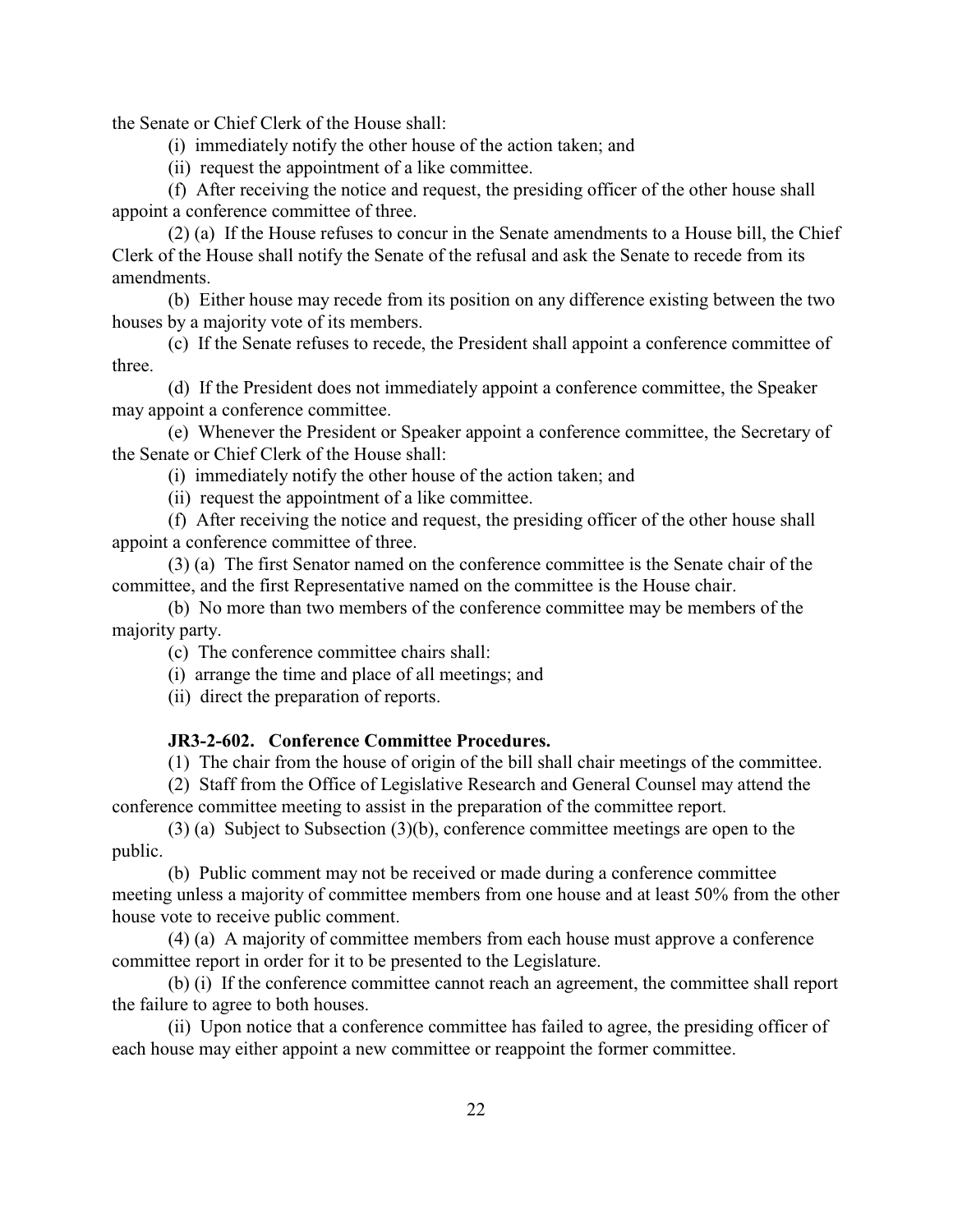(5) Before a bill being considered by a conference committee is abandoned, not to be reviewed again by either house during the remainder of the session, each house shall vote to refuse further conferences by the same committee or a new committee.

#### <span id="page-23-0"></span>**JR3-2-603. Conference Committee Report -- Contents -- Disposition.**

(1) The conference committee's report shall be in writing.

(2) (a) Subject to Subsection (2)(b), the committee may report any modifications or amendments to the bill that they think advisable.

(b) A conference committee may not consider or report on any matter except those at issue between the two houses.

(3) (a) If the bill being discussed by the conference committee is a House bill, the Senate conference committee members shall present the conference committee report first to the Senate.

(b) If the bill being discussed by the conference committee is a Senate bill, the House conference committee members shall present the conference committee report first to the House.

(4) (a) After a motion to adopt the conference committee report is approved, the bill shall be put at the top of the third reading calendar in the first house for consideration.

(b) When the first house has acted on the bill, it shall transmit the bill and the report to the other house, along with a letter explaining its action.

(c) Before a house's vote is taken on the conference committee report, the report shall be read.

#### <span id="page-23-1"></span>**JR3-2-604. Failure to Meet.**

If the members of the conference committee do not meet in a timely manner after being appointed, the presiding officers of both houses may appoint a new conference committee and disband the original conference committee.

#### **TITLE 4. BILLS AND RESOLUTIONS**

## **CHAPTER 1. GENERAL PROVISIONS Part 1. General Provisions and Format Requirements**

## <span id="page-23-2"></span>**JR4-1-101. Definitions.**

As used in this title:

(1) "Bill" means legislation introduced for consideration by the Legislature that does any, some, or all of the following to Utah statutes:

(a) amends;

(b) enacts;

(c) repeals;

(d) repeals and reenacts; or

(e) renumbers and amends.

(2) "Boldface" means the brief descriptive summary of the contents of a statutory section prepared by the Office of Legislative Research and General Counsel that is printed for each title,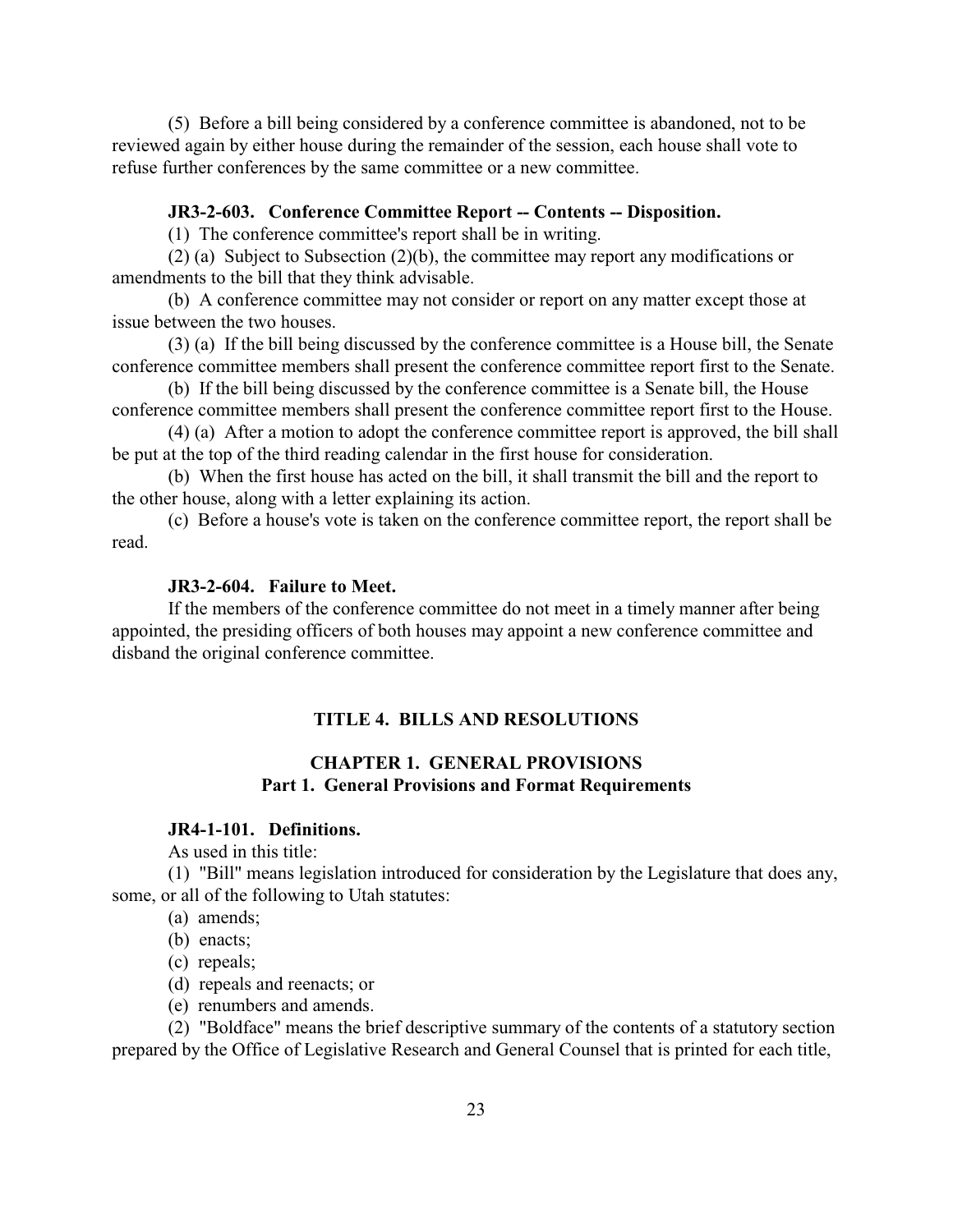chapter, part, and section of the Utah Code.

(3) "Concurrent resolution" means a written proposal of the Legislature and Governor, which, to be approved, must be passed by both houses of the Legislature and concurred to by the Governor.

(4) "Constitutional joint resolution" means a joint resolution proposing to amend, enact, or repeal portions of the Utah Constitution which, to be approved for submission to the voters, must be passed by a two-thirds vote of both houses of the Legislature.

(5) "House resolution" means a written proposal of the House of Representatives which, to be approved, must be passed by the House of Representatives.

(6) "Joint resolution" means a written proposal of the Legislature which, to be approved, must be passed by both houses of the Legislature.

(7) "Laws of Utah" means all of the laws currently in effect in Utah.

(8) "Legislation" means bills and resolutions introduced for consideration by the Legislature.

(9) "Request for Legislation" means a formal request from a legislator or interim committee that a bill or resolution be prepared by the Office of Legislative Research and General Counsel.

(10) "Resolution" includes constitutional joint resolutions, other joint resolutions, concurrent resolutions, House resolutions, and Senate resolutions.

(11) "Senate resolution" means a written proposal of the Senate which, to be approved, must be passed by the Senate.

(12) "Statute" means a law that has met the constitutional requirements for enactment.

(13) "Statutory section" means the unique unit of the laws of Utah that is identified by a title, chapter, and section number.

## **Part 2. Bill Format**

#### <span id="page-24-0"></span>**JR4-1-201. General Bill Format Requirements.**

(1) Each bill shall be typewritten or printed on paper 8-1/2 by 11 inches.

(2) (a) When a bill proposes to enact new law, all of the language proposed to be enacted by the bill shall be underlined.

(b) When a bill proposes to enact a statutory section of new law, all of the language in the entire section must be underlined.

(c) When a bill proposes to repeal an existing statutory section and reenact that statutory section using new language, the new language of the entire section shall be underlined.

(3) When a bill proposes to amend a statutory section without repealing the entire statutory section:

(a) all of the language to be repealed must appear between brackets with the letters struck through; and

(b) all of the new language proposed to be enacted by the bill must be underlined.

(4) When a bill proposes to repeal a statutory section, the statutory sections to be repealed shall be listed in the long title as required by these rules and listed by statutory section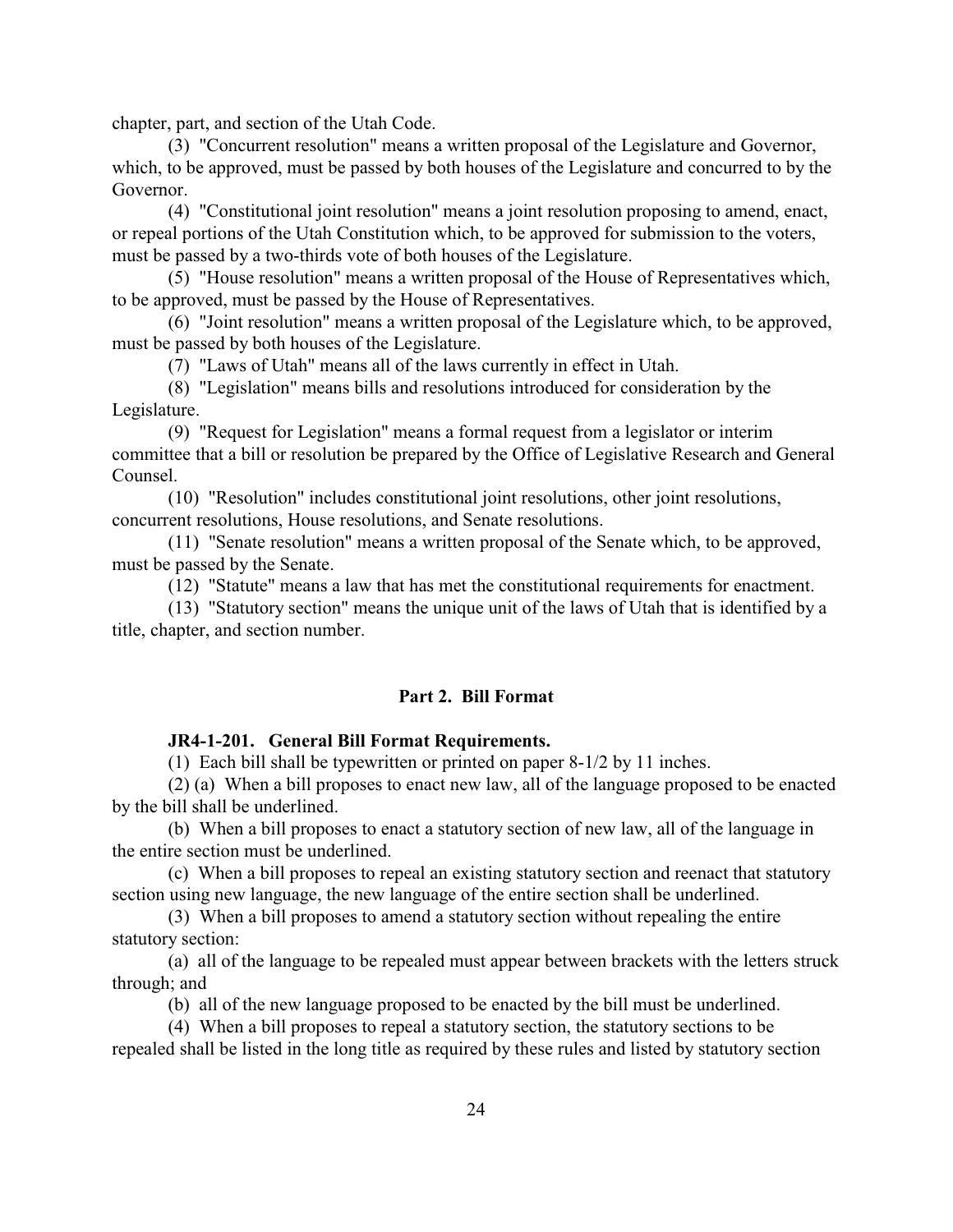number and bold face at the end of the bill before any special clauses.

## <span id="page-25-0"></span>**JR4-1-202. Specific Bill Format Requirements.**

- (1) Each bill shall contain:
- (a) a designation containing the information required by Subsection (2);
- (b) a short title, which provides a short common description of the bill;
- (c) the year and type of legislative session in which the bill is to be introduced;
- (d) the phrase "State of Utah";
- (e) the sponsor's name, after the heading "Chief Sponsor:";

(f) if the bill is a House bill that has passed third reading in the House, the Senate sponsor's name after the heading "Senate Sponsor:";

- (g) if the bill is a Senate bill that has passed third reading in the Senate, the House sponsor's name after the heading "House Sponsor:";
	- (h) a list of cosponsors who are members of the same house as the chief sponsor, if any;
	- (i) a long title, which includes:
	- (i) a brief general description of the subject matter in the bill;
- (ii) a list of each section of the Utah Code affected by the bill, which cites by statute number those statutes that the bill proposes be amended, enacted, repealed and reenacted, renumbered and amended, and repealed; and

(iii) for bills that contain an appropriation, the sum proposed to be appropriated by the bill unless the bill is an appropriation bill or supplemental appropriation bill whose single subject is the appropriation of money;

(j) an enacting clause in the following form: "Be it enacted by the Legislature of the state of Utah:"; and

(k) the subject matter, given in one or more sections.

(2) The designation shall be a heading that identifies the bill by its house of introduction and by unique number assigned to it by the Office of Legislative Research and General Counsel and shall be in the following form: "S.B." or "H.B." followed by the number assigned to the bill.

#### <span id="page-25-1"></span>**JR4-1-203. Effective Date of Bills.**

(1) Unless otherwise directed by the Legislature, a bill becomes effective 60 days after the adjournment of the session at which it passed.

(2) The 60 days begins to run the day after the Legislature adjourns sine die.

#### **Part 3. Resolution Format**

## <span id="page-25-2"></span>**JR4-1-301. General Resolution Format Requirements.**

(1) Each resolution shall be typewritten or printed on paper 8-1/2 by 11 inches.

- (2) Each resolution shall contain:
- (a) a designation containing the information required by Subsection (3);
- (b) a short title;
- (c) the year and type of legislative session in which the resolution is to be introduced;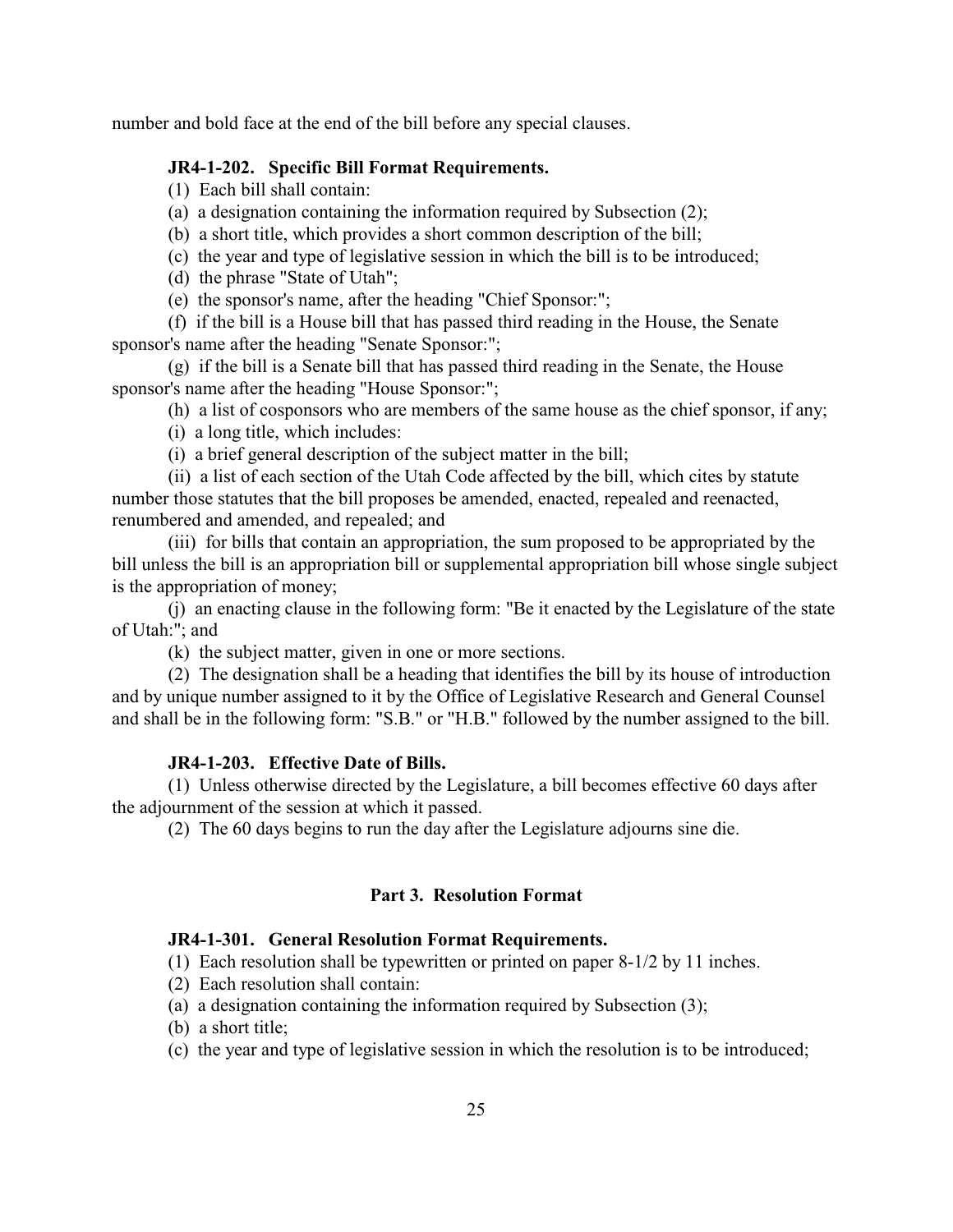(d) the phrase "State of Utah";

(e) the sponsor's name, after the heading "Chief Sponsor:";

(f) if the resolution is a House resolution that has passed third reading in the House, the Senate sponsor's name after the heading "Senate Sponsor:";

(g) if the resolution is a Senate resolution that has passed third reading in the Senate, the House sponsor's name after the heading "House Sponsor:";

(h) a long title, which shall include a list of constitutional sections, legislative rules, or the Utah Supreme Court's Rules of Procedure or Rules of Evidence affected, if applicable;

(i) a resolving clause containing the information required by Subsection (4);

(j) for joint resolutions, concurrent resolutions, Senate resolutions, and House resolutions:

(i) one or more paragraphs that begin with the word "Whereas" that function as the preamble; and

(ii) one or more paragraphs that begin with the words "Be it Resolved" that identify the statement of purpose or policy; and

(k) special clauses including, if necessary, an effective date.

(3) The designation shall be a heading that identifies the resolution by its house of introduction and by unique number assigned to it by the Office of Legislative Research and General Counsel and shall be in the following form:

(a) for constitutional joint resolutions and joint resolutions: "S.J.R." or "H.J.R." followed by the number assigned to the joint resolution;

(b) for concurrent resolutions: "S.C.R." or "H.C.R." followed by the number assigned to the concurrent resolution;

(c) for Senate resolutions: "S.R." followed by the number assigned to the Senate resolution; or

(d) for House resolutions: "H.R." followed by the number assigned to the House resolution.

(4) Each resolution shall contain a resolving clause in one of the following forms:

(a) in a constitutional joint resolution, or in a joint resolution proposing to amend the Utah Supreme Court's Rules of Procedure or Rules of Evidence: "Be it resolved by the Legislature of the state of Utah, with at least two-thirds of all members elected to each of the two houses concurring:";

(b) in a joint resolution: "Be it resolved by the Legislature of the state of Utah:";

(c) in a concurrent resolution: "Be it resolved by the Legislature of the state of Utah, with the Governor concurring:";

(d) in a Senate resolution: "Be it resolved by the Senate of the state of Utah:"; or

(e) in a House resolution: "Be it resolved by the House of Representatives of the state of Utah:".

## <span id="page-26-0"></span>**JR4-1-302. Effective Date of Resolutions.**

Unless otherwise directed by the Legislature, a resolution becomes effective on the day that the resolution receives final approval from:

(1) the House of Representatives or the Senate, if it is a single house resolution;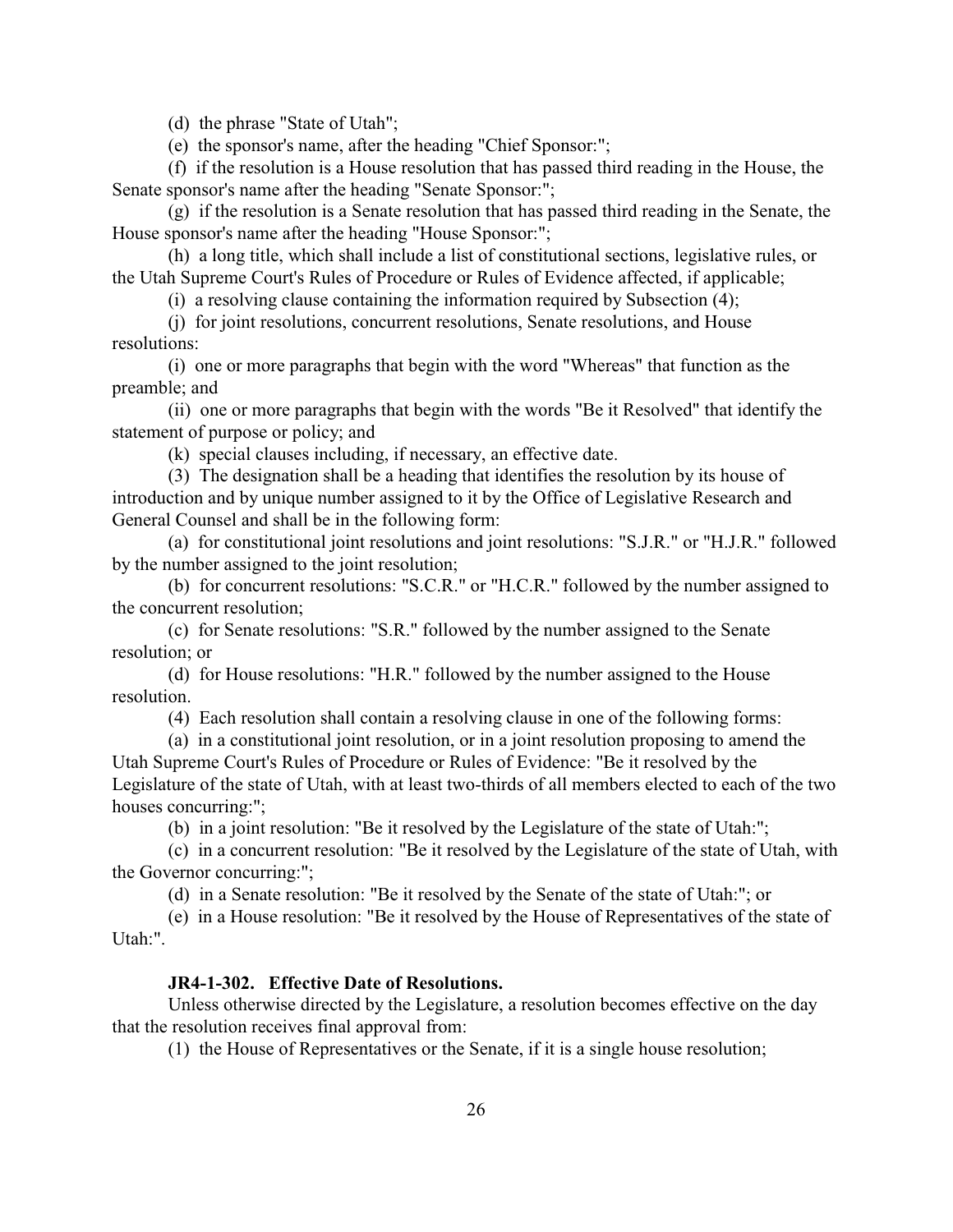(2) both the House of Representatives and the Senate, if it is a joint resolution;

(3) the House of Representatives, the Senate, and the Governor, if it is a concurrent resolution; or

(4) the House of Representatives, the Senate, and the voters at the next general election, if it is a constitutional joint resolution.

## <span id="page-27-0"></span>**JR4-1-303. Distribution of Resolutions.**

(1) (a) Subject to Subsection (2), the Secretary of the Senate shall ensure that Senate Resolutions and Senate Joint Resolutions are distributed as required by the resolution.

(b) Subject to Subsection (2), the Chief Clerk of the House shall ensure that House Resolutions and House Joint Resolutions are distributed as required in the resolution.

(2) If either the House or the Senate, or both, enact a resolution urging action by the United States House of Representatives, the United States Senate, or the United States Congress as a whole, in informing those entities of the action, the resolution may only be sent to:

(a) the Utah congressional delegation;

(b) the Speaker of the United States House of Representatives;

(c) the majority leader of the United States Senate; and

(d) at the request of the legislative sponsor, any member of the appropriate U.S. House or U.S. Senate committee or subcommittee.

#### **Part 4. Amendments in Context**

#### **JR4-1-401. Identifying Adopted Amendments in Context.**

(1) When a Senate committee or floor amendment is adopted in the Senate, the Senate amendment shall be noted in the legislation with additional spacing and markers indicating the beginning and ending of the adopted Senate amendment.

(2) When a House committee or floor amendment is adopted in the House, the House amendment shall be noted in the legislation with additional spacing and markers indicating the beginning and ending of the adopted House amendment.

(3) (a) Notwithstanding JR4-1-201, and except as provided in Subsection (3)(b), when an additional section from the Utah Code is added to a bill by amendment:

(i) all of the language in the section that is to be repealed must appear between brackets with the letters struck through; and

(ii) all of the new language in the section that is proposed to be enacted by the bill must be underlined.

(b) If the additional section added to the bill by amendment is to be repealed, the text of the repealed section need not be included.

## **CHAPTER 2. REQUESTING AND INTRODUCING BILLS AND RESOLUTIONS Part 1. Requesting Bills or Resolutions**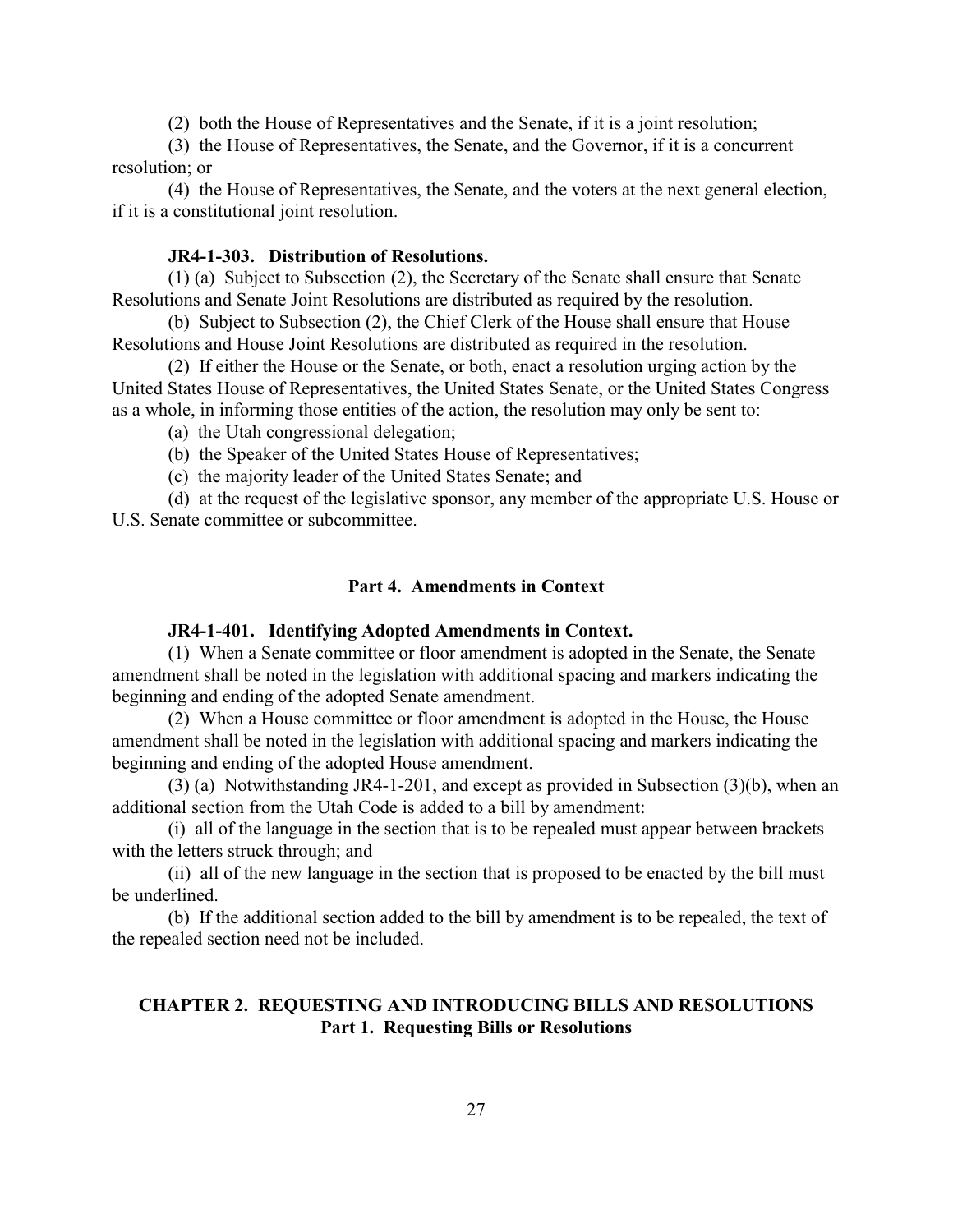#### <span id="page-28-0"></span>**JR4-2-101. Requests for Legislation -- Contents -- Timing.**

(1) (a) A legislator wishing to introduce a bill or resolution shall file a Request for Legislation with the Office of Legislative Research and General Counsel within the time limits established by this rule.

(b) The request for legislation shall designate:

(i) the chief sponsor, who is knowledgeable about and responsible for providing pertinent information as the legislation is drafted; and

(ii) any supporting legislators from the same house as the chief sponsor who wish to cosponsor the legislation.

(2) (a) Any legislator may file a request for legislation beginning 60 days after the Legislature adjourns its annual general session sine die.

(b) A legislator-elect may file a request for legislation beginning on the November 15 after the annual general election at which the legislator was elected.

(c) (i) If an incumbent legislator does not file to run for reelection or is defeated in a political party convention, primary election, or general election, that legislator may not file any requests for legislation as of that date.

(ii) The Office of Legislative Research and General Counsel shall abandon each request for legislation from the legislator that is pending on that date unless, within 30 days after that date, another member of the Legislature qualified to file a request for legislation assumes sponsorship of the legislation.

(d) (i) If, for any reason, a legislator who filed a request for legislation is unavailable to serve in the next annual general session, the former legislator shall seek another legislator to assume sponsorship of each request for legislation filed by the legislator who is unavailable to serve.

(ii) If the former legislator is unable to find another legislator to sponsor the legislation within 30 days, the Office of Legislative Research and General Counsel shall abandon each pending request for legislation from the legislator who is unavailable to serve.

(3) (a) Except as provided in Subsection (3)(c), a legislator may not file a Request for Legislation with the Office of Legislative Research and General Counsel after noon on the 11th day of the annual general session.

(b) Except as provided in Subsection  $(3)(c)$ , by noon on the 11th day of the annual general session, each legislator shall, for each Request for Legislation on file with the Office of Legislative Research and General Counsel, either approve the request for numbering or abandon the request.

(c) After the date established by this Subsection (3), a legislator may file a Request for Legislation and automatically approve the legislation for numbering if:

(i) for House legislation, the Representative makes a motion to request a bill or resolution for drafting and introduction and that motion is approved by a constitutional majority of the House; or

(ii) for Senate legislation, the Senator makes a motion to request a bill or resolution for drafting and introduction and that motion is approved by a constitutional majority vote of the Senate.

(4) A legislator wishing to obtain funding for a project, program, or entity, when that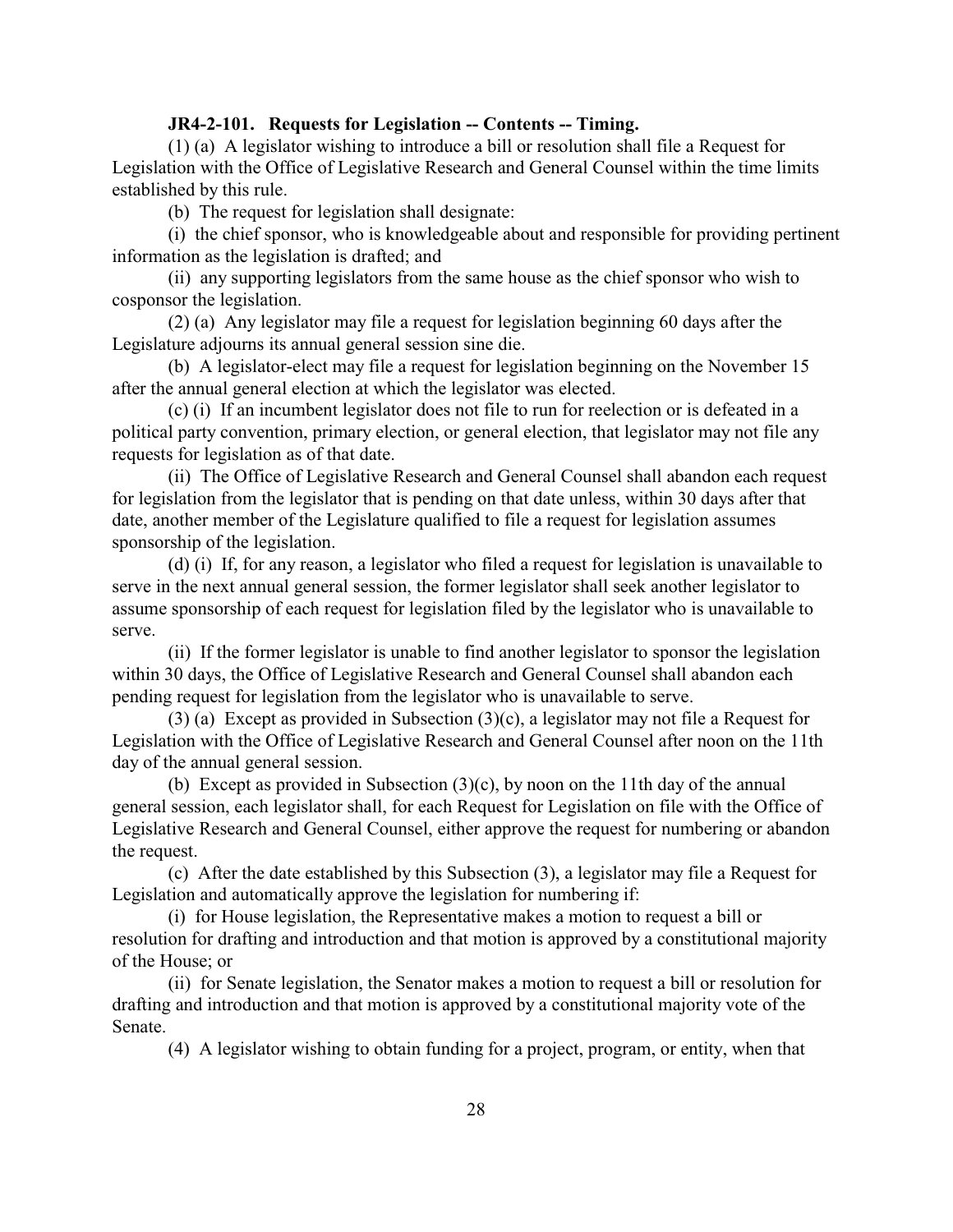funding request does not require that a statute be enacted, repealed, or amended, may not file a Request for Legislation but instead shall file a request for appropriation by following the procedures and requirements of JR4-3-101.

#### <span id="page-29-0"></span>**JR4-2-102. Prioritizing Legislation.**

(1) Consistent with JR4-2-101 on prefiling of bills, beginning 60 days after each annual general session and ending December 1 of each year, each legislator may make an irrevocable and nontransferable prioritization of up to three bills.

(2) (a) (i) When sufficient drafting information is available, priority bills and interim committee bills shall be drafted first.

(ii) All other bills shall be drafted on a first-in, first-out basis.

(b) Except as otherwise provided in these rules, before numbering any bills, the Office of Legislative Research and General Counsel shall reserve as many bill numbers as necessary to allow all designated priority bills to be the first bills numbered.

#### <span id="page-29-1"></span>**JR4-2-103. Legislation -- Sponsorship Requirements.**

(1) (a) The legislator who approves the legislation for numbering is the chief sponsor.

(b) The chief sponsor may withdraw sponsorship of the legislation by following the procedures and requirements of Senate Rules or House Rules.

(2) (a) Before or after the bill is introduced, legislators from the same house as the chief sponsor may have their names added to or deleted from the legislation as co-sponsors by following the procedures and requirements of Senate Rules or House Rules.

(b) Except as provided in Subsection (3), only legislators who are members of the same house as the chief sponsor may co-sponsor legislation.

(3) Before the Secretary of the Senate or the Chief Clerk of the House may transfer legislation to the opposite house, the chief sponsor shall:

(a) designate a member of the opposite house as sponsor of the legislation for that house; and

(b) provide the Secretary or Chief Clerk with the name of that sponsor for designation on the legislation.

## **Part 2. Substitute and Replacement Bills or Resolutions**

## <span id="page-29-2"></span>**JR4-2-201. Definitions.**

As used in this part:

(1) "Committee substitute" means a substitute bill or resolution that is prepared for introduction in a Senate or House standing committee.

(2) "Floor substitute" means a substitute bill or resolution that is prepared for introduction on the Senate or House floor.

(3) (a) "Germane" means that the substitute is relevant, appropriate, and in a natural and logical sequence to the subject matter of the original legislation.

(b) "Germane" includes a substitute that changes the effect or is in conflict with the spirit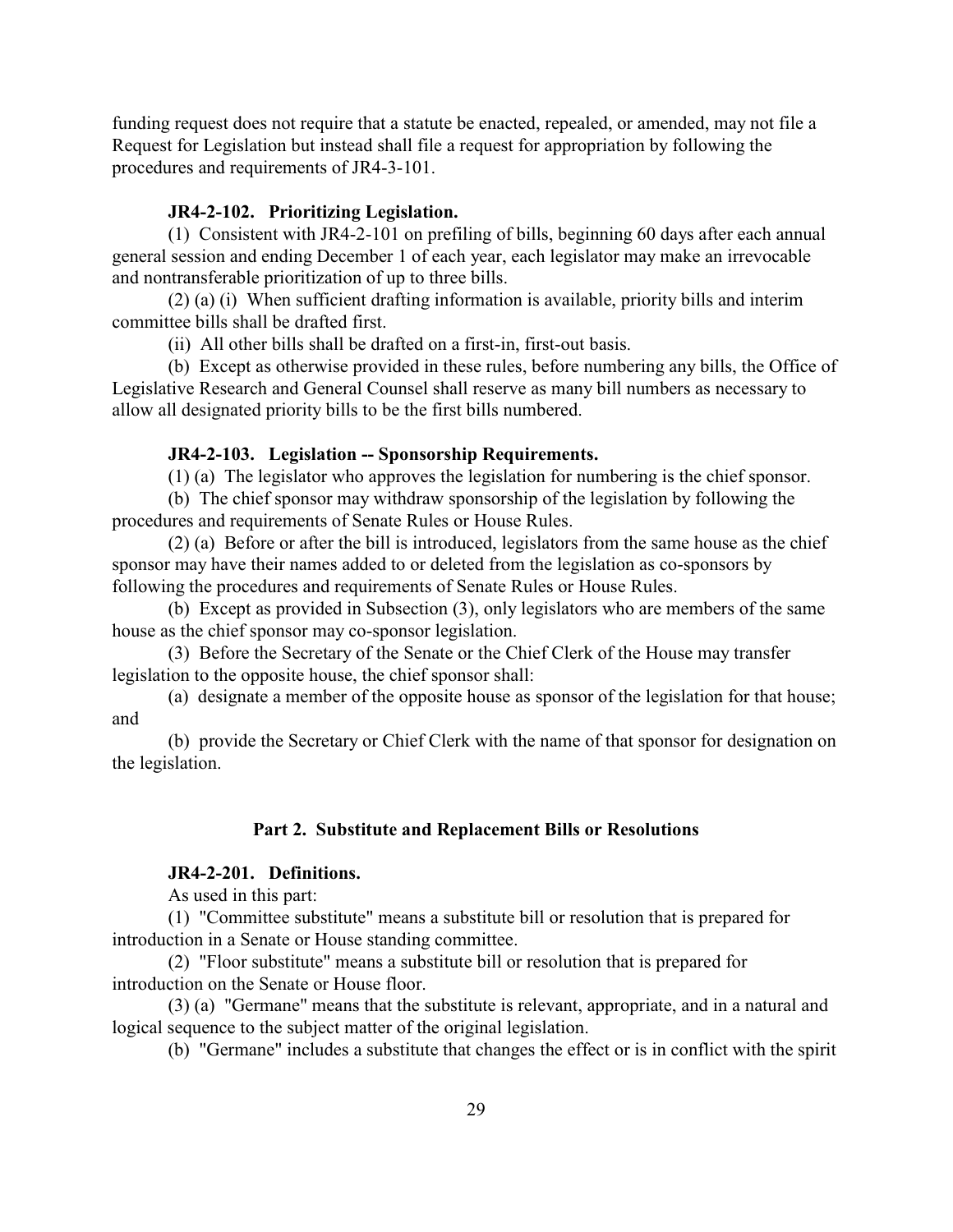of the original legislation if the substance of the substitute can be encompassed within the short title of the underlying bill.

(4) "Replacement legislation" means a bill, resolution, or substitute that replaces the original because of a technical error.

- (5) "Substitute" means a new bill or resolution that:
- (a) replaces the old bill or resolution in title and body; and
- (b) is germane to the subject of the original bill or resolution.

## <span id="page-30-0"></span>**JR4-2-202. Substitute Bills or Resolutions.**

(1) (a) By following the procedures and requirements of Senate or House rule, a legislator may propose a committee substitute to any Senate or House legislation that is under consideration by a committee of which the legislator is a member.

(b) By following the procedures and requirements of Senate or House rule, a legislator may propose a floor substitute to any Senate or House legislation that is under consideration by the house of which the legislator is a member.

(2) To initiate drafting of a substitute, a legislator shall give drafting instructions to the attorney who drafted the legislation.

(3) After the substitute sponsor has approved the substitute, the Office of Legislative Research and General Counsel shall:

(a) electronically set the line numbers of the substitute; and

(b) distribute the substitute according to the sponsor's instructions.

#### <span id="page-30-1"></span>**JR4-2-203. Replacement Bills or Resolutions.**

(1) If the Legislative General Counsel determines that a numbered bill or resolution contains a technical error, the Office of Legislative Research and General Counsel may prepare and submit a replacement bill or resolution that corrects the error.

(2) A sponsor may not file, and legislative staff may not create, replacement legislation if:

- (a) the original legislation has been approved by the sponsor;
- (b) the legislation has been numbered; and
- (c) copies of the legislation have been distributed.

(3) Nothing in this rule prohibits a sponsor from preparing amendments to the original legislation or one or more substitutes of the original legislation and proposing their adoption by a committee or by either house of which the legislator is a member.

#### <span id="page-30-2"></span>**JR4-2-204. Substitute Bills and Amendments to Bills Must Be Germane.**

A bill may not be amended or substituted unless the changes are germane to the purpose of the original bill.

## **Part 3. Drafting and Approval of Legislation by Office of Legislative Research and General Counsel**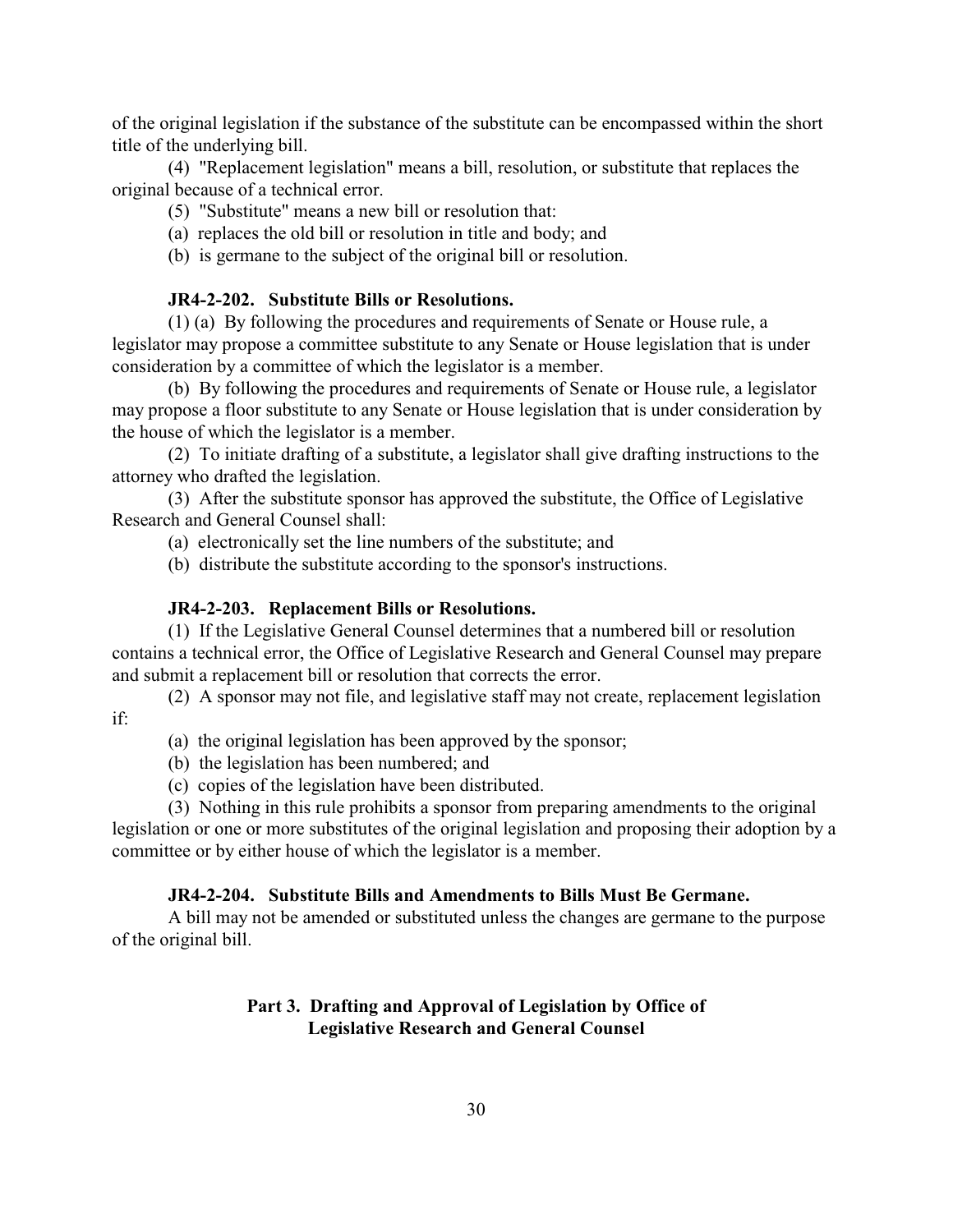#### <span id="page-31-0"></span>**JR4-2-301. Drafting and Sponsor Approval of Legislation.**

(1) After receiving a Request for Legislation, the Office of Legislative Research and General Counsel shall:

(a) review the request and any accompanying draft; and

(b) draft the legislation for approval by the sponsor.

(2) In drafting the legislation, the Office of Legislative Research and General Counsel shall, when applicable:

(a) ensure that the legislation is in proper legal form;

(b) remove any ambiguities;

(c) avoid constitutional or statutory conflicts; and

(d) correct technical errors as provided in Utah Code Section 36-12-12.

(3) (a) Any Request for Legislation filed directly with the Office of Legislative Research and General Counsel, with a complete accompanying draft, shall be reviewed and approved by the Office of Legislative Research and General Counsel within three legislative days.

(b) This three day deadline may be extended if the Director of the Office of Legislative Research and General Counsel requests it and states the reasons for the delay.

(4) When the Office of Legislative Research and General Counsel has completed the legislation, the office shall:

(a) send the legislation to the chief sponsor for review and approval; and

(b) after the chief sponsor approves the legislation, number and distribute the legislation as provided in JR4-2-503.

## **Part 4. Committee Notes, Fiscal Notes, Legislative Review Notes, and Attorney Approval Notes**

## <span id="page-31-1"></span>**JR4-2-401. Committee Notes.**

(1) As used in this rule:

(a) "Legislative committee" means a committee, commission, task force, or other policy or advisory body that is created by statute, legislation, or by the Legislative Management Committee and that is composed exclusively of legislators.

(b) (i) "Legislative committee" does not mean a standing committee.

(ii) Notwithstanding Subsection  $(1)(b)(i)$ , "Legislative committee" includes each Rules Committee.

(c) "Mixed committee" means a committee, commission, task force, or other policy or advisory body that is:

(i) created by statute, legislation, or by the Legislative Management Committee;

(ii) composed of legislator members and nonlegislative members; and

(iii) staffed by the Office of Legislative Research and General Counsel or the Office of the Legislative Fiscal Analyst.

(2) The Office of Legislative Research and General Counsel shall:

(a) note on any legislation reviewed by a legislative committee that the committee recommends the legislation or has voted the legislation out without recommendation;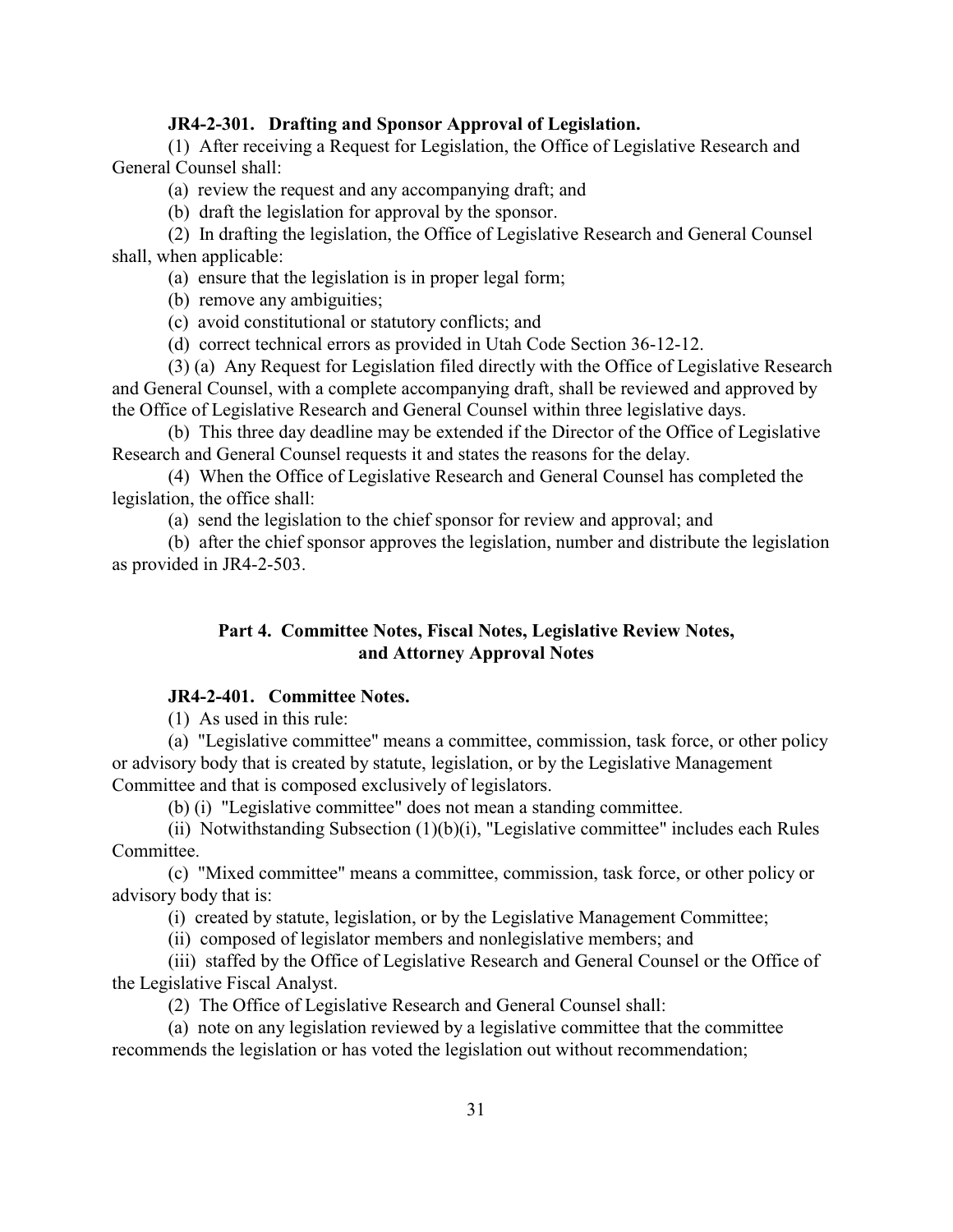(b) note on any legislation reviewed by a mixed committee:

(i) the number of legislators and nonlegislators on the mixed committee;

(ii) the number of legislators who voted for and against recommending the legislation; and

(iii) that the committee recommends the legislation or has voted the legislation out without recommendation; and

(c) ensure that the note is printed with the legislation.

#### <span id="page-32-0"></span>**JR4-2-402. Legislative Review Notes.**

(1) The Legislative General Counsel shall place a legislative review note on the legislation.

(2) If an amendment or substitute to legislation appears to substantively change the legislation's constitutionality, any legislator may request an amended legislative review note by making a motion in a standing committee or on the floor requesting that an amended legislative review note be prepared.

(3) If the motion is approved by a majority vote, the rules committee of the chamber where the request was made shall review the request and may either:

(a) request that the Legislative General Counsel prepare an amended legislative review note; or

(b) if the rules committee determines that no amended legislative review note is necessary, refer the legislation back to the standing committee or the floor.

(4) Once the rules committee has decided the question, a motion for an amended legislative review note is out of order unless the legislation is subsequently amended or another substitute is filed.

(5) (a) If an amended legislative review note is requested by the rules committee, when the amended note is complete, the rules committee shall refer the legislation back to its originating standing committee or give the legislation priority for floor action in preparing the calendar.

(b) The amended legislative review note shall be made available to legislators in hard copy or electronically.

(6) The legislative review note is not an official part of the legislation.

#### <span id="page-32-1"></span>**JR4-2-403. Fiscal Notes.**

(1) (a) (i) When the Legislative Fiscal Analyst receives the electronic copy of the approved legislation from the Office of Legislative Research and General Counsel, that office shall, within three legislative days:

(A) review and analyze the legislation to determine its fiscal impact; and

(B) provide a fiscal note to the sponsor of the legislation.

(ii) The three day deadline for the preparation of the fiscal note may be extended if the Legislative Fiscal Analyst requests it, states the reasons for the delay, and informs the sponsor of the legislation of the delay.

(b) If the Legislative Fiscal Analyst determines that the legislation has no fiscal impact, the Legislative Fiscal Analyst may release the fiscal note immediately after the sponsor has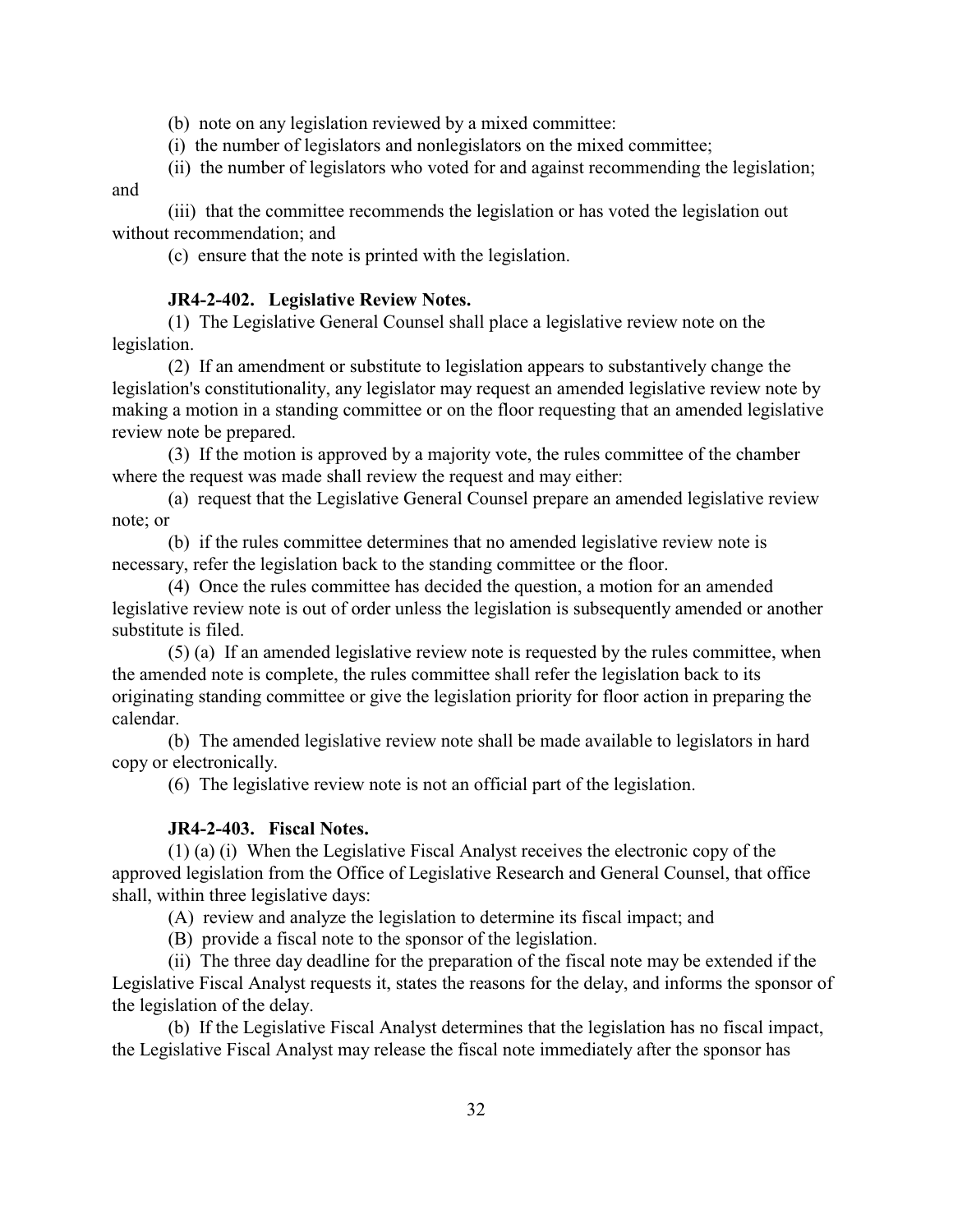received a copy of the fiscal note.

- (c) The sponsor may:
- (i) approve the release of the fiscal note;
- (ii) direct that the fiscal note be held; or

(iii) if the sponsor disagrees with the fiscal note, contact the Legislative Fiscal Analyst to discuss that disagreement and provide evidence, data, or other information to support a revised fiscal note.

(d) If the sponsor does not contact the Legislative Fiscal Analyst with instructions about the fiscal note within one 24 hour legislative day, the Legislative Fiscal Analyst shall release the fiscal note.

(e) The Legislative Fiscal Analyst shall make the final determination on the fiscal note.

(f) The fiscal note shall be printed with the legislation.

(2) If an amendment or a substitute to legislation appears to substantively change the fiscal impact of the legislation, the Legislative Fiscal Analyst shall prepare an amended fiscal note for the legislation.

(3) The fiscal note is not an official part of the legislation.

#### **Part 5. Numbering, Distribution, and Printing of Bills and Resolutions**

#### <span id="page-33-0"></span>**JR4-2-501. Numbering and Distributing Bills and Resolutions.**

After receiving approval from the sponsor under JR4-2-301, the Office of Legislative Research and General Counsel shall:

(1) proofread the legislation and perform other quality control measures;

(2) indicate on the first page of the legislation that the drafting attorney has approved the legislation for filing;

(3) place a committee or task force note on the legislation if required by JR4-2-401;

(4) place a legislative review note on the legislation, if one is required by JR4-2-402;

(5) assign a number to the legislation to appear after the designation required by

JR4-1-202 and JR4-1-301;

(6) electronically set the legislation's line numbers; and

(7) distribute an electronic copy of the legislation as required by JR4-2-503.

#### <span id="page-33-1"></span>**JR4-2-502. Reservation of Bill Numbers.**

(1) In annual general legislative sessions occurring in odd-numbered years:

(a) House Bill 1 is reserved for the State Agency and Higher Education Base Budget bill and Senate Bill 1 is reserved for the Minimum School Program Base Budget Amendments bill;

(b) House Bill 2 is reserved for the Minimum School Program Budget Amendments bill and Senate Bill 2 is reserved for the New Fiscal Year Supplemental Appropriations Act; and

(c) House Bill 3 is reserved for the Current Fiscal Year Supplemental Appropriations bill, and Senate Bill 3 is reserved for the Appropriations Adjustments bill.

(2) In annual general legislative sessions occurring in even-numbered years:

(a) House Bill 1 is reserved for the Minimum School Program Base Budget Amendments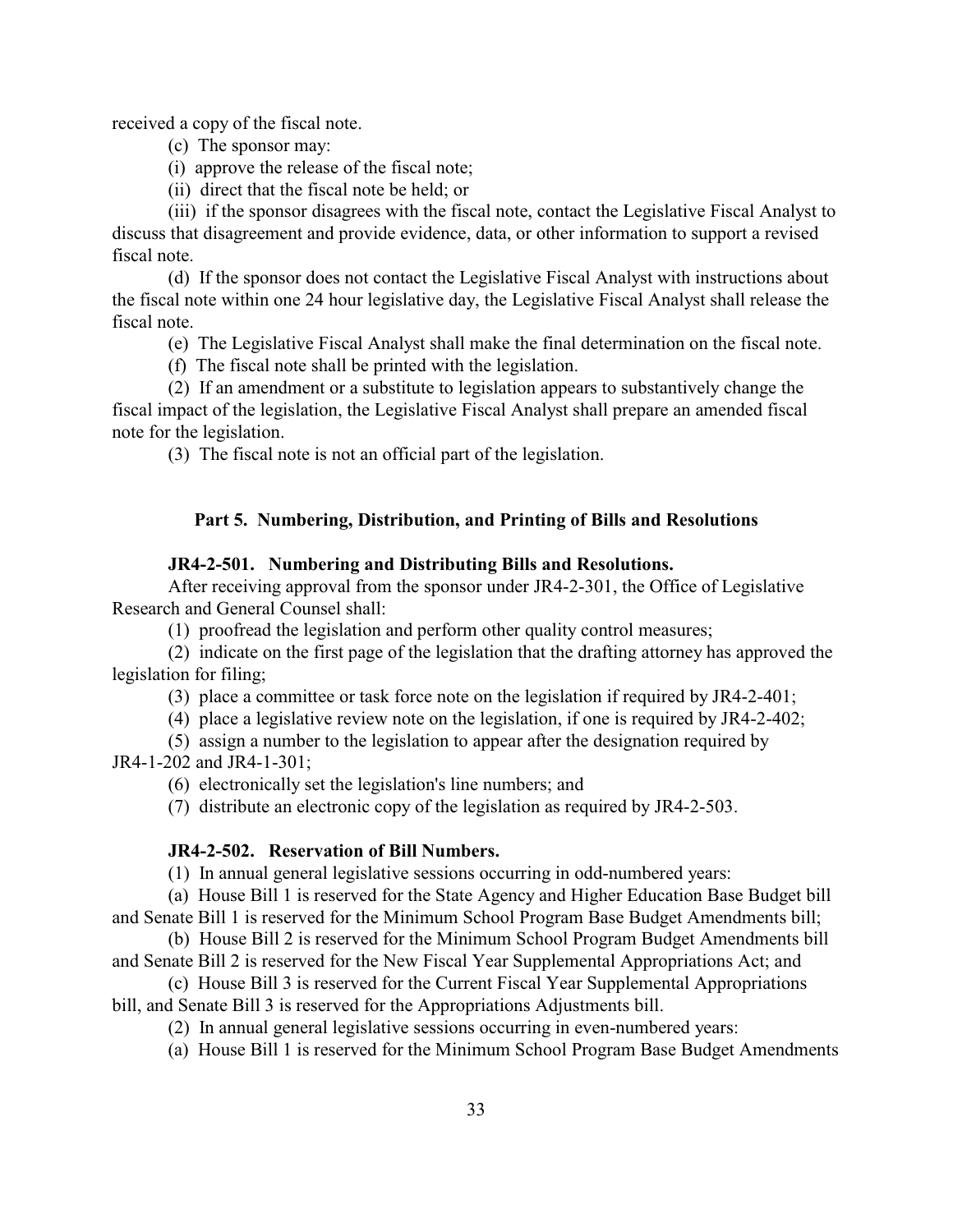bill and Senate Bill 1 is reserved for the State Agency and Higher Education Base Budget bill;

(b) House Bill 2 is reserved for the New Fiscal Year Supplemental Appropriations Act and Senate Bill 2 is reserved for the Minimum School Program Budget Amendments bill; and

(c) House Bill 3 is reserved for the Appropriations Adjustments bill, and Senate Bill 3 is reserved for the Current Fiscal Year Supplemental Appropriations bill.

(3) In each annual general legislative session, House Bills 4 through 9 and Senate Bills 4 through 9 are reserved for other appropriations and funding bills.

#### <span id="page-34-0"></span>**JR4-2-503. Distribution of Bills and Resolutions and Preparation for Introduction.**

(1) After the Office of Legislative Research and General Counsel has numbered a piece of legislation, the office shall:

(a) provide an electronic copy of the legislation to the Office of Legislative Printing and the Office of the Legislative Fiscal Analyst;

(b) post a copy on the Internet; and

(c) deliver a paper copy of the legislation to the chief sponsor.

(2) After receiving a copy of the numbered bill from Legislative Printing, the docket clerk shall:

(a) create the official backed copy of the legislation; and

(b) notify the Secretary of the Senate or the Chief Clerk of the House that the legislation is ready for introduction.

#### <span id="page-34-1"></span>**JR4-2-504. Printing Bills and Resolutions.**

(1) As provided in Senate or House Rules, legislation may be ordered printed in the number of copies considered necessary.

(2) A sponsor may have copies of his legislation printed in the quantity that the sponsor considers necessary.

(3) As provided in Senate or House Rules, legislation may be printed before receiving a committee note or fiscal note.

#### **CHAPTER 3. REQUESTING APPROPRIATIONS**

#### **Part 1. Requesting Appropriations**

#### <span id="page-34-2"></span>**JR4-3-101. Request for Appropriation.**

(1) A legislator wishing to obtain funding for a project, program, or entity that has not previously been funded, or to obtain additional or separate funding for a project, program, or entity, shall file a Request for Appropriation with the Office of Legislative Fiscal Analyst.

(2) (a) Except as provided in Subsection (2)(b), a legislator may not file a Request for Appropriation with the Office of Legislative Fiscal Analyst after noon on the 11th day of the annual general session.

(b) After the date established by this Subsection (2), a legislator may file a Request for Appropriation if: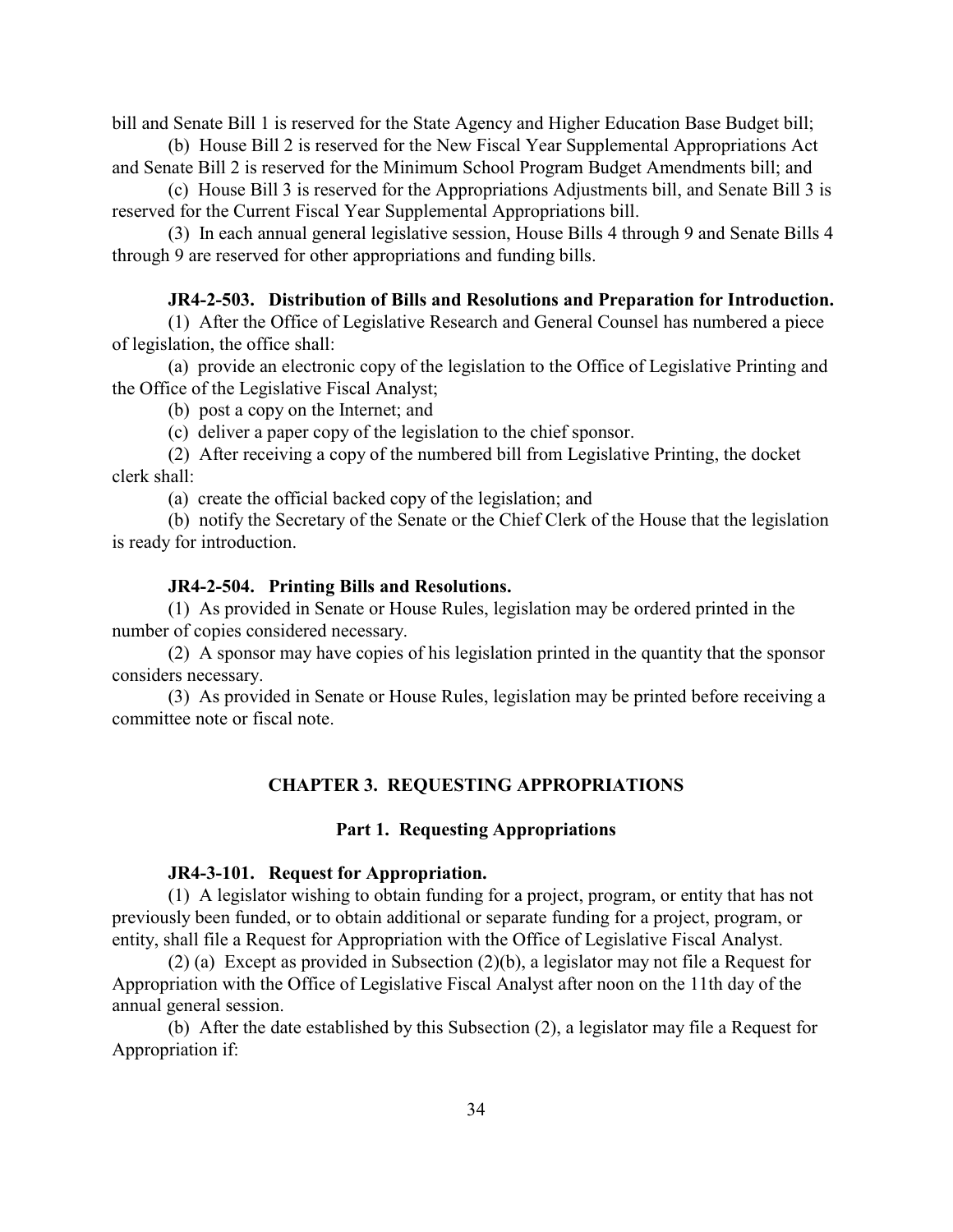(i) for a request by a House member, the Representative makes a motion to file a Request for Appropriation and that motion is approved by a constitutional majority of the House; or

(ii) for a request by a Senator, the Senator makes a motion to file a Request for Appropriation and that motion is approved by a constitutional majority vote of the Senate.

- (3) The request shall designate:
- (a) the project, program, or entity to be funded;
- (b) the source for the funding;

(c) the chief sponsor, who is knowledgeable about and responsible for providing pertinent information as the appropriation is processed;

(d) supporting legislators, if any, who wish to cosponsor the appropriation; and

(e) the appropriation subcommittee to which the sponsor wishes the request to be assigned, if any.

#### **Part 2. Disposition of Requests for Appropriation**

#### <span id="page-35-0"></span>**JR4-3-201. Review and Action on Requests for Appropriation.**

(1) (a) The Legislative Fiscal Analyst shall review each Request for Appropriation.

(b) If the request requires that a statute be enacted, amended, or repealed, the Legislative Fiscal Analyst shall immediately transfer the request to the Office of Legislative Research and General Counsel as a Request for Legislation.

(c) If the request does not require that a statute be enacted, amended, or repealed, the Legislative Fiscal Analyst shall number and title the request and refer the request to:

(i) the House chair of the Executive Appropriations Committee, if the sponsor is a House member; or

(ii) the Senate chair of the Executive Appropriations Committee, if the sponsor is a Senate member.

(2) The House or Senate chair of the Executive Appropriations Committee shall refer the request to the appropriate joint appropriations subcommittee.

- (3) Each joint appropriations subcommittee that receives a Request for Appropriation shall:
	- (a) allow the sponsor to present and discuss the request with the subcommittee;
	- (b) discuss the request; and
	- (c) do one of the following:

(i) include all or part of the requested appropriation in the budget recommendation made by the subcommittee to the Executive Appropriations Committee;

(ii) reject the request; or

(iii) recommend to the Executive Appropriations Committee that all or part of the requested appropriation be placed on a funding prioritization list as may be established by the Executive Appropriations Committee.

#### **CHAPTER 4. INTRODUCTION AND CONSIDERATION OF LEGISLATION**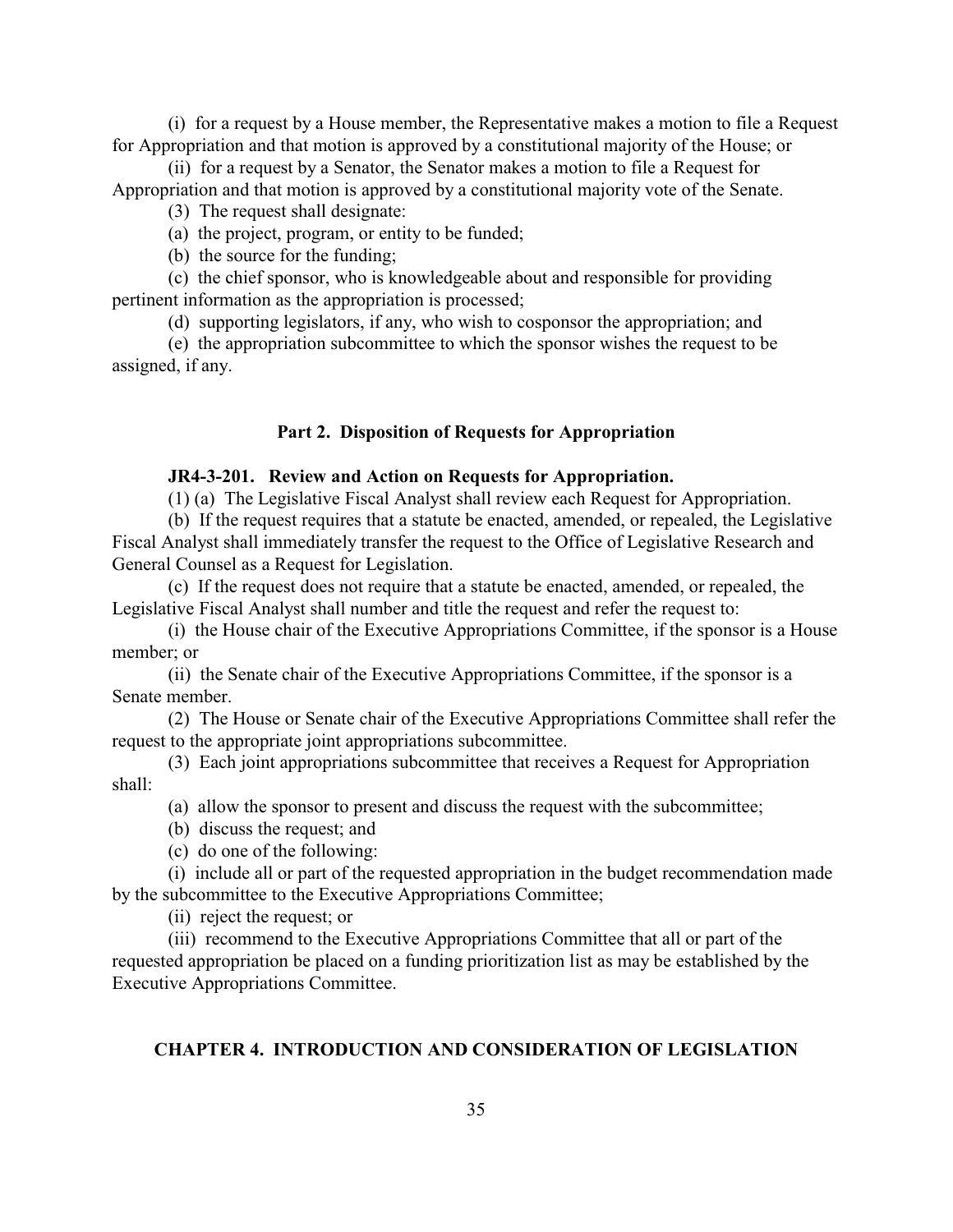## **Part 1. Introduction and Consideration of Legislation**

#### **JR4-4-101. Introduction of Legislation.**

(1) The Secretary of the Senate or Chief Clerk of the House shall inform the presiding officer about legislation ready for introduction.

(2) When directed to do so by the presiding officer, the reading clerk shall introduce the legislation by reading its number and short title, which constitutes the legislation's first reading.

#### **JR4-4-102. Reference of Legislation.**

(1) During an annual general or special session of the Legislature, after a piece of legislation has been introduced and read for the first time, it shall be referred to a committee or to the floor as provided in Senate or House Rules.

(2) The Secretary of the Senate and the Chief Clerk of the House or their designees shall deliver all legislation assigned to a committee to the chair of that committee or to that chair's designee.

#### **JR4-4-103. Committee Responsibilities.**

- (1) Each standing committee shall:
- (a) examine legislation referred to it;
- (b) amend or substitute the legislation if necessary; and
- (c) report the legislation back to the floor.

(2) If legislation is referred to an interim committee, the interim committee may examine and recommend to the sponsor any changes to it that the committee considers necessary.

## **JR4-4-104. Floor Action.**

According to the procedures and requirements of Senate Rules and House Rules, each house shall consider legislation that is referred to it by a committee or that is otherwise in its possession.

## **JR4-4-105. Calendaring Legislation -- Preference for Legislation of Other Chamber.**

During the third and fourth days of each week:

- (1) the Senate shall consider House legislation appearing on the Senate calendar; and
- (2) the House shall consider Senate legislation appearing on the House calendar.

### **JR4-4-106. Notice to Other Chamber that Legislation has Failed.**

(1) When a piece of legislation that passed the Senate is rejected by the House, the Chief Clerk of the House of Representatives shall transmit notice of the rejection to the Senate.

(2) When a piece of legislation that passed the House is rejected by the Senate, the Secretary of the Senate shall transmit notice of the rejection to the House.

#### **JR4-4-107. Legislation Transmitted to Other House.**

(1) The Secretary of the Senate or Chief Clerk of the House shall: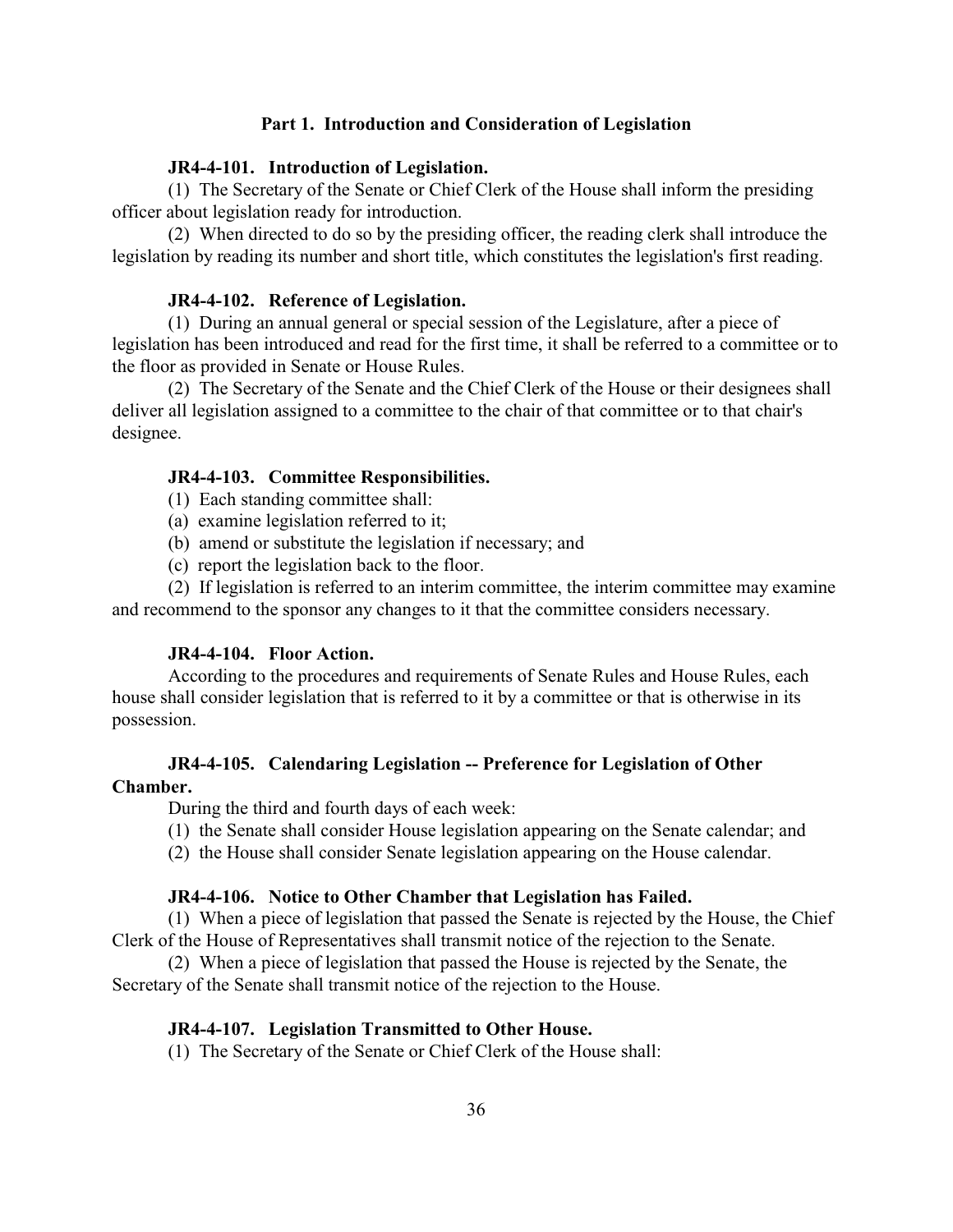(a) transmit notice of passage on third reading to the other house;

(b) comply with the requirements of Subsection (2) if necessary; and

(c) if sent to the other house, enter the date of transmission in the journal.

(2) The Secretary of the Senate or Chief Clerk of the House shall, before transmitting a

piece of legislation to the other house, ensure that, if the legislation passed with amendments or was substituted, the amendments or substitute are:

(a) retyped or reprinted in the typeface and on the color paper designated for each house; and

(b) transmitted with the legislation.

# **JR4-4-108. Consideration and Action on Amendments to Legislation Made in the Other Chamber.**

(1) (a) If the Senate amends and passes, or substitutes and passes, a piece of House legislation, the House must either "concur" or "refuse to concur" in the amendments or substitute.

(b) (i) If the House concurs, the legislation shall be voted on for final passage in the House.

(ii) If the legislation passes, the Chief Clerk of the House shall notify the Senate, obtain the signatures required by JR4-6-1031, and send the legislation to the Office of Legislative Research and General Counsel for enrolling.

(c) If the House refuses to concur in the Senate amendments or substitute to a piece of House legislation, the Chief Clerk of the House and the House shall follow the procedures and requirements of JR3-2, Part 6, Conference Committees.

(2) (a) If the House amends and passes, or substitutes and passes, a piece of Senate legislation, the Senate must either "concur" or "refuse to concur" in the amendments or substitute.

(b) (i) If the Senate concurs, the legislation shall be voted on for final passage in the Senate.

(ii) If the legislation passes, the Secretary of the Senate shall notify the House, obtain the signatures required by JR4-6-101, and send the legislation to the Office of Legislative Research and General Counsel for enrolling.

(c) If the Senate refuses to concur in the House amendments or substitute to a piece of Senate legislation, the Secretary of the Senate and the Senate shall follow the procedures and requirements of JR3-2, Part 6, Conference Committees.

## **JR4-4-109. Striking the Enacting Clause.**

(1) (a) (i) Either house may strike the enacting clause on any piece of legislation by following the procedures and requirements of Subsection (1)(a)(ii).

(ii) To strike an enacting clause, a legislator shall make a motion on the floor to strike the enacting clause and a majority of the members of that house must approve the motion.

(b) If the enacting clause of a piece of legislation is struck:

(i) the action conclusively defeats the legislation; and

- (ii) a motion to reconsider the action is out of order.
- (2) The enacting clause of each piece of legislation that has not passed the Legislature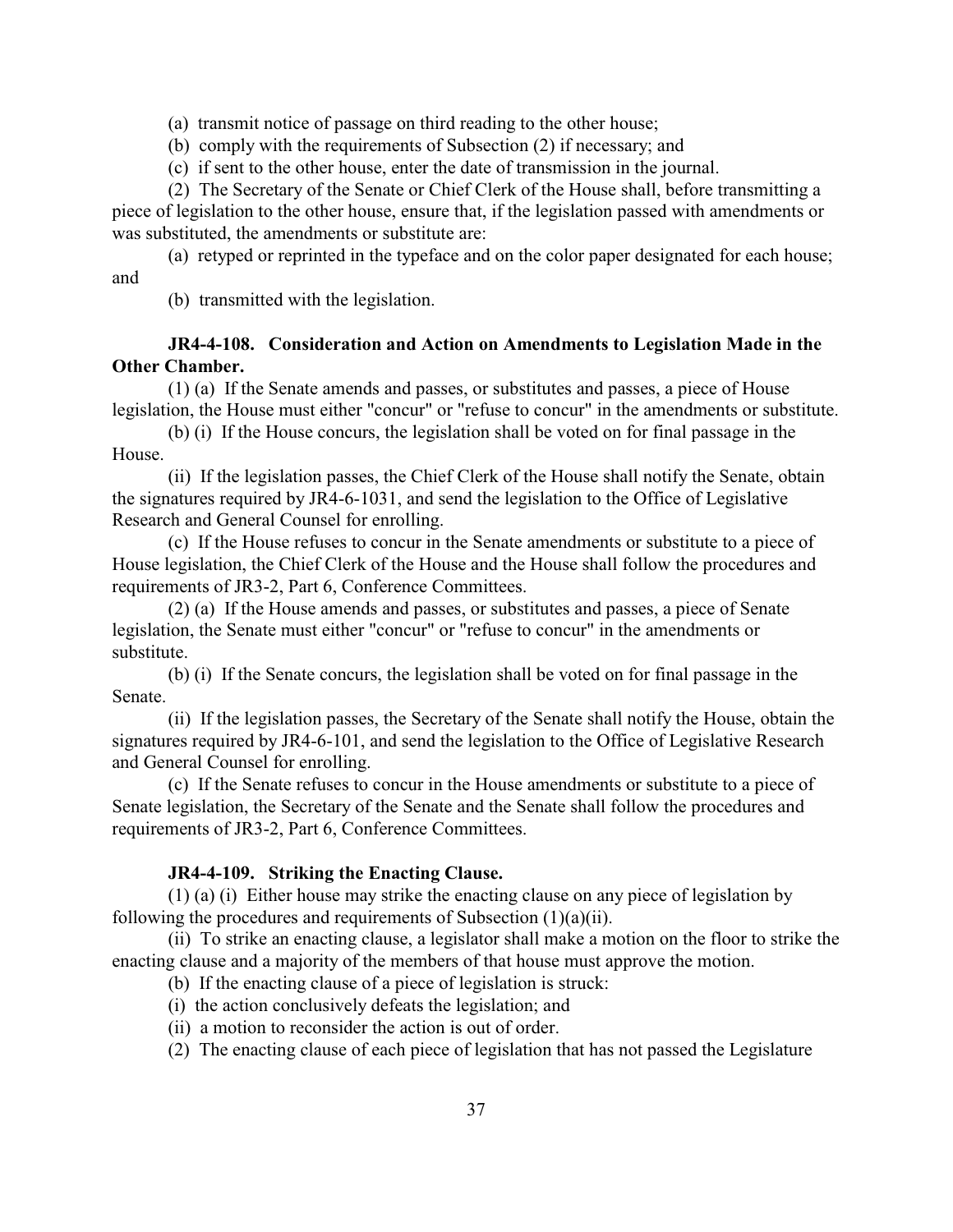before adjournment sine die of an annual general session or a special session is automatically stricken.

## **Part 2. Transmitting and Recording Receipt of Legislation and Notices from Other House**

## **JR4-4-201. Transmittal Letters.**

The Secretary of the Senate or the Chief Clerk of the House of Representatives shall:

(1) attach a transmittal letter signed by the Secretary or Clerk to each piece of legislation to be transmitted to the opposite house; and

(2) ensure that the piece of legislation, with its transmittal letter, is sent to the opposite house.

### **JR4-4-202. Memorializing Formal Receipt of Legislation from Other House.**

(1) (a) Upon receipt of a transmittal letter from the Senate, the Chief Clerk of the House of Representatives or the Clerk's designee shall sign a receipt recording the House's receipt of the legislation.

(b) Once the receipt is signed, the legislation is in the possession of the House.

(2) (a) Upon receipt of a transmittal letter from the House, the Secretary of the Senate or the Secretary's designee shall sign a receipt recording the Senate's receipt of the legislation.

(b) Once the receipt is signed, the legislation is in the possession of the Senate.

## **JR4-4-203. Possession of a Bill -- Process for Obtaining the Return of Legislation Sent to the Other House.**

(1) A piece of legislation is in the possession of the house in which it has been receipted.

(2) A piece of legislation in the possession of one house may be returned to the other house only when:

(a) the house having possession of the legislation receives a written request from the opposite house requesting return of the legislation; and

(b) a majority of the house having possession of the legislation votes to return the legislation to the opposite house.

## **CHAPTER 5. DEADLINES FOR PASSAGE OF CERTAIN BILLS**

#### **Part 1. Bills Containing Fiscal Notes**

#### **JR4-5-101. Deadline for Passing Certain Fiscal Note Bills.**

(1) (a) The House shall refer any Senate bill with a fiscal note of \$10,000 or more to the House Rules Committee before giving that bill a third reading.

(b) The Senate shall table on third reading each House bill with a fiscal note of \$10,000 or more.

(2) (a) Before adjourning on the 32nd day of the annual general session, each legislator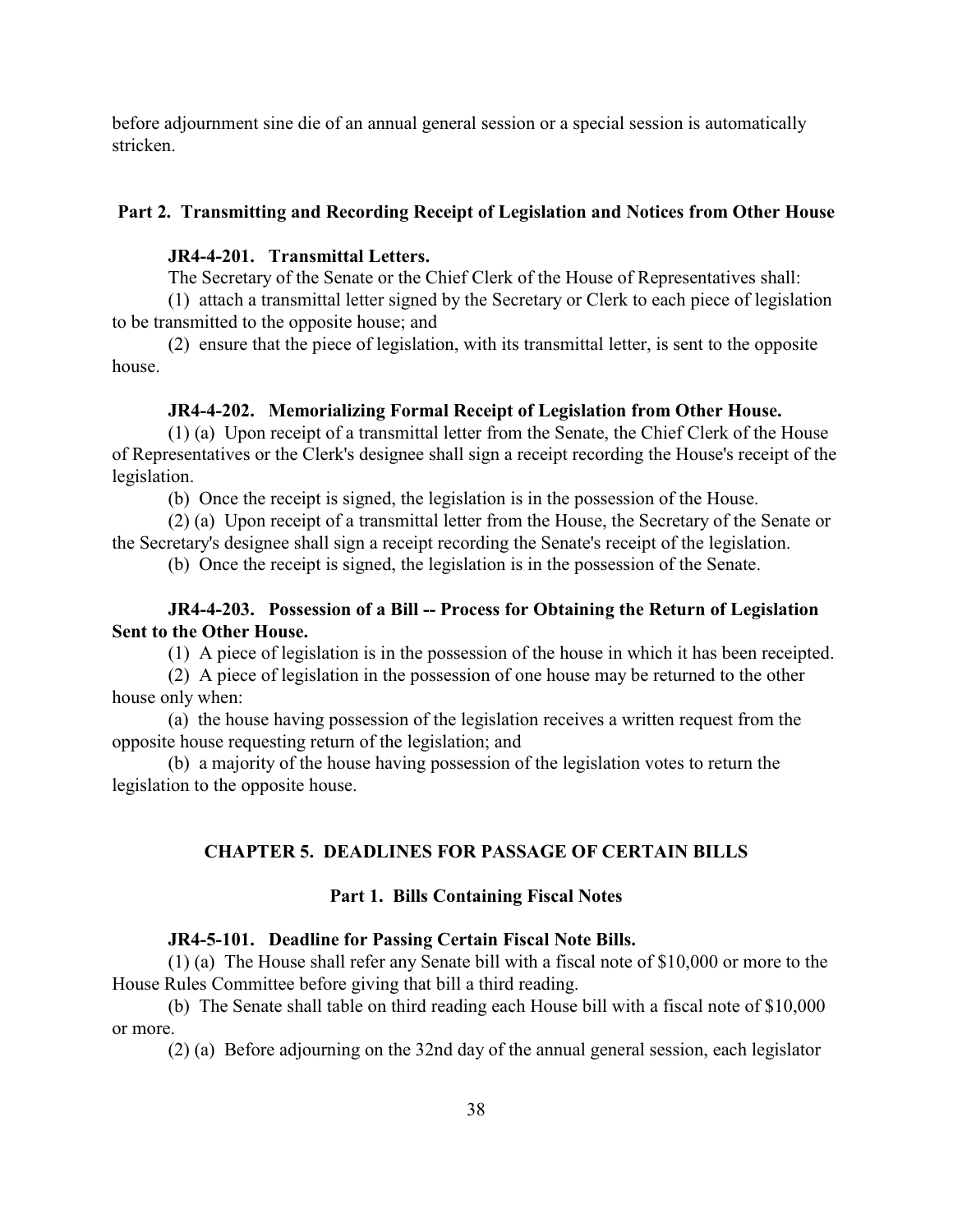shall prioritize fiscal note bills and identify other projects or programs for new or one-time funding according to the process established by leadership.

(b) Before adjourning on the 39th day of the annual general session, the Legislature shall either pass or defeat each bill with a fiscal note of \$10,000 or more except constitutional amendment resolutions.

#### **Part 2. Appropriation Bills**

#### **JR4-5-201. Deadline for Passing Base Budget Bills.**

(1) Each legislator shall receive a copy of each base budget bill for the next fiscal year by calendared floor time on the first day of the annual general session.

(2) By noon on the tenth day, but not before the third day, of the annual general session, the Legislature shall either pass or defeat each base budget bill.

## **JR4-5-202. Deadline for Passing Certain Appropriations Bills and School Finance Bills.**

(1) Each legislator shall receive a copy of any General Appropriations bills, any Supplemental Appropriations bills, and any School Finance bills by calendared floor time on the 43rd day of the annual general session.

(2) Before the calendared closing time of the 43rd day of the annual general session, the Legislature shall either pass or defeat those General Appropriations bills, Supplemental Appropriations bills, and School Finance bills.

### **JR4-5-203. Deadline for Passing the Final Appropriations Bill.**

(1) Each legislator shall receive a copy of the final appropriations bill by calendared floor time on the 45th day of the annual general session.

(2) By noon on the 45th day of the annual general session, the Legislature shall either pass or defeat the final appropriations bill.

#### **Part 3. Bond Bills**

### **JR4-5-301. Deadline for Passing Bond Bills.**

(1) Each legislator shall receive a copy of any bond bill by noon on the 39th day of the annual general session.

(2) Before the calendared closing time of the 39th day of the annual general session, the Legislature shall either pass or defeat each bond bill.

### **CHAPTER 6. DISPOSITION OF LEGISLATION AFTER PASSAGE**

#### **Part 1. Certifying and Enrolling the Legislation**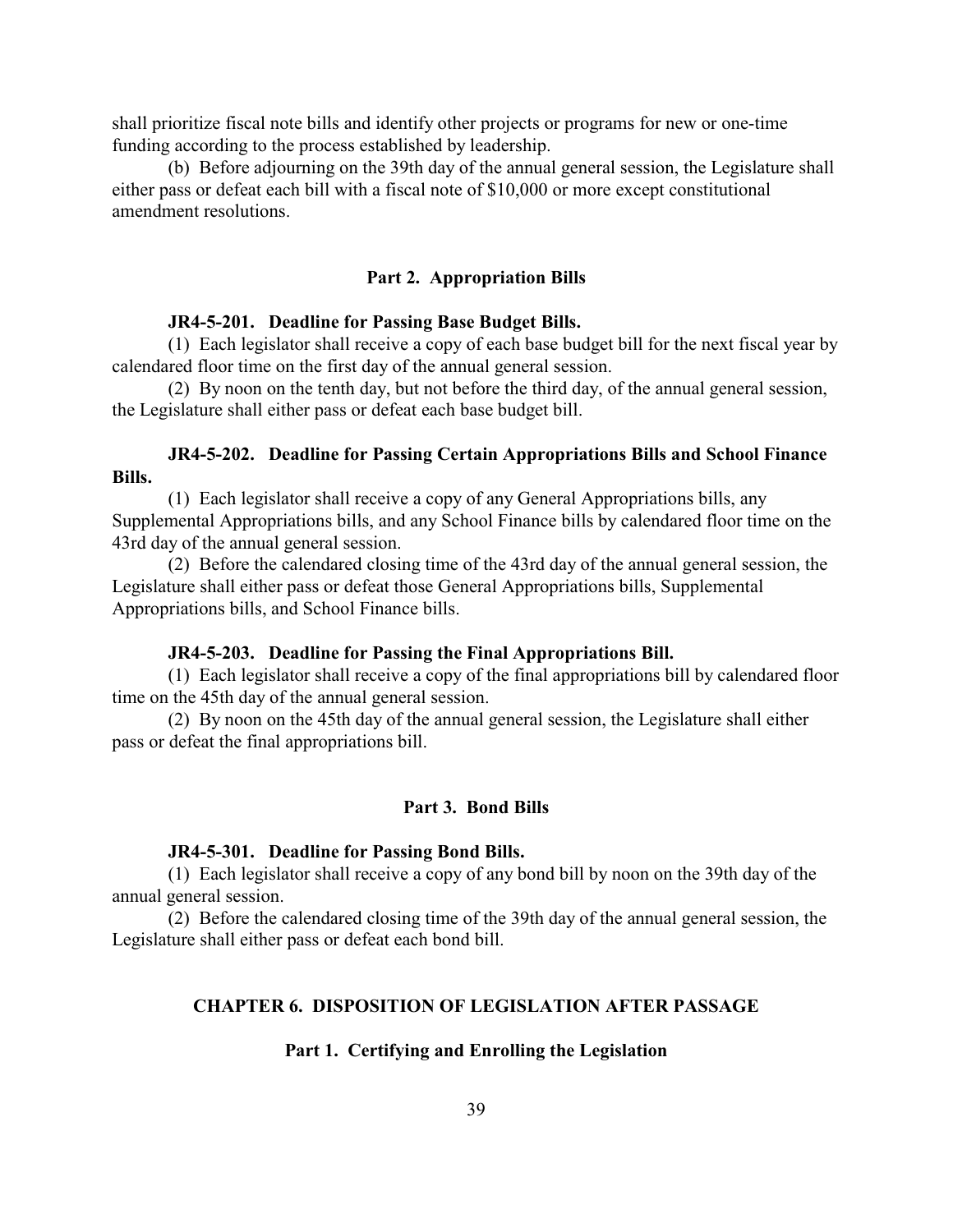## **JR4-6-101. Certification and Signature.**

(1) (a) When a piece of Senate legislation has passed both houses, the Secretary of the Senate shall certify its final passage by identifying:

(i) the date that the legislation passed the Senate;

(ii) the number of Senators voting for and against the legislation;

(iii) the number of Senators absent for the vote;

(iv) the date that the legislation passed the House;

(v) the number of Representatives voting for and against the legislation; and

(vi) the number of Representatives absent for the vote.

(b) When a piece of House legislation has passed both houses, the Chief Clerk of the House shall certify its final passage by identifying:

(i) the date that the legislation passed the House;

(ii) the number of Representatives voting for and against the legislation;

(iii) the number of Representatives absent for the vote;

(iv) the date that the legislation passed the Senate;

(v) the number of Senators voting for and against the legislation; and

(vi) the number of Senators absent for the vote.

(2) (a) Except as provided in Subsection (2)(b), within one legislative day of final passage, each piece of legislation shall be signed:

(i) first by the presiding officer of the house in which it was last voted upon; and

(ii) second, by the presiding officer of the other house.

(b) Within five days following the adjournment sine die of a legislative session, each piece of legislation passed on the final day of that legislative session shall be signed:

(i) first by the presiding officer of the house in which it was last voted upon; and

(ii) second, by the presiding officer of the other house.

(c) Unless the session has adjourned sine die, the Secretary of the Senate or Chief Clerk of the House shall note in the journal that the legislation was signed by the presiding officer.

## **JR4-6-102. Enrollment and Transmittal of Legislation to the Governor.**

(1) (a) After a piece of legislation that has passed both houses has been signed by the presiding officers, the Secretary or Chief Clerk shall deliver it to the Office of Legislative Research and General Counsel.

(b) The Office of Legislative Research and General Counsel shall:

(i) examine and enroll the legislation;

(ii) correct any technical errors as provided by Utah Code Section 36-12-12; and

(iii) transmit a copy of the enrolled legislation to:

(A) the Secretary of the Senate for legislation originating in the Senate; and

(B) the Chief Clerk of the House for legislation originating in the House.

(2) When enrolling the legislation, the Office of Legislative Research and General Counsel shall:

(a) include the name of the House floor sponsor for Senate legislation under the heading "House Sponsor:"; or

(b) include the name of the Senate floor sponsor for House legislation under the heading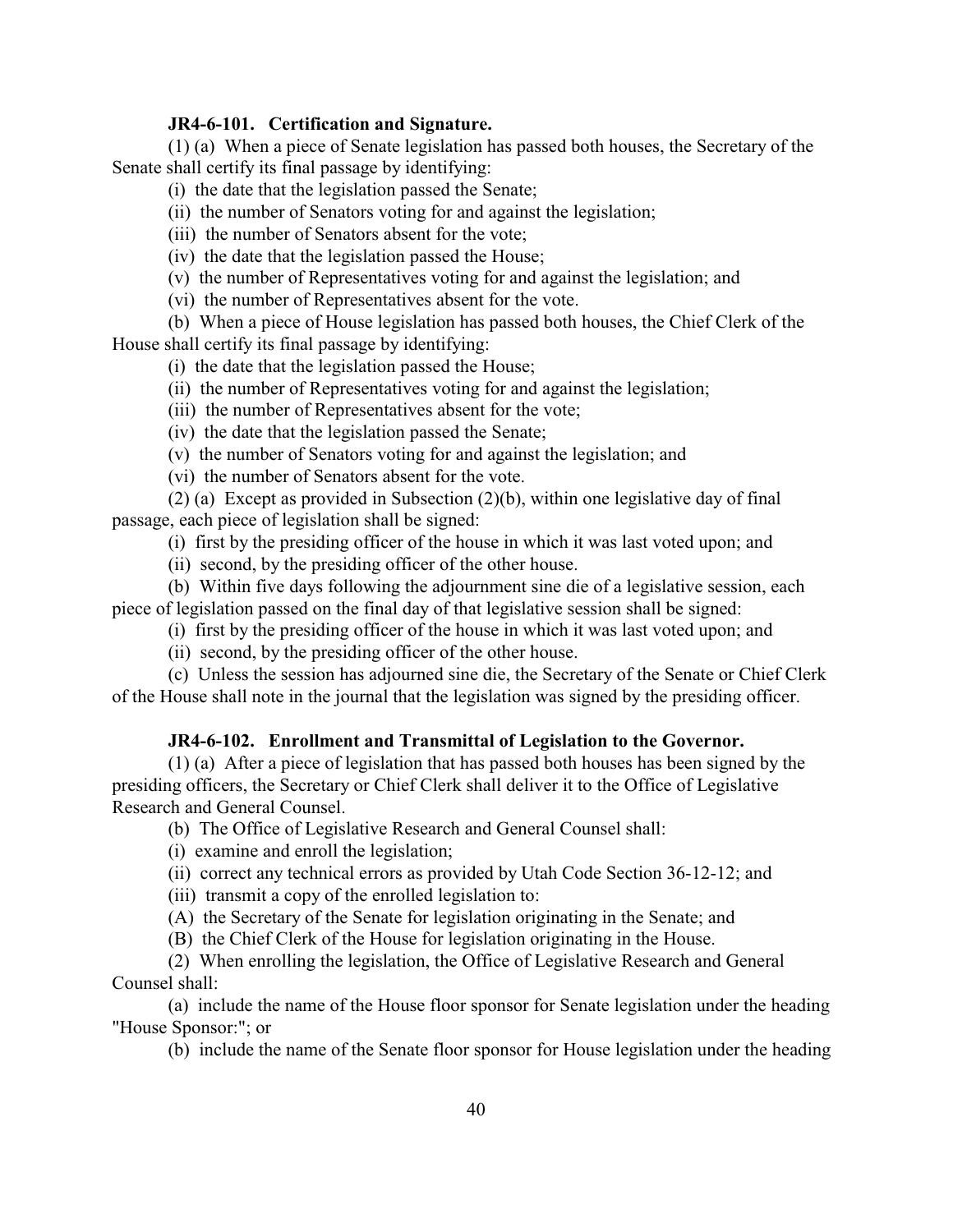"Senate Sponsor:".

- (3) The Secretary of the Senate or Chief Clerk of the House shall:
- (a) certify each enrolled piece of legislation;
- (b) ensure that a copy of the enrolled legislation is:
- (i) transmitted to the Governor;
- (ii) filed with the Secretary or Chief Clerk;
- (iii) transmitted to the chief sponsor upon request; and
- (iv) transmitted to the Office of Legislative Printing.

## **JR4-6-103. Legislative General Counsel to Correct Certain Technical Errors.**

The Legislative General Counsel may correct technical errors in the code in preparing the database for publication.

## **Part 2. Recalling Legislation After Passage**

## **JR4-6-201. Recalling Legislation Before It is Signed by the Speaker and President.**

Legislation in the possession of the other house or the Office of Legislative Research and General Counsel may be recalled by a motion and a constitutional majority vote from the members of both houses.

## **JR4-6-202. Recalling Legislation from the Governor.**

When a bill has passed both houses of the Legislature, been signed by the presiding officers, been enrolled, and has been sent to the Governor for his approval, it can be recalled only if:

(1) a joint resolution requesting that the Governor return the legislation is passed by a constitutional majority vote of both houses; and

(2) the Governor elects to return it.

## **TITLE 5. LEGISLATIVE EXPENSE AND MILEAGE REIMBURSEMENT**

## **CHAPTER 1. GENERAL PROVISIONS**

# **JR5-1-101. Definitions.**

As used in this title:

- (1) "Authorized legislative meeting" means:
- (a) special sessions;
- (b) veto override sessions;
- (c) interim committee and subcommittee meetings;
- (d) management committee and subcommittee meetings;
- (e) executive appropriation and subcommittee meetings; and
- (f) the meetings of any other body where legislative participation is required by law or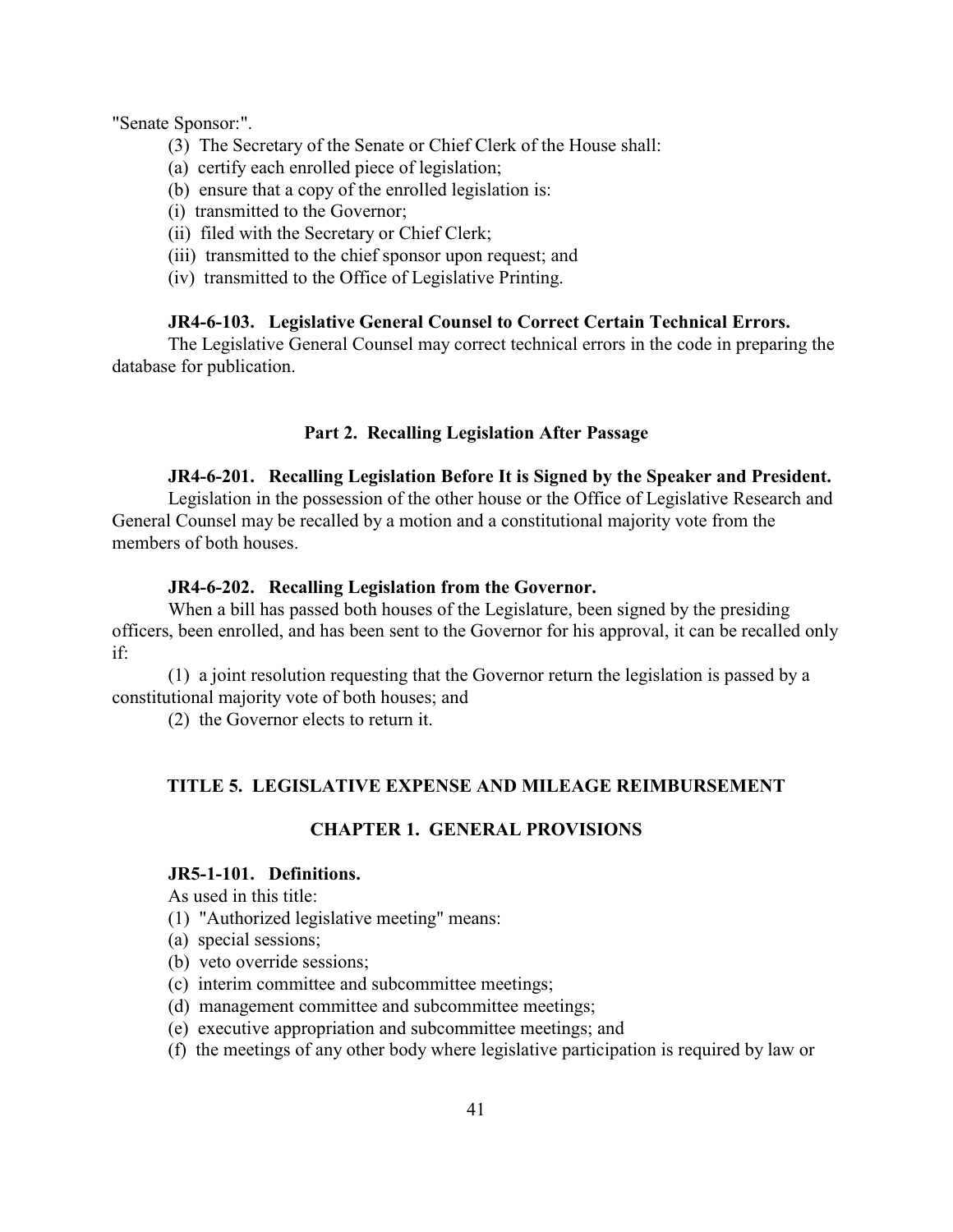authorized by the Legislative Management Committee.

(2) "Mileage" means the mileage reimbursement allowance approved by the Division of Finance for state employees.

### **JR5-1-102. Legislative Expenses Oversight Committee.**

(1) The presiding officer and the majority leader and minority leader of each house are the Legislative Expenses Oversight Committee for that house.

(2) Each committee shall:

(a) establish procedures to implement the rules on legislative expenses, including establishing vouchering systems and procedures for the disbursement of legislative expenses; and

(b) meet at least annually, or at the request of a majority of the committee, to review legislative expenses and travel budgets.

(3) The presiding officer may authorize temporary emergency legislative expenses.

# **CHAPTER 2. EXPENSE AND MILEAGE REIMBURSEMENT DURING ANNUAL GENERAL SESSION**

## **JR5-2-101. Lodging, Meals, and Incidental Expenses While in Annual General Session.**

(1) This rule governs legislative expenses for lodging, meals, and incidental expenses incurred when the Legislature is in annual general session.

(2) Each legislator shall receive an expense allowance equal to the sum of the federal lodging per diem rate for Salt Lake City and the federal meals and incidental expenses per diem rate for Salt Lake City.

## **JR5-2-102. Transportation Cost Reimbursement While in Annual General Session.**

(1) This rule governs transportation costs incurred by legislators when the Legislature is in annual general session.

(2) (a) Each legislator shall receive transportation costs to and from the session.

(b) These costs shall be computed on the basis of actual mileage for private automobile use or the actual cost of alternative commercial transportation.

# **CHAPTER 3. EXPENSE AND MILEAGE REIMBURSEMENT FOR AUTHORIZED LEGISLATIVE MEETINGS, SPECIAL SESSIONS, AND VETO OVERRIDE SESSIONS**

# **JR5-3-101. Meals and Incidental Expense Reimbursement for Authorized Legislative Meetings, Special Sessions, and Veto Override Sessions.**

(1) This rule governs reimbursement for meals and incidental expenses for legislator attendance at authorized legislative meetings when the Legislature is not in annual general session.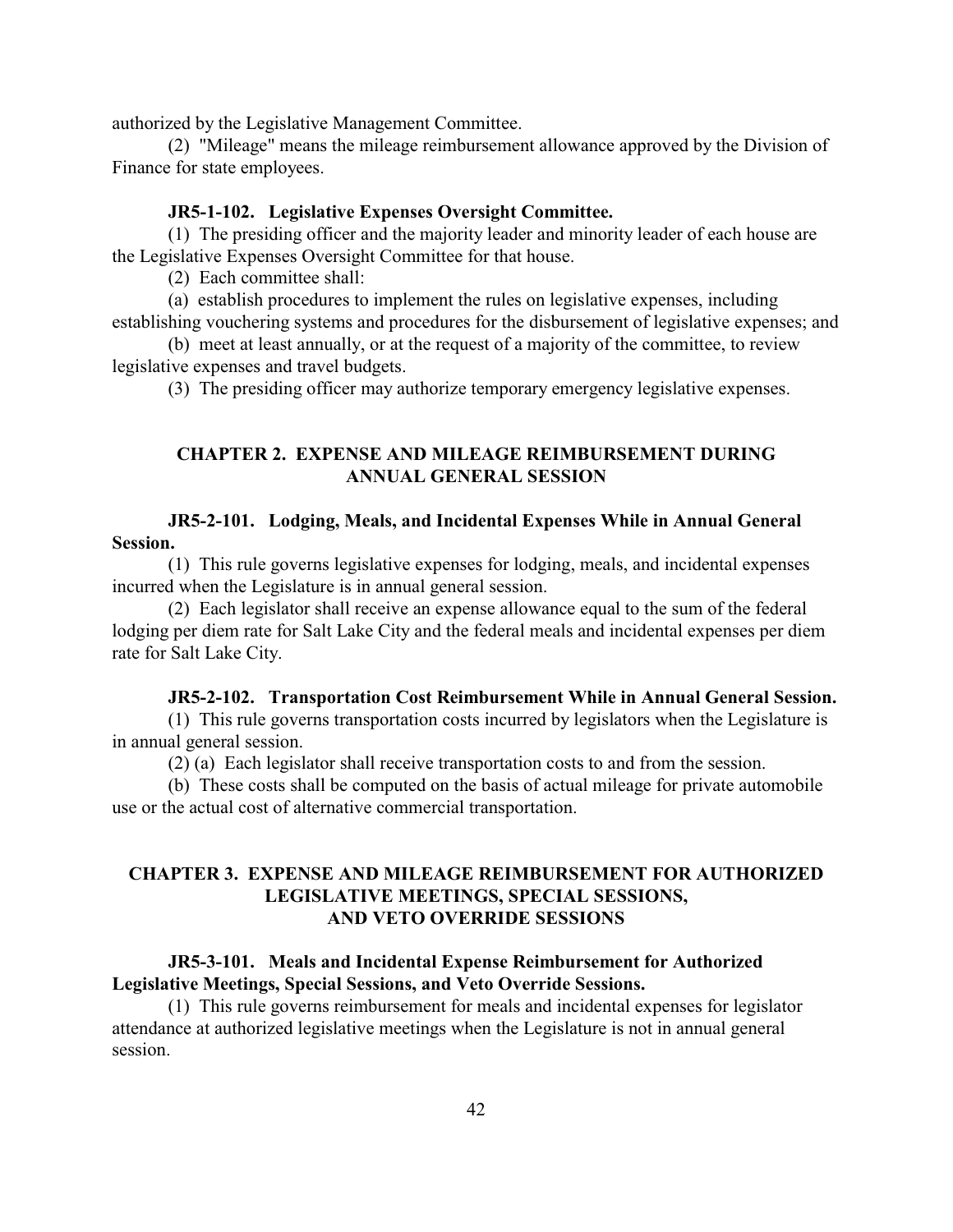(2) For each day that a legislator attends an authorized legislative meeting, the legislator shall receive a meals and incidental expenses per diem equal to the federal meals and incidental expenses per diem rate for Salt Lake City.

(3) The Legislative Expenses Oversight Committee established in JR5-1-102 shall ensure that legislators do not receive duplicate or improper reimbursements.

# **JR5-3-102. Lodging Expense Reimbursement for Authorized Legislative Meetings, Special Sessions, and Veto Override Sessions.**

(1) This rule governs reimbursement for lodging expenses for legislator attendance at authorized legislative meetings when the Legislature is not in annual general session.

(2) If attendance at an authorized legislative committee meeting necessitates overnight accommodations, legislators shall receive reimbursement for actual lodging expenses up to the federal lodging per diem rate for Salt Lake City.

(3) The Legislative Expenses Oversight Committee established in JR5-1-102 shall ensure that legislators do not receive duplicate or improper reimbursements.

## **JR5-3-103. Travel Expense Reimbursement for Authorized Legislative Meetings, Special Sessions, and Veto Override Sessions.**

(1) This rule governs reimbursement for travel expenses for legislator attendance at authorized legislative meetings when the Legislature is not in annual general session.

(2) (a) Each legislator shall receive transportation costs to and from the authorized legislative committee meeting.

(b) Transportation costs shall be computed on the basis of actual mileage for private automobile use or the actual cost of alternative commercial transportation.

(3) The Legislative Expenses Oversight Committee established in JR5-1-102 shall ensure that legislators do not receive duplicate or improper reimbursements.

## **CHAPTER 4. OUT-OF-STATE TRAVEL**

#### **JR5-4-101. Reimbursement for Costs of Out-of-State Travel.**

The following rules govern reimbursement for out-of-state travel by legislators:

(1) (a) Subject to Subsections (1)(b) and (1)(c), legislators shall receive reimbursement for all approved actual and necessary expenses.

(b) The presiding officer, the majority leader, and the minority leader shall meet annually to establish a policy governing out-of-state travel, including the process for them to approve out of state travel and approve reimbursement of expenses for that travel as required under Utah Code Section 36-12-17.

(c) If a legislator elects to travel to an out-of-state destination by private automobile, the legislator shall receive actual mileage or the actual cost of alternative commercial transportation, whichever is less.

(2) Each legislator shall provide supporting documentation for each expense for which the legislator seeks reimbursement.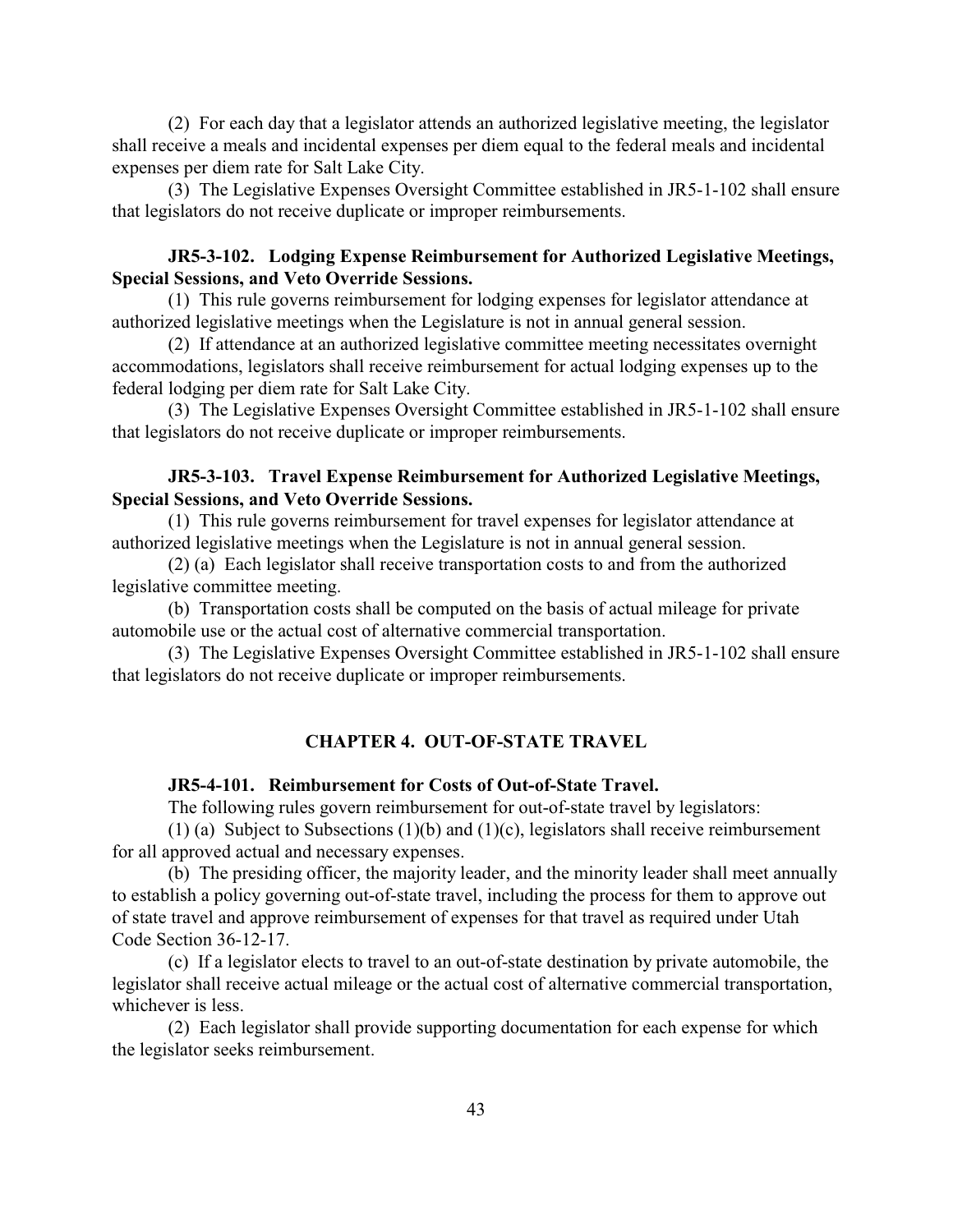## **TITLE 6. LEGISLATIVE ETHICS AND ADJUDICATION OF ETHICS COMPLAINTS**

## **CHAPTER 1. ETHICS REQUIREMENTS GOVERNING LEGISLATORS**

## **Part 1. Ethical Standards for Legislators**

### **JR6-1-101. Legislative Ethics.**

(1) The Utah Legislature consists of people who work part-time and must necessarily earn their living in other jobs and professions.

(2) It is necessary to reconcile the functions of privately employed legislators who have their own private interests with the maintenance of high ethical standards and public confidence.

(3) In seeking to balance these interests, it is necessary to avoid controls that might be so strict that they discourage capable and honorable persons from entering legislative service.

(4) It is recognized that public confidence in the Legislature should be promoted and that competent members should serve in the Legislature even though most of them have private interests of various types.

(5) It is also recognized that a citizen legislator is in a different position in doing business with the state and its political subdivisions than a public servant whose chief source of livelihood is derived from public funds.

## **JR6-1-102. Code of Official Conduct.**

(1) Each legislator shall comply with the guidelines established in Subsection (2).

(2) In judging members of its house charged with an ethical violation, the Senate and House Ethics Committees shall consider whether or not the member has violated any of the following guidelines:

(a) Members of the Senate and House shall not engage in any employment or other activity that would destroy or impair their independence of judgment.

(b) Members of the Senate and House shall not be paid by a person, as defined in JR6-1-202, to lobby, consult, or to further the interests of any legislation or legislative matter.

(c) Members of the Senate and House shall not exercise any undue influence on any governmental entity.

(d) Members of the Senate and House shall not engage in any activity that would be an abuse of official position or a violation of trust.

(e) Members of the Senate and House may engage in business or professional activity in competition with others, but shall not use any information obtained by reason of their official position to gain advantage over any competition for activities with the state and its political subdivisions.

(f) Members of the Senate and House shall not engage in any business relationship or activity that would require the disclosure of confidential information obtained because of their official position.

(g) Members of the Senate and House shall not use their official position to secure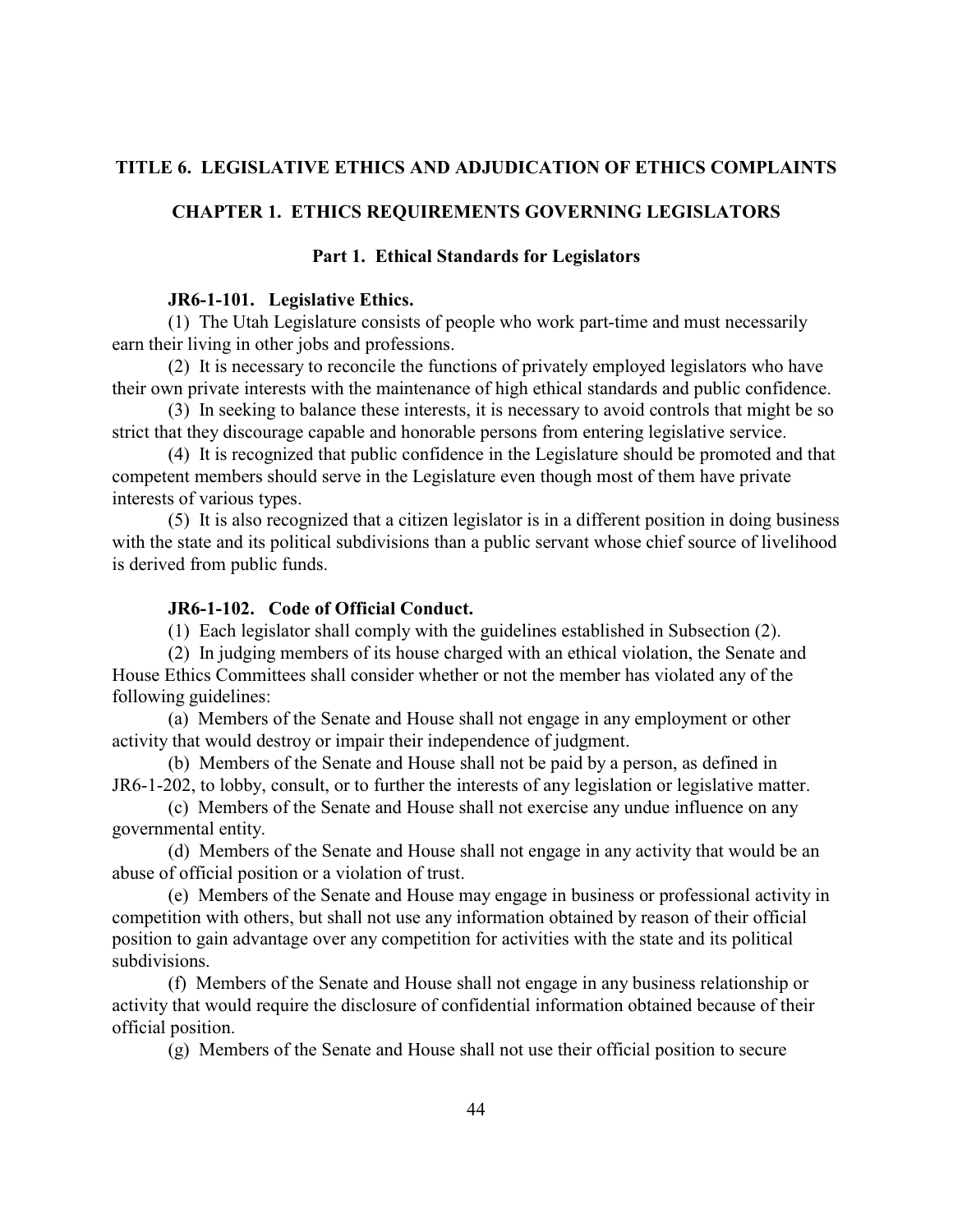privileges for themselves or others.

(h) While in session, members of the Senate and House shall disclose any conflict of interest on any legislation or legislative matter as provided in JR6-1-201.

(i) Members of the Senate and House may accept small gifts, awards, or contributions if these favors do not influence them in the discharge of official duties.

(j) Except as provided in Subsection (3), members of the Senate and the House may engage in business or professional activities with the state or its political subdivisions if the activities are entered into under the same conditions and in the same manner applicable to any private citizen or company engaged in similar activities.

(k) Legislators may enter into transactions with the state by contract by following the procedures and requirements of Title 63, Chapter 56, Utah Procurement Code.

(3) (a) As also required by Section 36-19-1, a legislator, member of the legislator's household, or client may not be a party to or have an interest in the profits or benefits of a state contract when the state contract is the direct result of a bill sponsored by the legislator, unless the contract is let in compliance with state procurement policies and is open to the general public.

(b) Besides the penalties authorized by these rules, Section 36-19-1 also provides that any person violating this section is guilty of a class B misdemeanor.

## **Part 2. Conflicts of Interest**

### **JR6-1-201. Declaring and Recording Conflicts of Interest.**

(1) As used in this section:

(a) (i) "Business in which the legislator is associated" means any business in which a legislator is a director, officer, owner, member, partner, employee, or is a holder of stocks or bonds in the company that have a fair market value of \$10,000 or more.

(ii) "Business in which the legislator is associated" does not include business associations by members of the legislator's immediate family.

(b) "Conflict of interest" means legislation or action by a legislator that the legislator reasonably believes may cause direct financial benefit or detriment to him, a member of the legislator's immediate family, or a business in which the legislator is associated, and that benefit or detriment is distinguishable from the effects of that action on the public or on the legislator's profession, occupation, or association generally.

(c) "Immediate family" means the legislator's spouse and children living in the legislator's immediate household.

(2) (a) (i) A legislator shall file a Declaration of Conflict of Interest form with the Secretary of the Senate if the legislator is a Senator, or with the Chief Clerk of the House of Representatives if the legislator is a Representative, to satisfy that legislator's disclosure of any conflicts of interest as required by Subsection (1) and Utah Code Section 76-8-109.

- (ii) The legislator shall file the form when:
- (A) the legislator takes the oath of office; and
- (B) the legislator changes employment.
- (b) This Declaration of Conflict of Interest form shall include: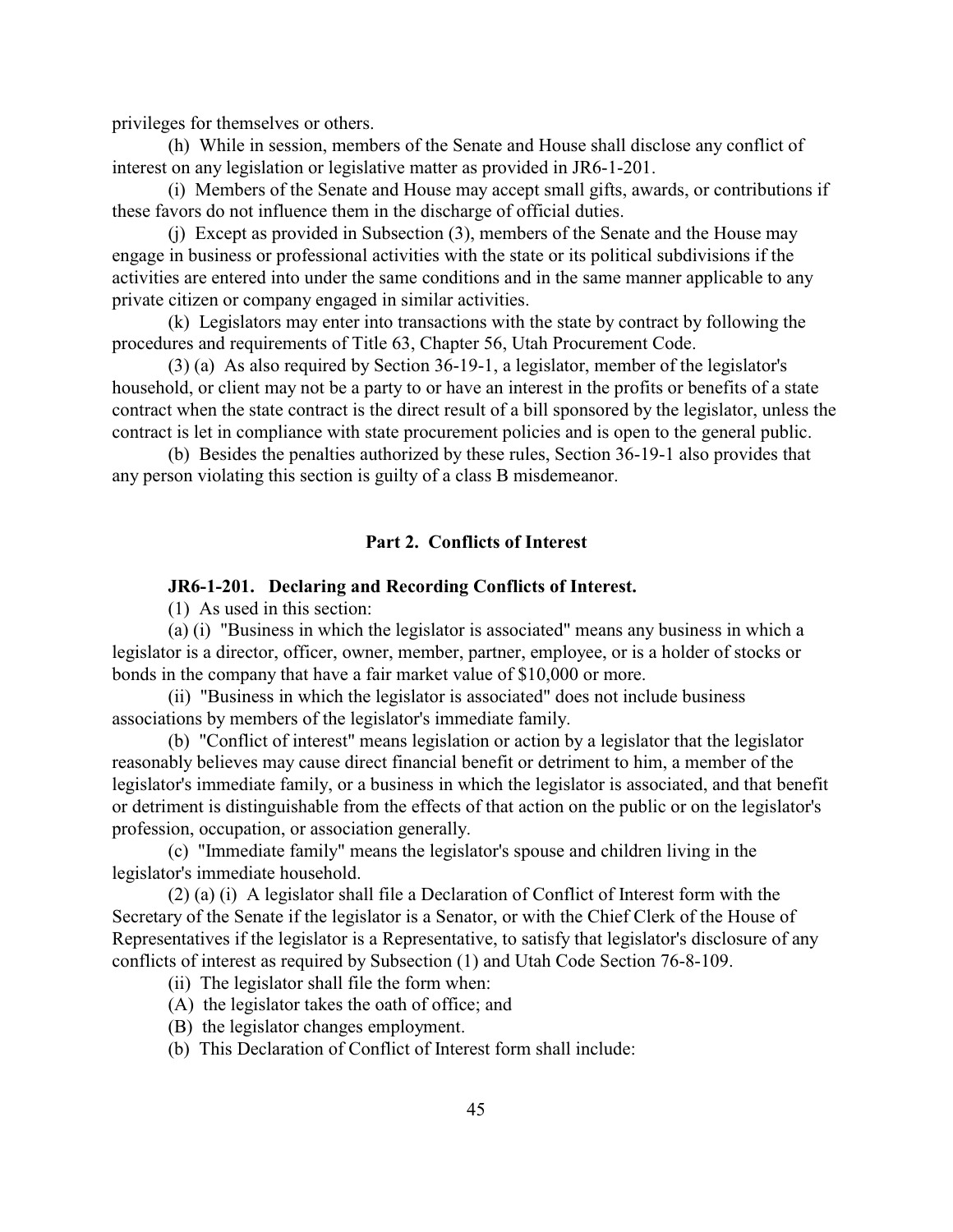(i) the businesses in which the legislator is associated; and

(ii) the general legislative subject areas in which the legislator may have a conflict of interest.

(c) This Declaration of Conflict of Interest form is available to the public.

(3) (a) Before or during any vote on legislation or any legislative matter in which a legislator has actual knowledge that he has a conflict of interest which is not stated on the conflict of interest form, that legislator shall orally declare to the committee or body before which the matter is pending that the legislator may have a conflict of interest and what that conflict is.

(b) The Secretary of the Senate or the Chief Clerk shall:

(i) direct committee secretaries to note the declaration of conflict of interest in the minutes of any committee meeting; and

(ii) ensure that each declaration of conflict declared on the floor is noted in the Senate Journal or House Journal.

(4) This requirement of disclosure of any conflict of interest does not prohibit a legislator from voting on any legislation or legislative matter.

## **JR6-1-202. Disclosure of Outside Remuneration.**

(1) As used in this section:

(a) "Person" includes an individual, partnership, association, organization, company, and bodies politic and corporate or a lobbyist from any of these.

(b) "Person" does not include a person who provides the legislator's primary source of income.

(2) If any person provides remuneration to a legislator to compensate that legislator for a loss of salary or income while the Legislature is in session, that legislator shall file a written disclosure identifying:

(a) that the legislator receives remuneration; and

(b) the name of the person who provides the remuneration.

(3) (a) The legislator shall file the disclosure by February 1 of each year with:

(i) the Secretary of the Senate, if the legislator is a Senator; or

(ii) the Chief Clerk of the House of Representatives, if the legislator is a Representative.

(b) This disclosure is available to the public.

## **Part 3. Ethics Training**

## **JR6-1-301. Ethics Training Course -- Internet Availability -- Content -- Participation Tracking.**

(1) The Office of Legislative Research and General Counsel shall develop and maintain an ethics training course for members of the Legislature and lobbyists.

(2) The ethics training course shall include training materials and exercises that are available on the Internet to legislators, lobbyists, and to the public.

(3) The ethics training course shall be designed to assist legislators and lobbyists in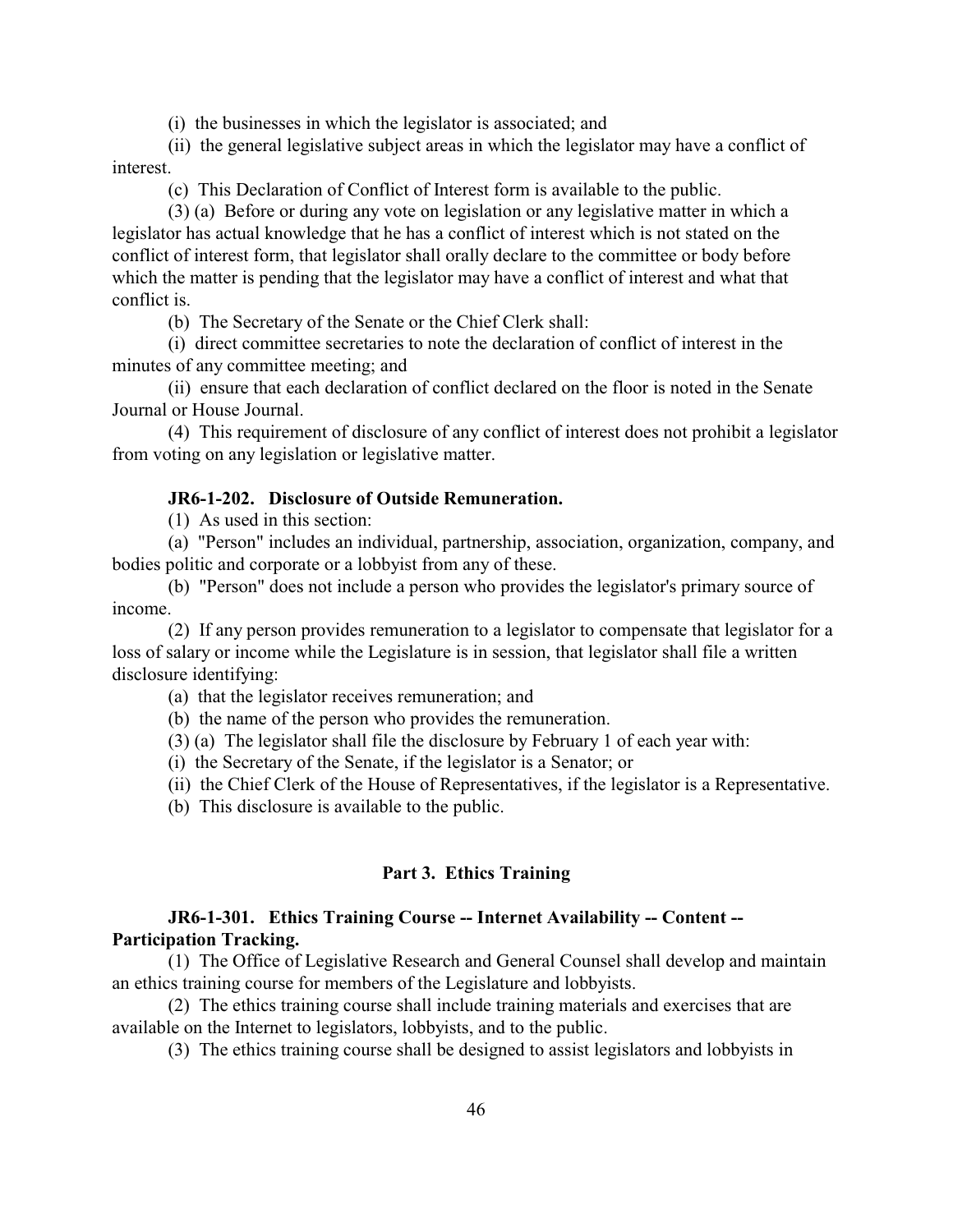understanding and complying with current ethical and campaign finance requirements under state law, legislative rules, and federal law.

(4) The ethics training course shall include provisions for verifying when a legislator or lobbyist has successfully completed key training exercises.

(5) A legislator or lobbyist shall successfully complete the key training exercises of the ethics training course once each year or as directed by the Legislative Management Committee.

(6) A lobbyist who does not complete the training required by this rule is subject to an ethics complaint under Senate or House rule.

# **CHAPTER 2. HOUSE AND SENATE ETHICS COMMITTEES**

## **Part 1. Membership, Meetings, and Staff**

### **JR6-2-101. Ethics Committees -- Membership -- Jurisdiction.**

(1) There is established a Senate Ethics Committee and a House Ethics Committee.

(2) The Senate Ethics Committee shall be composed of:

(a) the chair and three additional members appointed by the President of the Senate; and

(b) the cochair and three additional members appointed by the Senate minority leader.

(3) The House Ethics Committee shall be composed of:

(a) the chair and three additional members appointed by the Speaker of the House of Representatives; and

(b) the cochair and three additional members appointed by the House minority leader.

(4) Members of the committees shall serve two year terms.

(5) If a complaint is filed against any member of the respective ethics committees, the President of the Senate or the Speaker of the House shall appoint another member of the Senate or House to serve in that member's place while the complaint is under review.

## **JR6-2-102. Ethics Committee -- Meetings and Staff.**

(1) The Senate and House Ethics Committees shall operate as both standing and interim committees.

(2) The committees shall meet as necessary, either as called at the discretion of the chair or by a majority vote of the committee.

(3) A majority of the committee is a quorum.

- (4) The staff of the committees consists of:
- (a) the director of the Office of Legislative Research and General Counsel;
- (b) the Legislative General Counsel; and

(c) any other members of the staff of that office designated by the director.

## **Part 2. Jurisdiction and Powers of Ethics Committee**

### **JR6-2-201. Ethics Committee -- Jurisdiction.**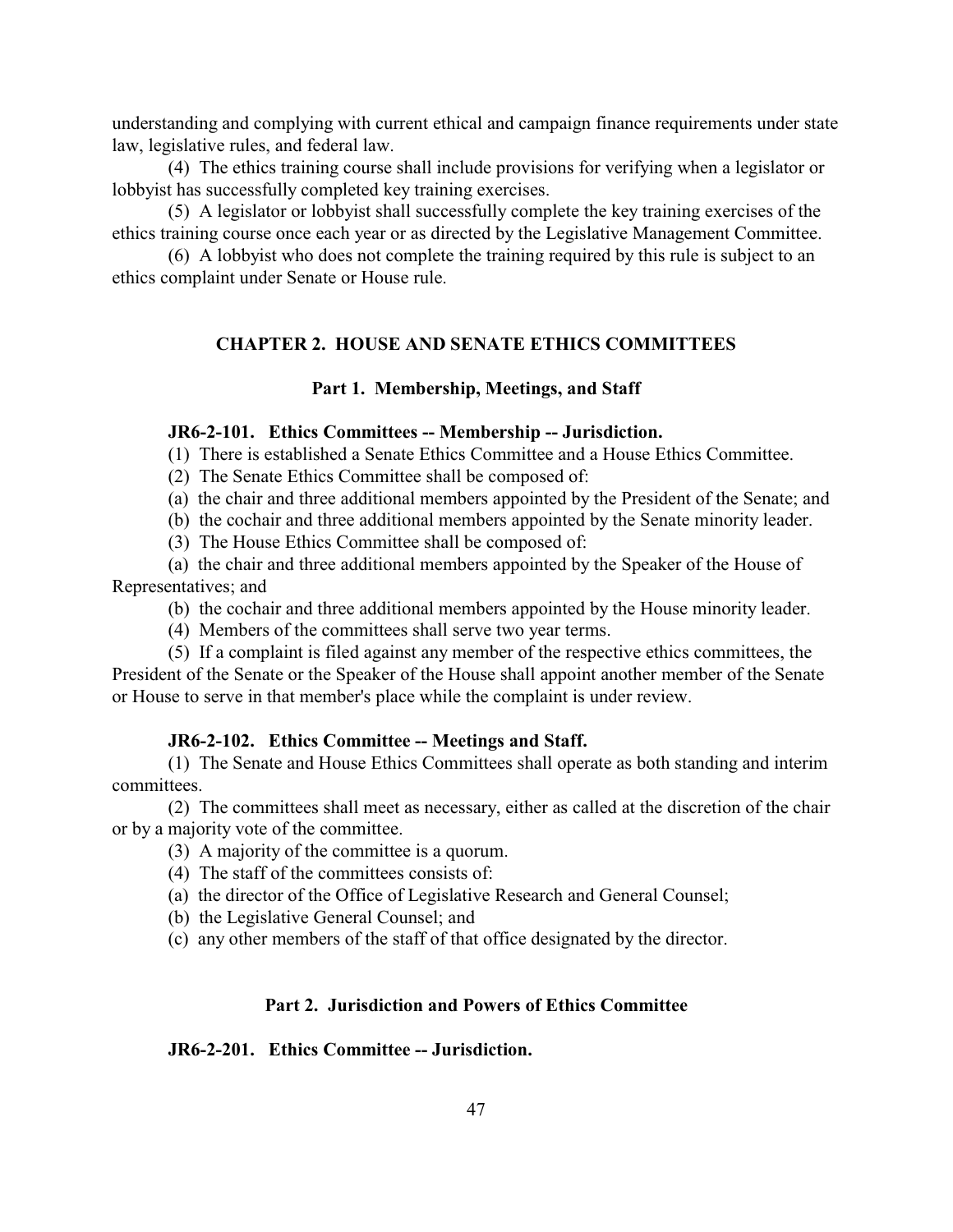The Senate Ethics Committee and House Ethics Committee shall review and adjudicate any charges brought against a member of the Senate or House for acts that violate:

(1) the Code of Official Conduct; or

(2) any law, rule, regulation, or other standard of conduct applicable to the conduct of a member of the Senate or House in the performance of legislative responsibilities, if the conduct would reflect discredit upon the Senate or House as a whole.

### **JR6-2-202. Powers -- Subpoena -- Contempt.**

(1) In hearing and processing all complaints, the rules established by this Title 6 govern the procedures to be followed by the Senate and House Ethics Committees.

(2) (a) For all proceedings authorized by this title, the chair and the Director of the Office of Legislative Research and General Counsel may require, by subpoena or otherwise, the attendance and testimony of witnesses and the production of any materials that the committee considers necessary.

(b) The committee chair may direct staff to:

- (i) issue subpoenas to require the attendance of witnesses;
- (ii) issue subpoenas to direct the production of evidence; or
- (iii) issue subpoenas that require both attendance and production of evidence.

(3) (a) (i) The witness's disobedience to the chair's direction to answer a question, to a subpoena to appear, to a subpoena to produce evidence, or to a subpoena that requires both attendance and production of evidence, constitutes contempt.

(ii) The chair's direction to answer a question may only be overruled by a vote of the majority of the committee members present.

(iii) Because the object of the Fifth Amendment privilege not to incriminate oneself is so that no criminal action will be prosecuted, it is improper for a witness to invoke the Fifth Amendment privilege if the witness cannot be prosecuted for the crime to which the witness's testimony relates.

(b) A majority of the members of the committee may compel obedience to the requirements of the committee by directing staff to file a contempt proceeding in state district court against any person who:

(i) fails to comply with a subpoena or a subpoena duces tecum;

(ii) refuses to answer a question relevant to the investigation that does not infringe on the person's constitutional rights; or

(iii) is guilty of contempt on any other grounds specified in statute or recognized at common law.

## **CHAPTER 3. FILING COMPLAINTS ALLEGING A VIOLATION OF LEGISLATIVE ETHICS**

#### **JR6-3-101. Complaints -- Filing -- Form.**

(1) Any legislator who wishes to file an ethics complaint against another legislator shall file a written complaint: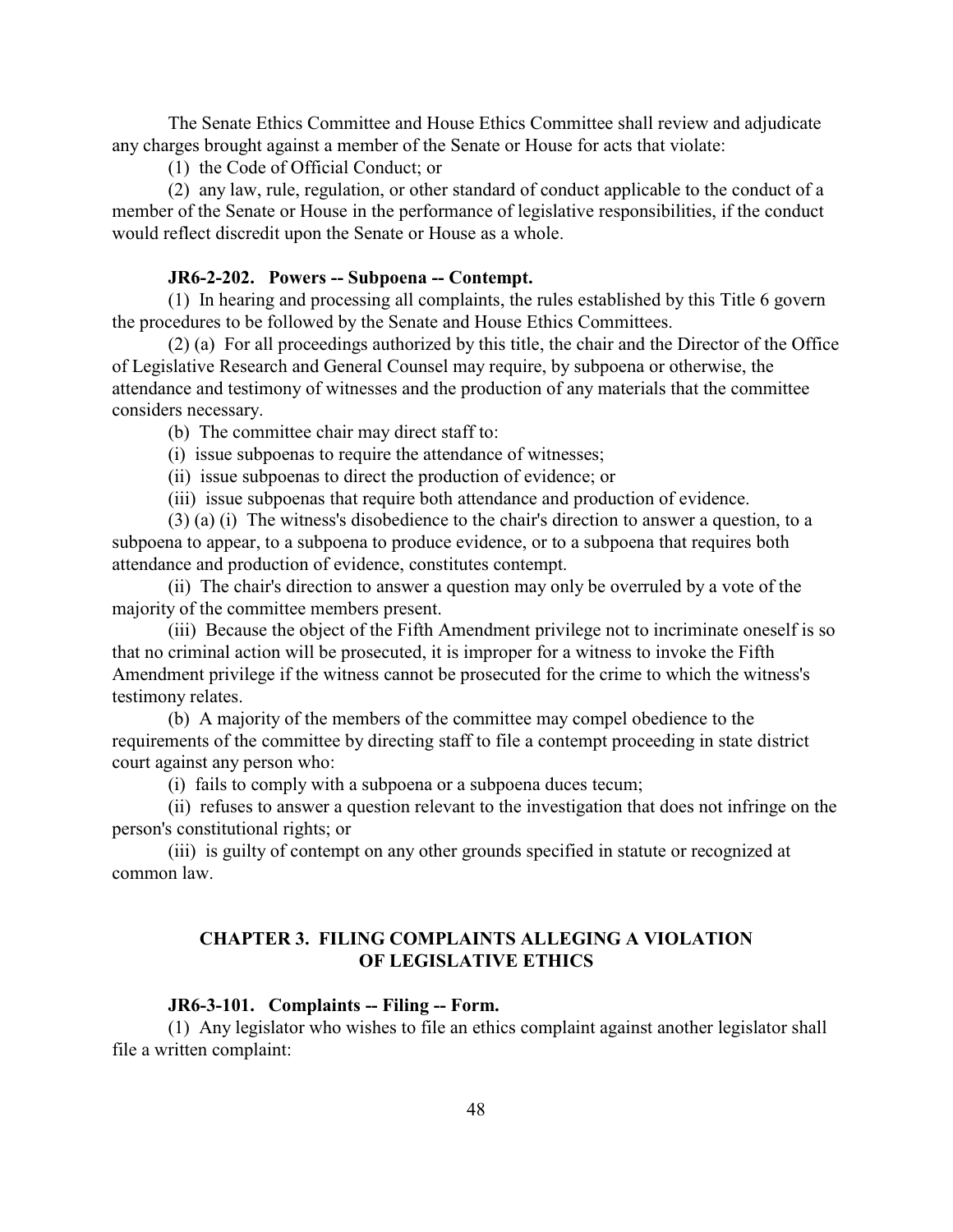(a) with the President of the Senate and the chair of the Senate Ethics Committee, if the complaint is against a Senator; or

(b) with the Speaker of the House and the chair of the House Ethics Committee, if the complaint is against a Representative.

(2) (a) The legislator filing the complaint shall ensure that it contains the following information:

(i) the name and position or title of the person alleged to be in violation, who is the respondent;

(ii) the name and address of at least three Senators, if the respondent is a Senate member, or at least three Representatives, if the respondent is a House member, who are filing the complaint, who are the complainants;

(iii) the nature of the alleged violation;

- (iv) subject to Subsection (1)(b), any facts alleged to support the complaint; and
- (v) all documents that support the complaint as an attachment to it.

(b) If any of the facts supporting the complaint are based upon the information and belief of the complainants, the complaint shall state that the facts are presented "upon information and belief" and give the basis for that information and belief.

# **CHAPTER 4. ETHICS COMMITTEE PROCEDURES FOR EVALUATING AND ADJUDICATING COMPLAINTS**

### **Part 1. Notice and Review of Ethics Complaint for Sufficiency and Jurisdiction**

## **JR6-4-101. Review of Ethics Complaint for Compliance with Form Requirements and Notice of Complaint To Committee Members.**

(1) (a) Within five days after receipt of the complaint, the staff of the committee, in consultation with the chair and cochair, shall examine each complaint to determine if it is in compliance with JR6-3-101.

(b) (i) If the chair and cochair determine that the complaint does not comply with JR6-3-101, the chair shall return the complaint to the complainants with a copy of the legislative rules on ethics.

(ii) The complainants may resubmit the complaint.

(c) If the chair and cochair determine that the complaint complies with this title, the chair shall:

(i) accept the complaint;

(ii) notify each member of the ethics committee that the complaint has been filed; and

(iii) provide each member of the ethics committee with a copy of the complaint.

(2) No committee member or staff may disclose publically any information received by the committee concerning any alleged violation until the member of the Senate or House charged in the violation has received the Summary of the Preliminary Inquiry required by JR6-4-206.

#### **JR6-4-102. First Ethics Committee Meeting -- Jurisdictional and Claim Review.**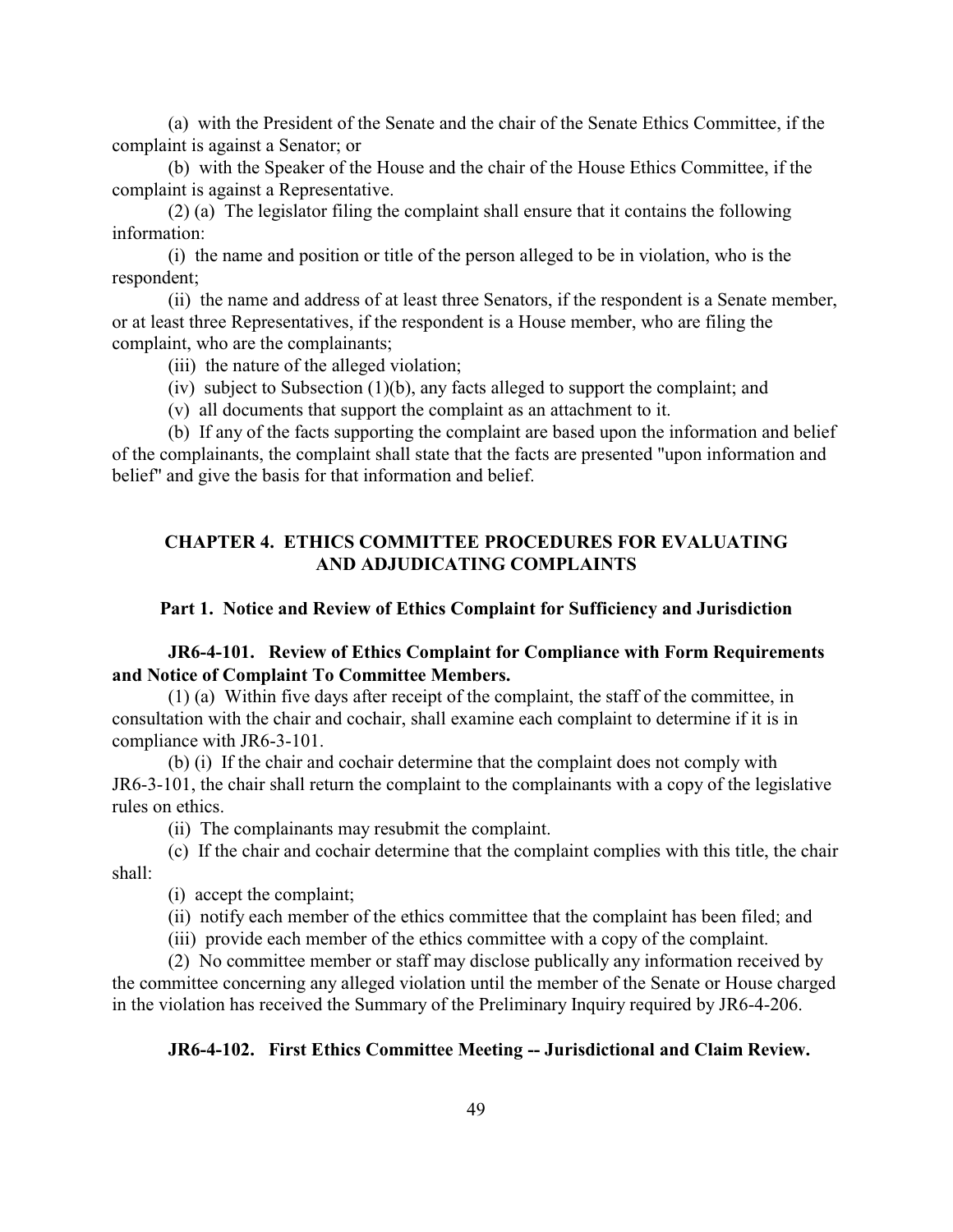(1) Within 30 days after the complaint is accepted, the chair and cochair shall:

(a) schedule an ethics committee meeting; and

(b) place the ethics complaint on the agenda for consideration at that meeting with the recommendation that:

(i) the complaint be considered; or

(ii) the complaint be dismissed because it fails to allege facts that constitute a violation.

(2) (a) At the ethics committee meeting, the committee shall determine:

(i) whether or not the alleged violation in the complaint is within the jurisdiction of the committee; and

(ii) whether or not the complaint merits further inquiry.

(b) The chair shall notify the complainants and respondent, in writing, of the determination made by the committee.

(3) If the committee determines that the complaint merits further inquiry, the committee meeting shall become a preliminary inquiry to determine whether the alleged violation occurred.

## **Part 2. Preliminary Inquiry**

### **JR6-4-201. General Rules Governing Preliminary Inquiries.**

(1) The scope of the preliminary inquiry is limited to the alleged violations stated in the complaint.

(2) (a) Only relevant or material evidence is admissible in the preliminary inquiry.

(b) The chair's determination of admissibility is final and may only be overruled by a majority vote of the committee.

(3) At the beginning of the preliminary inquiry, in order to expedite the committee's investigation and to facilitate a rapid resolution of the matter, the committee cochairs and the respondent may agree in writing that the procedural requirements of Part 3, Disciplinary Hearing, are waived.

(4) (a) The preliminary inquiry is closed to the public.

(b) The respondent and the respondent's counsel may be present during the presentation of testimony and evidence to the committee.

(c) Only Ethics Committee members and staff may be present during other portions of the preliminary inquiry.

(5) Except for the official record, no camera or recording device may be brought in or used in the preliminary inquiry.

(6) Upon consent of a majority of its members, the committee may permit any person, not compelled or invited, to appear and testify at a hearing or submit a sworn written statement of facts or other documentary evidence for incorporation into the record.

(7) (a) The release of any testimony or other evidence presented at a closed hearing and the form and manner of that release shall be by a majority vote of all members of the committee.

(b) Committee members and committee staff may not publicly disclose any other part of the preliminary inquiry.

(8) If a majority of the committee determines that further evidence and testimony are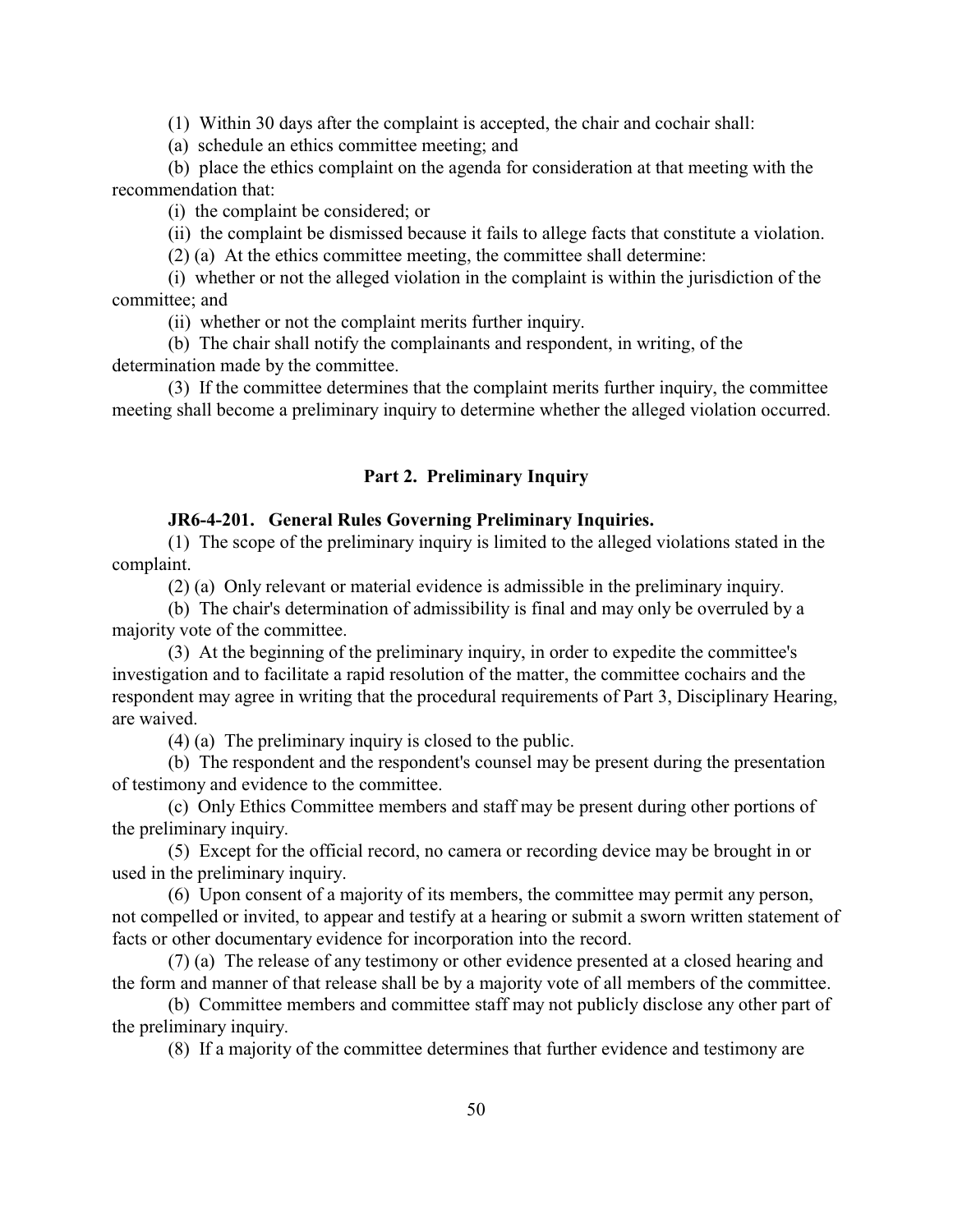necessary, the committee shall:

- (a) adjourn and continue the preliminary inquiry hearing to a future date; and
- (b) establish that future date by majority vote.

### **JR6-4-202. Chair as Presiding Judge.**

(1) The committee chair is vested with the power to direct the committee in the preliminary inquiry.

(2) (a) If a committee member objects to a decision of the chair, that member may appeal the decision to the committee by stating: "I appeal the decision of the chair."

(b) This motion is nondebatable.

(c) The chair shall direct a roll call vote to determine if the committee membership supports the decision of the chair.

(d) A majority vote of the committee is necessary to overrule the decision of the chair.

(3) The chair may set time limitations on any part of the preliminary inquiry.

#### **JR6-4-203. Testimony and Examination of Witnesses -- Oath -- Contempt.**

(1) At the direction of the committee chair and cochair, the committee may hear the testimony of the complainants, the respondent, and witnesses.

(2) (a) Each witness shall testify under oath.

(b) Legislative General Counsel shall administer the oath to each witness.

- (3) The chair shall permit the witness to make a brief opening statement if the witness desires.
	- (4) The committee chair shall direct the examination of the witness as follows:
	- (a) After the witness's presentation, the chair shall:
	- (i) give committee members the opportunity to question the witness; and

(ii) give the respondent the opportunity to question the witness.

(b) The committee chair may allow further examination of the witness by the committee, committee staff, or the respondent.

(5) (a) If the witness objects to a question, the chair may direct the witness to answer.

(b) If the witness still declines to answer the question, the witness may be held in contempt as provided in JR6-2-202.

(6) (a) The committee chair shall direct each witness to furnish any relevant evidence for the committee's consideration if the witness has brought the material voluntarily or has been required to bring it by subpoena.

(b) If the witness declines to provide evidence in response to a subpoena, the witness may be held in contempt as provided in JR6-2-202.

(7) The chair may allow a witness to insert into the record a sworn written statement of reasonable length that is relevant to the purpose, subject matter, and scope of the investigation.

#### **JR6-4-204. Right to Counsel -- Limitations on Counsel.**

(1) Any witness testifying before the committee may have the witness's counsel present.

(2) During the preliminary inquiry, counsel for a witness shall confine his activity exclusively to private advice to his client about the witness's legal rights.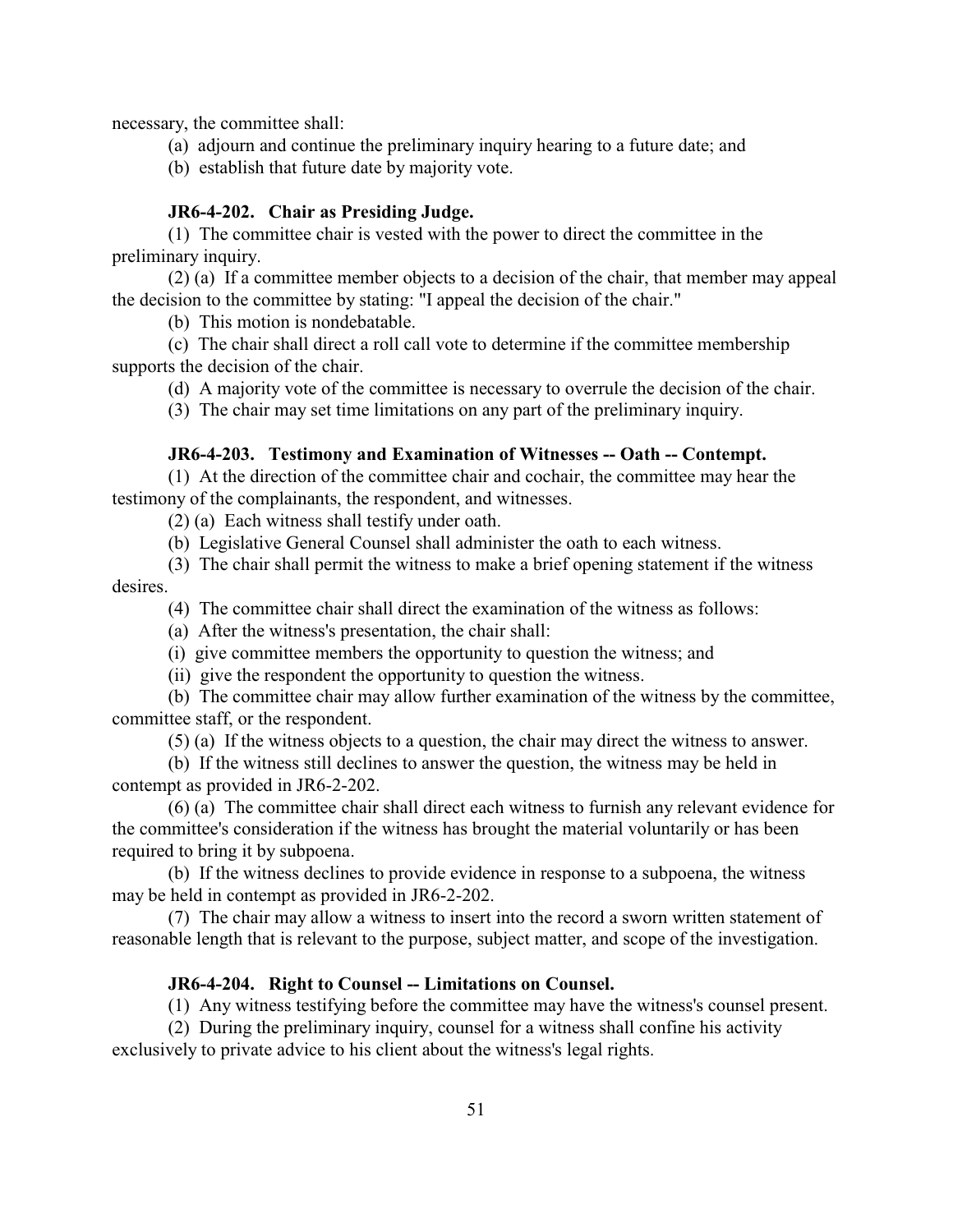(3) Counsel for a witness may not:

(a) advise the witness during the witness's testimony, except when specifically requested by the witness;

- (b) address the committee;
- (c) ask questions of any witness, including the counsel's client; or
- (d) engage in oral arguments with the committee.

(4) Because the committee seeks factual testimony within the personal knowledge of the witness, the witness's counsel may not suggest testimony and answers to the witness during the inquiry, but must allow the witness to present testimony and answer questions without prompting or suggestions.

(5) If the witness's counsel fails to comply with any of the requirements of this JR6-4-204, the chair may exclude the counsel from the preliminary inquiry.

## **JR6-4-205. Rights of the Respondent.**

The chair shall give the respondent an opportunity to respond, orally or in writing, to the allegations stated in the complaint.

## **JR6-4-206. Record.**

- (1) The chair shall ensure that:
- (a) a record of the preliminary inquiry is made; and
- (b) the record includes:
- (i) rulings of the chair;
- (ii) questions of the committee and its staff;
- (iii) the testimony and responses of witnesses;
- (iv) sworn statements submitted to the committee;
- (v) relevant documents; and
- (vi) any other matters that the committee or its chair directs.

(2) After the preliminary inquiry is completed, the staff of the committee shall keep a file containing a comprehensive summary of the inquiry.

#### **JR6-4-207. Process for Making a Decision -- Remedies -- Publication of Decision.**

(1) If, at the conclusion of the preliminary inquiry in which the procedural requirements of Part 3, Disciplinary Hearing, are not waived, the committee determines, by a preponderance of the evidence, that there is reason to believe that the alleged violation did occur, the committee shall direct staff to prepare a Summary of the Preliminary Inquiry.

(2) If, at the conclusion of the preliminary inquiry in which the procedural requirements of Part 3, Disciplinary Hearing, are waived, the committee determines, by clear and convincing evidence, that the alleged violation did occur, the committee shall direct staff to prepare a Summary of the Preliminary Inquiry.

(3) (a) After the announcement of the committee's decision in the Summary of the Preliminary Inquiry, if the procedural requirements of Part 3, Disciplinary Hearing, have been waived, the committee shall determine what recommendation should be made to the Senate or House with respect to any count that has been proved as provided in Subsection (4).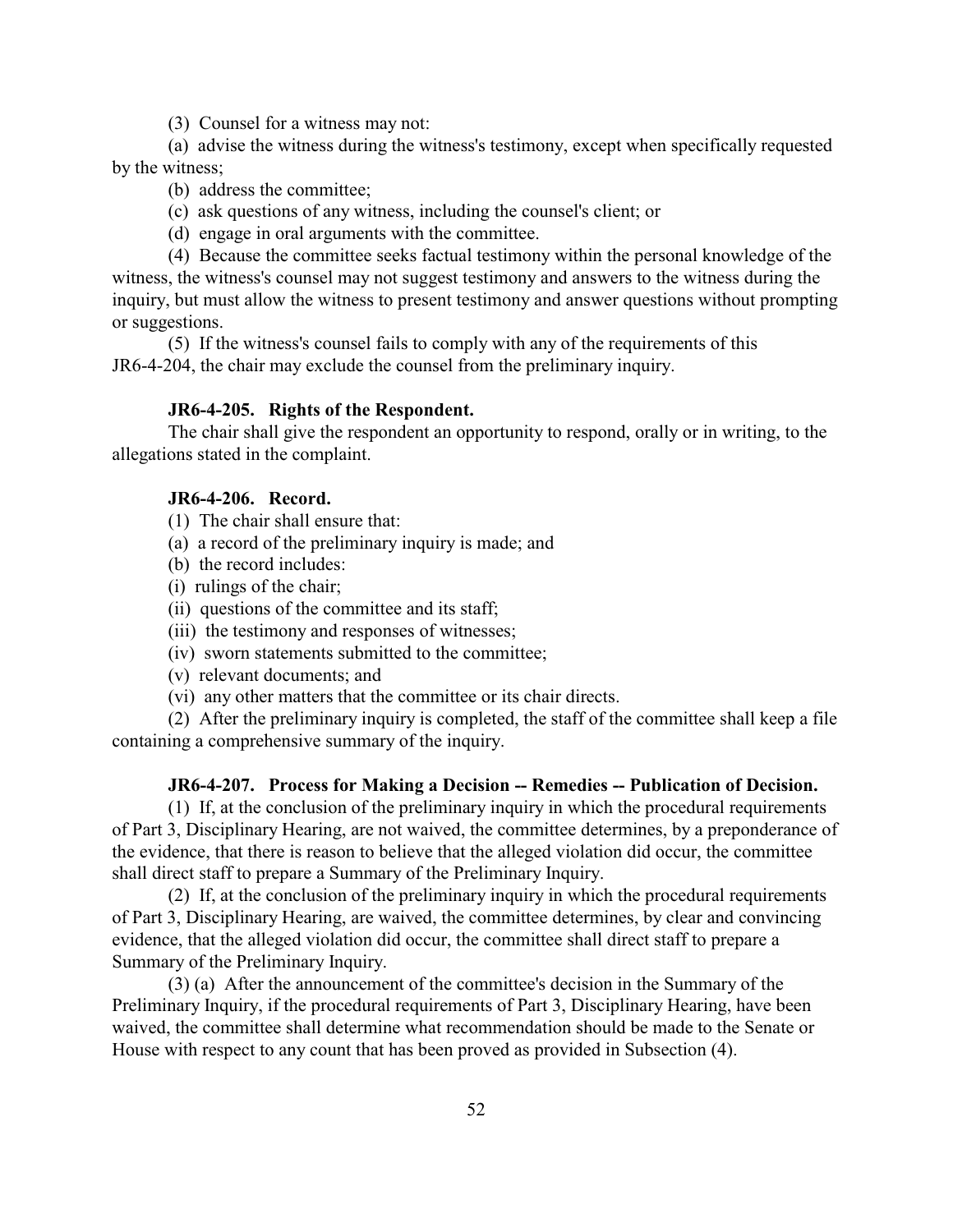(b) The committee may not hear any further testimony during the preliminary inquiry, except by a majority vote of the committee.

(4) (a) A count is not proved unless a majority of the committee so determine by vote.

(b) A count that is not proved is dismissed.

(c) If a majority of the committee does not vote that a count has been proved, a motion to reconsider that vote may only be made by a member of the committee who voted that the count was not proved.

(5) (a) The committee may, for any count that has been voted as proved, recommend one or more of the following actions:

(i) censure;

(ii) expulsion;

(iii) denial or limitation of any right, power, or privilege of the respondent, if, under the Utah Constitution, the Senate or House may impose that denial or limitation, and if the violation bears upon the exercise or holding of any right, power, or privilege; or

(iv) any other action that the committee determines is appropriate.

(b) If a majority of the committee does not vote in favor of the recommendation for action, a motion to reconsider may only be made by a member of the committee who voted against the recommendation.

# **Part 3. Disciplinary Hearing**

### **JR6-4-301. Disciplinary Hearing -- General Provisions.**

(1) If there is no waiver of the disciplinary hearing as provided in JR6-4-201(3), the Senate and House Ethics Committees shall follow the procedures in this part to prepare for and conduct a disciplinary hearing.

(2) (a) Before beginning any disciplinary hearing, the committee shall:

(i) adopt a statement establishing the scope and purpose of the hearing; and

(ii) provide a copy of the statement to each witness.

(b) The scope and purpose of the hearing may expand or contract during the hearing, depending upon the evidence received.

(3) The respondent has the right to counsel during all stages of the disciplinary hearing.

(4) The disciplinary hearing is open to the public.

## **JR6-4-302. Appointment of Special Prosecutor.**

(1) (a) The chair shall appoint a special prosecutor.

(b) This special prosecutor shall be paid by the Senate if it is a Senate Ethics Committee or the House if it is a House Ethics Committee.

(2) The special prosecutor shall:

(a) prepare the Statement of Alleged Violation as provided in JR6-4-303; and

(b) act as prosecutor against the respondent in the disciplinary hearing.

### **JR6-4-303. Statement of Alleged Violation.**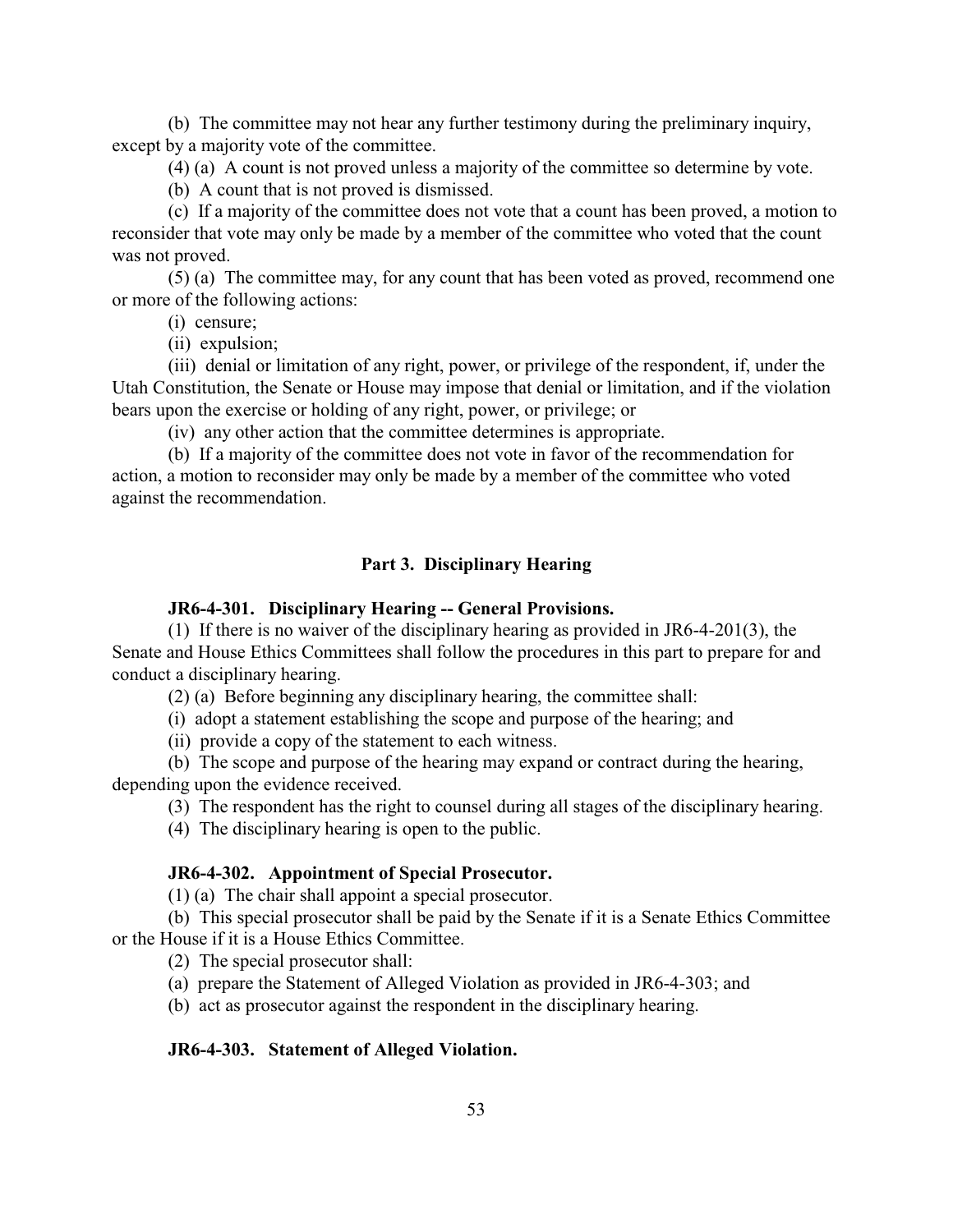(1) In preparing the Statement of Alleged Violation, the special prosecutor shall, after reviewing the Summary of the Preliminary Inquiry, ensure that:

(a) the statement is divided into separate counts; and

(b) each count alleges a separate violation and includes the facts that support each alleged violation.

(2) After completing the Statement of Alleged Violation, the special prosecutor shall:

(a) review the statement with the committee chair and committee staff;

(b) obtain approval of the statement from the committee chair; and

(c) transmit the Statement of Alleged Violation to the respondent and to the complainants.

#### **JR6-4-304. Response to Statement of Alleged Violation.**

(1) Within 30 calendar days after receipt of the Statement of Alleged Violation, the respondent may file a written response to the statement, which must be signed by the respondent or the respondent's counsel.

(2) The respondent shall limit the response to the following:

(a) an admission or denial of each count, under oath, with any supportive evidence or relevant information;

(b) an objection to any or all counts on the grounds that the count fails to state facts that constitute a violation of the Code of Official Conduct or any law, rule, regulation, or other standard of conduct applicable to a member of the Senate or House in the performance of legislative responsibilities;

(c) an objection to the jurisdiction of the committee considering the allegations contained in the statement;

(d) a motion for a more detailed statement regarding the cause of action stated in the complaint; or

(e) an objection to the participation of any member of the committee, the committee's staff, or the special prosecutor on the grounds that that person would be unable to render a fair and impartial judgment or investigation.

(3) If the respondent fails to submit a response to the Statement of Alleged Violation or to any count contained in it, the statement or count constitutes an admission of the alleged violation.

## **JR6-4-305. Committee Action on Statement of Alleged Violation and Response.**

(1) (a) Within 30 calendar days after receipt of the respondent's response or the respondent's failure to respond within that time, the committee shall determine, by majority vote, to:

(i) dismiss the complaint;

(ii) grant or deny the respondent's motion for a more detailed statement, and if this motion is granted, direct the special prosecutor to give more detail in the Statement of Alleged Violation and give the respondent 30 days from receipt of this statement to respond as provided in JR6-4-304;

(iii) hold a disciplinary hearing; or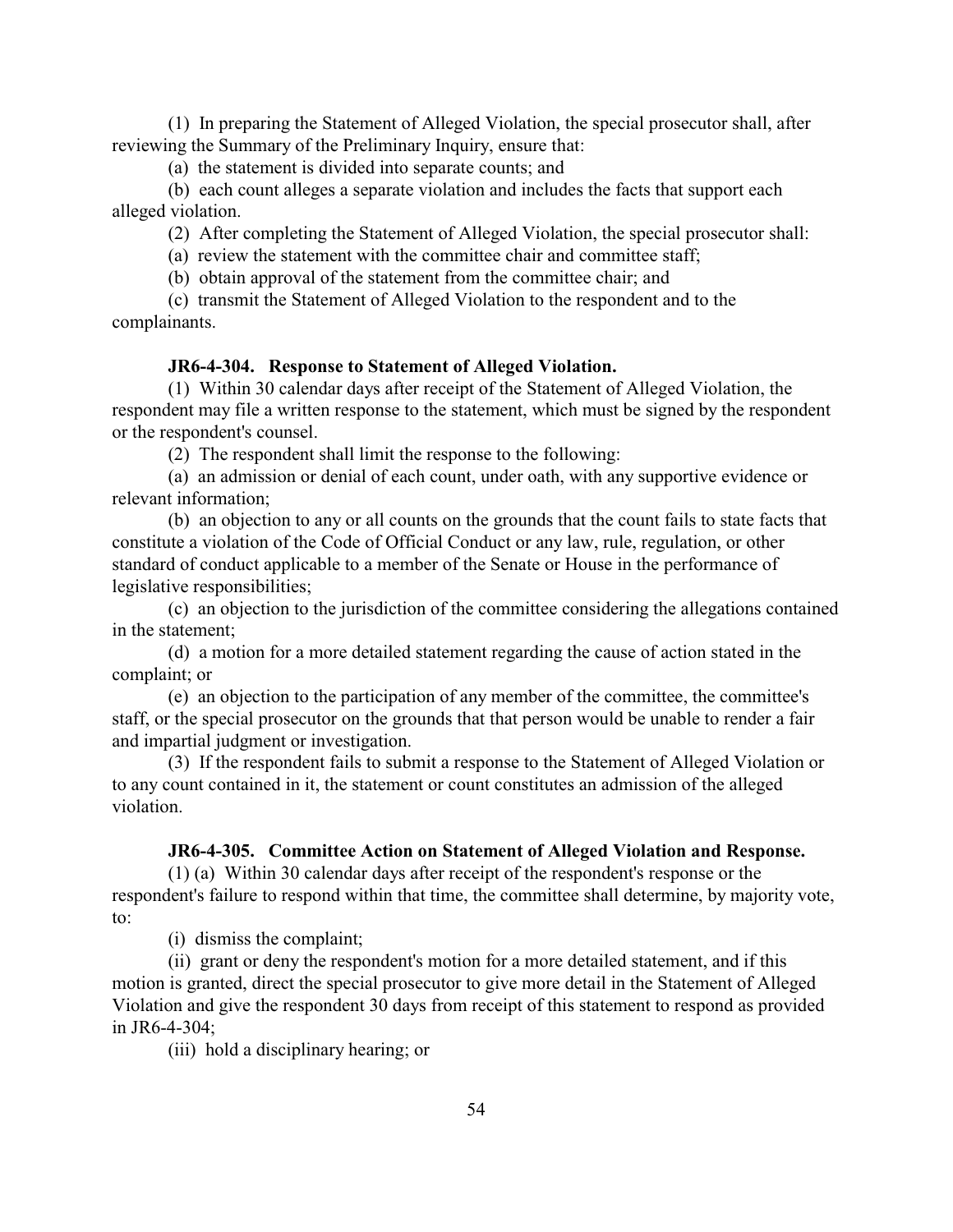(iv) defer action, if a judicial proceeding is pending.

(b) If the committee is unable to obtain a majority vote directing further proceedings against the respondent, the statement and complaint are considered dismissed.

(2) The chair shall ensure that the respondent and complainants are notified, in writing, of the action taken by the committee.

(3) The chair may:

(a) extend any time limitation, if the extension would facilitate a fair and complete inquiry; or

(b) shorten any time limitation, if special circumstances require it.

(4) (a) If an objection to the participation of any person is raised in the respondent's response under JR6-4-304(2)(e), the committee, by majority vote, shall:

(i) evaluate the person against whom the objection is raised to determine whether or not the person can fairly and impartially participate; and

(ii) by majority vote, determine whether or not to allow that person to participate.

(b) If a majority of the committee does not agree to exclude the person, the person may participate.

### **JR6-4-306. Disciplinary Hearing -- General Requirements -- Two Phases.**

The disciplinary hearing is open to the public and consists of two phases:

(1) In Phase I, the committee must determine whether or not the counts in the Statement of Alleged Violation have been proved by clear and convincing evidence.

(2) In Phase II, the committee must determine what recommendation should be made to the Senate or House with respect to any count that has been proved.

### **JR6-4-307. Disciplinary Hearing Process -- Phase I, Adjudication Phase.**

(1) The chair shall:

(a) call the meeting to order;

(b) describe the committee's authority to conduct the hearing;

(c) inform the committee, the respondent, and the attendees of the purpose and scope of the hearing; and

(d) proceed with the hearing.

- (2) Witnesses and evidence shall be received in the following order whenever possible:
- (a) witnesses and evidence offered by the special prosecutor;
- (b) witnesses and evidence offered by the respondent; and
- (c) rebuttal witnesses.
- (3) All witnesses shall testify under oath.
- (4) Witnesses offered by the special prosecutor shall be:
- (a) examined first by the special prosecutor;
- (b) cross-examined by the respondent or the respondent's counsel;
- (c) examined by committee members and committee staff; and
- (d) redirect examination and recross examination, if permitted by the chair.
- (5) Witnesses offered by the respondent shall be:
- (a) examined first by the respondent or respondent's counsel;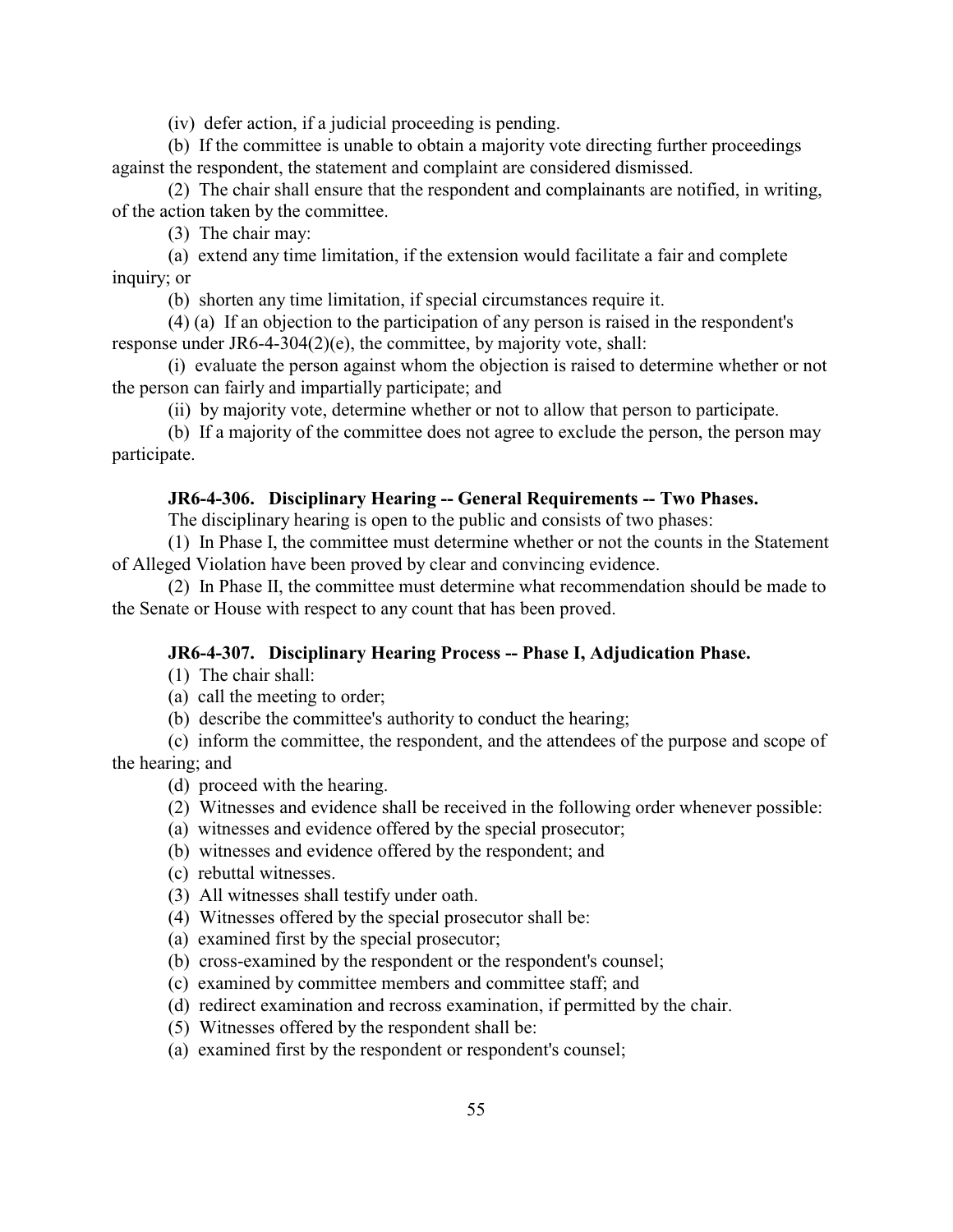(b) cross-examined by the special prosecutor;

- (c) examined by committee members and committee staff; and
- (d) redirect examination and recross examination if permitted by the chair.

(6) At the disciplinary hearing, the burden of proof rests upon the special prosecutor, who must establish a violation of any facts by clear and convincing evidence.

(7) (a) For a count to be proved, a majority of the committee must vote that it is proved by clear and convincing evidence.

(b) The chair shall dismiss each count that is not proved by majority committee vote.

(c) If a majority of the committee does not vote that a count has been proved, a motion to reconsider that vote may only be made by a member of the committee who voted that the count was not proved.

### **JR6-4-308. Disciplinary Hearing Process -- Phase II, Penalty Phase -- Remedies.**

(1) The committee may not hear any further testimony during Phase II unless a majority of the committee votes to allow additional testimony.

(2) In Phase II of the disciplinary hearing, the committee may, for any count that has been voted as proved, recommend one or more of the following actions:

- (a) censure;
- (b) expulsion;

(c) denial or limitation of any right, power, or privilege of the respondent, if:

(i) under the Utah Constitution, the Senate or House may impose that denial or limitation; and

(ii) the violation bears upon the exercise or holding of the right, power, or privilege; or

(d) any other action that the committee determines is appropriate.

(3) If a majority of the committee does not vote in favor of the recommendation for action, a motion to reconsider may only be made by a member of the committee who voted against the recommendation.

(4) The chair shall ensure that the committee's recommendation to the Senate or House is:

(a) submitted in writing; and

(b) contains a brief but complete statement of the evidence that supports the committee's recommendations.

### **JR6-4-309. Announcement of Decision.**

At the conclusion of the committee's deliberations in the disciplinary hearing, when a decision has been reached, the chair shall inform the respondent and his counsel of the committee's decision.

#### **JR6-4-310. Records of Disciplinary Hearing.**

After the disciplinary hearing is completed, the staff of the committee shall keep a file containing a comprehensive summary of the disciplinary hearing.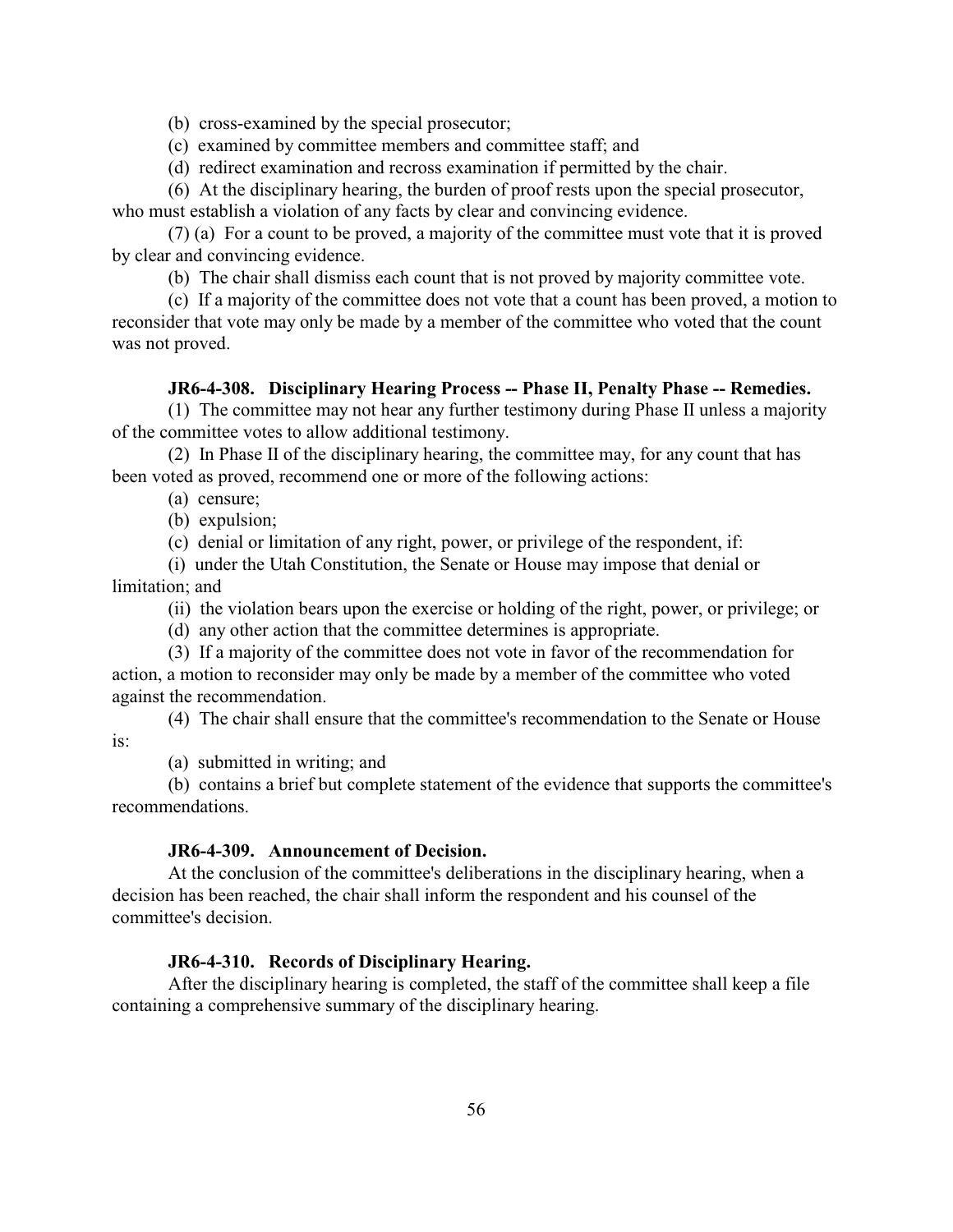# **CHAPTER 5. ACTION BY SENATE OR HOUSE ON ETHICS COMMITTEE RECOMMENDATION**

## **JR6-5-101. Senate and House Action.**

(1) The Senate or House shall:

(a) consider the recommendations of the ethics committee; and

(b) by a majority vote of that house, either accept, dismiss, or alter these recommendations.

(2) If the committee recommends expulsion of a Senator or Representative, acceptance of this recommendation requires a two-thirds vote of all the members elected to the Senate or to the House.

## **CHAPTER 6. COMMUNICATIONS WITH OTHER BRANCHES OF GOVERNMENT**

### **JR6-6-101. Communications with the Judiciary.**

(1) As used in this section, "final decision or order" means a decision or order that determines the rights of the parties and concerning which appellate remedies have been exhausted or the time for appeal has expired.

(2) (a) A legislator may not communicate, either verbally or in writing, with a judge in reference to a particular judicial case or proceeding until a final decision or order has been made on the matter.

(b) Inquiries to the judiciary that are merely technical or logistical in nature should be made with the Administrative Office of the Courts or a clerk of the court.

### **JR6-6-102. Exceptions -- Acting in Normal Course of Private Employment.**

The restrictions in this chapter shall not apply to a communication that a legislator makes with the judiciary in the normal course of the legislator's private employment, provided that the legislator does not use his or her status as a legislator in an attempt to unduly influence the judiciary.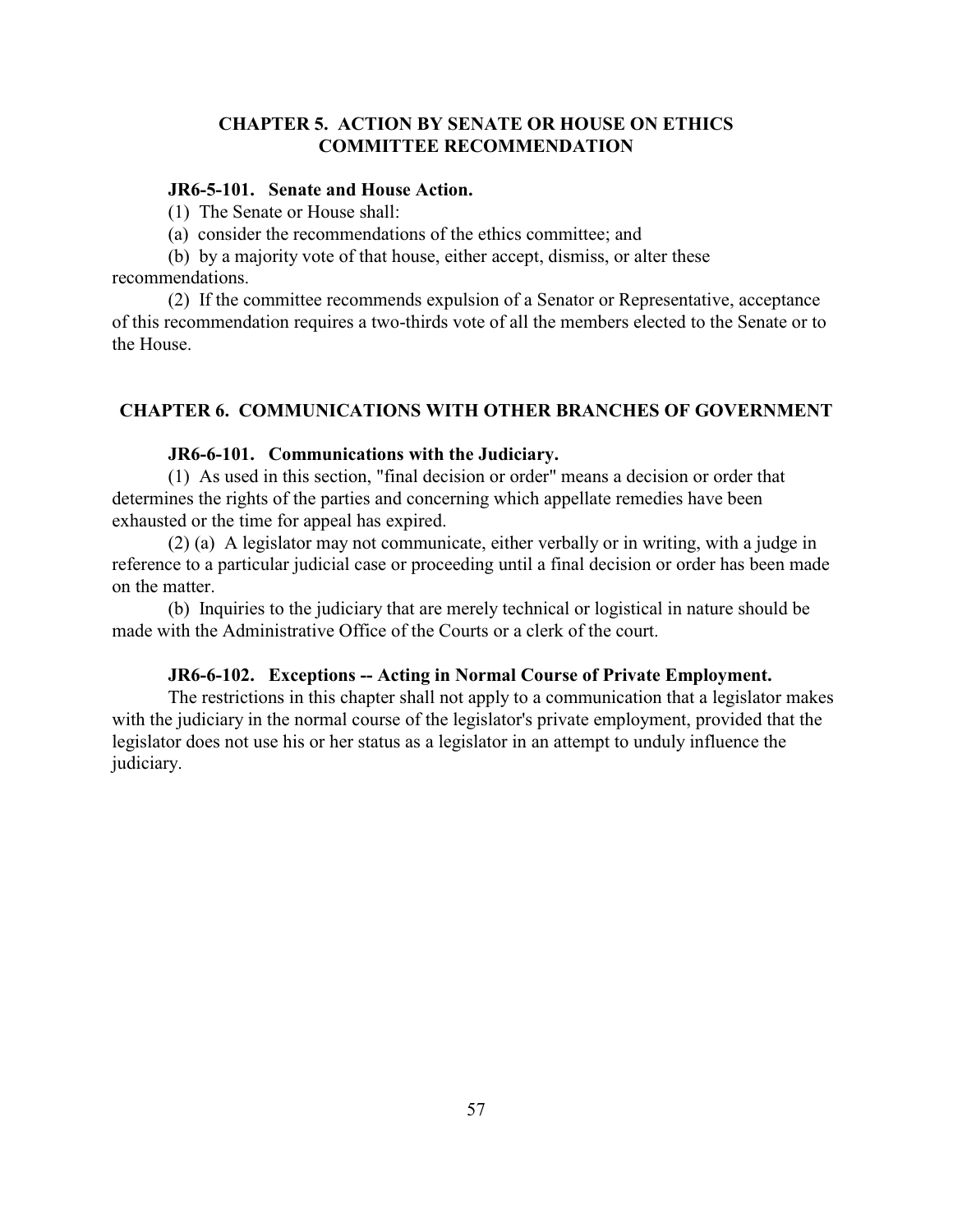# **INTERIM RULES**

### **TITLE 1. COMMITTEE AND TASK FORCE ORGANIZATION AND STRUCTURE**

## **CHAPTER 1. GENERAL PROVISIONS AND ORGANIZATION**

## **Part 1. General Provisions**

## **IR1-1-101. Definitions.**

As used in this title:

(1) (a) "Interim committee" means a committee established in Rule IR1-1-201 that is composed of members of the Senate and House, meeting jointly.

(b) "Interim committee" does not mean a standing committee as designated in SR-24.05 and HR-24.05.

(2) "Special committee" means a legislative committee or task force that is not an interim committee.

(3) "Subcommittee" means a subsidiary unit of an interim committee or special committee.

### **Part 2. Organization**

## **IR1-1-201. Interim Committees Established -- Membership -- Chairs -- Chair Duties.**

(1) The President of the Senate and the Speaker of the House shall:

(a) appoint members from their respective chambers to serve on the following joint interim committees:

- (i) Business and Labor Interim Committee;
- (ii) Education Interim Committee;
- (iii) Government Operations Interim Committee;
- (iv) Health and Human Services Interim Committee;
- (v) Judiciary Interim Committee;
- (vi) Law Enforcement and Criminal Justice Interim Committee;
- (vii) Natural Resources, Agriculture, and Environment Interim Committee;
- (viii) Political Subdivisions Interim Committee;
- (ix) Public Utilities and Technology Interim Committee;
- (x) Retirement and Independent Entities Interim Committee;
- (xi) Revenue and Taxation Interim Committee;
- (xii) Transportation Interim Committee; and

(xiii) Workforce Services and Community and Economic Development Interim Committee; and

(b) appoint one member from their chamber to serve as cochair of each interim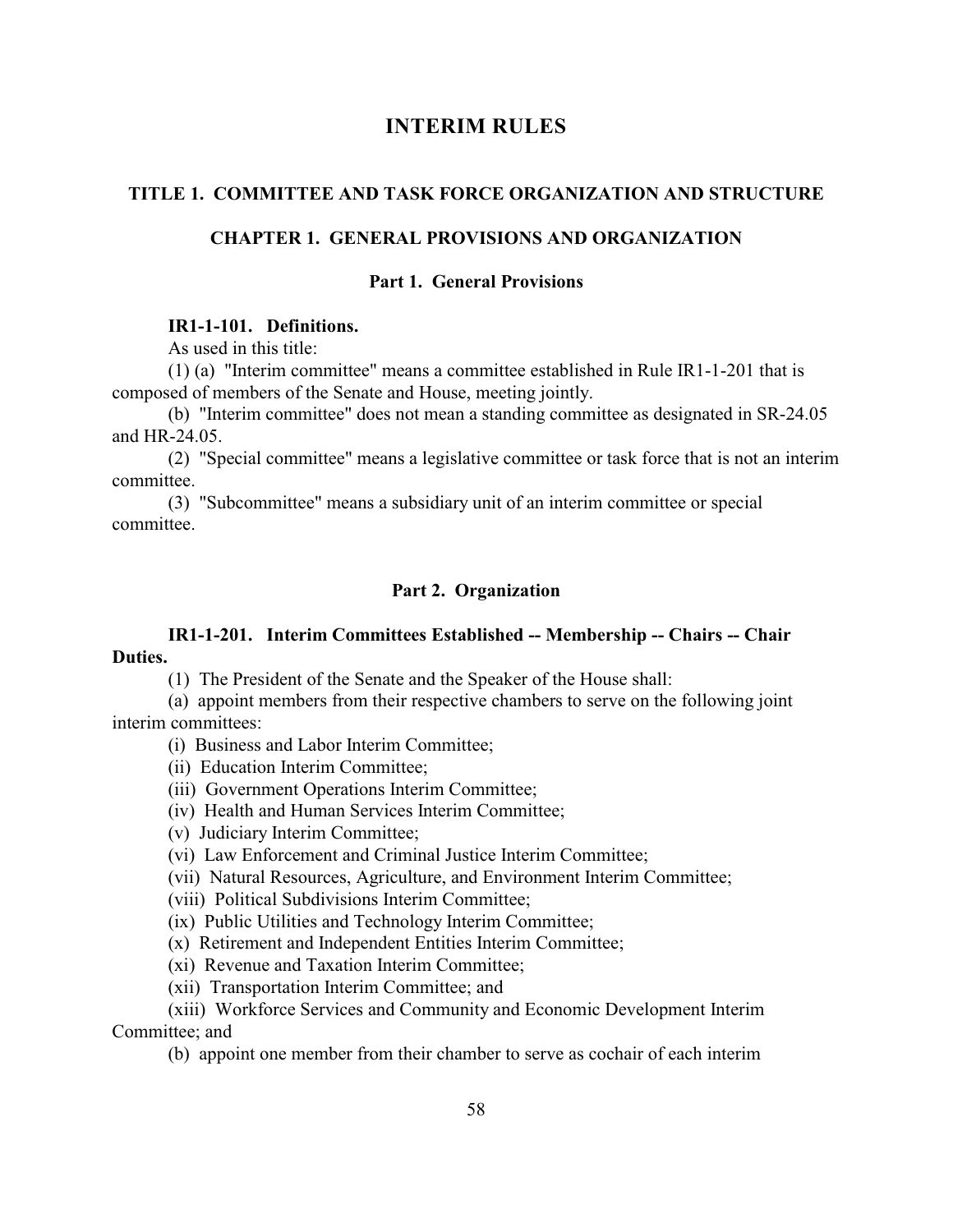committee.

(2) The chairs of each interim committee, meeting jointly, shall:

(a) determine the agenda for committee meetings;

(b) assist and give direction to staff in the conduct of the committee's business; and

(c) perform other duties assigned by the committee.

## **IR1-1-202. Interim Committees -- Creation and Organization of Subcommittees.**

(1) An interim committee may establish one or more subcommittees if:

(a) a majority of the interim committee votes to create the subcommittee;

(b) the per diem and expenses of the subcommittee members can be adequately covered within the budget of the interim committee; and

(c) the interim committee solicits and receives approval from the Legislative Management Committee to create the subcommittee.

(2) The interim committee shall establish the powers and duties of the subcommittee.

(3) The cochairs of the interim committee shall:

(a) appoint at least four legislators to serve on the subcommittee from the membership of the interim committee that created the subcommittee; and

(b) appoint at least one additional legislator who is a member of the interim committee that created the subcommittee as chair of the subcommittee.

## **IR1-1-203. Special Committees -- Creation and Organization of Subcommittees.**

(1) A special committee may not create a subcommittee unless:

(a) the legislation creating the special committee authorizes the creation of a subcommittee; and

(b) the per diem and expenses of the subcommittee members can be adequately covered from the budget of the special committee.

(2) Notwithstanding Subsection (1), a special committee may create a subcommittee if:

(a) the legislation creating the special committee does not explicitly prohibit the creation of a subcommittee;

(b) the Legislative Management Committee approves creation of the subcommittee; and

(c) the per diem and expenses of the subcommittee members can be adequately covered from the budget of the special committee.

## **TITLE 2. DUTIES OF INTERIM COMMITTEES**

## **CHAPTER 1. INTERIM COMMITTEES - GENERAL RESPONSIBILITIES**

# **IR2-1-101. Interim Committees -- General Duties.**

Each interim committee shall:

- (1) receive study assignments by resolution from the Legislature;
- (2) receive study assignments from the Legislative Management Committee;
- (3) investigate and study possibilities for improvement in government services within its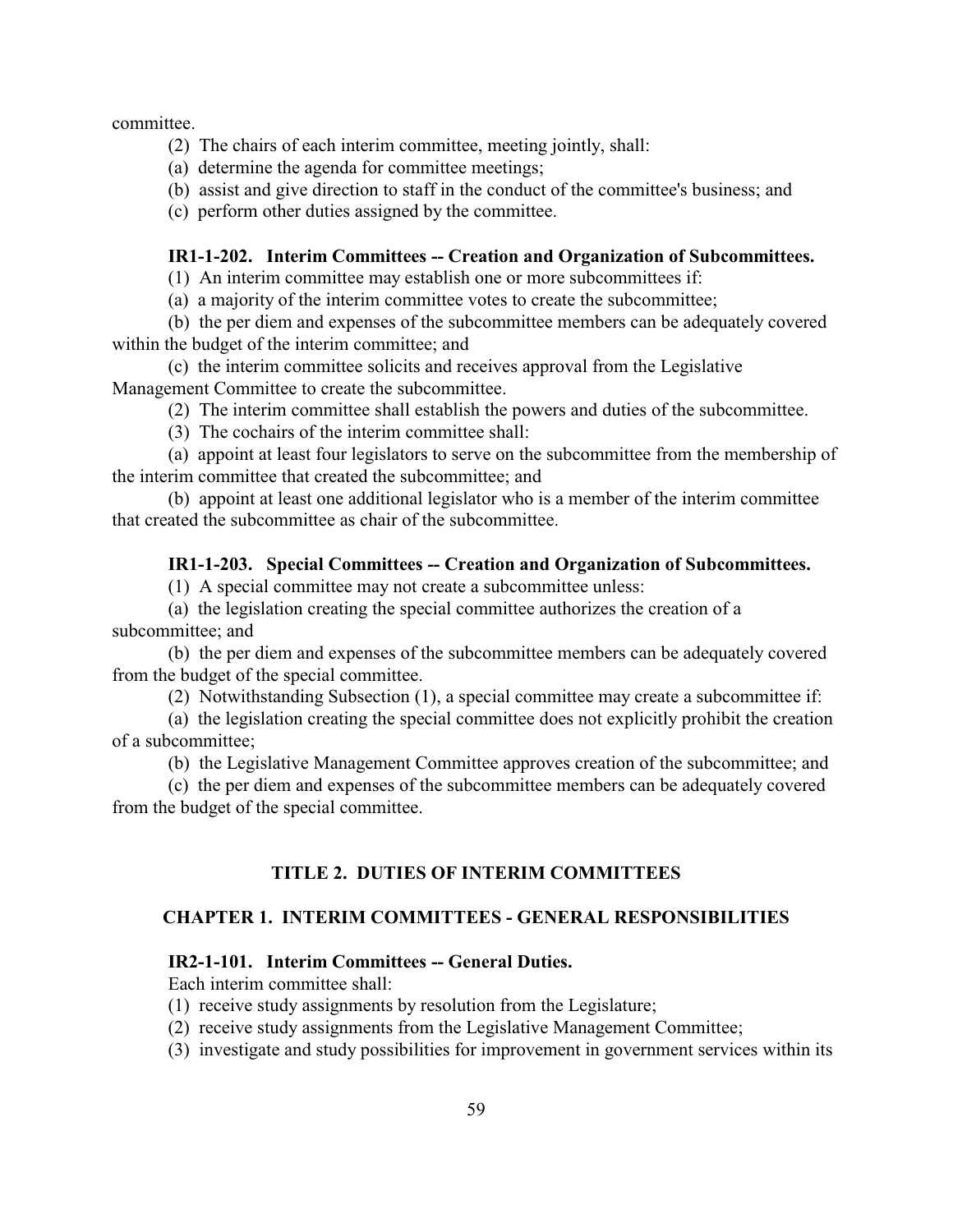subject area;

(4) request and receive research reports from professional legislative staff pertaining to the committee's study agenda;

(5) if useful, request, and if necessary, subpoena, testimony from government officials, private organizations, and members of the public on issues being studied by the committee;

(6) make recommendations to the Legislature for legislative action; and

(7) prepare and recommend legislation to the Legislature based upon the committee's studies.

## **CHAPTER 2. INTERIM COMMITTEES - OTHER RESPONSIBILITIES**

#### **IR2-2-101. Interim Committees -- Reviewing Audit Reports.**

When an interim committee or a special committee receives an audit report from the Audit Subcommittee of the Legislative Management Committee for its review, the committee shall:

(1) review and consider whether or not the recommendations in the audit report should be implemented;

(2) request legislation or recommend appropriations to the Executive Appropriations Committee, if appropriate; and

(3) report its actions to the Audit Subcommittee.

## **IR2-2-102. Interim Committees -- Review of Rules Referred by Administrative Rules Review Committee.**

When an interim committee receives an administrative rule for review from the Administrative Rules Review Committee, the interim committee may review that rule and make recommendations to the Legislative Management Committee and the Administrative Rules Review Committee about whether or not the rule should be repealed.

## **TITLE 3. REQUIREMENTS FOR AND CONDUCT OF COMMITTEE AND TASK FORCE MEETINGS**

## **CHAPTER 1. MEETINGS**

### **IR3-1-101. Interim Committees -- Joint Meetings -- Location of Meetings -- Notice of Meetings.**

(1) The corresponding interim committees of each chamber shall meet jointly, unless otherwise determined by the chair of each interim committee.

(2) (a) Each interim committee shall meet at the time and in the room assigned by the Legislative Management Committee.

(b) An interim committee may meet at additional times or in other locations as determined by the chairs, if reasonable notice is issued as required by Utah Code Title 52,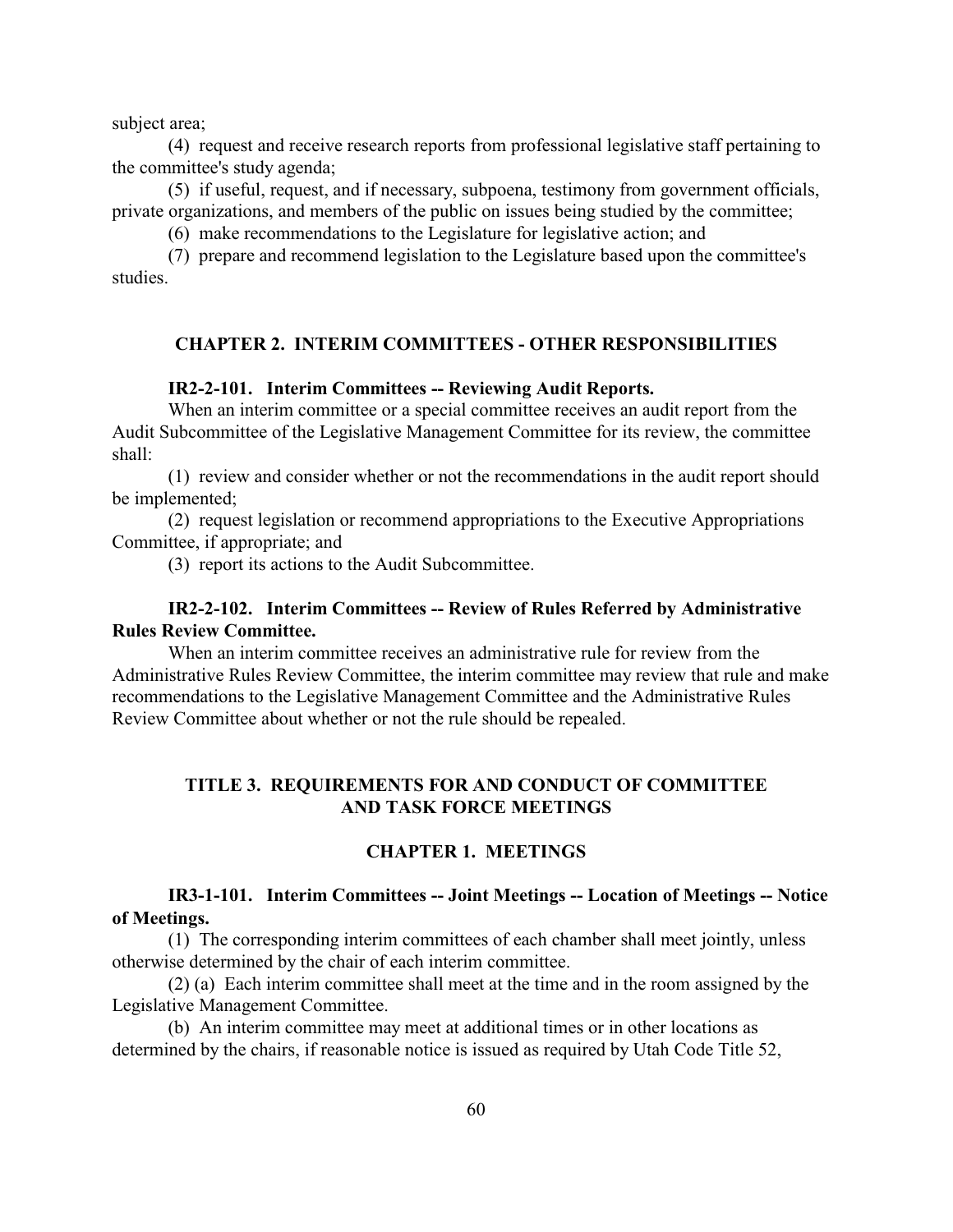Chapter 4, Open and Public Meetings.

(3) Each committee chair shall ensure that each interim committee meeting is open to the public, except as otherwise provided in Utah Code Title 52, Chapter 4, Open and Public Meetings.

(4) Each committee chair shall ensure that the time, location, and agenda of each interim committee meeting is posted in the places designated by the Legislative Management Committee.

## **IR3-1-102. Rights of Members to Attend Meetings -- Nonmembers of the Committee or Subcommittee May Not Vote.**

(1) Any member of the Legislature may:

(a) attend any meeting of an interim committee or any of its subcommittees; and

(b) if recognized by the chair, present the member's views on any subject under consideration by the committee or subcommittee.

(2) Notwithstanding Subsection (1), a legislator must be a member of the committee or subcommittee in order to:

(a) vote on any decision of the committee or subcommittee; or

(b) receive per diem for attending the meeting unless approval for receiving per diem is obtained from the Legislative Expenses Oversight Committee of the chamber in which the legislator is a member.

# **IR3-1-103. Order and Decorum -- Points of Order.**

(1) (a) The chair shall preserve order and decorum in committee meetings and hearings.

(b) The chair may order the committee room cleared of any disorderly visitor.

(2) (a) The chair shall decide points of order, subject to an appeal to the committee by any member of the committee.

(b) A committee member wishing to appeal a decision of the chair shall make a motion appealing the decision of the chair.

(c) The committee shall decide the point of order by a majority vote of the committee members present.

## **IR3-1-104. Visitors.**

(1) As used in this rule, "committee" means any interim committee, special committee, or subcommittee.

(2) (a) The chair shall ensure that visitors to a committee meeting or hearing sit in chairs designated for that purpose.

(b) The chair may not allow visitors to speak during a committee meeting unless:

(i) the chair specifically invites them to speak; or

(ii) the meeting has been designated a public hearing and the visitors agree to comply with any restrictions on time and order announced by the chair.

(3) (a) If the chair allows public comment or testimony on a bill or other matter before the committee, the chair may, or a majority of the committee may, require that any or all person's testimony be taken under oath.

(b) The oath shall be administered by the committee chair, cochair, or committee staff.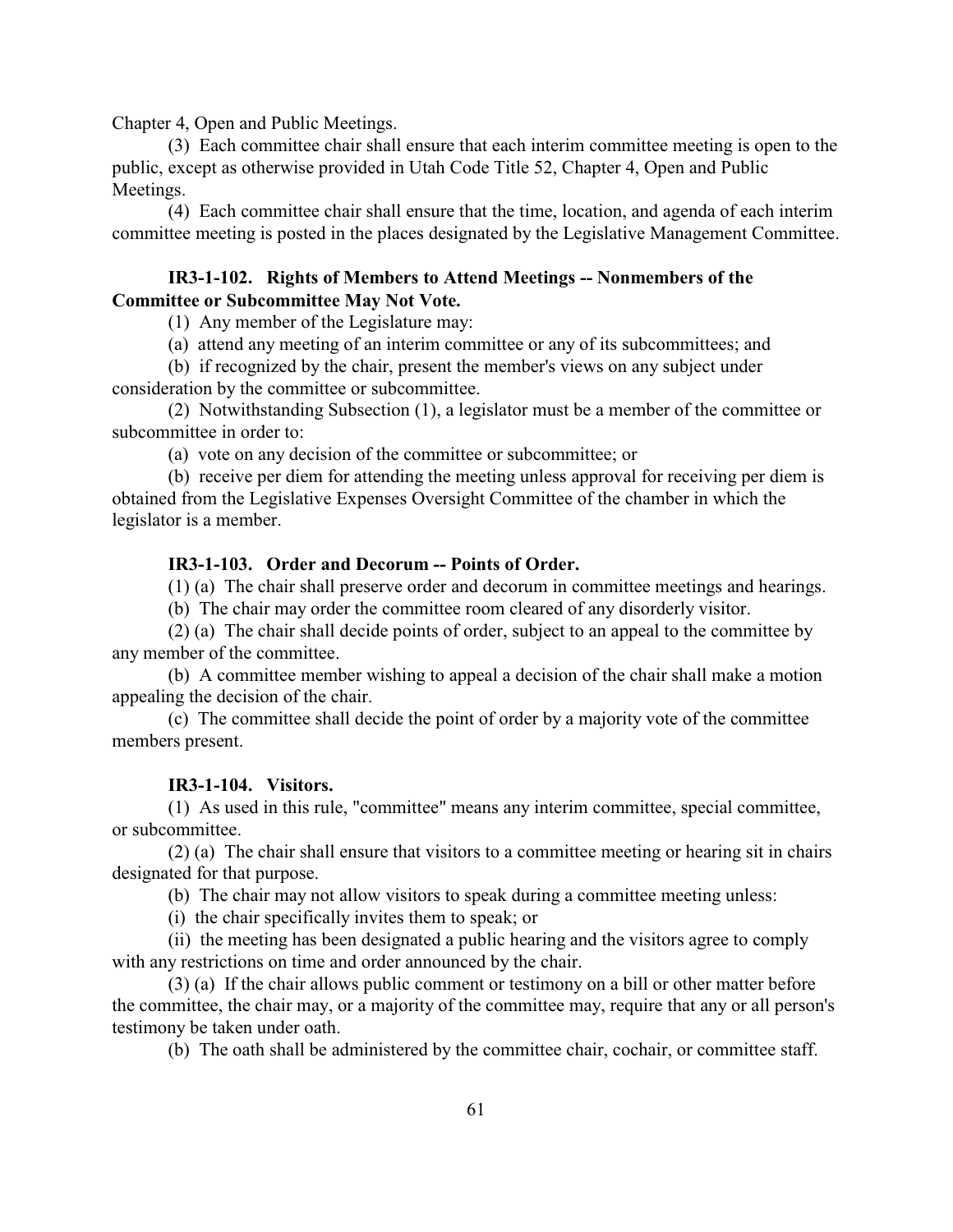(4) The chair shall:

(a) ensure that the number of visitors, members, and staff at a hearing or meeting does not exceed the number posted by the state fire marshal as the limit of occupancy for the room where the meeting is held; and

(b) announce when the limit is reached and prevent the entry of additional persons into the room.

## **CHAPTER 2. QUORUM AND VOTING REQUIREMENTS - MINUTES**

### **Part 1. Quorum and Voting Requirements**

### **IR3-2-101. Quorum Requirements.**

(1) For the purpose of determining a committee or subcommittee quorum, a majority is at least 50% in one house and more than 50% in the other.

(2) If a member of the committee or subcommittee fails to attend two consecutive meetings of a committee or subcommittee in any calendar year, that legislator's membership in the committee or subcommittee is not counted for that calendar year in determining a quorum, except for meetings that the legislator actually attends.

(3) Except for meetings that the legislator actually attends, legislators who are members of the Legislative Management Committee are not counted in determining a quorum.

(4) Notwithstanding the requirements of Subsections (2) and (3), at least one Senator must be present in order to have a committee or subcommittee quorum.

#### **IR3-2-102. Voting Requirements.**

(1) For the purpose of voting in a meeting, a majority is at least 50% in one house and more than 50% in the other.

(2) After the committee votes, the chair shall:

(a) determine whether the motion passed or failed;

(b) verbally announce that the motion passed or that the motion failed; and

(c) verbally identify by name either the committee members who voted "yes" or the committee members who voted "no."

## **Part 2. Minutes**

## **IR3-2-201. Minutes.**

(1) (a) Each interim committee and each subcommittee shall keep minutes of meetings as required by Utah Code Title 52, Chapter 4, Open and Public Meetings.

(b) Meetings of interim committees and subcommittees may be electronically recorded to assist in preparing accurate minutes of the meeting.

(2) Upon approval of the minutes by the committee, the minutes are the official record of the proceedings of the committee and the electronic record, if any, may be destroyed unless the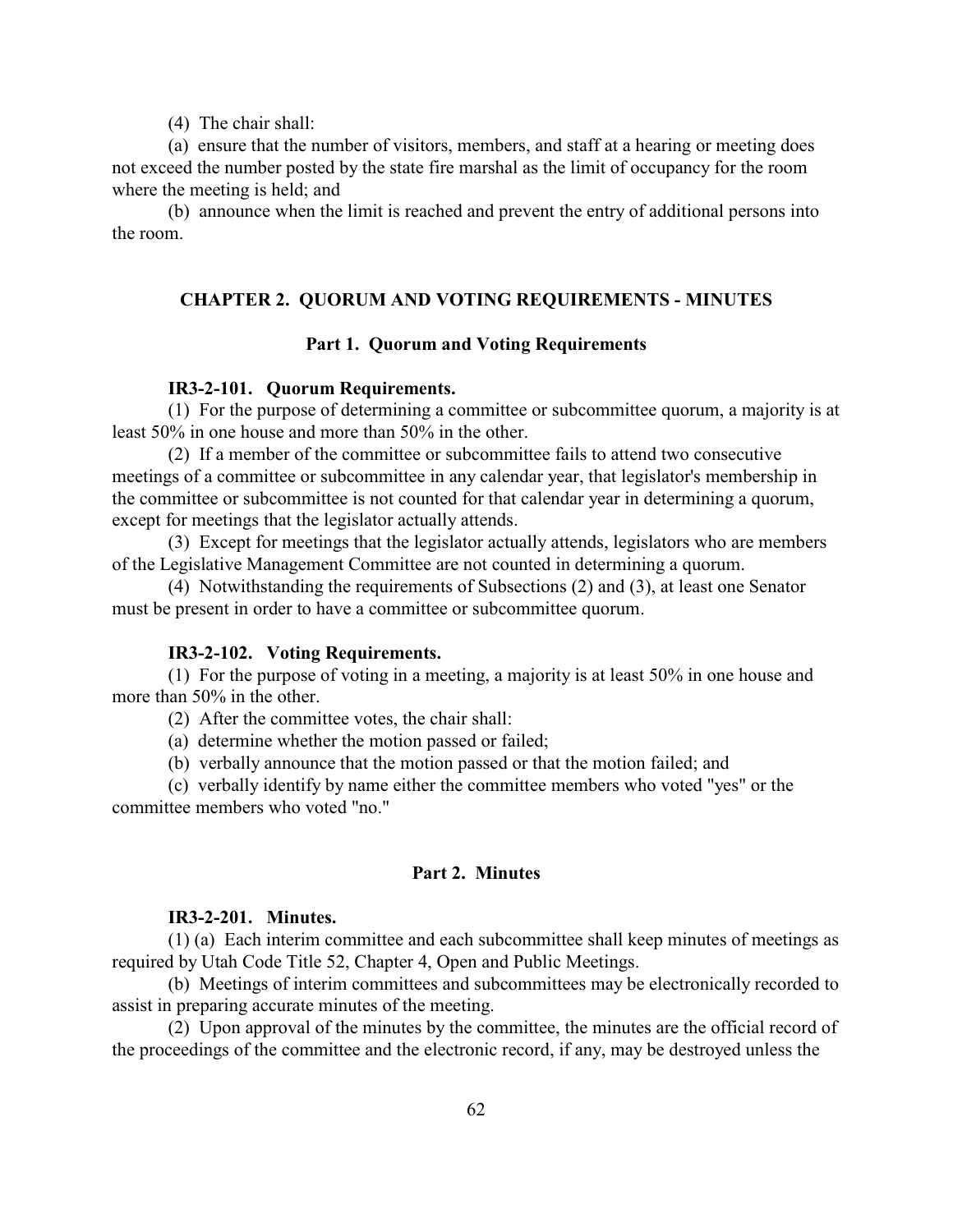committee or subcommittee, by majority vote, directs that the electronic record be preserved.

(3) (a) Except as provided in Subsection (3)(b), each interim committee and each subcommittee shall ensure that the vote of each member on any question is recorded in the minutes of the meeting.

(b) Questions approved by unanimous vote or by a substantial majority of those present may be recorded as approved with only the names of those opposed and those absent listed in the minutes.

## **CHAPTER 3. CONDUCT OF MEETINGS**

### **Part 1. Order of Business, Debate, and Voting**

## **IR3-3-101. Order of Business.**

Unless otherwise determined by the chair or by a majority vote of the interim committee, each committee or subcommittee shall substantially follow this order of business:

- (1) call of the committee to order by the chair;
- (2) approval of the minutes of any previous meeting;
- (3) announcement of the order of consideration of agenda items;
- (4) announcement of time restrictions, if any;

(5) announcement of communications sent to the committee by the Legislative

- Management Committee or other entities; and
	- (6) agenda business.

### **IR3-3-102. Obtaining the Floor in Committee -- Remarks to be Germane.**

(1) The chair may recognize any committee member who wishes to speak to a matter of business before the committee.

(2) Upon being recognized, the committee member shall confine his remarks to the subject under discussion.

#### **IR3-3-103. Members Required to Vote.**

Each committee member present at the committee meeting shall vote "yea" or "nay" on each question put to a vote by the chair.

### **Part 2. Public Hearings**

### **IR3-3-201. Public Hearings.**

(1) An interim committee or subcommittee may hold public hearings in addition to or instead of regular committee meetings.

(2) The chair, subject to the approval of the committee, may adopt procedures for the orderly conduct of the hearing, including limitation of the time available for the entire hearing and for all individual presenters, and the order in which those presenting shall address the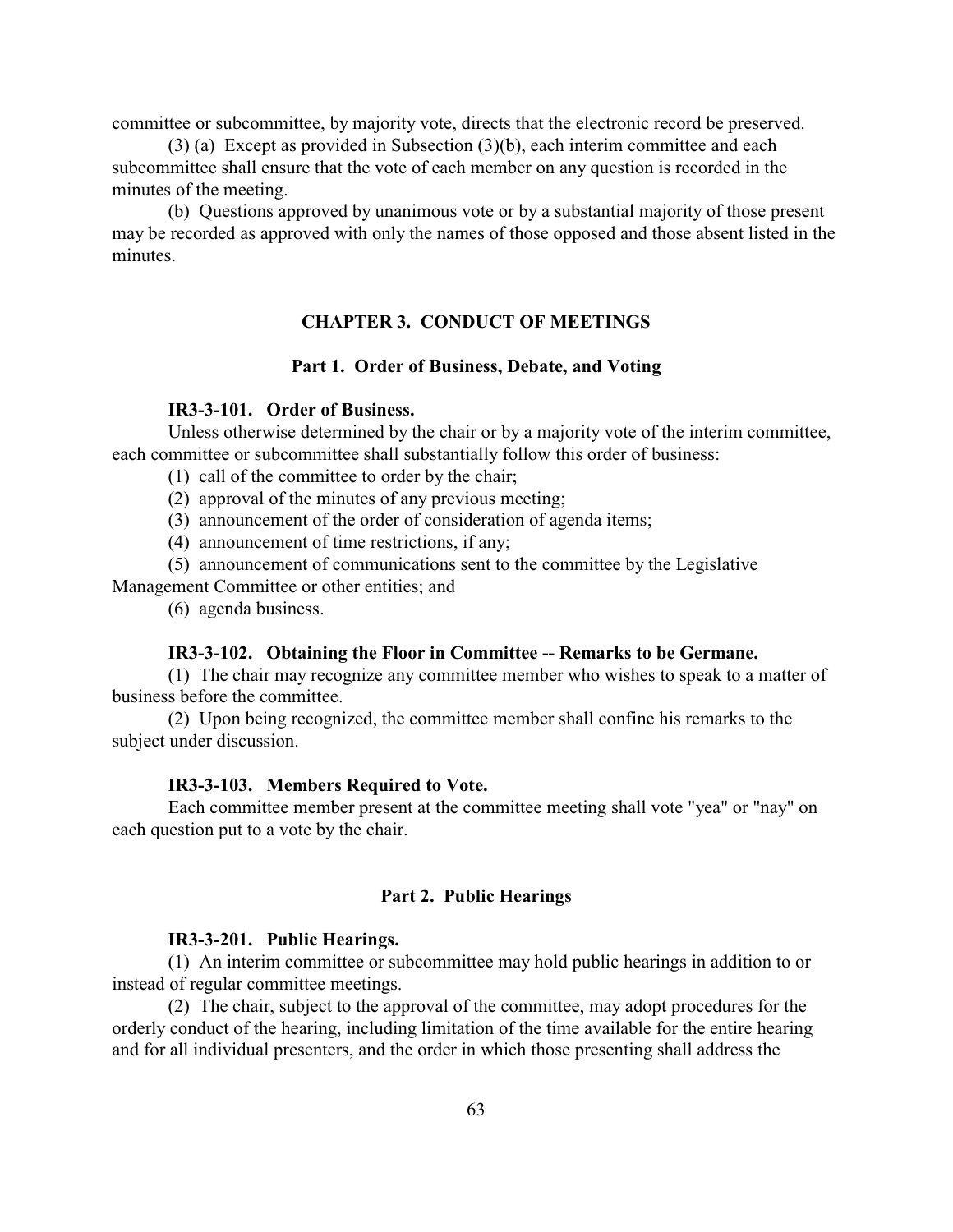committee.

(3) The committee may, at any time, close the public hearing and begin a regular committee meeting.

(4) Upon majority vote of the committee, any presenter's testimony may be taken under oath.

## **CHAPTER 4. PARLIAMENTARY RULES GOVERNING INTERIM COMMITTEES**

## **Part 1. General Rules Governing Motions**

# **IR3-4-101. Motions to be Stated Before Debate -- Dividing a Motion -- Withdrawing a Motion.**

(1) When a motion is made, it shall be stated by the chair before debate.

(2) When a motion is stated by the chair, it is in the possession of the committee.

(3) (a) If a motion contains several points, a committee member may request that the motion be divided and that each part be voted upon separately.

(b) To be in order, the request to divide must clearly state how the question is to be divided.

(c) Except as provided in Subsections (3)(d) and (e), if the request is in order, the chair must divide the motion and take a separate vote on each part of the divided motion.

(d) (i) Except as provided in Subsections  $(3)(d)(ii)$  and (iii), a motion to strike out and insert, or to delete and insert, is not subject to division.

(ii) If the committee rejects a motion to strike out and insert one proposition, a motion to strike out and insert a different proposition is in order.

(iii) If the committee rejects a motion to delete and insert one proposition, a motion to delete and insert a different proposition is in order.

(e) (i) The presiding officer shall determine how many divisions may be made to any question.

(ii) The committee may seek to overrule this decision only once.

(4) (a) A motion may be withdrawn at any time by the sponsor before it is divided or amended.

(b) After a motion has been divided or amended, it may be withdrawn by the sponsor only if the withdrawal of the motion is approved by a majority of the committee members present.

#### **IR3-4-102. Motions in Order During Debate.**

While a question is being debated, the chair may not accept any other motion except a motion:

(1) to fix the time at which to adjourn;

- (2) to adjourn;
- (3) to hold;
- (4) to postpone to a time certain;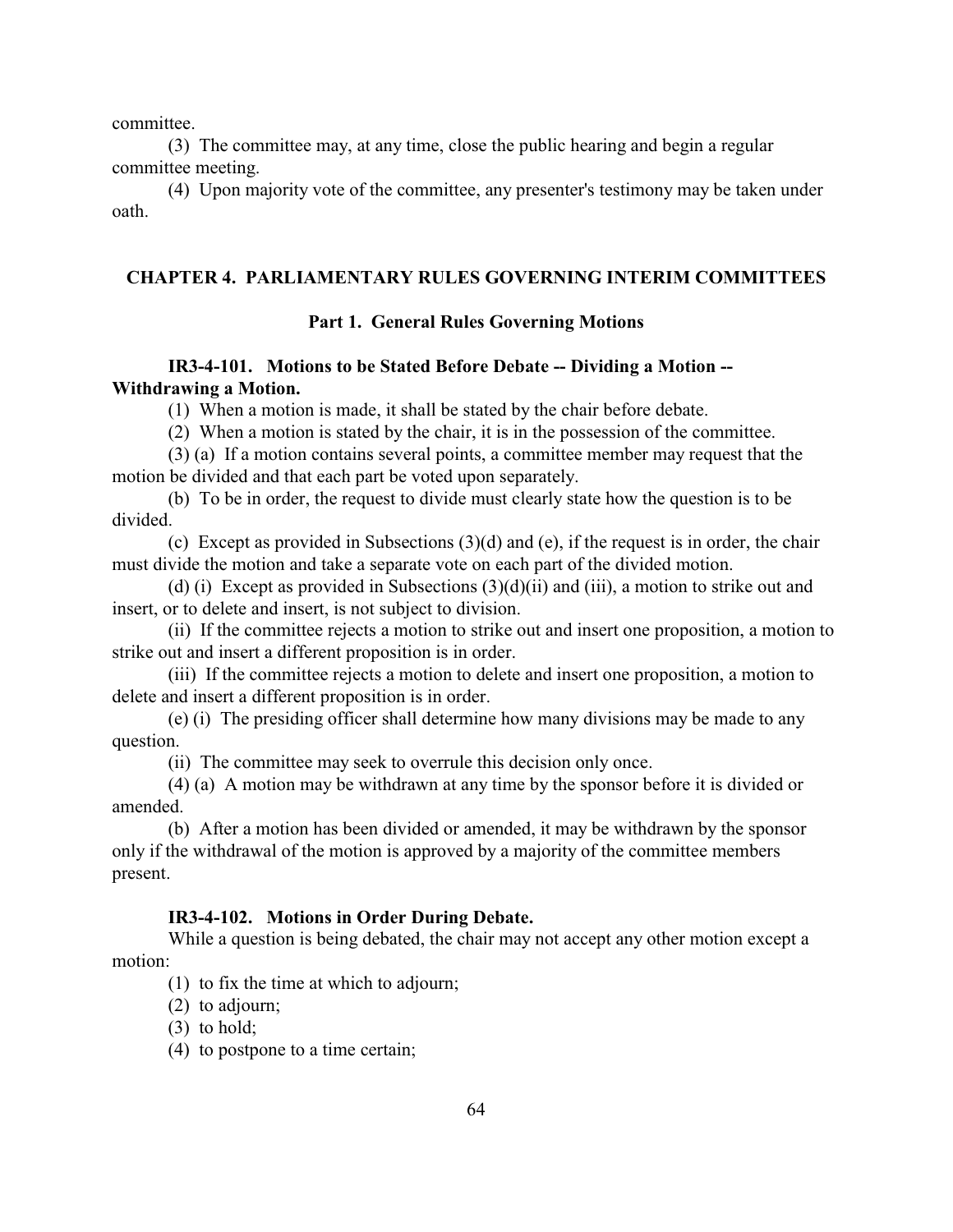- (5) to amend or substitute; or
- (6) to call for the previous question.

### **IR3-4-103. Motions to be Decided without Debate.**

(1) The chair may not allow debate on a motion to adjourn, a motion to recess, a motion to end debate, or an appeal of the decision of the chair on a point of order.

(2) The chair shall decide, without allowing debate, each point of order raised after a motion to adjourn, a motion to recess, or a motion to end debate is made.

#### **IR3-4-104. Substitute Motions.**

(1) A substitute motion, or any part of the substitute motion, if adopted by a majority of the committee members present, disposes of the original motion.

(2) The chair may not accept a substitute motion to a substitute motion.

#### **IR3-4-105. Which Motions May Be Amended (Masons Sec. 396).**

Each original main motion may be amended, and all other motions may be amended, except the following motions:

- (1) to adjourn;
- (2) to appeal the decision of the chair;
- (3) to raise a point of order;
- (4) to divide another motion;
- (5) to table;
- (6) to remove from the table;
- (7) to call the previous question;
- (8) to amend an amendment;
- (9) to move to the next item on the agenda;
- (10) to call for division; or
- (11) to reconsider.

## **Part 2. Rules Governing Specific Motions**

### **IR3-4-201. Motion to Adjourn.**

A motion to adjourn is in order except:

(1) when the committee is in the process of voting;

(2) when a previous motion to adjourn has been defeated and there has been no intervening business; or

(3) when another member of the committee has the floor.

### **IR3-4-202. Motion to End Debate.**

A motion to end debate passes only if it is approved by a two-thirds vote of the committee members present.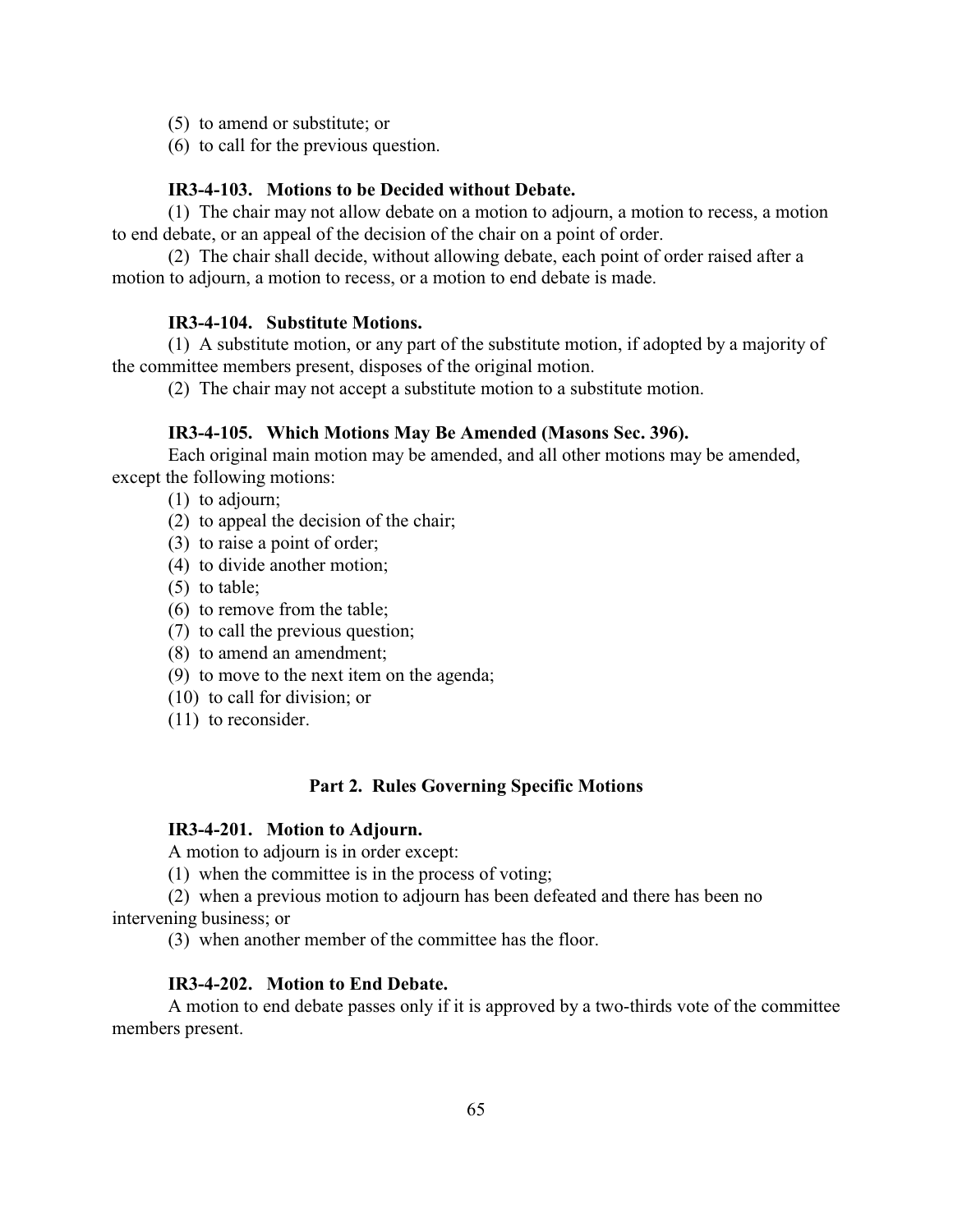# **SENATE RULES**

### **20. ORGANIZATION AND OFFICERS**

#### **SR-20.01. Calling the Senate to Order.**

On the first day of every annual general session of the Legislature during odd-numbered years, the President-elect shall designate a person to call the Senate to order and preside until the Senators have taken the oath of office and elected a President.

#### **SR-20.02. Election of President.**

The Senate shall elect a President who shall preside during the session and be responsible for the general direction of the Senate.

### **SR-20.03. President May Call a Senator to Chair.**

The President may call a Senator to the chair as President Pro Tempore and that Senator has the power of the President while conducting. This substitution does not extend beyond adjournment.

### **SR-20.04. Temporary Presiding Officer in President's Absence.**

If the President and the President Pro Tempore are absent at the time the session is scheduled to convene, the Senator who is senior in Senate service shall call the Senate to order and preside until one of them returns.

#### **SR-20.05. Duties of the President.**

(1) The general duties of the President are to:

(a) assign responsibilities to and supervise the officers and employees of the Senate;

(b) assign places and determine access for news media representatives;

(c) call the Senate to order at the time scheduled for convening, and proceed with the daily order of business;

(d) announce the business before the Senate in the order it is to be acted upon;

(e) receive and submit in the proper manner all motions and proposals presented by Senators;

(f) put to a vote all questions which arise in the course of the proceedings, and announce the results of the vote;

- (g) enforce the rules of order during debate;
- (h) enforce observance of order and decorum;
- (i) inform the Senate on any point of order or practice;
- (j) receive and announce to the Senate any official messages and communications;
- (k) sign all acts, orders, and proceedings of the Senate;
- (l) appoint the members of committees;
- (m) represent the Senate, declaring its will and obeying its commands; and
- (n) sign or authorize a designee to sign all requisitions on the Division of Finance to pay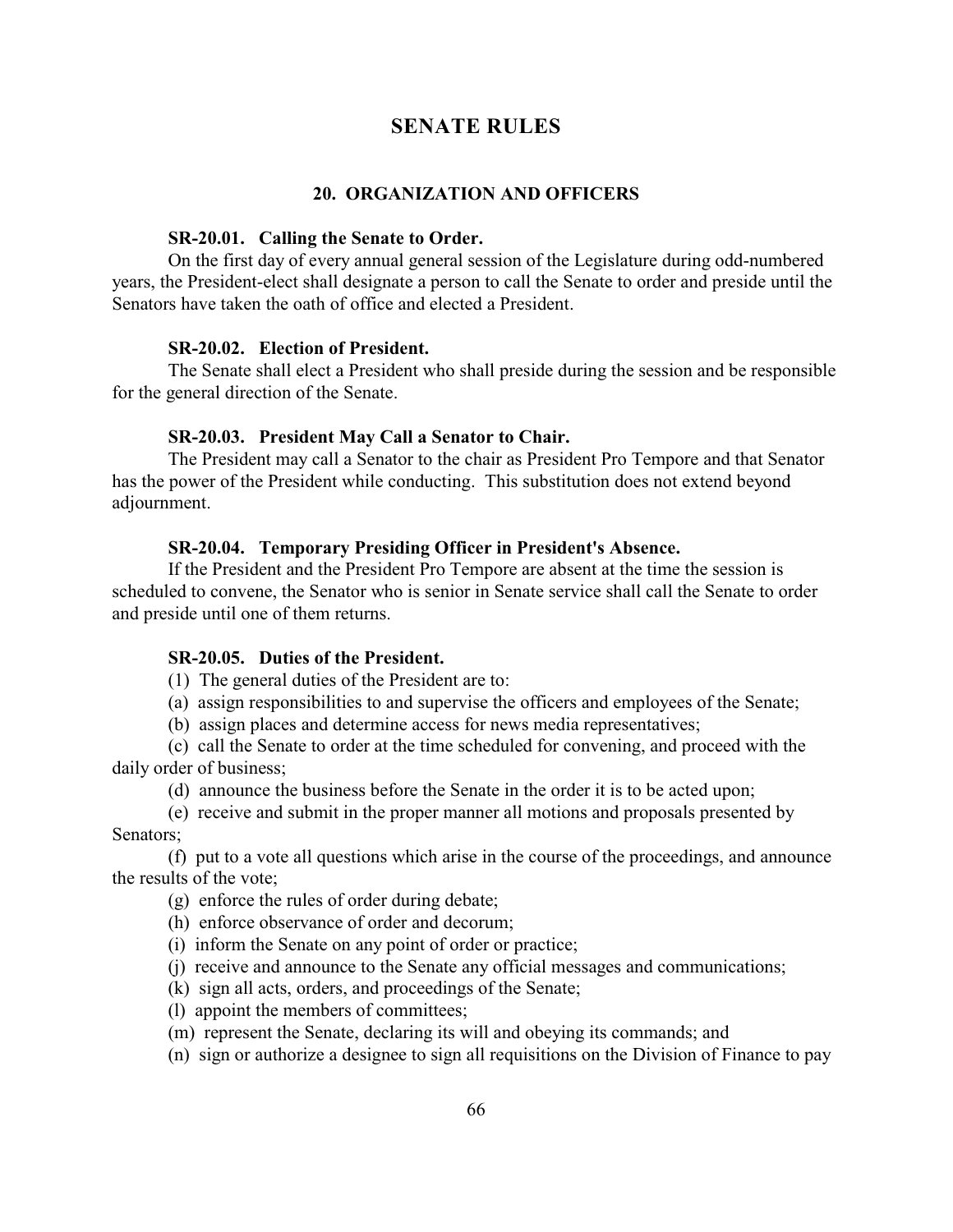Senate expenses.

(2) The President shall give final approval of all expenditure requests as authorized by the majority and minority leaders of the Senate, including per diem compensation, travel expenses, and in-state and out-of-state travel on legislative business.

# **SR-20.06. Duties of the Secretary of the Senate.**

(1) A Secretary of the Senate shall be appointed by the President or President-elect before each session is convened.

(2) The Secretary shall:

(a) act as chief administrative officer of the Senate, subject to direction by the President;

(b) supervise all Senate personnel during the session and interim and assign them duties and responsibilities;

(c) keep a record of the attendance of all employees, and not pay for the day or days of absence any employee who is absent without the written consent or subsequent approval of the President;

(d) be custodian of all official documents;

(e) receive from the Office of Legislative Research and General Counsel all numbered bills and resolutions;

(f) record the number, title, sponsor, each action, and final disposition of each bill on its bill jacket;

(g) prepare and distribute the legislative agenda each day;

(h) assist the Reading Clerk in preparation of the Senate Journal and certify it as an accurate reflection of Senate action;

(i) read the long title of all bills and other materials as requested by the President;

(j) receive committee reports and present them to the Senate;

(k) advise the President on parliamentary procedure, constitutional requirements, and Joint and Senate Rules;

(l) assist with amendments to bills;

(m) record votes and present the results to the President;

(n) correct spelling, erroneous division and hyphenation of words, correct mistakes in numbering sections and their references, capitalize or lower case words, change numbers from words to figures or from figures to words, and underscore or remove underscoring in bills without a motion to amend, either before or after final passage of a bill;

(o) modify the long title of any bill or resolution to ensure that the long title accurately reflects any changes to the bill or resolution made by amendment or substitute;

(p) certify and transmit bills to the House of Representatives and inform the House of all Senate action;

(q) transmit to the Governor all enrolled Senate bills;

(r) respond to inquiries from legislators, government agencies, and members of the public regarding Senate history, activities, and legislative action; and

(s) represent the Senate at schools, organizations, clubs, and other civic groups when asked by the President.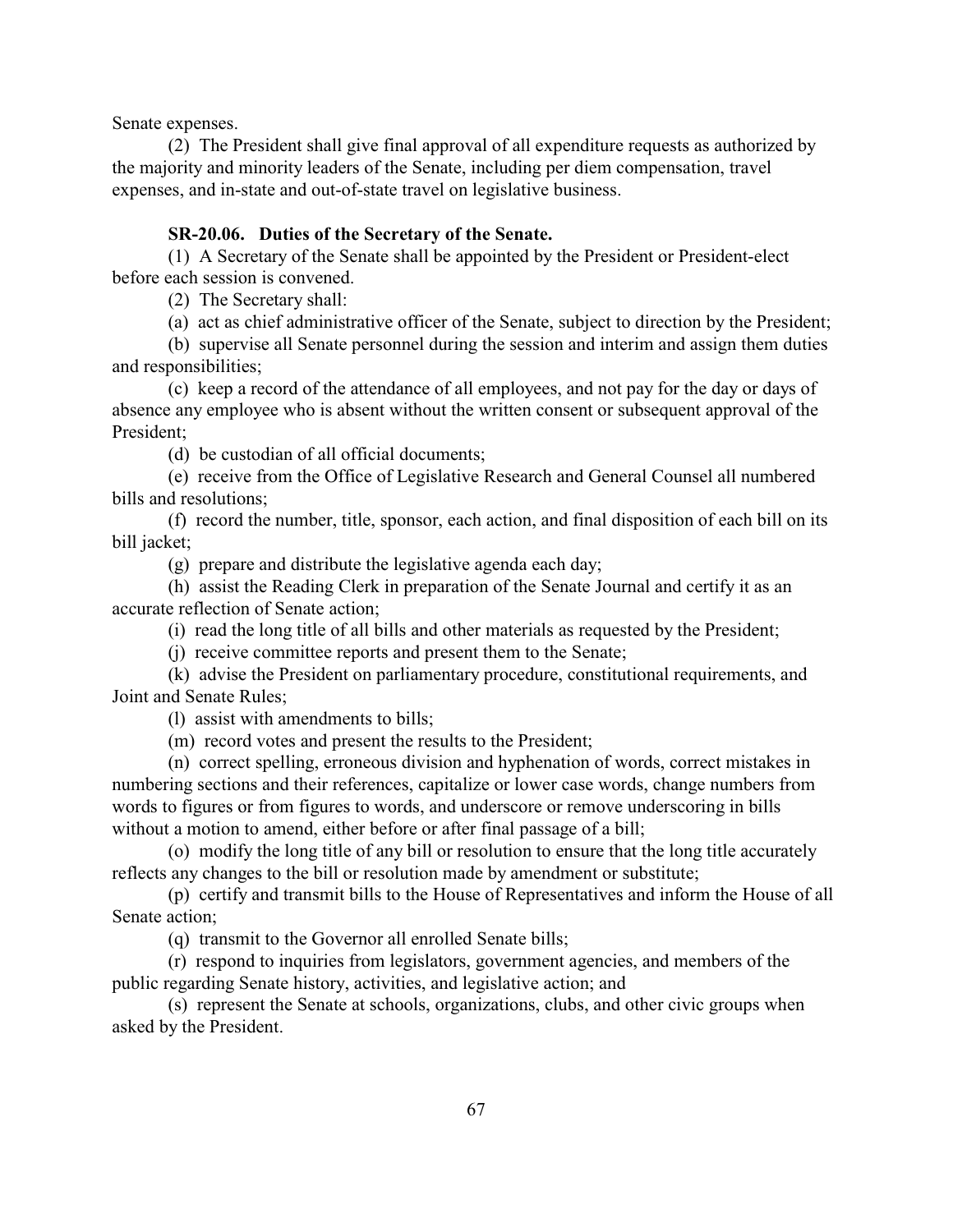#### **SR-20.07. Duties of the Sergeant-at-Arms.**

A Sergeant-at-Arms shall be appointed by the President or President-elect prior to the convening of each session. The Sergeant-at-Arms is to maintain security, enforce the Senate Rules and provide other service as requested by the Secretary or the President.

## **SR-20.08. Substitution of Sponsor; Withdrawal of Cosponsor.**

The Senate sponsor of a bill can withdraw that sponsorship if another Senator agrees to sponsor the bill and this substitution of sponsorship is submitted to the Secretary of the Senate in writing prior to final passage of the bill in the Senate. This substitution of sponsorship can be without permission from the Senate.

A Senator cosponsor of a bill may withdraw that cosponsorship without permission from the Senate and without a substitute cosponsor prior to final passage of the bill in the Senate.

### **SR-20.09. Senate Postage Allowance.**

(1) Each Senator may request 20 first-class postage stamps from Senate staff at the beginning of the year.

(2) In addition to the postage stamps, each Senator may deposit:

(a) up to five letters per day into the Senate mail system during the annual general session; and

(b) up to ten letters per month into the Senate mail system during each interim period.

(3) Upon request from an individual Senator, the President may grant an additional postage allowance.

#### **21. ATTENDANCE**

#### **SR-21.01. Senators Must be Present.**

Every Senator shall be present within the Senate chamber during a session of the Senate, unless excused or unavoidably absent.

#### **SR-21.02. Absent Senators.**

If a quorum of Senators is not present at the time the Senate is scheduled to convene, the Sergeant-at-Arms shall find enough absent Senators to make a quorum for the transaction of business, and escort them to the chamber.

### **22. DECORUM**

### **SR-22.01. President to Maintain Order; Appeal Process.**

The President shall maintain order and decorum. He may speak to points of order in preference to other Senators rising for that purpose. The President's decision on questions of order is subject to an appeal to the Senate by any Senator. No Senator shall speak more than once on an appeal without leave of the Senate. The question on appeal is: "Shall the decision of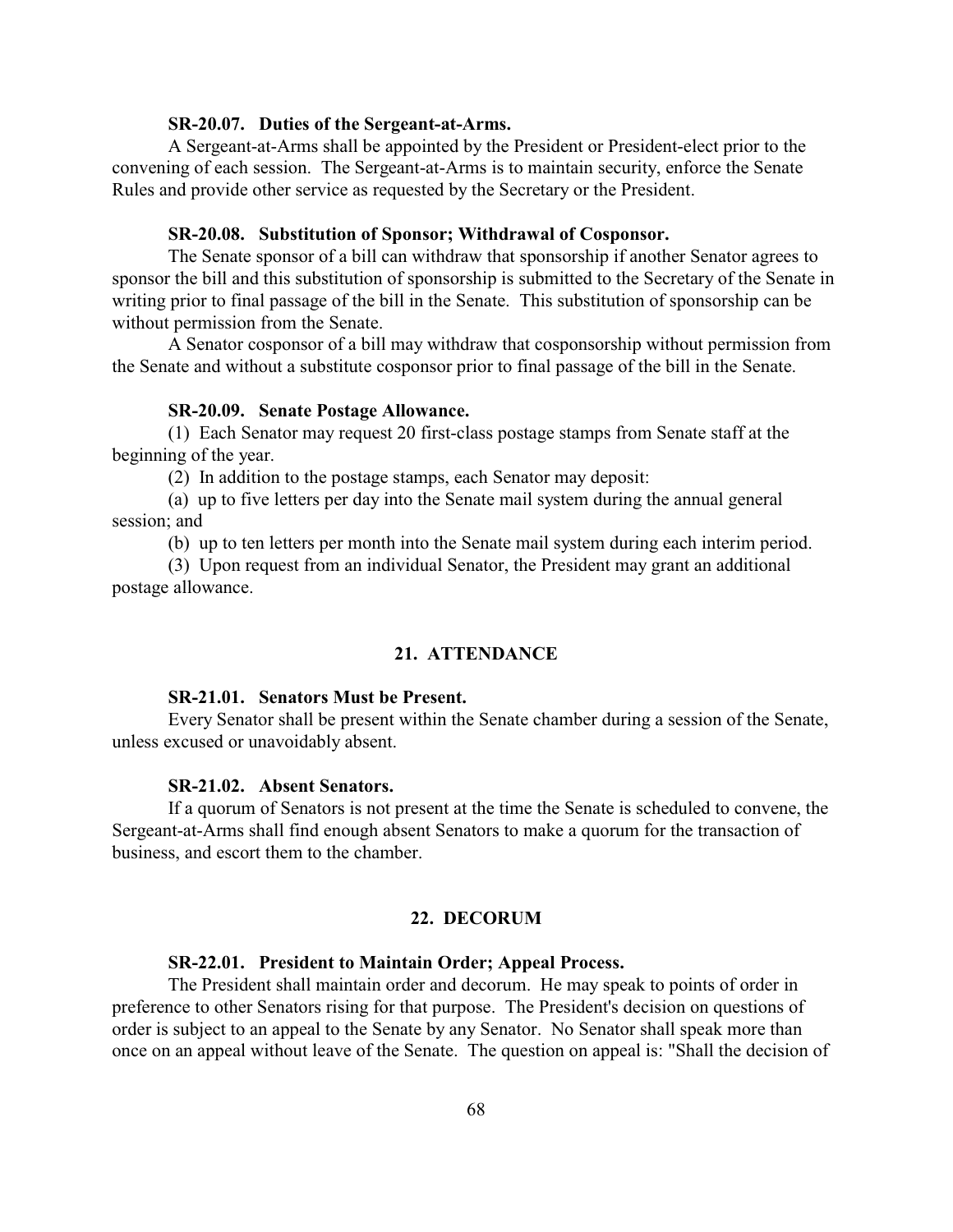the chair stand as the judgment of the Senate?" The question and the action of the Senate on it shall be recorded in the journal.

### **SR-22.02. Disorderly Conduct in Senate.**

The President may order the Senate areas or gallery cleared if a disturbance occurs.

### **SR-22.03. Smoking Not Permitted.**

As provided in the Utah Indoor Clean Air Act, a person may not smoke in the State Capitol Building. The Sergeant-at-Arms shall enforce this rule in the Senate controlled areas.

#### **SR-22.04. Obtaining the Floor.**

When a Senator wishes to be recognized to speak, the Senator shall rise and address the President as "Mr. (Madam) President." After being recognized, the Senator must confine his remarks to the issue under consideration.

### **SR-22.05. Calling a Senator to Order for Violation of a Rule.**

A Senator violating any Senate or Joint Rule can be called to order by the President or by any Senator. If the Senator appeals the ruling, the Senate shall decide the issue without debate. If the decision is favorable to the Senator who has been called to order, the Senator may proceed. If the decision is unfavorable, the Senator is subject to censure by the Senate.

#### **SR-22.06. Calling a Senator to Order for Conduct in Debate.**

If a Senator is called to order for words spoken in debate, the Senator making the call shall repeat the words to which exception is taken and the words shall be recorded by the Reading Clerk. If called to order, the Senator shall sit down, unless granted permission to explain. A Senator may not be called to order or censured for words spoken in debate if there has been intervening business.

### **SR-22.07. Impugning Motives of a Senator.**

No Senator shall impugn the motives of any other Senator either on the floor of the Senate or in committee.

#### **SR-22.08. President to Decide Who is Entitled to Floor.**

If two or more Senators rise at the same time to speak, the President shall decide which Senator is to speak first.

### **SR-22.09. Senators Not to Leave Chamber.**

When the President is presenting a question, no Senator may leave the Senate chamber. When a Senator is speaking, no person may walk between the Senator and the President or his designee.

### **SR-22.10. Disturbing Circle During Roll Call Vote Prohibited.**

No person shall disturb or remain by the desks of the Secretary of the Senate, Docket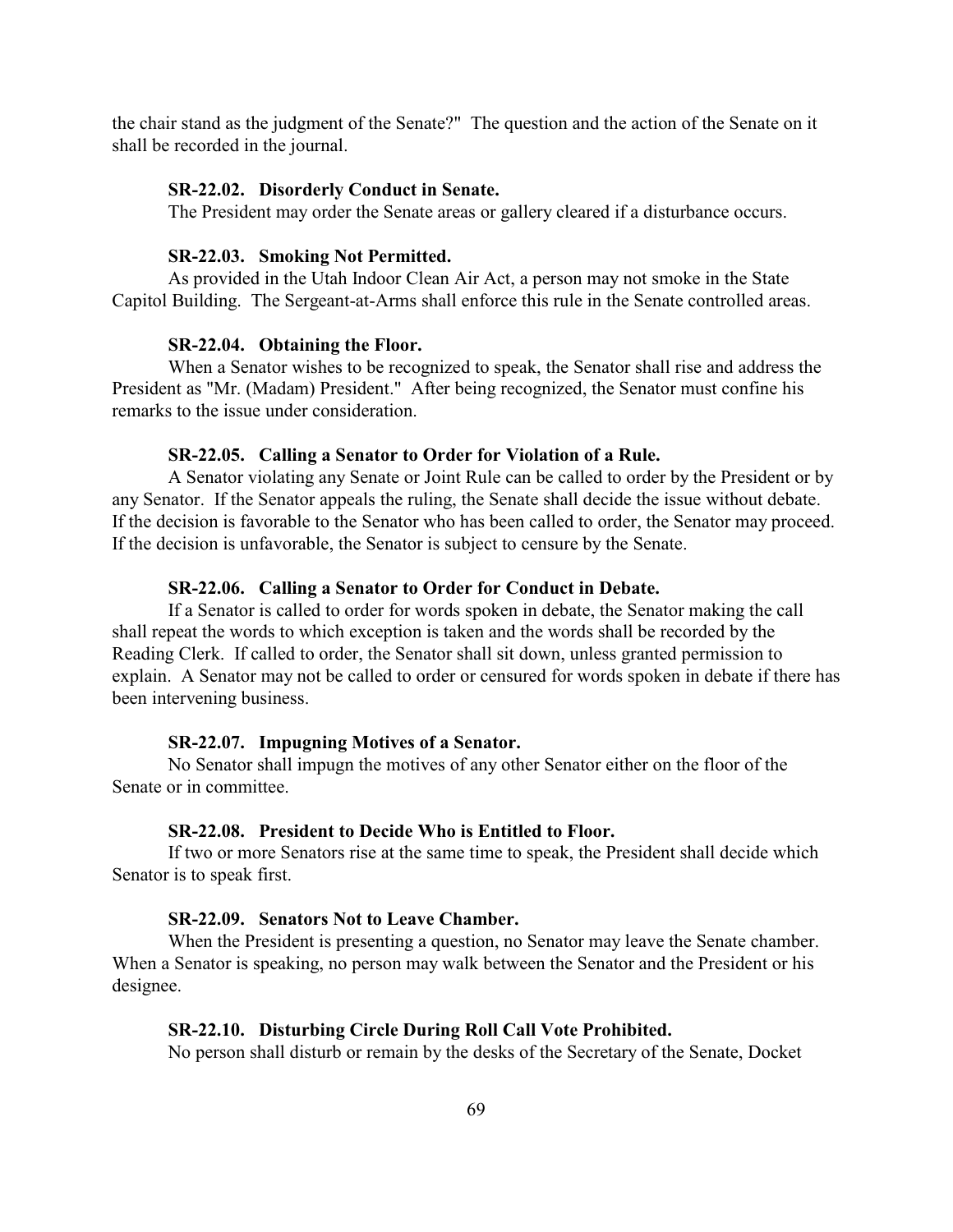Clerk, or Reading Clerk while a roll call vote is being taken.

### **23. ORDER OF BUSINESS**

#### **SR-23.01. Hour for Meeting.**

The Senate shall meet at 10:00 a.m. daily, except Saturdays and Sundays, unless otherwise announced by the President.

#### **SR-23.02. Roll Call; Quorum.**

A roll call of Senators shall be taken at the beginning of session each day and the names of those present and absent recorded in the journal. A majority of Senators must be present for a quorum before beginning Senate business. Less than a majority may convene each day. Less than a majority may compel the attendance of absent members.

#### **SR-23.03. Daily Order of Business.**

The daily order of business is:

- (1) call to order by President;
- (2) the prayer and Pledge of Allegiance;
- (3) roll call;
- (4) report of excused absences and if quorum is present;
- (5) report of journal committee;
- (6) communications from the Governor;
- (7) communications from the House:
- (a) bills for signature of the President;
- (b) bills for consideration; and
- (c) bills for reconsideration of House amendments;
- (8) reference of bills from the President:
- (a) bills assigned to standing committees; and
- (b) bills placed on second reading calendar;
- (9) reports of Secretary of the Senate from standing committees:
- (a) bills placed on second reading calendar;
- (b) bills placed on consent calendar; and
- (c) bills sent back to the Secretary of the Senate;
- (10) reports of special committees, including conference committees;

(11) introduction of bills and presentation of resolutions to be given to the Secretary of the Senate at least one hour before the beginning of the session for inclusion in that day's agenda:

(a) bills referred by the Senate Rules Committee for assignment by the President; and

- (b) bills placed on second reading calendar;
- (12) unfinished business;
- (13) consideration of bills on consent calendar;
- (14) special orders of business;
- (15) consideration of bills on third reading calendar;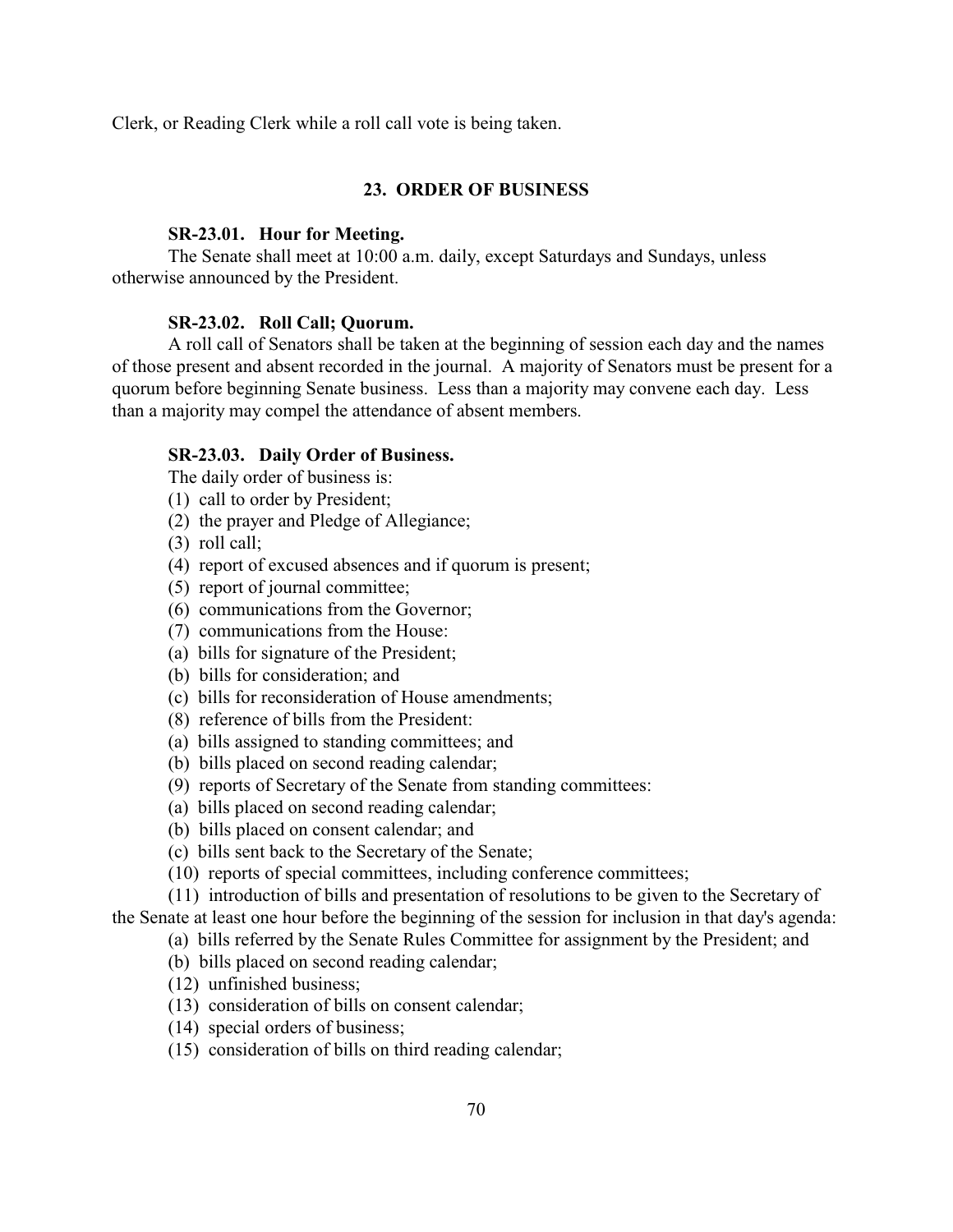- (16) consideration of bills on second reading calendar; and
- (17) miscellaneous business.

### **SR-23.04. Messages and Reports Received at any Time.**

Messages from the Governor, the House of Representatives, other state officers, and the Senate Rules Committee may be received at any time, except when the President is presenting a question, or when a vote is being taken.

#### **SR-23.05. Action out of Regular Order.**

The Senate may at any time, with majority approval of all Senators present, proceed out of order to any business.

#### **SR-23.06. Priority of Business.**

All questions of priority of Senate business shall be decided by the chair without debate.

### **SR-23.07. Unfinished Business.**

Unfinished business at the time of recess or adjournment has priority on the daily order of business on the following legislative day.

### **SR-23.08. Final Certification of the Journal.**

The Secretary of the Senate and the Reading Clerk are responsible for the final certification of the Senate Journal.

### **SR-23.09. Commendation; Condolence Citations.**

To express the commendation or condolence of the Legislature or the Senate, legislators shall use the legislative citation form exclusively.

### **SR-23.10. Types of Citations; Use of Citations.**

(1) There are two types of legislative citations: individual and by one or both houses of the Legislature.

(2) With the approval of the presiding officer, an individual legislator may request the Secretary of the Senate to prepare a commendation or condolence citation for the Senator's own signature. This citation is done without any floor action.

(3) During a session of the Legislature, a legislator may request the Secretary of the Senate to prepare a commendation or condolence citation for the Senate sponsor's signature, which citation shall also be presented to the Senate, by motion, to authorize the President of the Senate to sign on behalf of the Senate; or to one house and then the other for the approval of both the Senate and the House. This motion is in order as an item of personal privilege.

(4) When the Legislature is not in session, a legislator may request a commendation or condolence citation for the sponsor's and the President's signature, or the sponsor's, the President's, and the Speaker's signature.

### **SR-23.11. Standing Committee Review of Fiscal Impact Bills.**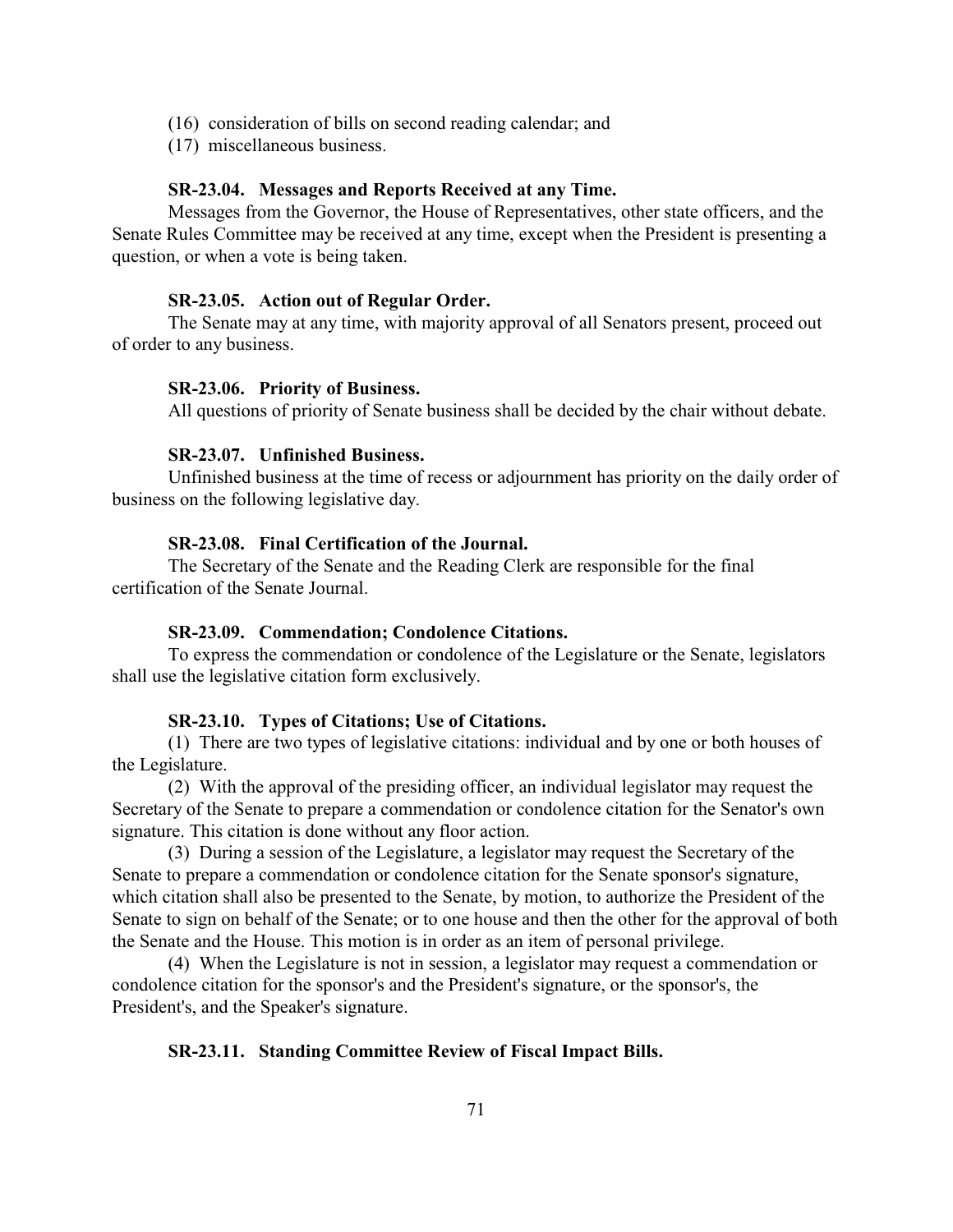Except as provided in Senate Rule 23.13, all bills shall be reviewed by a standing committee open to the public in one or both houses before being held in the opposite house because of fiscal impact.

#### **SR-23.12. Printing Certain Fiscal Bills.**

On the last Monday of the annual general session, the following bills shall be completed by the Executive Appropriations Committee, printed, and available to all legislators: the appropriations act, any supplemental appropriations acts except the supplemental appropriation act that funds the bills passed during that session, the school finance act, and any bonding act.

## **SR-23.13. Standing Committee Review.**

(1) The Senate may not pass a bill, joint resolution, or concurrent resolution during the annual general session that has not been reviewed by a Senate standing committee.

- (2) This rule does not apply to:
- (a) any resolution regarding legislative rules or legislative personnel;
- (b) bills that have been approved by an interim committee;
- (c) the revisor's statute; or

(d) the appropriations act, the supplemental appropriations acts, the school finance act, the executive compensation act, and any bonding act that has been reviewed and approved by the Executive Appropriations Committee.

#### **SR-23.14. Passing Bills with Negative Fiscal Impact.**

(1) Except for the supplemental appropriations act that funds the bills passed during that session, all bills which have a negative fiscal impact on the state shall be acted upon by 12 noon on the last day of the annual general session.

(2) Any bill with a negative fiscal impact which has not been passed by the Senate by the time established in Subsection (1) shall be returned to the Senate Rules Committee for filing.

# **24. COMMITTEES**

# **SR-24.01. Senate Rules Committee; Duties.**

(1) All legislation introduced shall be submitted to the Senate Rules Committee.

(2) The Senate Rules Committee shall:

(a) prepare the Senate Rules and Joint Rules and report them to the Senate for approval, amendment, or disapproval before adjournment on the second day of each annual general session;

- (b) examine each bill for proper form and order the bills printed;
- (c) refer each bill to the Senate with a recommendation that:
- (i) the legislation be referred to a standing committee for consideration;
- (ii) the legislation be placed directly onto the second reading calendar;
- (iii) the legislation be read the second time and placed onto the consent calendar; or
- (iv) during the last week of the legislative session, the legislation be read the second time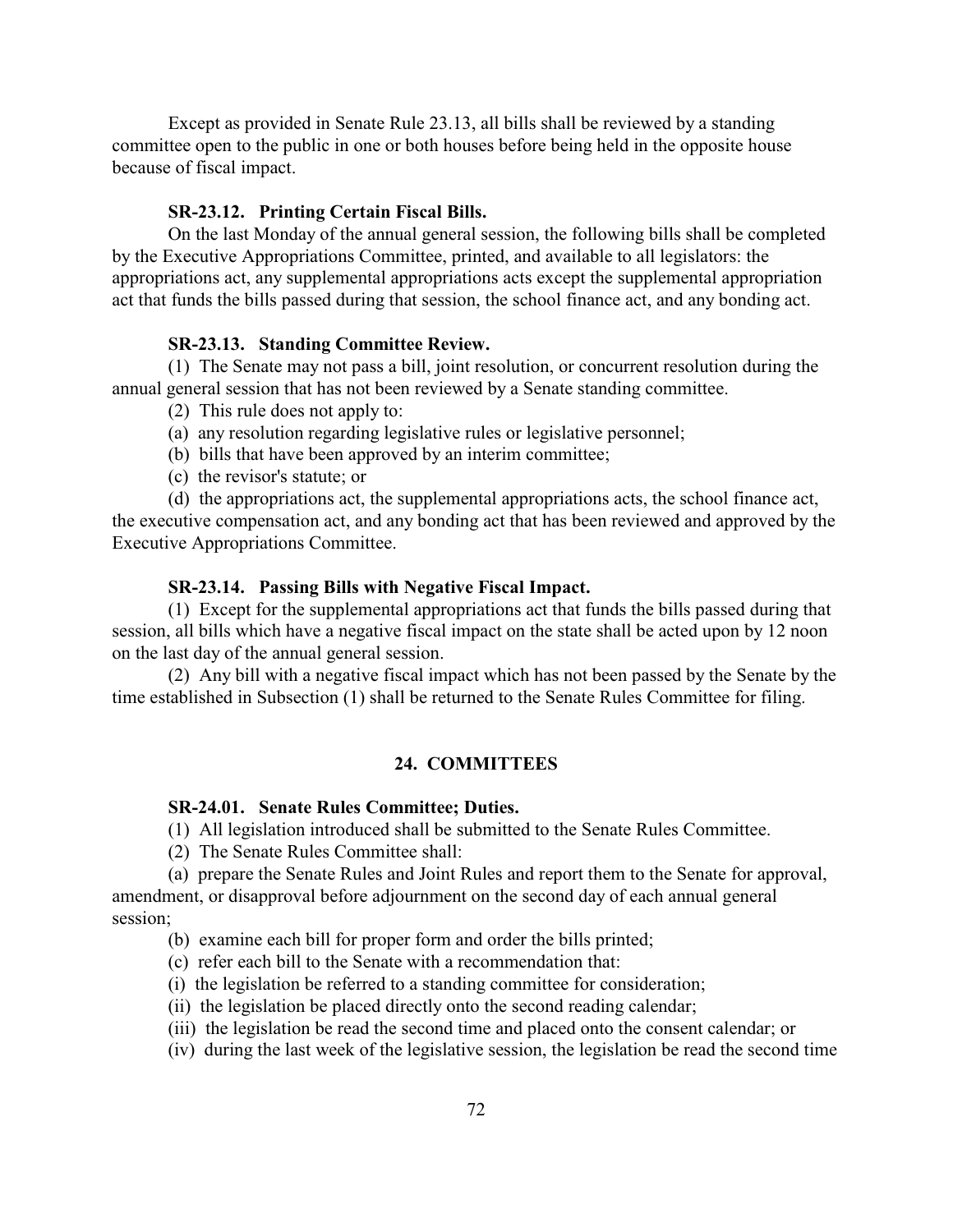and placed onto the third reading calendar.

(3) Before sending a bill to a standing committee, the Senate Rules Committee, in carrying out its responsibilities under Subsection (2), may amend or substitute a bill only if the committee has the written consent of the sponsor.

(4) If the chair of the Senate Rules Committee receives a summary report from the Occupational and Professional Licensure Review Committee related to newly regulating an occupation or profession within the two calendar years immediately preceding the session in which a piece of legislation is introduced related to the regulation by the Division of Occupational and Professional Licensing of that occupation or profession:

(a) the chair of the Senate Rules Committee shall ensure that the Senate Rules Committee is informed of the summary report before the Senate Rules Committee takes action on the legislation; and

(b) if the Senate Rules Committee refers the legislation to the Senate as provided for in Subsection  $(2)(c)$ :

(i) the Office of Legislative Research and General Counsel shall make the summary report reasonably available to the public and to legislators; and

(ii) if the legislation is referred to a standing committee, the Senate Rules Committee shall forward the summary report to the standing committee.

# **SR-24.02. Senate Rules Committee to Establish Calendar.**

The Senate Rules Committee shall prioritize every bill for committee and floor action and review and update this priority as necessary for the calendar.

#### **SR-24.03. Legislation Scheduled for Time Certain has Priority in Committee.**

(1) The Senate Rules Committee may recommend a time certain for floor consideration of any bill when it is reported out of the Senate Rules Committee, or at any time after the bill is reported out of the Senate Rules Committee.

(2) A bill scheduled for a time certain has priority status in the standing committee to which it is assigned.

# **SR-24.04. Senate Confirmation Committee(s).**

(1) The President shall:

(a) appoint a Senate Executive Confirmation Committee(s) of no more than seven Senators, no more than four of whom are from the same political party;

(b) appoint the Senate appropriations subcommittee chair and standing committee chair having jurisdiction over the agency or entity to which the nominee is appointed; and

(c) designate one Senator to act as chair of the committee.

(2) If called by the chair, the committee shall meet and make a recommendation to the Senate before any Senate confirmation session to review gubernatorial nominations to fill executive branch positions.

(3) (a) The committee shall review the resume and qualifications of any full-time gubernatorial executive branch appointee and may interview appointees.

(b) If a meeting is held, the committee shall convey its recommendation to the Senate in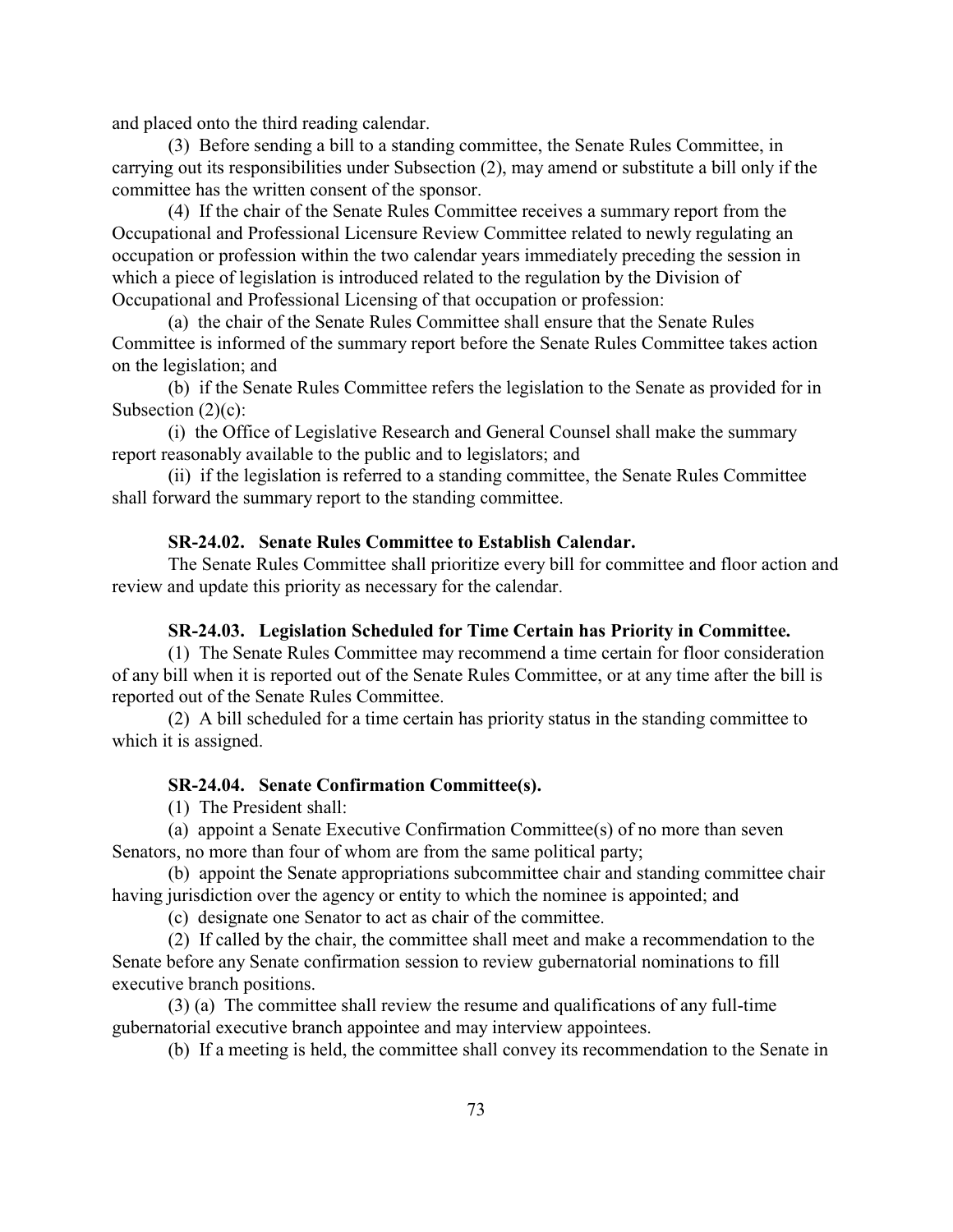a form that identifies to the Senate how each Senate Executive Confirmation Committee member voted on the nominee.

# **SR-24.04.1. Judicial Senate Confirmation Committee Procedures.**

(1) The President shall:

(a) appoint a Senate Judicial Confirmation Committee of no more than seven Senators, no more than four of whom are from the same political party; and

(b) designate one Senator to act as chair of the committee.

(2) The President may not convene the Senate to consider confirmation of a judicial appointee until the Senate Judicial Confirmation Committee has submitted its recommendation.

(3) (a) The committee shall comply with the procedures established in this rule.

(b) Each committee member shall ensure that records received by them that are classified "private," "protected," or "controlled" under Utah Code Annotated Title 63, Chapter 2, Government Records Access and Management Act, are released only pursuant to the requirements of that act.

(4) After the Judicial Nominating Commission announces the nominees and forwards those names to the Office of Legislative Research and General Counsel as required by Utah Code Annotated Section 20A-12-104, that office shall provide the resume of each nominee to each member of the Senate.

(5) When the Governor provides the President of the Senate with the nominees' resume, application materials, and other related documents, the President shall provide that information to the chair and two members of the Senate Judicial Confirmation Committee, one selected by the President of the Senate and one selected by the Senate Minority Leader.

(6) After the Governor announces the appointee and provides the information required by Utah Code Annotated Section 67-1-2:

(a) the chair of the Senate Judicial Confirmation Committee shall direct the preparation of a news release which shall include:

(i) a brief description of the judicial position to be filled;

(ii) the name of the appointee;

(iii) a brief description of the functions of the Senate Judicial Confirmation Committee;

(iv) a request that members of the Senate wanting to make comments contact the chair or the Office of Legislative Research and General Counsel by the deadline specified in the news release, which may not be less than ten business days after publication of the news release;

(v) a request that members of the public wanting to make comments must contact the Office of Legislative Research and General Counsel by the deadline specified in the news release, which may not be less than ten business days after publication of the news release; and

(vi) a notice that any person wanting to comment must submit a written statement of their testimony, including the person's name, telephone number, and mailing address, to the Office of Legislative Research and General Counsel; and

(b) the Office of Legislative Research and General Counsel shall:

(i) provide the resume of the appointee and the news release described in this Subsection (6) to:

(A) each member of the Senate; and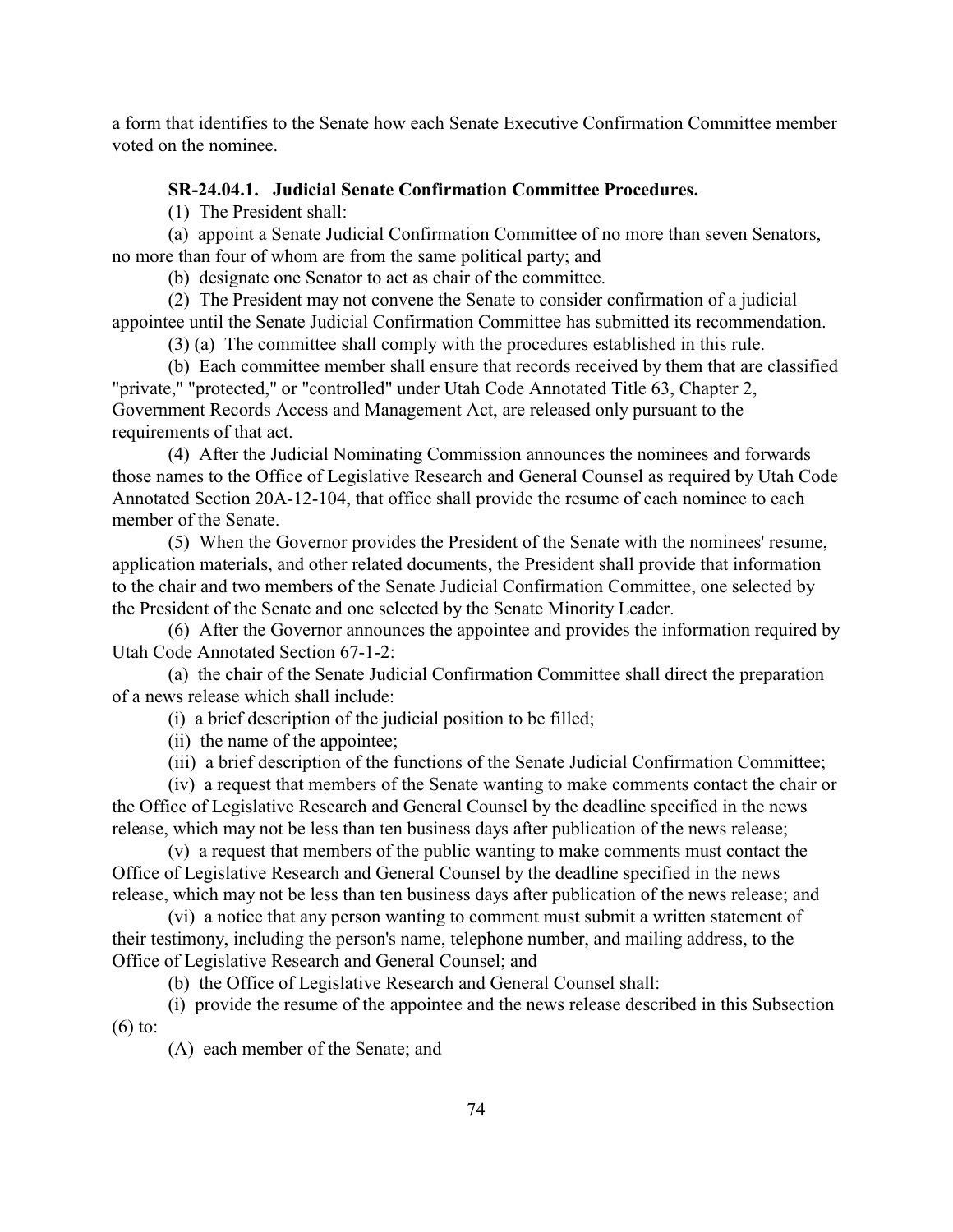(B) the news media, including television, radio, and the major circulation newspapers in Salt Lake City and the geographical area served by the judicial office to be filled by the appointee; and

(ii) provide the appointee's resume, application materials, and other related documents to each member of the Senate Judicial Confirmation Committee.

(7) (a) The chair of the Senate Judicial Confirmation Committee may direct its staff to investigate:

(i) the background, qualifications, and fitness for judicial office of the appointee generally; and

(ii) specific issues raised or revealed by any member of the committee, any Senator, or any member of the public, or that may arise at any time during the Senate confirmation process.

(b) In conducting the investigation, committee staff may contact any person or organization that might have information about the nominee's fitness for judicial office.

(c) The chair may direct staff to ask the Governor, the chair of the Judicial Nominating Commission, or both, whether or not certain facts revealed by the investigation were known to the Governor or the nominating commission at the time the candidate was considered by either of them.

(8) (a) The chair of the Senate Judicial Confirmation Committee shall provide public notice of each committee meeting.

(b) The public notice shall include an explanation that:

(i) any person wanting to testify regarding the appointee must submit a written statement to the Office of Legislative Research and General Counsel at least 24 hours before the meeting is scheduled to begin; and

(ii) portions of the meeting may be closed under Utah Code Annotated Title 52, Chapter 4, Open and Public Meetings.

(9) Before convening a meeting of the Senate Judicial Confirmation Committee, the chair shall:

(a) review all written statements from persons desiring to address the committee regarding the Governor's appointee;

(b) review all records to be distributed to the committee and classify each record as "public" or "private" by applying the standard contained in Subsection 63-2-302(1)(e)(i);

(c) determine which persons making a timely request to testify under Subsection (6)(a) may address the committee; and

(d) if necessary, establish reasonable time limits for public comment.

(10) In conducting the meeting:

(a) the chair shall allow the appointee to address the committee:

(i) before the committee hears any other testimony; and

(ii) after the last witness testifies before the committee and before the committee makes its decision; and

(b) the chair may hold committee meetings in the geographic area to be served by the judicial office.

(11) The committee may close the committee meeting for any of the purposes outlined in Utah Code Annotated Title 52, Chapter 4, Open and Public Meetings.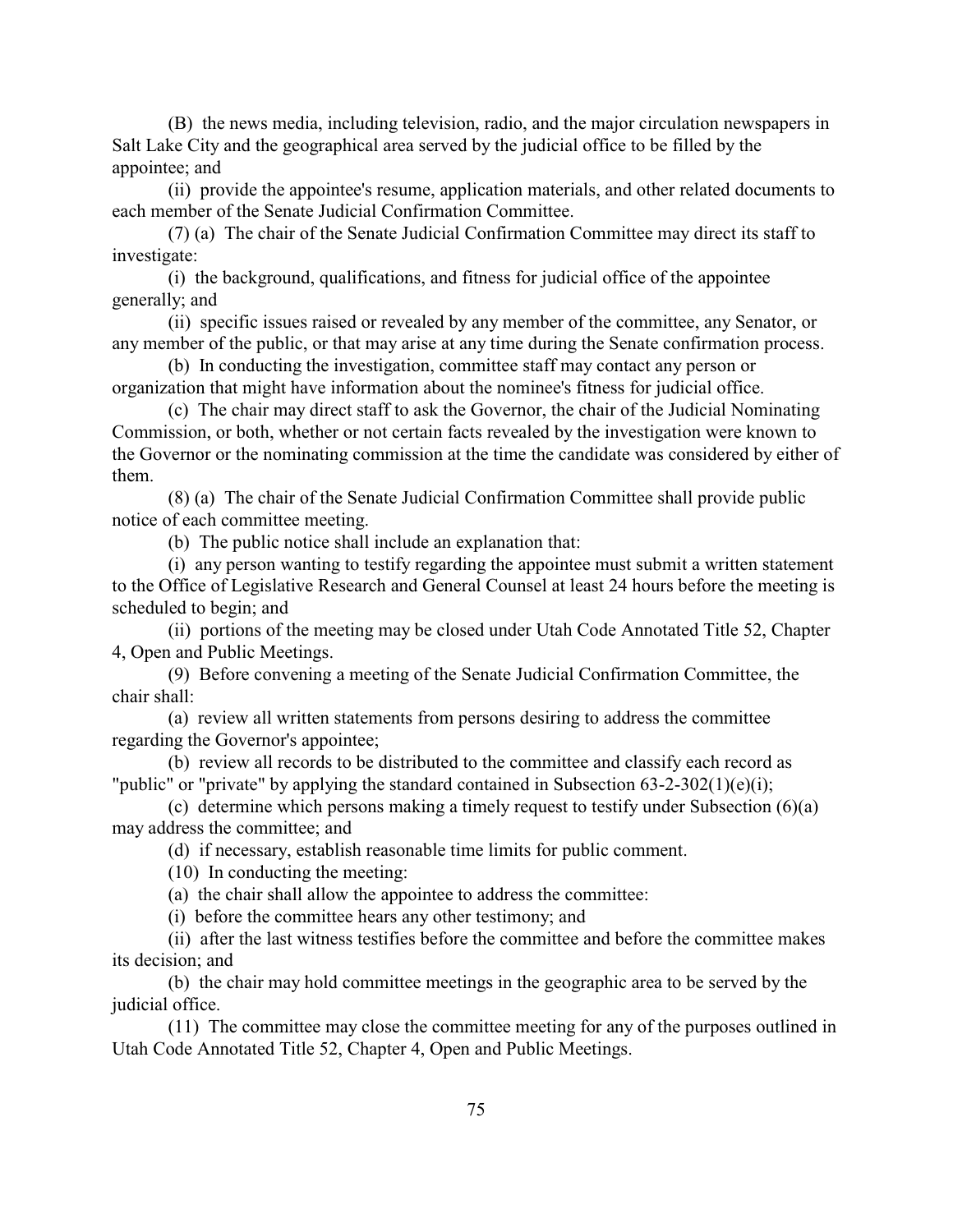(12) In determining whether to recommend that the nominee be confirmed or rejected, the Senate Judicial Confirmation Committee shall:

(a) review the appointee's resume, application materials, and any other documents or information related to the nominee's fitness for judicial office;

- (b) review each written statement submitted to the committee;
- (c) interview, under oath or affirmation, each judicial appointee;

(d) base its decision regarding confirmation solely upon a consideration of the nominee's fitness for judicial office without regard to any partisan political consideration;

(e) vote on whether or not to recommend confirmation of the appointee to the Senate; and

(f) convey its recommendation to the Senate in a form that identifies to the Senate how each Senate Judicial Confirmation Committee member voted on the nominee.

(13) The Office of Legislative Research and General Counsel shall provide a copy of this rule to judicial appointees.

(14) Nothing contained in this rule shall be construed to limit the authority of the Senate as provided in Utah Constitution Article VIII, Section 8.

# **SR-24.05. Standing Committees.**

- (1) The President shall appoint the following standing committees:
- (a) Business and Labor;
- (b) Education;
- (c) Government Operations and Political Subdivisions;
- (d) Health and Human Services;
- (e) Judiciary, Law Enforcement, and Criminal Justice;
- (f) Natural Resources, Agriculture, and Environment;
- (g) Revenue and Taxation;
- (h) Senate Rules;
- (i) Transportation and Public Utilities and Technology; and
- (j) Workforce Services and Community and Economic Development.
- (2) The members of the Retirement and Independent Entities Committee created in

Section 63E-1-201 who are appointed from the Senate are a standing committee.

## **SR-24.06. Committee Chairman.**

The first member named on a committee shall be the chairman. The chairman of the committee may designate a vice-chairman, pro tem.

# **SR-24.07. Notice of Committee Meeting.**

With the exception of any conference committee, the chair may call committee meetings after giving not less than 24 hours public notice as required under Title 52, Chapter 4, Open and Public Meetings. Each chair shall post the time, room number, and agenda of all committee meetings in areas open to the public.

#### **SR-24.08. Agenda to Include Tabled Bills.**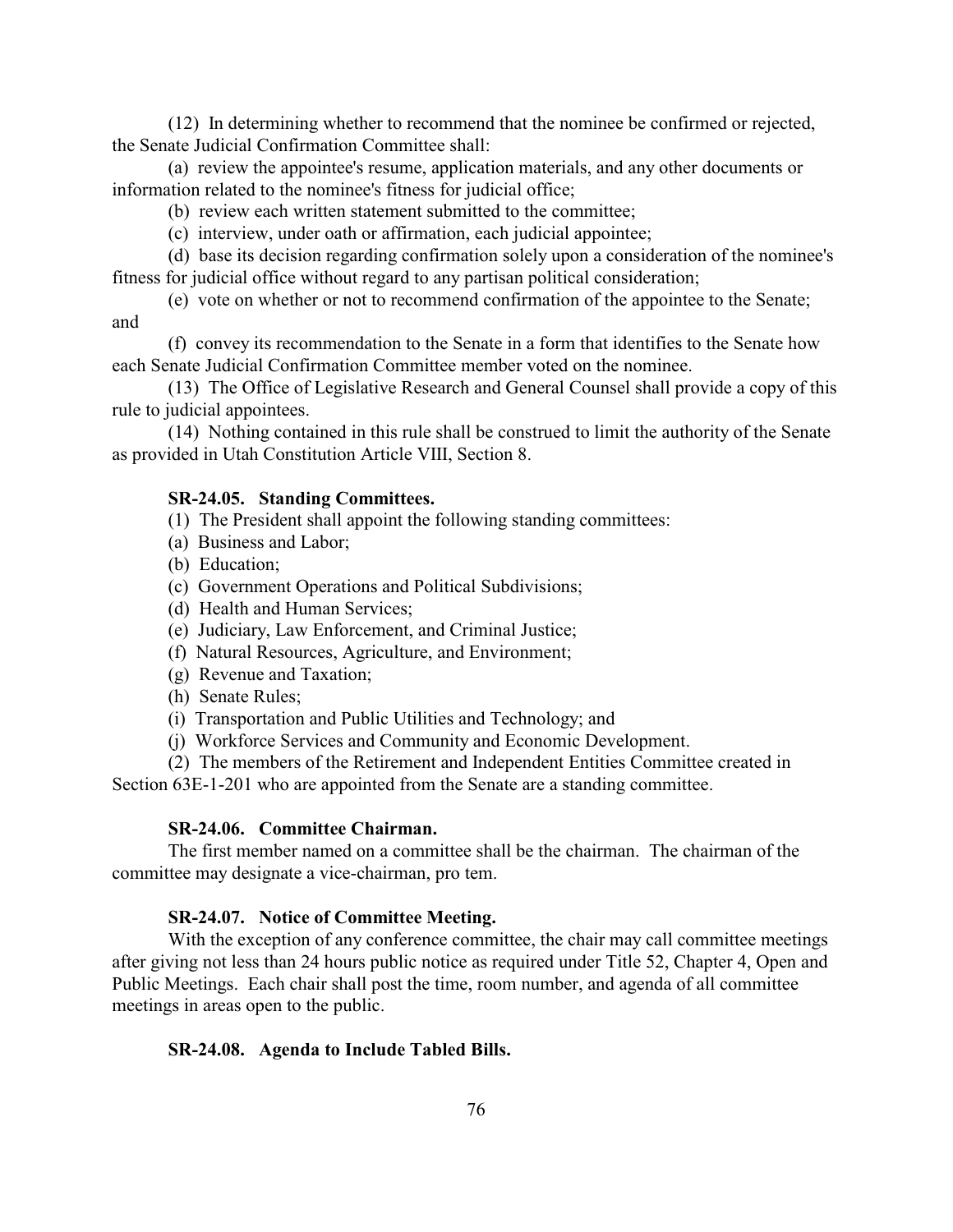Standing committee agendas shall list the bill number, title, and sponsor of any bill tabled at either of the two previous meetings. This tabled bill may be lifted from the table at either of the two meetings following the one at which it was tabled.

# **SR-24.09. Committees not to Meet while Senate is in Session.**

No committee may meet while the Senate is in session without the President's permission or a majority approval of the Senators present.

### **SR-24.10. Special Committees.**

Special committees, including task forces, may be formed by motion or resolution, and members shall be appointed by the President.

## **SR-24.11. Committee Attendance; Quorum.**

(1) A majority of any committee or subcommittee constitutes a quorum for the transaction of business.

(2) The President, Majority Leader, Majority Whip, Assistant Majority Whip, Senate Rules Committee Chair, Senate Appropriations Committee Chair, Minority Leader, Minority Whip, and Assistant Minority Whip, and the fourth member of leadership from the minority party are not counted in determining a quorum for standing committees, except for meetings that the legislator actually attends.

#### **SR-24.12. Committee Responsibilities.**

(1) Each committee shall send a report to the Senate on each bill referred to it. With a majority vote, the committee may transmit bills with a favorable recommendation. Bills may be amended, held, tabled, returned to the Senate Rules Committee, or substituted in committee. Any bill tabled in committee shall be held until a motion is made to remove it from the table. Any tabled bill not lifted at its second committee meeting after tabling shall be sent to the Secretary of the Senate for filing. A tabled bill can be lifted from the Secretary of the Senate or its assigned standing committee by a two-thirds vote of those Senators present on the floor of the Senate, or the President of the Senate can reassign the bill to a standing committee.

(2) The committee may prepare a bill addressing the same subject matter to be introduced under committee sponsorship. The chief sponsor or sponsors of a bill may request in writing that committee members sponsor the measure. Upon agreement by the committee, the chief sponsor may relinquish individual sponsorship of the bill. A majority vote of the committee is required to amend, substitute, table, recommend, return a bill to the Secretary of the Senate, hold, or substitute sponsorship of a bill.

(3) A secretary shall record attendance and take minutes of committee action. The records shall be filed for three years in the office of the Secretary of the Senate.

(4) If the chair allows public comment or testimony on a bill or other matter before the committee, the chair may, or a majority of the committee may, require that any or all person's testimony be taken under oath.

(5) If in accordance with SR-24.01 the Senate Rules Committee forwards a summary report from the Occupational and Professional Licensure Review Committee in conjunction with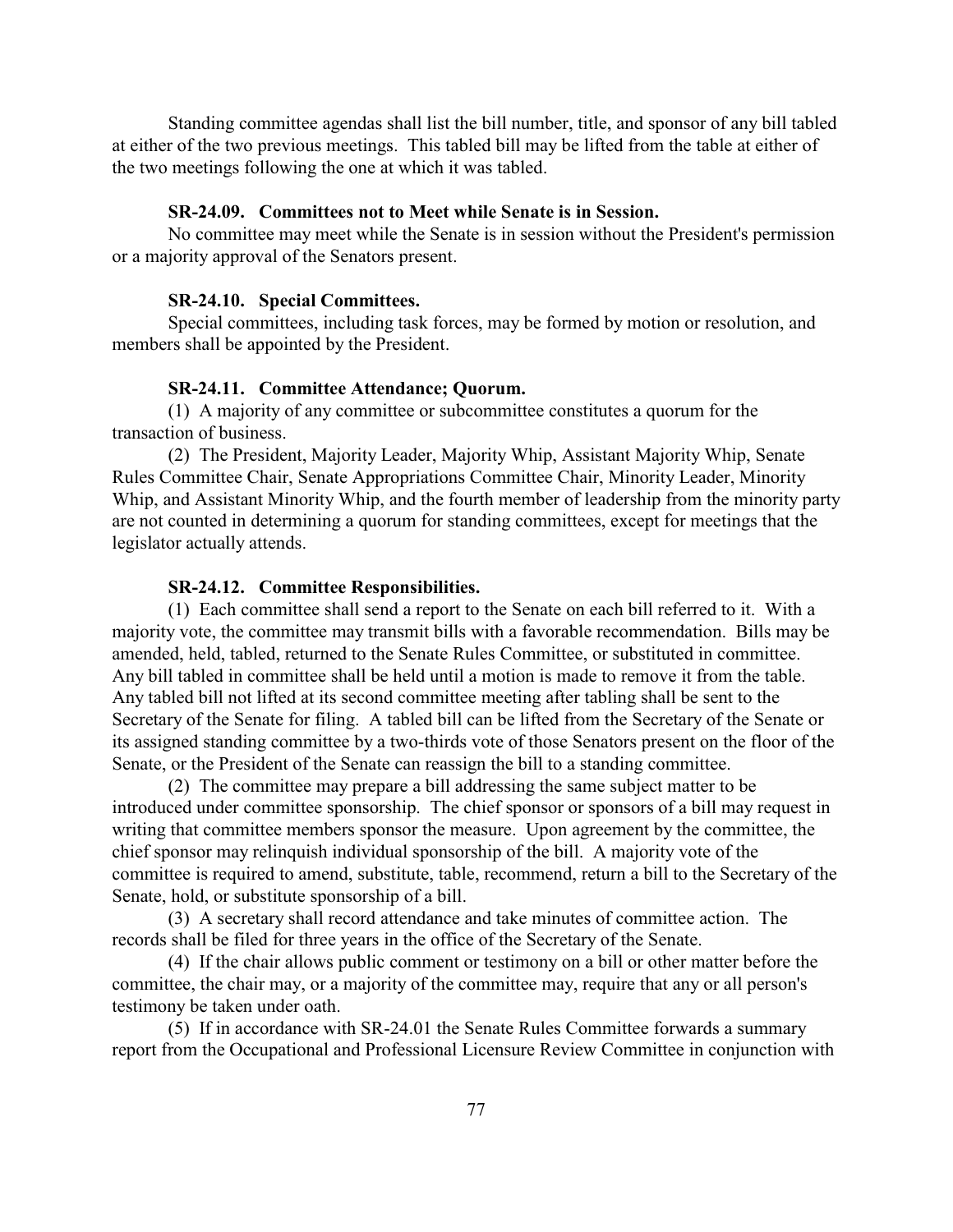legislation referred to a standing committee, the chair of the standing committee shall ensure that the summary report is read orally to the standing committee before action is taken by the standing committee on the legislation that is related to the summary report.

#### **SR-24.13. Reprinting a Bill.**

A committee chairman may order any bill that has been considerably amended in committee to be reprinted. This substitute bill shall be adopted by the committee prior to being reported out of committee.

If a bill has been referred to a standing committee, no substitute of that bill may be ordered officially printed until the bill is substituted by the standing committee. However, the sponsor of the substitute may have copies of the substitute bill made for limited distribution.

# **SR-24.14. Public Hearings.**

(1) A committee may hold public hearings in addition to or instead of regular meetings. A public hearing may be held on the subject matter contained in one or more bills, resolutions, or proposals. The chair shall give notice to the public in accordance with Title 52, Chapter 4, Open and Public Meetings law. The notice shall include the bills or resolutions to be considered. The chair, subject to the approval of the committee, may adopt procedures for the orderly conduct of the hearing, including limitation on time for the hearing and for individual speakers, and the order in which speakers will be heard. By motion the committee may adjourn the public hearing and begin a regular committee meeting.

(2) When public hearings are being held, the committee may request testimony by persons who have expertise on the bills under discussion. At the direction of the chair or upon a majority vote of the committee, the testimony may be taken under oath. The oath shall be administered by the committee chair, or cochair, or committee staff. All public comment and testimony shall be received during the public comment phase of the committee meeting. Upon motion, the public comment phase of the committee meeting shall terminate. The public may not again participate except upon motion to take additional public comment.

# **SR-24.15. Sponsor of Bill to be Notified.**

The chairman of each committee shall notify the sponsor of any bill pending before the committee of the time and place it will be considered. Before any committee acts on a bill which has been referred to it for consideration, it shall invite the chief sponsor or sponsors to explain the bill.

# **SR-24.16. Voting; Chair to Verbally Announce the Vote; Dissenting Members to be Reported.**

(1) After the committee votes, the chair shall:

(a) determine whether the motion passed or failed;

(b) verbally announce that the motion passed or that the motion failed; and

(c) verbally identify by name either the committee members who voted "yes" or the committee members who voted "no."

(2) Members dissenting from a committee report may file a minority report or may be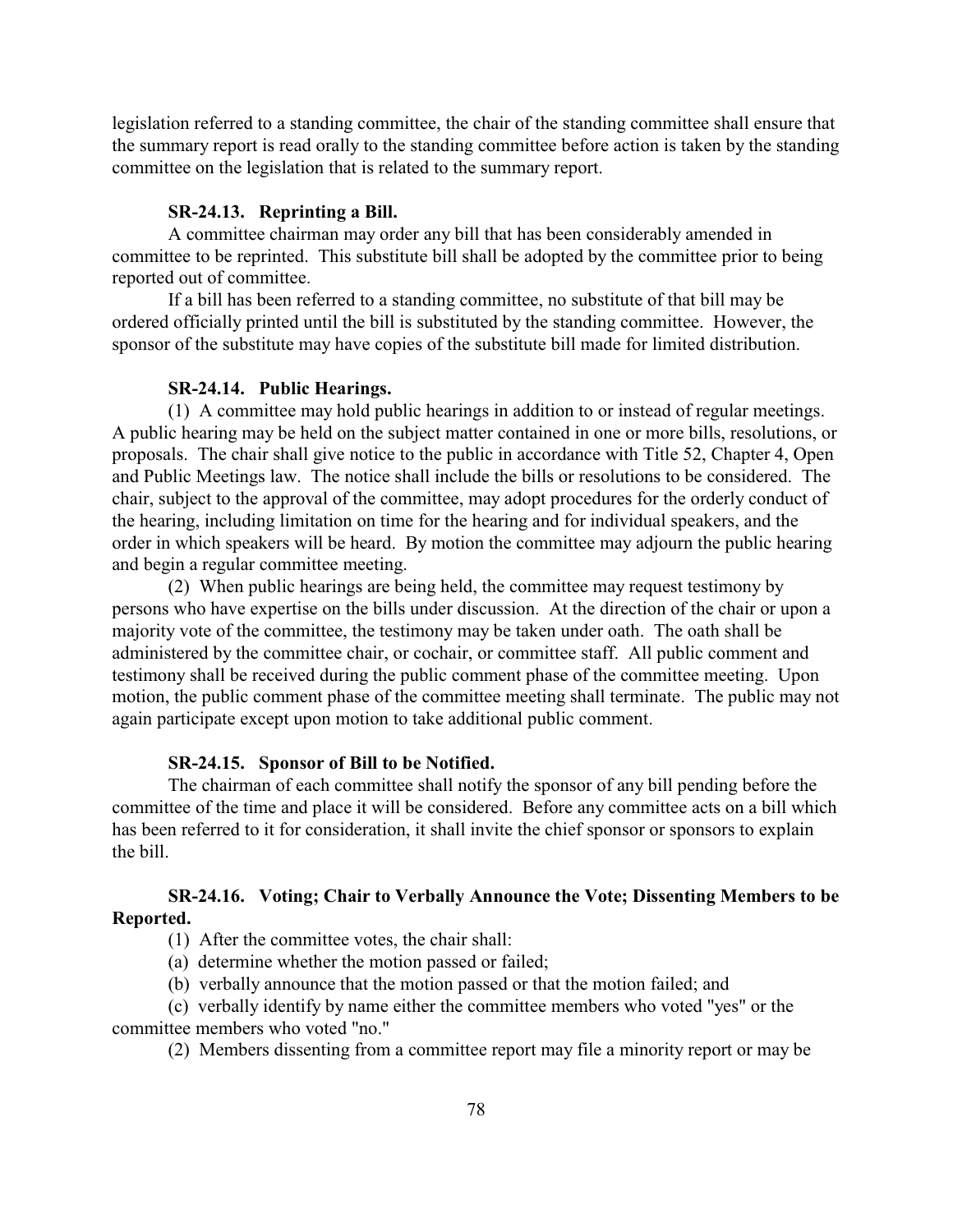listed on the majority report as dissenting.

#### **SR-24.17. Chairman to Preserve Order; Appeal.**

The committee chairman shall decide points of order. On motion and approval by majority vote, the committee may override the chairman's decision on any point of order. The motion and action shall be entered in the committee minutes.

#### **SR-24.18. Committee Report to Include Signature of Chairman.**

All reports of bills and resolutions from a standing committee shall be signed by the chairman of the committee or a member authorized by the chairman.

# **SR-24.19. Committee Reports.**

All business referred to a committee shall be considered within a reasonable length of time. When a bill is acted upon by a committee, a committee report detailing committee action, and the bill, shall be returned immediately to the Senate. If a bill is tabled, the Senate shall be notified. This notification requires no Senate action, as the bill shall be automatically sent to the Senate Rules Committee.

# **SR-24.20. Disorderly Conduct in Committee Meeting.**

The chairman may order the committee room cleared of visitors if there is disorderly conduct.

# **SR-24.21. Obtaining the Floor in Committee.**

The chairman shall recognize any member wishing to speak to the subject under consideration. The member's remarks shall be germane.

# **SR-24.22. Visitors.**

Visitors to a committee meeting or hearing may not sit in legislators' chairs. The number of people in a committee meeting may not exceed the maximum posted by the State Fire Marshal. The chairman shall maintain that limit.

During committee meetings, visitors may not speak unless called upon by the chairman. Restrictions on time may be announced.

## **SR-24.23. Committee Order of Business.**

Unless the chairman or majority of the committee determines otherwise, the order of business is:

(1) call to order by the chairman;

- (2) approval of minutes of previous meeting;
- (3) announcement of agenda;
- (4) announcement of time restrictions;
- (5) communications;
- (6) consideration of committee business.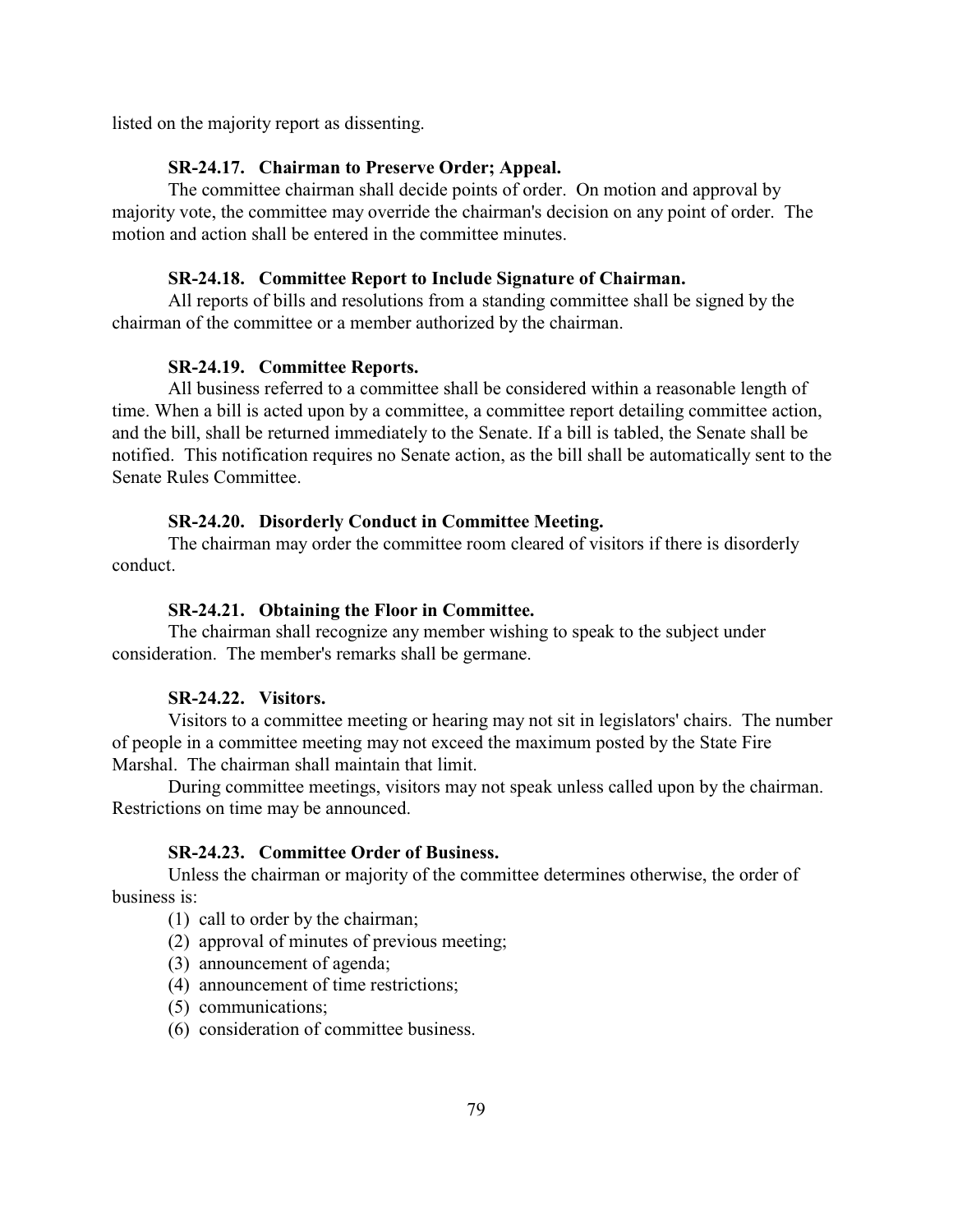# **SR-24.24. Motions.**

Senate Rules regarding motions govern committee meetings and hearings with the following exception:

(1) A motion to strike the enacting clause is never in order.

(2) A motion to circle is never in order. A bill may, however, be held in committee within the time limit imposed by SR-24.19.

# **SR-24.25. Motion to End Debate.**

A motion to end debate in committee shall be adopted by a majority vote of the committee.

### **SR-24.26. Votes.**

Each committee member present shall vote on every question and the vote shall be recorded in the minutes.

# **SR-24.27. Reconsideration of Action.**

By majority vote of those present, any committee action may be reconsidered at any time prior to the committee report being sent to the Senate. However, no bill may be reconsidered by the committee more than once.

# **SR-24.28. Committee of the Whole.**

On majority vote of those present, the Senate may resolve itself into a committee of the whole.

## **SR-24.29. Procedure in Committee of the Whole.**

The President will be chairman and preside over the committee of the whole. Senate Rules apply, except:

(1) no Senator may speak more than twice on the same subject;

(2) roll call votes may not be taken; and

(3) no appeal may be taken from a decision of the chair.

# **SR-24.30. Motion to Dissolve Committee of the Whole.**

A motion to dissolve a committee of the whole is always in order and shall be decided without debate.

# **25. THE CALENDAR AND PASSAGE OF BILLS**

#### **SR-25.01. Calendaring Interim Committee Bills.**

(1) An interim committee bill that has been approved by a majority vote of the interim committee members, shall be read for the first time and referred to the Rules Committee for calendaring.

(2) The Rules Committee may refer the bill to the calendar without standing committee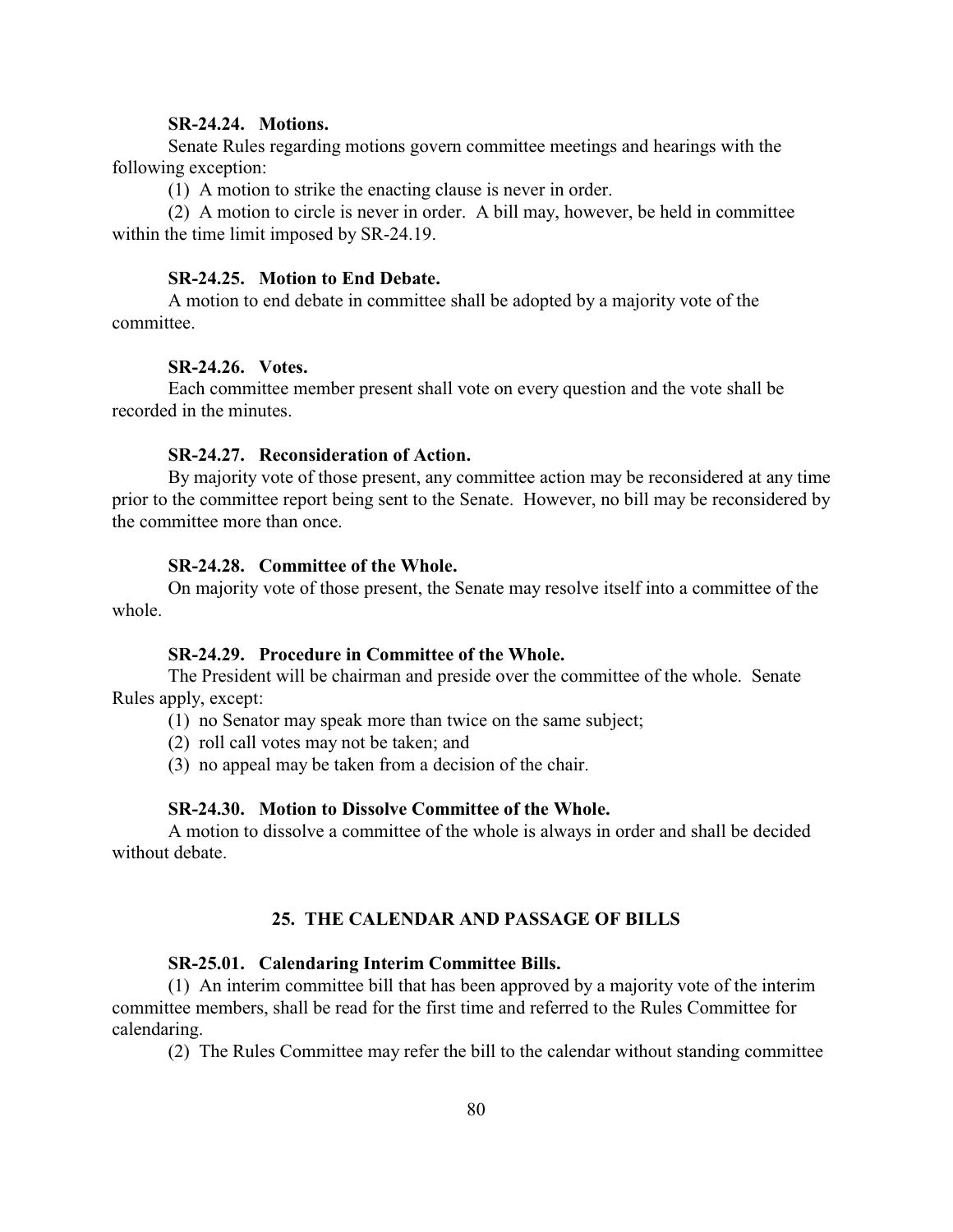review, or may refer the bill to a standing committee.

(3) (a) If the Rules Committee calendars the bill without standing committee review, the sponsor or any three Senators may, within two working days, request that the bill be reviewed by a standing committee before the bill's consideration on the floor.

(b) The President shall then assign the bill to the appropriate committee.

# **SR-25.02. Bills Placed on Calendar.**

(1) All bills reported to the Senate by committees shall be placed at the bottom of the second reading calendar or on the consent calendar in the order received.

(2) Each bill or substitute bill placed on the second reading calendar without a fiscal note shall be circled until the fiscal note is received.

### **SR-25.03. Consideration of Bills.**

Bills on third reading calendar shall be considered in the order they appear on the calendar unless a majority vote of the Senators present directs other action.

The Secretary shall be responsible for maintaining the calendar properly listing the bills.

# **SR-25.04. Special Order of Business.**

A bill may become a special order of business on the time certain calendar by designation of the President of the Senate or with majority approval. At the time set for consideration, the President shall place the bill before the Senate.

# **SR-25.05. Second Reading Calendar.**

(1) After consideration of all bills on third reading calendar, bills on second reading calendar shall be considered. Each bill listed shall be read by title, unless the Senate suspends this requirement by a two-thirds vote. (cf. SR-27.16)

(2) The Secretary of the Senate or the secretary's designee shall read the committee report. A motion to adopt a "favorable" committee report places the bill before the Senate with all committee amendments. If a motion to adopt a "favorable" committee report does not receive a majority vote, the bill will be returned to the Secretary of the Senate.

(3) If a bill has not received a Senate standing committee or interim committee review and approval, the reading clerk shall note that.

(4) The final question on second reading calendar is: "Shall the bill (resolution) be read a third time?" The question shall be decided on a roll call vote. A constitutional majority vote is required to pass the bill on the second reading calendar.

# **SR-25.06. Bill Placed on Third Reading Calendar.**

Each bill passing second reading calendar shall be placed at the bottom of third reading calendar. No bill may be read the third time until the day after its second reading.

#### **SR-25.07. Reprinting a Bill.**

Upon a motion and the approving vote of a majority of the Senators present, any bill that has been considerably amended on second reading may be ordered retyped and reprinted.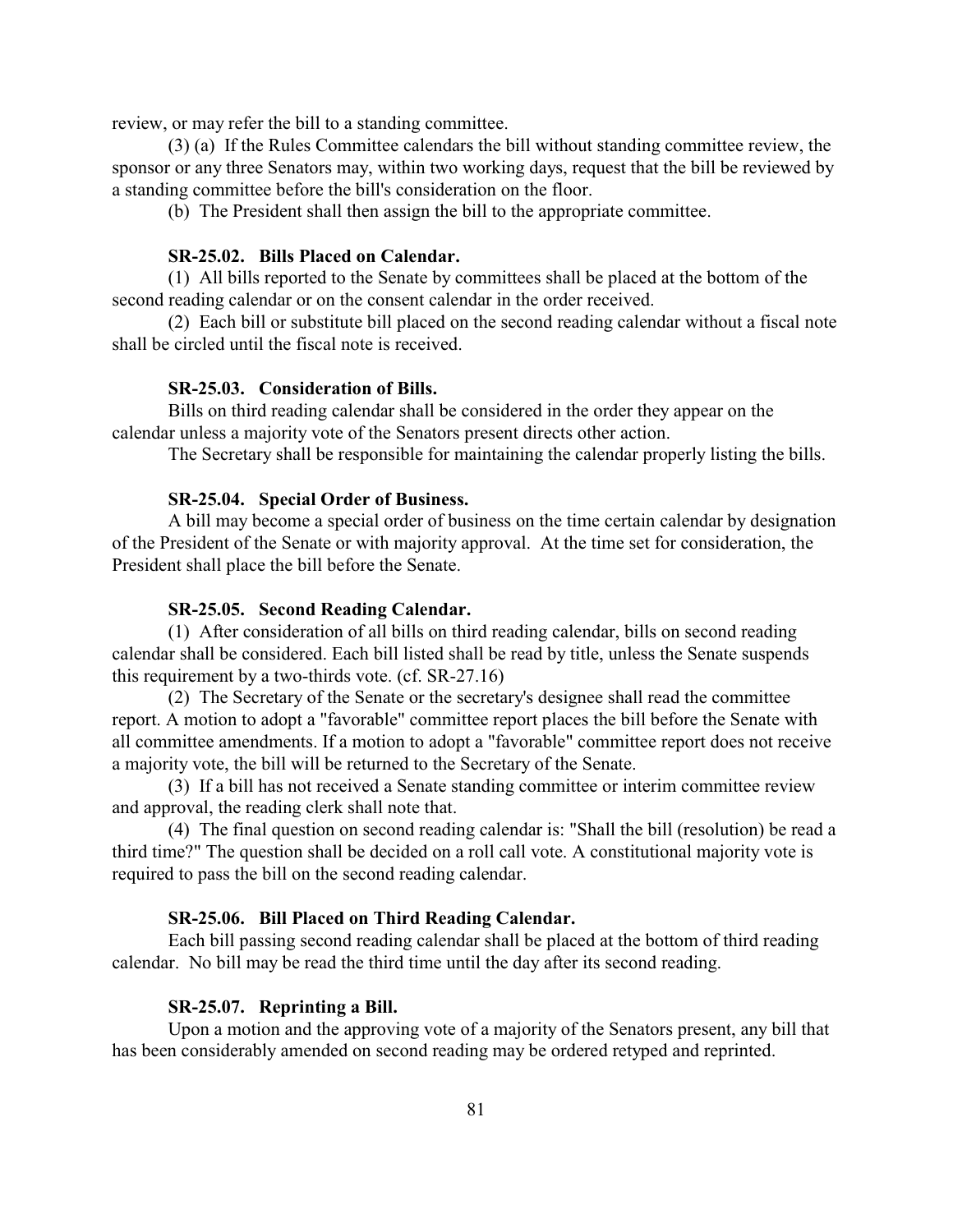# **SR-25.08. Third Reading Calendar.**

(1) (a) For its third reading, each bill listed shall be read by title, unless by two-thirds vote the Senate suspends this requirement. (Utah Constitution Article VI, Section 22; cf. SR-27.16)

(b) The bill shall then be considered.

(2) (a) The final question is: "This bill (resolution) has been read three times; the question is: Shall the bill (resolution) pass?"

(b) The final vote shall then be taken.

# **SR-25.09. Third Reading of Money Bills.**

A majority of the Senate may direct the reading of the long title of all bills appropriating money.

### **SR-25.10. Amendments to Senate Bills.**

All pages with amendments by the Senate shall be reprinted on goldenrod paper.

# **SR-25.11. Re-referring Bills to Committee.**

A bill that has been referred to a standing committee may be re-referred as follows:

- (1) by the presiding officer;
- (2) upon motion from the floor; and

(3) if a bill has been reported back by the committee to which it was assigned with the recommendation that it be re-referred to the Senate Rules Committee.

## **SR-25.12. Action on House Bills.**

When a House bill is received by the Senate with a transmittal letter informing the Senate that it has passed the House, the bill shall be read the first time and referred by the President to the Senate Rules Committee. Action on House bills is the same as for Senate bills.

If a House bill is identical to a Senate bill, the President of the Senate shall identify the bills and direct that the bill which was first requested from the Office of Legislative Research and General Counsel shall be adopted and take its place on the second reading calendar, unless otherwise directed by the majority of the body on the floor. The substitution shall be noted in the journal.

# **SR-25.13. Time Limit for Senate Bills.**

No Senate bill, except the appropriations bills, may be considered after the 42nd day of the annual general session of the Legislature. The Senate may suspend this rule by a majority vote of its members present.

## **SR-25.14. Consent Calendar.**

(1) (a) Standing committees may report a bill to the Senate with the recommendation that it be placed on the consent calendar, if:

(i) the sponsor has requested that the bill be placed on the consent calendar; and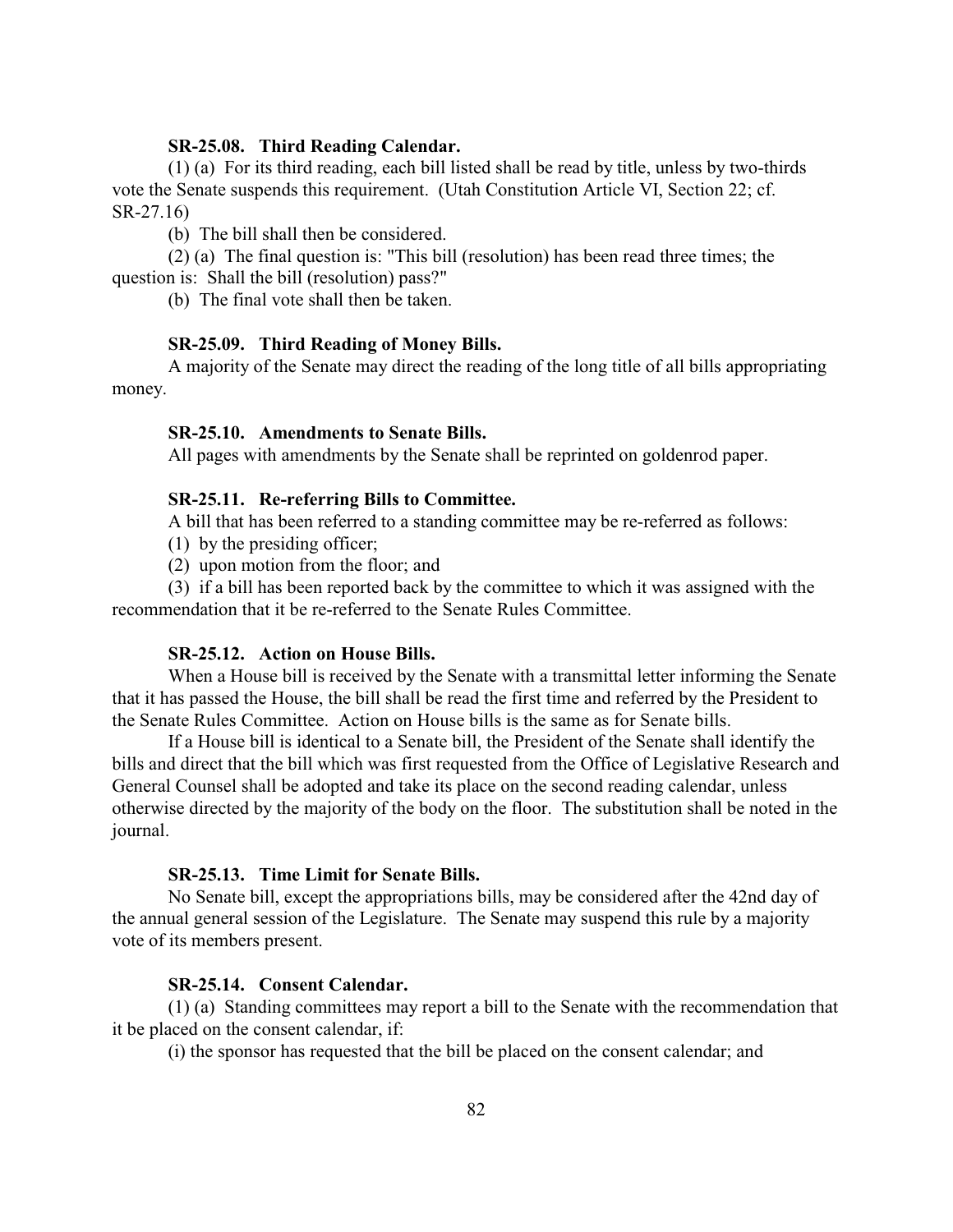(ii) the bill has the unanimous recommendation of the standing committee with a quorum present.

(b) The Secretary of the Senate shall provide appropriate forms for reporting the committee's recommendation.

(2) Upon adoption of the committee report by the Senate, the bill shall be read for the second time and placed on the consent calendar.

(3) (a) Each day, the President shall call attention to the bills on the consent calendar to determine if any Senator objects to any bill's placement on the consent calendar.

(b) Any Senator may object to the bill's placement on the consent calendar by verbal objection on the floor or by notifying the Secretary of the Senate.

(c) If three or more Senators object to a bill's placement on the consent calendar, the bill shall be removed from the consent calendar and placed at the bottom of the second reading calendar.

(4) If, after three days during which the Senate has floor time, no more than two members have registered objections to a bill on the consent calendar, the bill shall be:

(a) read for the third time;

(b) placed before the Senate; and

(c) considered for final passage according to the provisions of SR-30.10.

# **SR-25.15. Concurrence Calendar.**

(1) (a) After the transmittal letter from the House informing the Senate that the House has amended a Senate bill is read, the bill shall be placed on the concurrence calendar.

(b) During the first 43 days of the annual general session, the bill shall remain on the concurrence calendar for at least one legislative day before the Senate may consider the question of concurrence.

(c) During the last two days of the annual general session, and during any special sessions, the bill may be considered for concurrence after giving senators a reasonable time to review the House amendments.

(2) When presented to the Senate, the question shall be: "This bill (resolution) has been read three times; the question is: Shall the Senate concur in the House amendments?"

# **SR-25.16. Substitute Bills or Resolutions.**

If any substitution of a bill or resolution is made, that substitution shall be referred to the Office of Legislative Research and General Counsel. That office shall number each substitution for record keeping and bill tracking purposes prior to its being officially printed.

# **27. MOTIONS**

# **SR-27.01. Motions to be Stated Before Debate.**

When a motion is made orally, it shall be stated by the President; if the motion is made in writing, it shall be given to the Secretary and distributed to the members.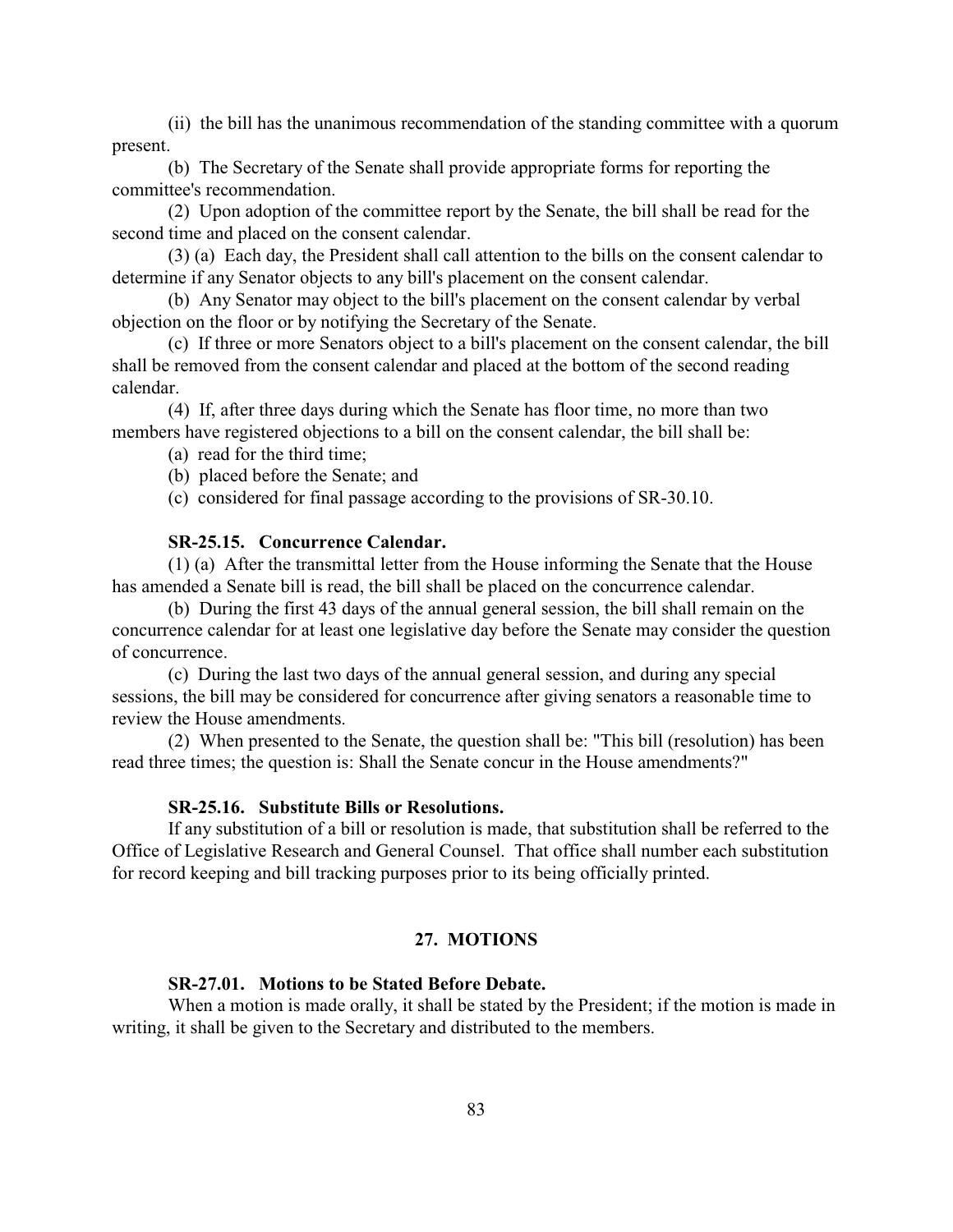#### **SR-27.02. Withdrawing a Motion.**

After a motion is stated by the President or read by the Secretary, it is in the possession of the Senate. The motion may be withdrawn by a majority vote.

## **SR-27.03. No Second Required of Motions.**

No second is required to any motion during any Senate floor consideration or in a Senate committee.

# **SR-27.04. Motion in Order During Debate.**

When a question is under debate, no motion may be received except:

(1) to determine the time to which to adjourn;

(2) to adjourn;

(3) to recess with the Senator having the floor retaining the floor when the Senate reassembles;

(4) to call the Senate;

(5) to refer to a committee (commit or recommit);

(6) to table;

- (7) to circle;
- (8) to postpone to a time certain;

(9) to amend.

Questions of privilege, order, and an appeal are also in order during debate.

These several motions have the priority listed in this rule.

During roll call, no motion or other business is in order until after the announcement of the result of the vote.

#### **SR-27.05. Motion to Adjourn.**

(1) A motion to adjourn is always in order except:

(a) when a vote is being taken;

(b) when a previous motion to adjourn has been defeated and no intervening business has been transacted; or

(c) when another Senator has the floor.

(2) If a motion for adjournment has been made, no substitute motion for adjournment is in order. However, a motion for adjournment may be held by the President with the approval of the sponsor of the original motion.

# **SR-27.06. Motion to Table.**

A motion to table a bill holds the bill until a successful motion is made to remove it from the table. A bill may be taken from the table by motion at any time.

# **SR-27.07. Motion to Circle.**

A motion to circle any bill temporarily holds the bill in place on the calendar.

### **SR-27.08. Motion to Postpone.**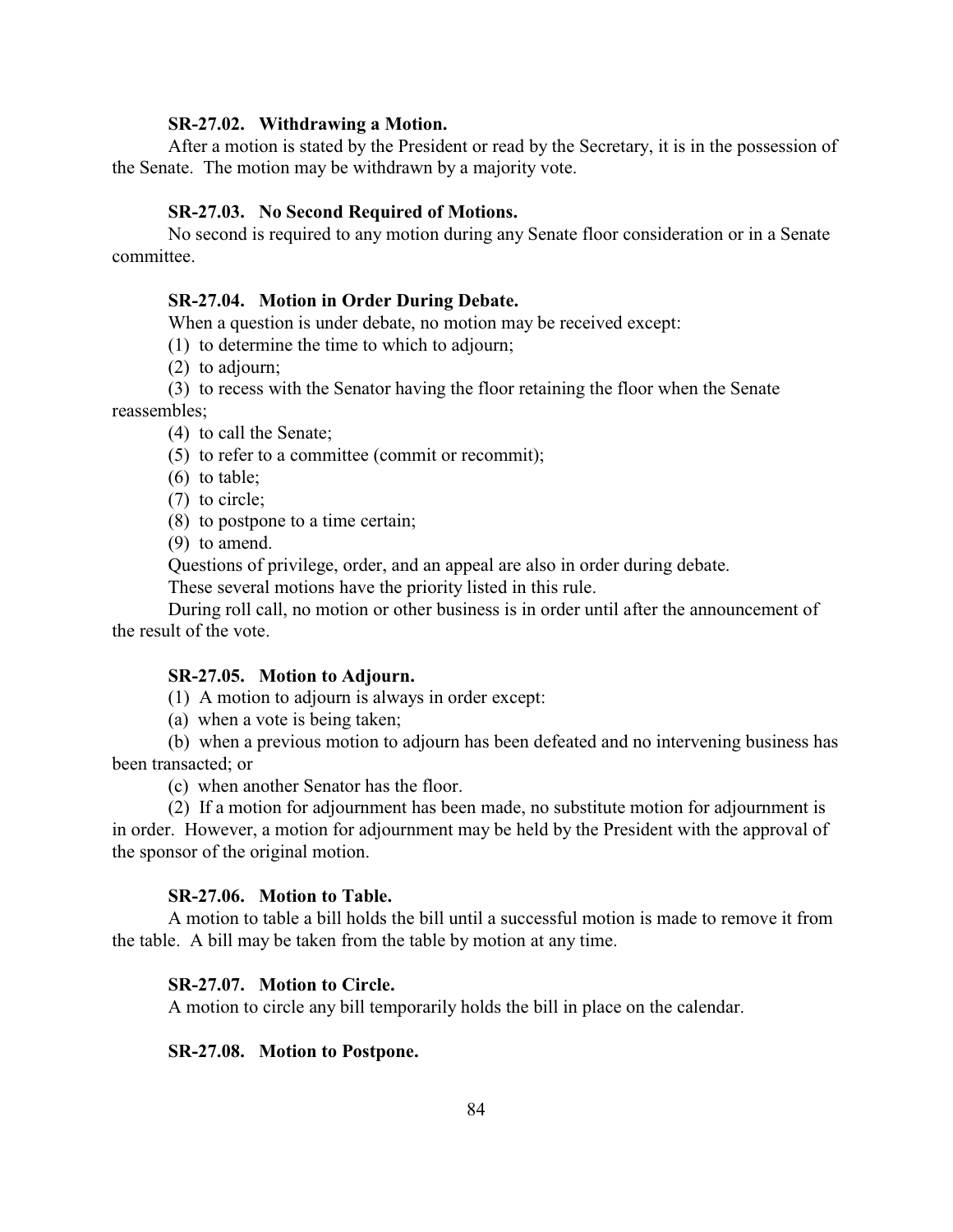If a motion to postpone to a day certain or indefinitely or to refer a matter to committee is defeated, such motion may not be renewed on the same day, or during the same reading of a bill.

# **SR-27.09. Motion to Strike Enacting Clause.**

A motion to strike the enacting clause of a bill has precedence over a motion to amend. If carried, this motion defeats the bill.

# **SR-27.10. Filling Blanks.**

When a blank is to be filled on a bill with a sum or a time, those motions proposing the least sum and the shortest time are given precedence.

# **SR-27.11. Motion or Amendment Must be Germane.**

A substitute motion or amendment must be germane to the original motion.

# **SR-27.12. Motion to Refer to Committee, Postpone, or Table.**

A motion to refer to committee, to postpone indefinitely, to postpone to a day certain, or to table precludes consideration of all amendments and debate on the main question.

### **SR-27.13. Nondebatable Motions.**

A motion to adjourn, circle, recess, table, or take from the table shall be decided without debate. All questions of order arising from one of the above motions shall also be decided without debate.

# **SR-27.14. Division of a Question.**

If a question in debate contains several points, a Senator may have the question divided. The motion to divide must clearly state how the question is to be divided. A motion to strike out and insert is not subject to division. However, the rejection of a motion to strike out and insert one proposition does not preclude a motion to strike out and insert a different proposition.

The President or his designee shall determine how many divisions may be made to any question. The body may seek to overrule this decision only once.

#### **SR-27.15. Substitute Motions.**

A substitute motion, if adopted by a majority of the Senators present, disposes of the original motion.

### **SR-27.16. Constitutional Motion.**

(1) At the beginning of each session of the Senate, before the reading of any bill or resolution, the Senate Rules Committee chair shall make the following motion:

"Mr. (Madam) President, as allowed by the Utah Constitution and the Joint Rules of the Legislature, I move that the Senate continue its practice of reading only the short title of bills and resolutions as they are introduced or considered on a Senate calendar and not read the long title of the bills and resolutions unless a majority of the Senate directs the reading of the long title, short title, or both of any House or Senate bill or resolution."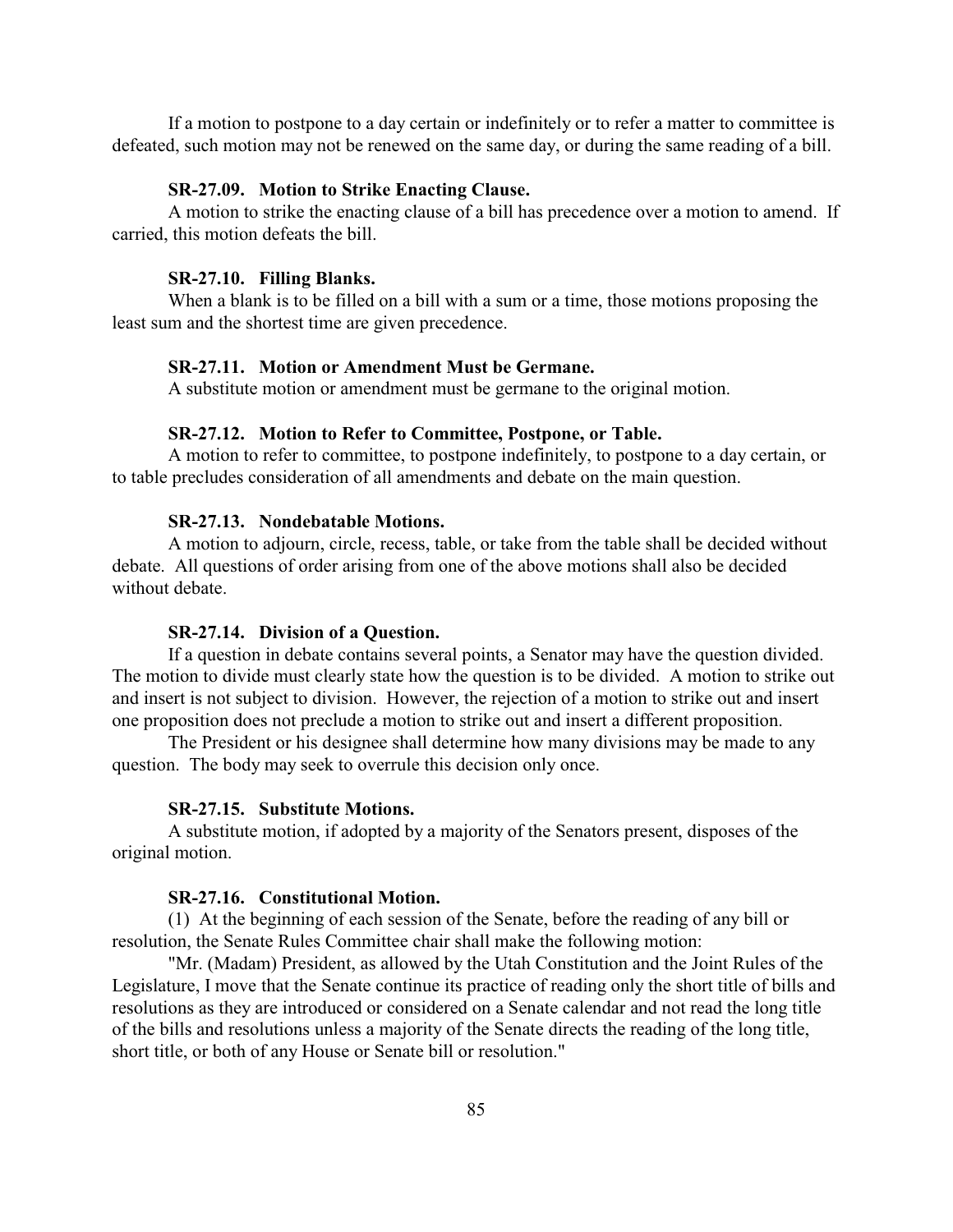(2) At the beginning of each daily journal, the Journal Clerk shall record the page on which the motion to suspend reading of titles of bills and resolutions is made.

# **28. DEBATE**

### **SR-28.01. Senators Not to Speak More than Twice.**

Without permission from the Senate, no Senator may speak more than twice on the same bill, each amendment, or substitution in any one debate on the same day and on the same reading of the bill. Senators who have spoken once are not entitled to the floor again, except for explanation, if any Senator who has not spoken wishes to speak.

## **SR-28.02. Interruptions and Questions.**

No Senator shall interrupt or question another Senator in debate without the Senator's consent. To obtain such consent, the Senator shall first address the President and receive the consent of the member through the President.

# **SR-28.03. Sponsor May Open and Close Debate.**

The chief sponsor of any legislation or motion shall open and close debate.

# **SR-28.04. Committee Chairman to Report Findings.**

The President shall, if requested during debate on a bill, have the chairman of the standing committee to which the bill was assigned report the recommendations of the committee to the Senate.

#### **SR-28.05. Previous Question.**

The motion for the previous question, which is a call for an end to debate and a vote on the matter under discussion, may not be entertained on the floor of the Senate.

# **29. AMENDMENTS AND SUBSTITUTIONS**

#### **SR-29.01. Amendments and Motions in Writing; Length Restrictions.**

(1) (a) All floor amendments that are more than ten words shall be typewritten on tan paper and distributed to the Secretary, the Reading Clerk, and to all Senators before the amendment is proposed.

(b) All other motions except motions to adjourn, circle, table, or refer to committee, shall be written if requested by any Senator.

(2) All committee amendments that are more than 25 words shall be typewritten and distributed to the committee members and committee staff before the amendment is proposed.

### **SR-29.02. Passage of Amendments by a Majority Vote.**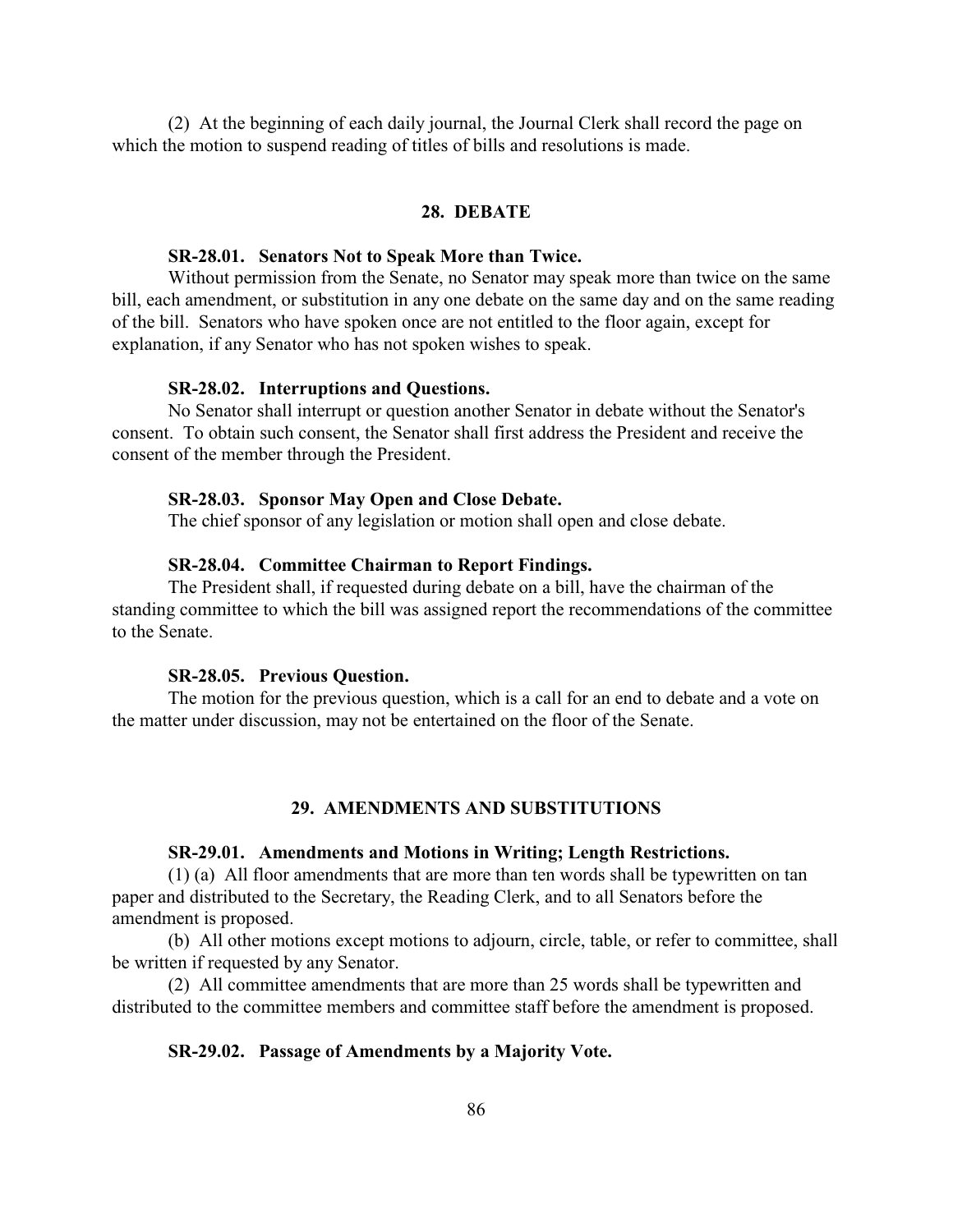A constitutional amendment, resolution, or bill requiring a vote of two-thirds of the Senators for final passage, may be amended by a majority vote.

### **SR-29.03. Amendments in Order on Second and Third Reading.**

Amendments or substitutions are in order on the second and third readings of any bill.

# **SR-29.04. Senate Action on Committee Amendments.**

Amendments or any substitution made in committee are part of the bill upon adoption of the committee report by the Senate.

### **SR-29.05. Amendments Referred to Committees to be Reported.**

When a bill is referred to committee with amendments or a substitution pending, action on the amendments or substitution shall be reported to the Senate.

# **SR-29.06. Order of Action.**

If a motion for an amendment or substitution is made, the Senate shall first consider the amendment or substitution, before turning its attention to the bill itself.

# **30. VOTING**

#### **SR-30.01. Senators Required to Vote.**

All Senators within the Senate chamber when a vote is being taken shall vote. Immediately preceding the roll call, a Senator may make a brief statement explaining any conflict of interest. Any Senator may briefly explain a vote.

#### **SR-30.02. Senators Not to Vote Unless Present.**

Senators may not vote on a bill or motion unless present in the Senate chamber. If the vote is by roll call or division, a Senator entering the chamber after the question is posed, and before it is decided, may have the question stated and vote.

## **SR-30.03. Roll Call on Final Passage of Bills; When Required; Procedure.**

The vote on final passage of all bills is by roll call. The Senators shall be called alphabetically, except the President, who is called last. A roll call vote on other questions shall be taken if requested by any Senator. Senators absent shall be so recorded.

# **SR-30.06. Number of Votes Required for Passage.**

A majority vote is a majority of those present, except for passage of a bill, which requires 15 votes. All matters requiring a constitutional majority require 15 votes. All matters requiring a constitutional two-thirds require 20 votes. All motions which require a two-thirds vote may only be suspended by that same two-thirds vote.

# **SR-30.07. Voting or Changing Vote After Decision Announced.**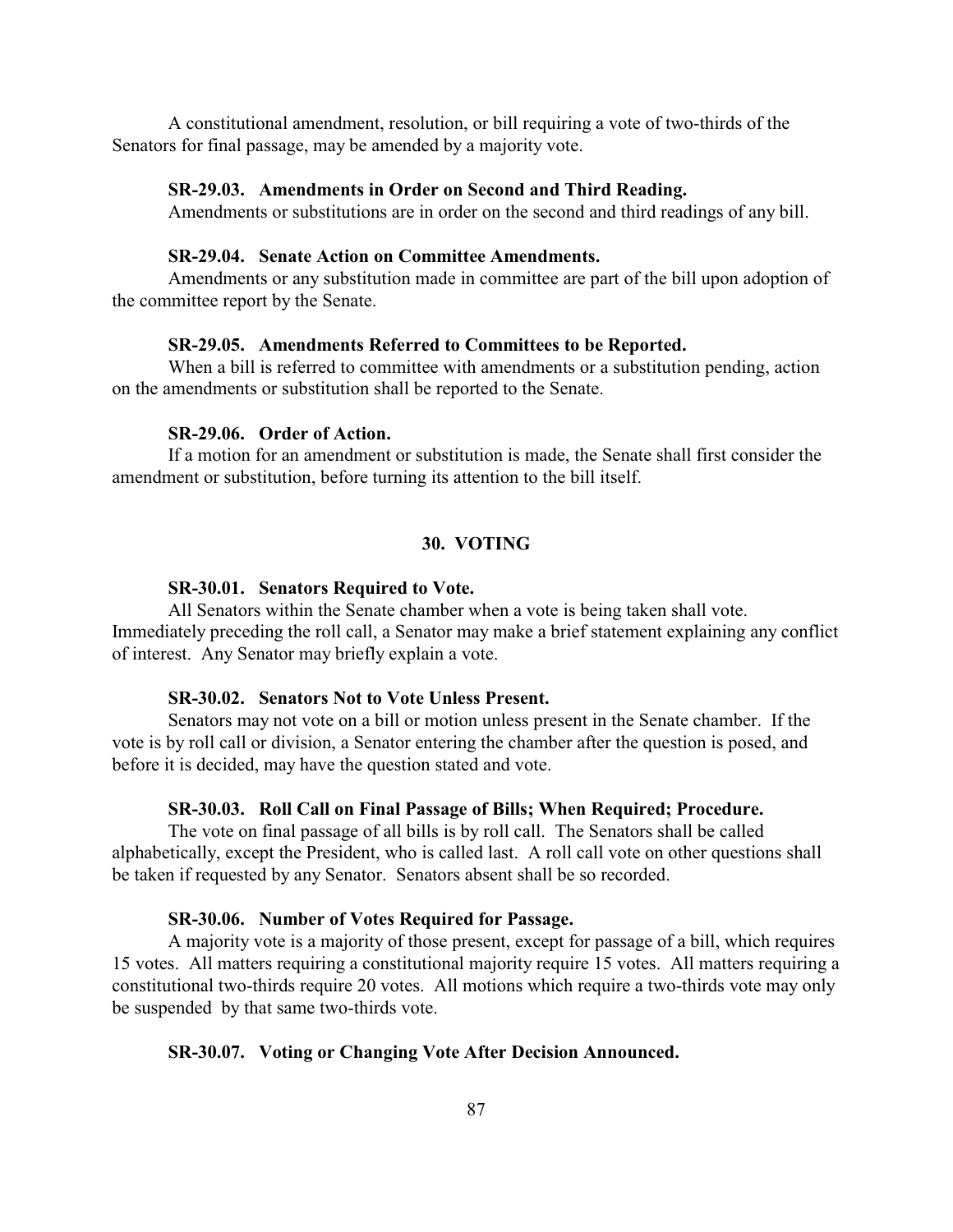After a roll call vote is announced on any question no Senator may vote or change his vote, unless there is unanimous consent of the Senators present and the result of the vote is not changed.

## **SR-30.08. Changing Votes Before Decision Announced.**

Any Senator may change his vote before the decision is announced by the chair. All Senators must vote within the time limit fixed by the President.

### **SR-30.09. Putting the Question; Division.**

The President shall pose questions in this form: "Those in favor (of the question) say aye." After the affirmative vote is counted, the President shall say: "Those opposed, say nay." The negative vote shall be counted. If the President questions the result of the count, or if a division is called for, those voting aye shall stand and be counted first, followed by those voting nay standing and being counted.

## **SR-30.10. Consent Calendar.**

(1) The President shall pose the question on each consent calendar bill in the following form:

"The President has determined that a quorum is present.

Those who favor the question say, aye.

Does the chair hear a single dissenting nay to the question?"

(2) If the President hears no nays to the question, a unanimous vote of the Senators present shall be recorded in favor of the legislation.

(3) If the President hears any nays to the question, a roll call vote shall be taken immediately.

(4) Notwithstanding the requirements of Subsection (3), any Senator may make a motion before the roll call vote is taken to remove the bill from the consent calendar and place it on the bottom of the third reading calendar.

(5) Nothing in this section prevents a Senator from challenging the ruling of the chair or asking for a vote on any question.

# **31. CALL OF THE SENATE**

# **SR-31.01. Call of the Senate.**

Any five Senators may demand a call of the Senate to compel absent Senators to be present in the Senate chamber.

## **SR-31.02. Motion for Call of the Senate.**

When a motion is made for a call of the Senate, the President shall say: "It requires five Senators to make a call of the Senate. Those in favor of the call stand."

### **SR-31.03. Leaving the Chamber.**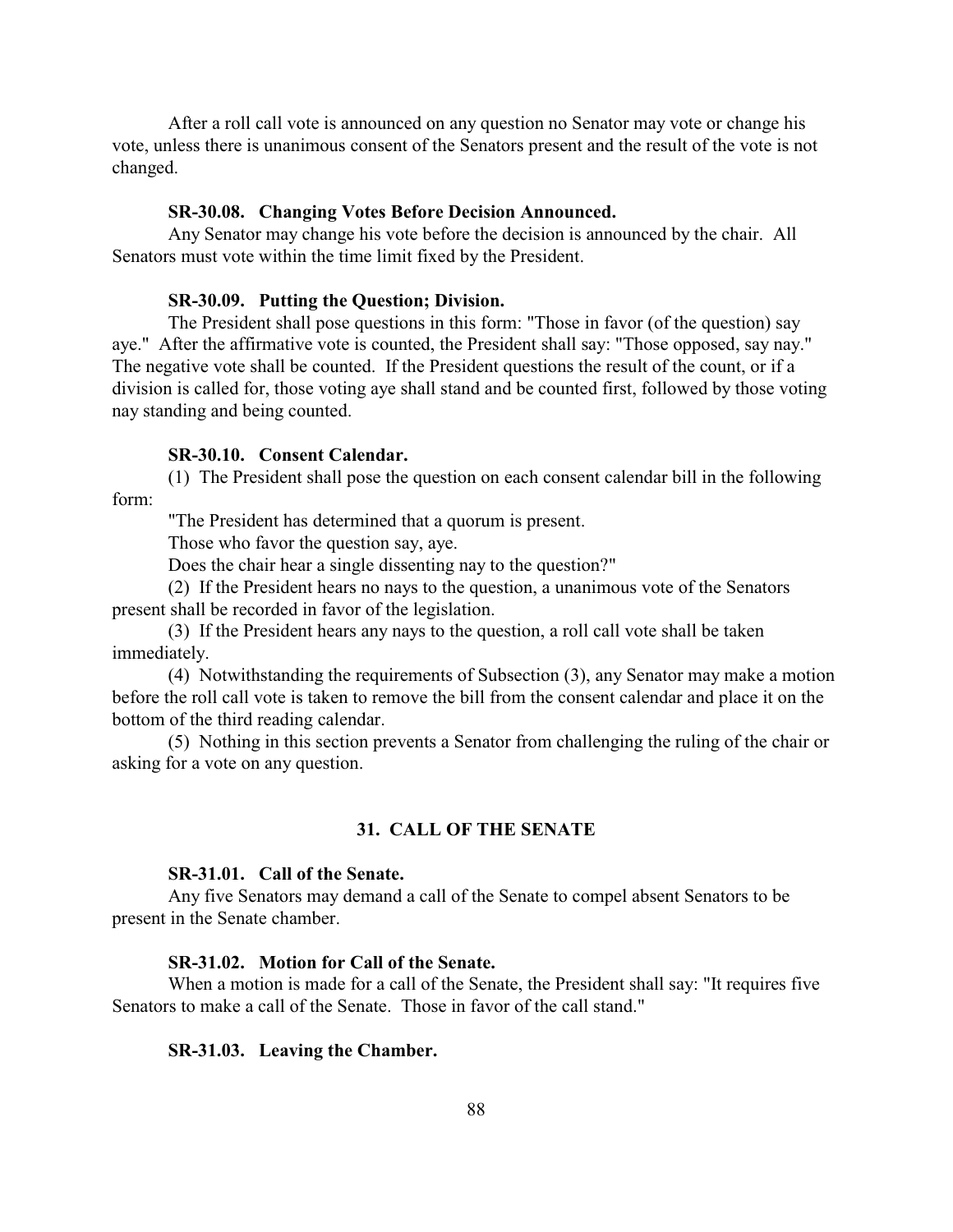No Senator may leave the chamber when a call of the Senate is ordered. The doors of the Senate chamber shall be closed.

### **SR-31.04. Sergeant-at-Arms to Bring Absent Senators.**

The President shall call the roll of the Senate and the Secretary shall note the absentees. At the President's direction, the Secretary shall furnish the Sergeant-at-Arms a list of those who are absent without leave. The Sergeant-at-Arms shall find the absent Senators and escort them to the Senate chamber.

### **SR-31.05. Senate Under Call; Lifting the Call; Adjournment.**

No business may be transacted while the Senate is under call, except receiving and acting on the report of the Sergeant-at-Arms. No motion is in order except a motion to adjourn or to suspend further proceedings under the call. These motions shall be by voice vote with a simple majority.

## **SR-31.06. Lifting the Call of the Senate.**

The Sergeant-at-Arms may report on the call at any time. If the report is accepted, the call shall be lifted, and the business pending when the call was ordered shall proceed. A motion to lift the call will be by voice vote and a simple majority. If the motion is adopted, the Senate reconvenes. If the motion is not adopted, the Sergeant-at-Arms shall continue searching for the absent Senators. When all Senators are present or accounted for, the call shall be lifted without motion. The doors of the Senate chamber shall be opened and the Senate shall proceed with the order of business.

# **32. RECONSIDERATION**

# **SR-32.01. Reconsideration Requires a Constitutional Majority Vote.**

A motion to reconsider a vote on the final passage of a bill requires approval by a constitutional majority of Senators. Upon adoption of a motion to reconsider, the bill shall be placed at the top of the calendar on which it last appeared. No bill may be reconsidered by the Senate more than once.

#### **SR-32.02. Motion to Reconsider.**

When a question has been decided, any Senator voting with the prevailing side may move for reconsideration after intervening business, or may give notice that the motion will be made. If a motion for reconsideration is made after a bill has left the possession of the Senate, the Secretary shall request the bill be returned to the Senate. A motion for reconsideration is not in order unless made prior to adjournment of the next legislative day, by a Senator who previously served notice. A motion to reconsider takes precedence over all other motions and questions, except the motion to adjourn.

### **SR-32.03. Notice of Motion to Reconsider.**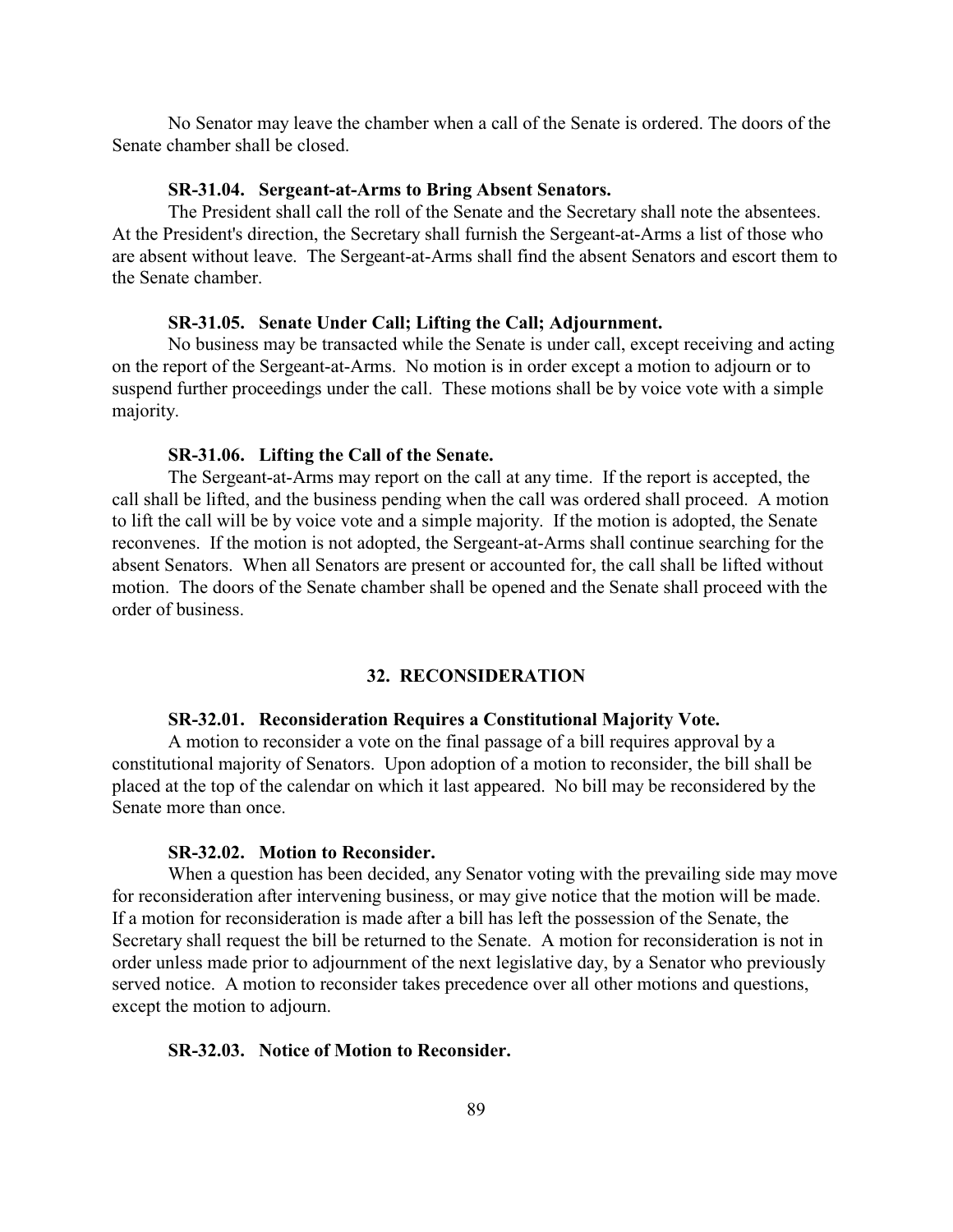When a Senator gives notice of intention to move for reconsideration, the Reading Clerk shall record the notice in the journal. The Secretary shall keep possession of the bill until the time for reconsideration has expired or the bill has been reconsidered.

## **SR-32.04. No Motion to Reconsider within Three Days of Adjournment Sine Die.**

No motion to reconsider is in order after the 42nd day of the annual general session of the Legislature.

#### **33. PRIVILEGE**

## **SR-33.01. Admittance to Senate Chamber.**

(1) Only legislators, legislative officers and employees, professional staff, former legislators who are not registered as lobbyists, and persons invited by Senators are allowed in the Senate chamber, halls, and lounge. This privilege may not be extended to anyone, other than a legislator, if the person uses the privilege to influence legislative decisions.

(2) All visitors shall be accompanied by a Senator in the chamber, lounge, or hallways. After the visit, the guest must leave the chamber, lounge, or hallway. The Senator is responsible for his guest.

### **SR-33.02. Senators' Chairs Not to be Occupied by Others.**

When the Senate is in session, no one other than the President or a Senator may use the desks or chairs of the President or any Senator.

### **SR-33.03. Lobbying.**

Lobbying is not permitted in the Senate chamber.

#### **SR-33.04. Sergeant-at-Arms to Enforce Legislative Rules.**

The Sergeant-at-Arms and the employees under his direction shall enforce the Legislative Rules.

# **SR-33.05. Recognition of Visiting Groups and Individuals.**

Visiting groups and individuals may be recognized by the President or introduced by any Senator requesting personal privilege for that purpose.

### **SR-33.06. News Media.**

News media representatives, with Senate press credentials, shall be admitted to the Senate chamber, halls, lounge, and committee rooms. With permission, the news media may conduct and record interviews in the Senate lounge. They may also film and record interviews in the halls or available committee rooms. The news media shall also comply with other provisions in SR-33.01 to SR-33.05.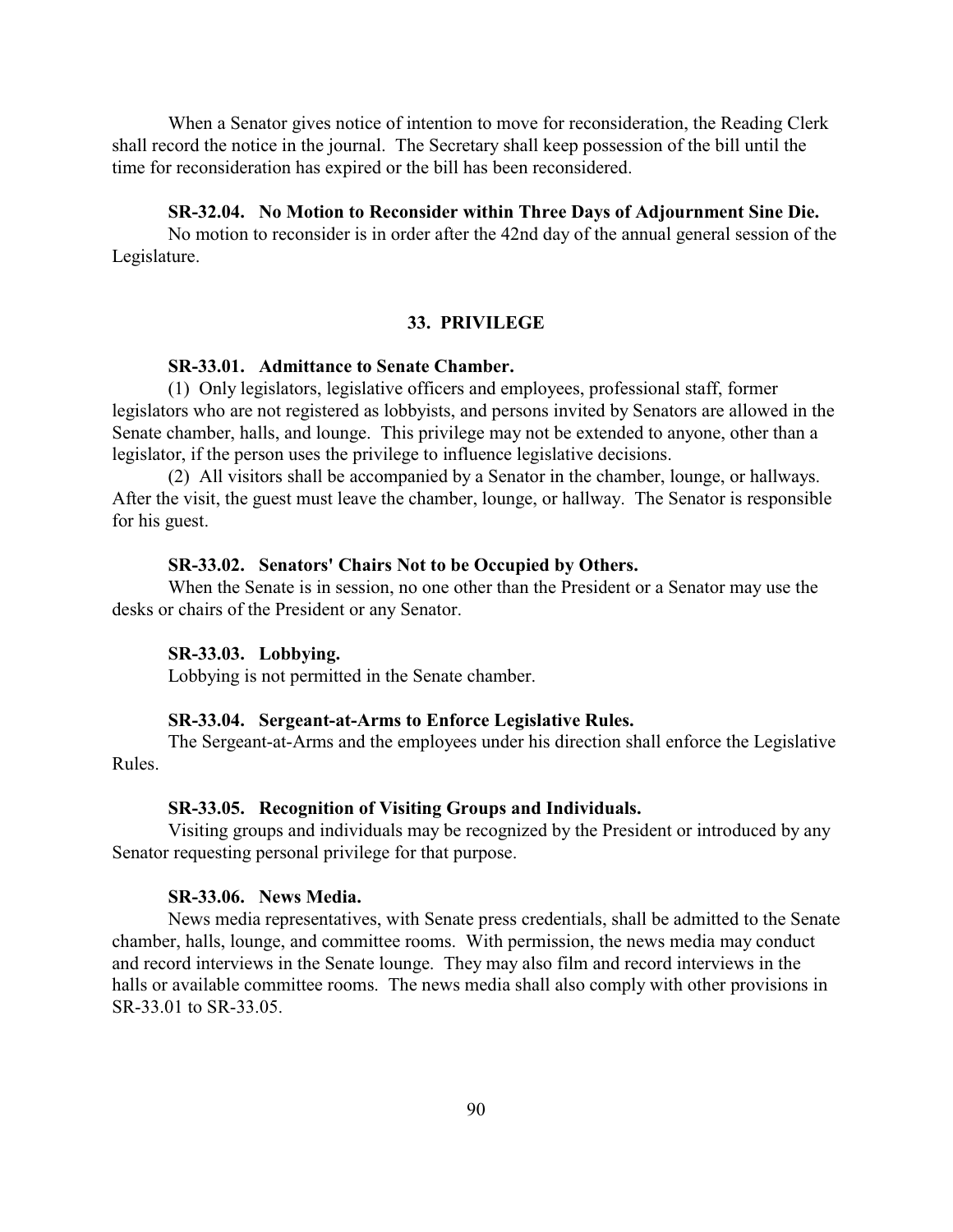# **34. RULES**

#### **SR-34.01. Adoption, Amendment, and Suspension of Senate Rules.**

(1) These Senate rules shall be initially adopted at the beginning of each legislative session by a constitutional two-thirds vote.

(2) Except as provided in this subsection, after the initial adoption of these rules, additional rules may be adopted or existing rules may be suspended, amended, or repealed by a majority vote, except the following, which require a two-thirds vote to adopt, suspend, amend, or repeal:

(a) rules governing the lifting of a tabled bill from committee; and

(b) rules governing voting as in SR-30.06.

# **SR-34.02. Legislative Rules Governed by the Constitution or Statute.**

If the suspension of any Legislative Rule is governed by the Utah Constitution or its statutes, that rule may be suspended only as provided therein.

#### **SR-34.03. Mason's Manual of Legislative Procedure; Reference.**

In addition to legislative rules, the presiding officer may use Mason's Manual of Legislative Procedure as a reference when a question arises about parliamentary practice, legislative process, or legislative procedure that is not resolved by reference to legislative rules.

# **35. EXECUTIVE SESSIONS**

# **SR-35.01. Executive Sessions; Process.**

When a motion for executive session is adopted, the Senate chamber doors shall be closed. The President may require all persons, except the Senators, Secretary, Reading Clerk, Docket Clerk, and Sergeant-at-Arms to leave. During the discussion, everyone present shall remain within the chamber. Everyone present shall keep all matters discussed in executive session confidential.

# **SR-35.02. Executive Nominations Session.**

When executive nominations are sent by the Governor to the Senate for confirmation, they shall be read by the Secretary and referred without motion to the appropriate Senate Confirmation Committee. The final question on each nomination will be: "Will the Senate advise and consent to this nomination?" The final question may not be asked of the Senate on the day the nomination is reported from the committee, unless by unanimous consent. While any nomination remains with the Senate it is in order to reconsider the vote.

## **SR-35.03. Executive Committee Meetings.**

A legislative committee may hold a closed executive committee meeting only if the requirements of Utah Code Ann. Sections 52-4-4 and 52-4-5 (1953) of the Open and Public Meetings Act are satisfied.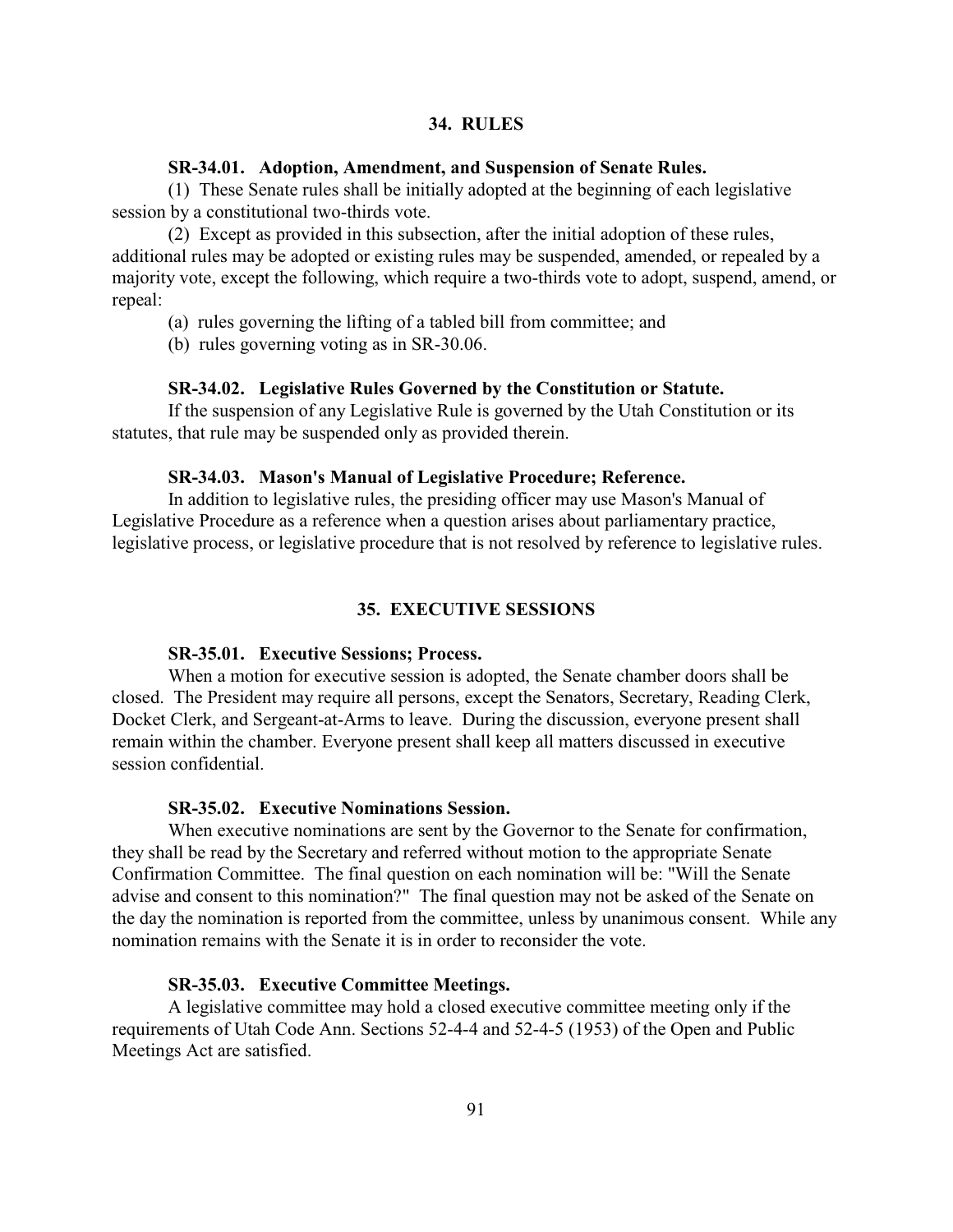### **36. CONSTITUTIONAL PROVISIONS AFFECTING THE SENATE**

#### **SR-36.02. Impeachment by Senate.**

All trials for impeachment shall be conducted by the Senate. When sitting for that purpose, each Senator shall take an oath or make an affirmation to do justice according to the law and the evidence. When the Governor is on trial, the Chief Justice of the Supreme Court presides. No person may be convicted without the concurrence of two-thirds of the Senators elected. Utah Constitution Article VI, Section 18.

#### **SR-36.03. Officers Subject to Impeachment; Judgment; Prosecution by Law.**

The Governor, other state and judicial officers, except justices of the peace, are subject to impeachment for high crimes, misdemeanors, or malfeasance in office. Judgment in impeachment cases only extends to removal from office and disqualification to hold any office of honor, trust, or profit in the state. The person tried, whether convicted or acquitted, is subject to prosecution, trial, and punishment according to law. Utah Constitution Article VI, Section 19.

## **SR-36.04. Service of Articles of Impeachment.**

No person may be tried for impeachment unless he has been served with a copy of the articles of impeachment at least ten days before his trial. After a person has been served, he may not exercise the duties of his office until he has been acquitted. Utah Constitution Article VI, Sec. 20.

# **SR-36.05. Removal of Officers.**

All officers who are not subject to impeachment shall be removed from office for any of the offenses specified in Utah Constitution Article VI, in the manner provided by law. Utah Constitution Article VI, Section 21.

# **SR-36.06. Judicial Power of Senate.**

The Senate is vested with the judicial power of the state when it sits as a court of impeachment. Utah Constitution Article VIII, Section 1.

#### **SR-36.07. Senate Confirmation of Gubernatorial Nominees.**

The Governor shall nominate and, with the consent of the Senate, shall appoint all state and district offices whose offices are established by the Utah Constitution or whose appointment has been created by law, and whose appointment or election is not otherwise provided for.

## **37. IMPEACHMENT**

#### **SR-37.24. Impeachment.**

If the House of Representatives submits articles of impeachment to the Senate to begin an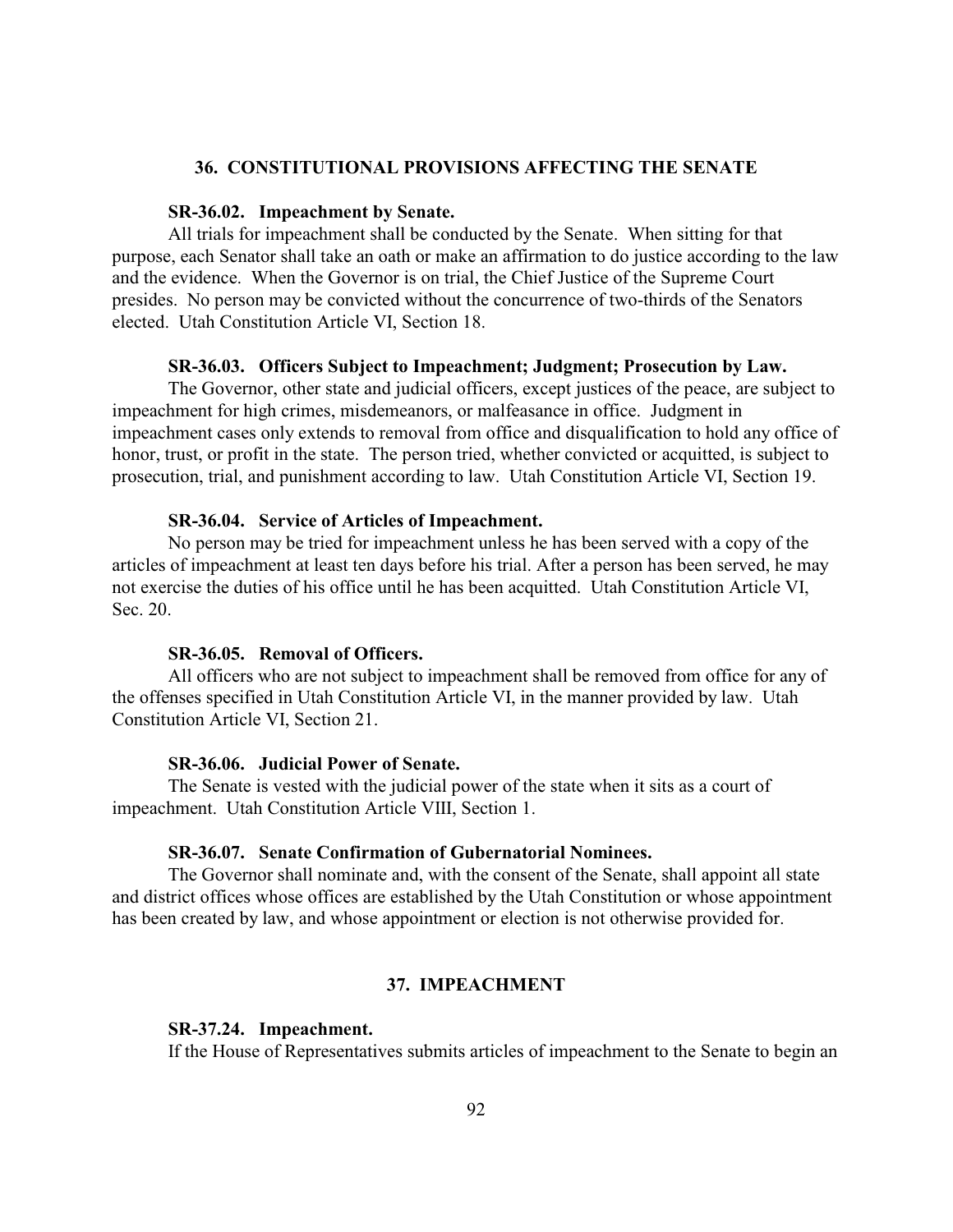impeachment trial, the Senate shall adopt, by majority vote, policies establishing procedures for, and governing the conduct of, the impeachment process.

# **38. LOBBYIST ETHICS AND ENFORCEMENT**

# **SR-38.01. Definitions.**

As used in this Senate Rule:

(1) (a) "Government official" means:

(i) an individual elected to a position in state or local government when acting within his official capacity; and

(ii) an individual appointed to or employed in a full-time or part-time position by state or local government when acting within the scope of employment or within his official capacity.

(b) "Government official" does not mean a member of the legislative branch of state government.

(2) "Lobbyist" has the meaning identified in Subsections 36-11-102(9)(a) and (b).

(3) (a) "Volunteer lobbyist" means a person not registered as a lobbyist who engages in lobbying within the meaning of Subsection 36-11-102(8).

(b) "Volunteer lobbyist" does not mean an individual who appears on the individual's own behalf to engage in lobbying within the meaning of Subsection 36-11-102(8).

# **SR-38.02. Lobbyist Code of Ethics.**

A lobbyist, volunteer lobbyist, or government official may not:

(1) attempt to influence any legislator or legislative employee by means of deceit or by threat of violence or economic or political reprisal against any person or property, with intent by doing so to alter or affect the legislator's or legislative employee's decision, vote, opinion, or action concerning any matter that is to be considered or performed by him or the agency or body of which he is a member;

(2) knowingly provide false information to any legislator or legislative employee as to any material fact pertaining to any legislation;

(3) knowingly omit, conceal, or falsify in any manner information required by the lobbyist registration and lobbyist disclosure reports;

(4) participate in leadership races of the Senate;

(5) cause or influence the introduction of any bill or amendment for the purpose of afterwards becoming employed to secure its passage or defeat;

(6) engage in sexually harassing behavior or behavior violative of the Utah Legislature's sexual harassment policy towards legislators or employees of the Legislature;

(7) offer employment that would require or induce a legislator or legislative employee to disclose records classified as private, protected, or controlled;

(8) use or disclose for any purpose any records classified as private, protected, or controlled that were obtained from a legislator or legislative employee or conspire with any person for that purpose; or

(9) induce or seek to induce any legislator or legislative employee into committing a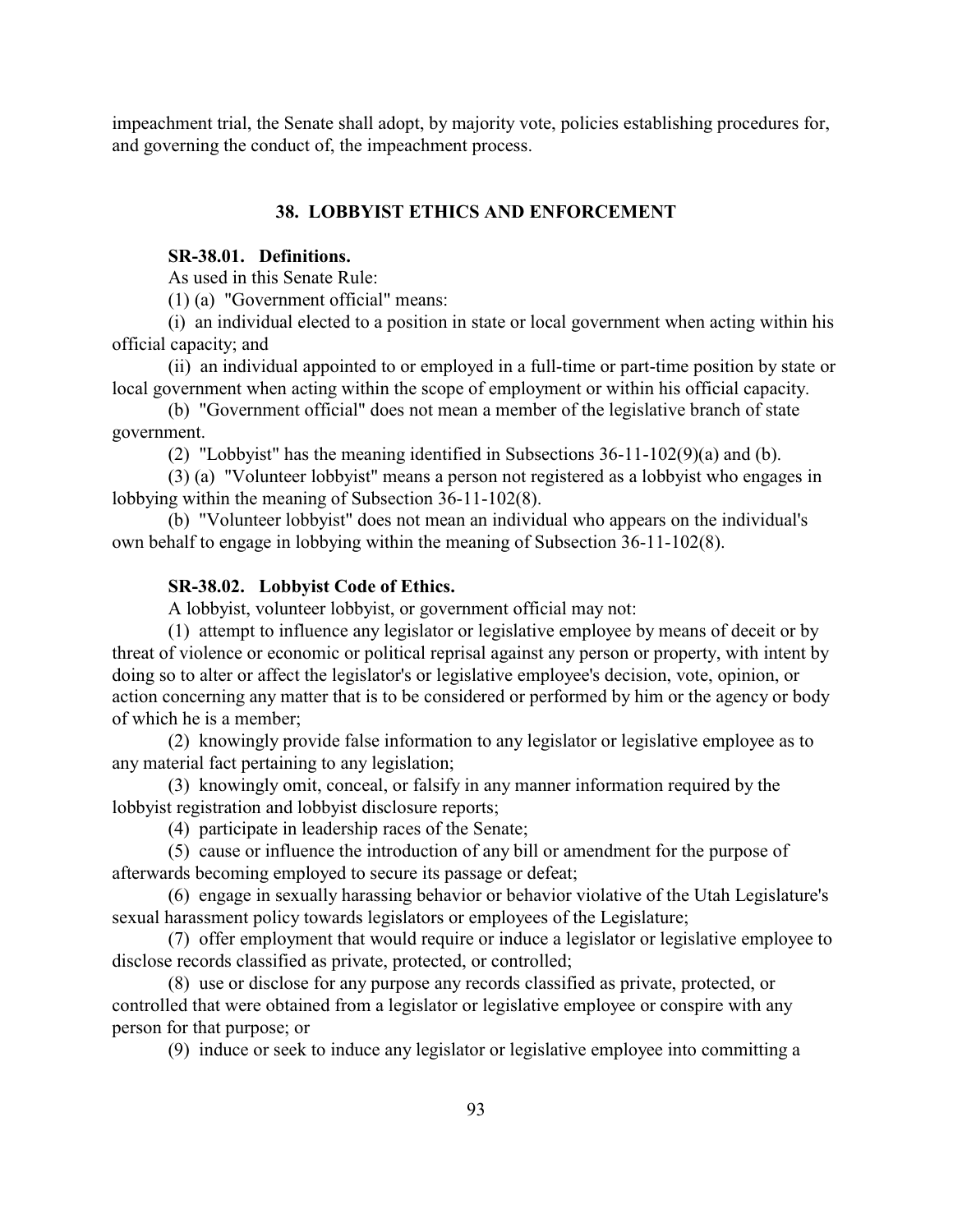violation of any provision of this Senate rule.

# **SR-38.03. Enforcement; Written Complaint.**

(1) To initiate an ethics complaint against a lobbyist, volunteer lobbyist, or government official who has violated the Lobbyist Code of Ethics established in SR-38.02, two Senators from one party and one Senator from another party shall sign and file a written complaint with the President of the Senate.

(2) The written complaint shall contain:

(a) the name of each of the Senators who is filing the complaint;

(b) the name of the lobbyist, volunteer lobbyist, or government official who is the subject of the complaint;

(c) the nature of the alleged violation, citing specifically to the provisions of SR-38.02 that the lobbyist, volunteer lobbyist, or government official is alleged to have violated;

(d) all documents that support the complaint as an attachment to it; and

(e) any facts alleged to support the complaint.

(3) (a) Any complaint filed under this rule is a protected record under Title 63, Chapter 2, Government Records Access and Management Act, until referred to the Investigating Committee for action, because disclosure of the information in the complaint would constitute a clearly unwarranted invasion of personal privacy whose disclosure is not in the public interest.

(b) Any complaint filed under this rule that is withdrawn by the complainants is a protected record under Title 63, Chapter 2, Government Records Access and Management Act, because disclosure of the information in the complaint would constitute a clearly unwarranted invasion of personal privacy whose disclosure is not in the public interest.

# **SR-38.04. Enforcement; Meeting of the Parties and Witnesses.**

(1) After receiving the complaint, the President shall meet with the legislators who filed the complaint, the lobbyist, volunteer lobbyist, or government official who is the subject of the complaint, and any other persons who have relevant information about the complaint.

(2) If, after that meeting, all three of the Senators who signed the complaint wish to proceed with the complaint, they shall, within 14 calendar days from the date of the meeting, send a letter to the President requesting that the President appoint a committee to investigate the complaint.

#### **SR-38.05. Enforcement; Investigating Committee.**

(1) (a) Within 14 calendar days after receipt of a letter requesting the appointment of a committee to investigate the complaint, the President shall:

(i) appoint a committee composed of five members, three from the majority party and two from the minority party, to investigate the complaint; and

(ii) designate one Senator as the committee chair.

(b) The President may not appoint a Senator who signed the complaint to the Investigating Committee.

(2) (a) The chair of the committee shall schedule a committee meeting to investigate the complaint.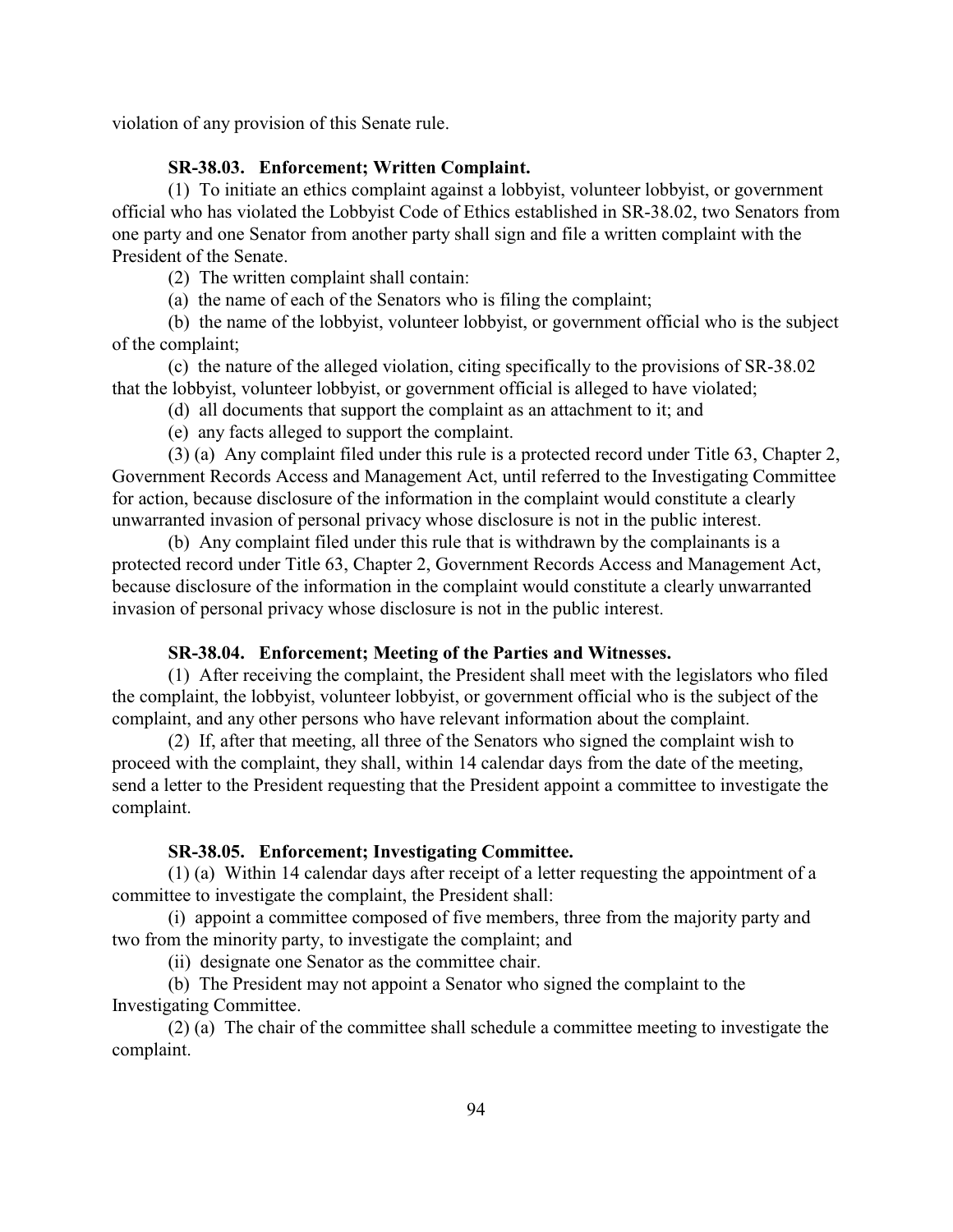(b) (i) The committee shall comply with the procedures and requirements of Title 52, Chapter 4, Open and Public Meetings, including the procedures and requirements for closing a meeting.

(ii) The Office of Legislative Research and General Counsel shall staff the committee.

(c) (i) At the hearing, the committee shall review the complaint.

(ii) The committee may allow the legislators who filed the complaint to address and be questioned by the committee.

(iii) The committee shall provide the lobbyist, volunteer lobbyist, or government official who is the subject of the complaint with the opportunity to address and be questioned by the committee.

(iv) The committee may allow other persons with information relevant to the complaint to address and be questioned by the committee.

(v) (A) The complainants, the lobbyist, volunteer lobbyist, or government official, and any witness appearing before the committee may have legal counsel present.

(B) That counsel may privately advise their client about the client's legal rights when specifically requested to do so by their client, but may not address the committee, ask questions of any party or witness, or engage in oral arguments with the committee.

(C) If counsel fails to abide by any of these rules, the committee may exclude the counsel from the meeting.

(d) Upon completion of the investigation, the committee shall report to the President recommending what action, if any, should be taken against the lobbyist, volunteer lobbyist, or government official.

(3) The President, after reviewing the committee's recommendation, may take appropriate action.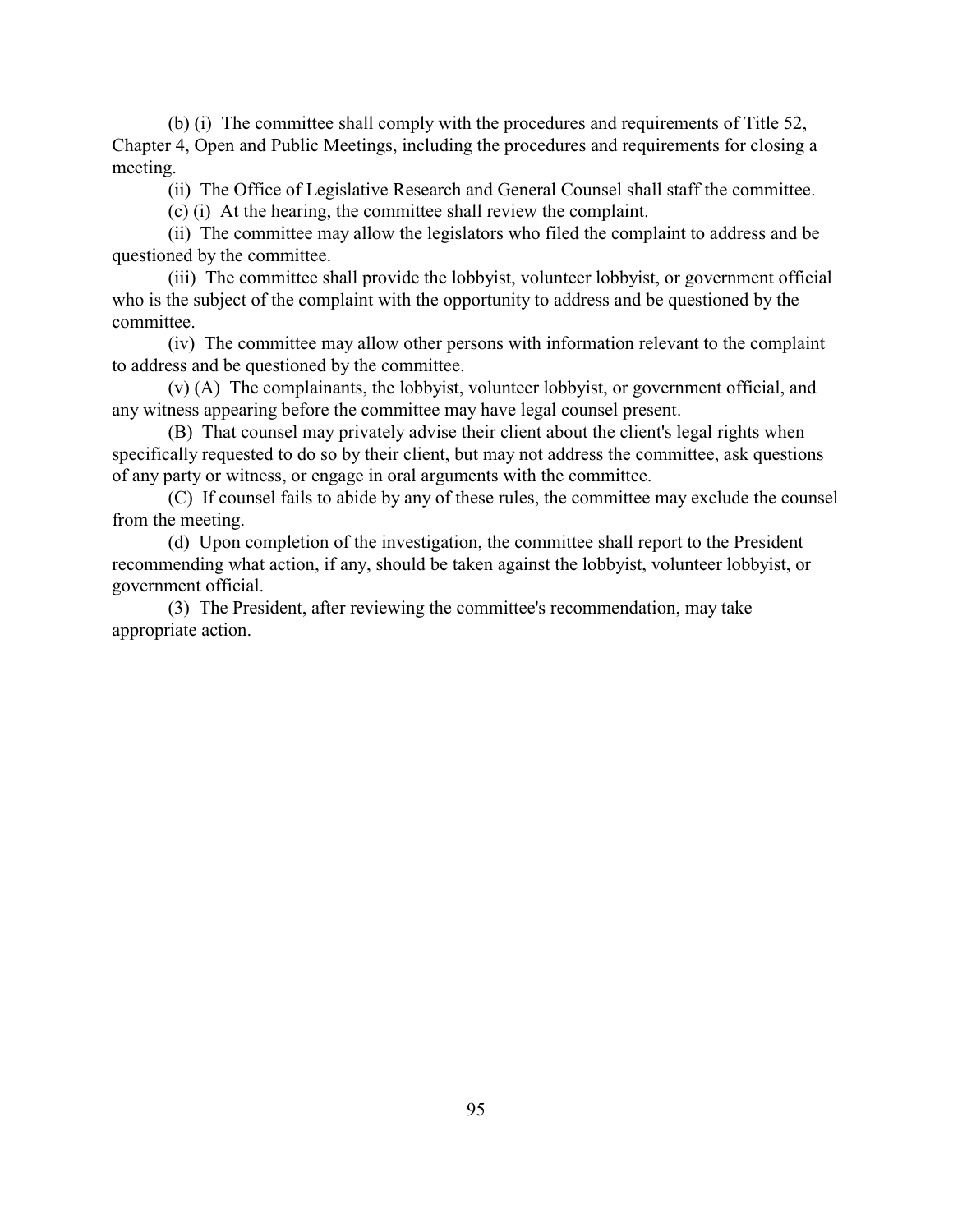# **HOUSE RULES**

#### **20. ORGANIZATION AND OFFICERS**

#### **HR-20.01. Calling the House to Order.**

(1) Except as provided in Subsection (2), on the first day of each annual general session of the Legislature during odd-numbered years, the person whose term as Speaker of the House is expiring shall call the House to order and preside until the Representatives have taken the oath of office and elected a new Speaker.

(2) If the Speaker-elect was Speaker during the previous Legislature or if the former Speaker is unavailable, the Speaker-elect shall designate a person to call the House to order and preside until the Representatives have taken the oath of office and elected a Speaker.

## **HR-20.02. Election of Speaker.**

The House shall elect a Speaker who shall preside during the session and be responsible for the general direction of the House.

## **HR-20.03. Speaker May Call a Representative to Chair.**

The Speaker shall name a Representative to act as Speaker Pro Tempore during the absence of the Speaker and the Speaker Pro Tempore has all the powers of the Speaker while conducting. However, the Speaker has the right to name any other Representative to perform the duties of the chair for a period not to exceed one legislative day. In the event of an interim vacancy in the office of the Speaker, through death, resignation, or disability of the Speaker, the Speaker Pro Tempore shall conduct the necessary business of the House only until such time as an election can be held in the House to fill the vacancy.

### **HR-20.04. Temporary Presiding Officer in Speaker's Absence.**

If the Speaker and the Speaker Pro Tempore are absent at the time the session is scheduled to convene, the Representative of the majority party who is senior in House service shall call the House to order and preside until one of them returns.

#### **HR-20.05. Duties of the Speaker.**

The general duties of the Speaker are to:

- (1) assign responsibilities to and supervise the officers and employees of the House;
- (2) assign places and determine access for news media representatives;

(3) call the House to order at the time scheduled for convening, and proceed with the daily order of business;

(4) announce the business before the House in the order it is to be acted upon;

(5) receive and submit in the proper manner all motions and proposals presented by Representatives;

(6) put to a vote all questions which arise in the course of proceedings, and announce the results of the vote;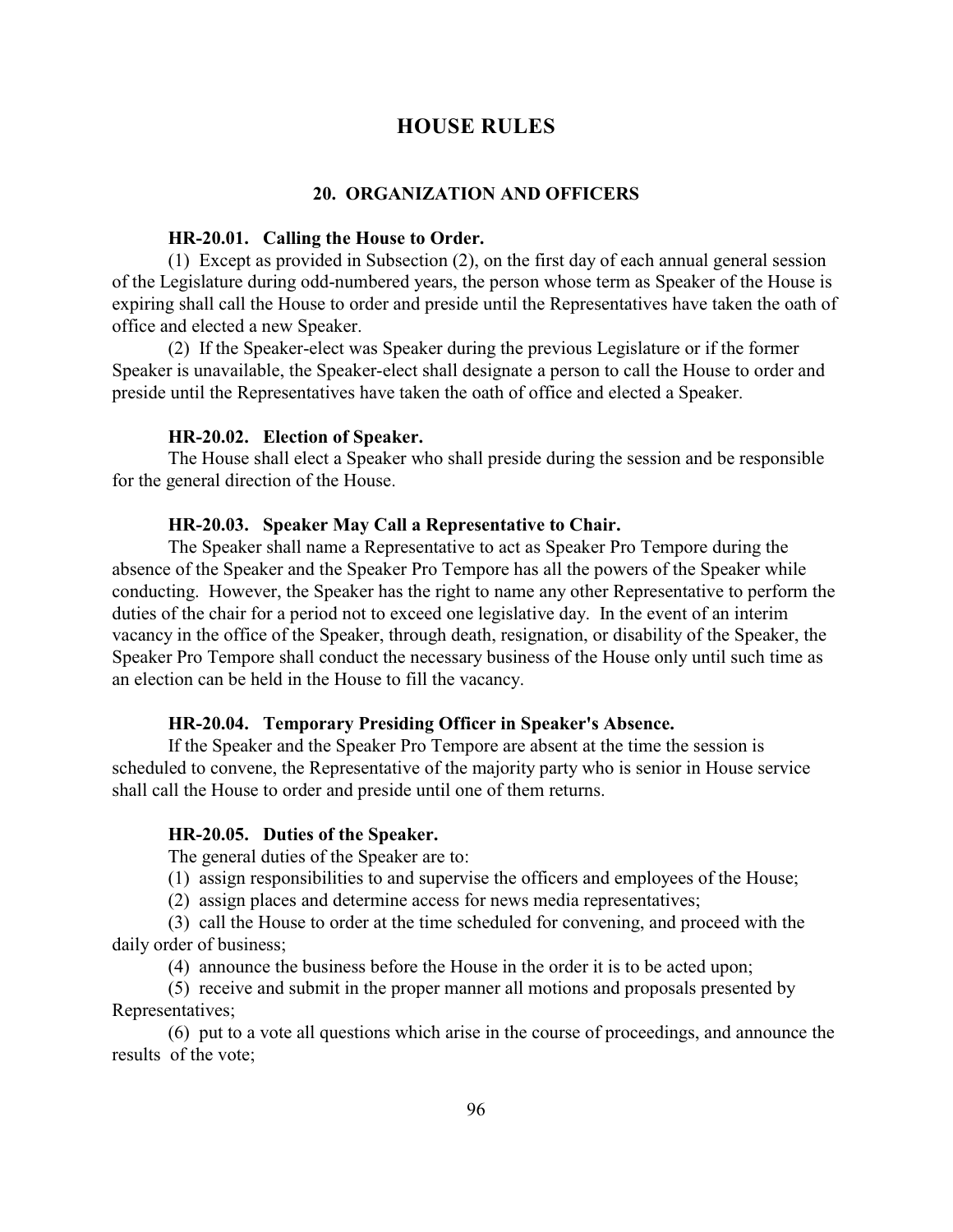(7) enforce the rules of order during debates;

(8) enforce observance of order and decorum;

- (9) inform the House on any point of order or practice;
- (10) receive and announce to the House any official messages and communications;
- (11) sign all acts, orders, and proceedings of the House;
- (12) appoint the members of committees;
- (13) represent the House, declaring its will and obeying its commands; and

(14) sign or authorize a designee to sign all requisitions on the Division of Finance to pay House expenses. The Speaker shall give final approval of all expenditure requests as authorized by the majority and minority leaders of the House. These include per diem compensation and travel expenses and in-state and out-of-state travel on legislative business.

# **HR-20.06. Duties of the Chief Clerk.**

A Chief Clerk of the House shall be appointed by the Speaker or Speaker-elect before each session is convened. The general duties of the Chief Clerk are to:

(1) certify and transmit all bills to the Senate and inform the Senate of all House action;

(2) assist the Journal Clerk in preparation of the House Journal and certify it as an accurate reflection of House action;

(3) correct the spelling of words, erroneous division and hyphenation of words, correct mistakes in numbering sections and their references, capitalize or decapitalize words, change numbers from words to figures or from figures to words, and underscore or remove underscoring in bills without a motion to amend, which technical corrections may be made either before or following final passage of a bill;

(4) modify the long title of any bill or resolution to ensure that the long title accurately reflects any changes to the bill or resolution made by amendment or substitute;

(5) (a) supervise all House of Representatives personnel during the session and assign them duties and responsibilities, including keeping a record of the attendance of all employees; and

(b) provide that any in-session employee who is absent may not be paid for the day or days of absence;

(6) be the custodian of all official documents;

(7) receive from the Office of Legislative Research and General Counsel all numbered bills and resolutions;

(8) record the number, title, sponsor, each action, and final disposition of every bill on the bill backs;

(9) prepare and distribute the daily order of business each day;

(10) advise the Speaker on parliamentary procedure, constitutional requirements, and Joint and House Rules;

(11) assist with amendments to bills;

(12) record votes and present the results to the Speaker;

(13) transmit to the Governor all enrolled House bills; and

(14) approve material for placement on the Representatives' desks if a House member has authorized that distribution.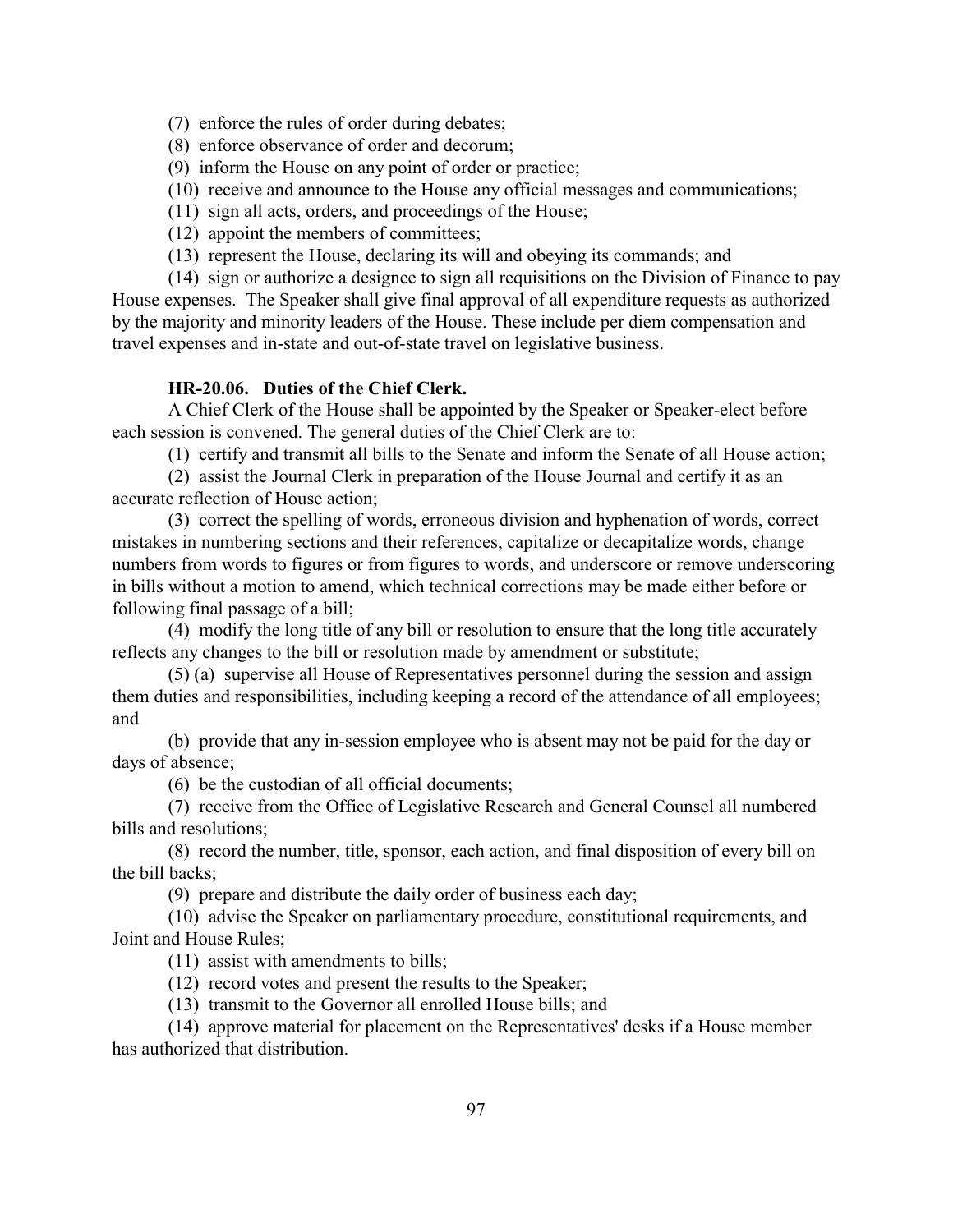# **HR-20.07. Duties of the Sergeant-at-Arms.**

(1) A Sergeant-at-Arms shall be appointed by the Speaker or the Speaker-elect prior to the convening of each session.

- (2) The Sergeant-at-Arms shall:
- (a) maintain security;
- (b) enforce the House Rules at the direction of the presiding officer or the body; and
- (c) provide other service as requested by the Chief Clerk or the Speaker.

#### **HR-20.08. Substitution of Sponsor; Withdrawal of Cosponsor.**

(1) The Representative sponsor of a bill can withdraw that sponsorship if another Representative agrees to sponsor the bill and this substitution of sponsorship is submitted to the Chief Clerk in writing prior to final passage of the bill in the House. This substitution of sponsorship can be without permission from the House.

(2) A Representative cosponsor of a bill may withdraw that cosponsorship without permission from the House and without a substitute cosponsor prior to final passage of the bill in the House.

# **21. ATTENDANCE**

#### **HR-21.01. Representatives Shall be Present.**

Every member of the House shall be present within the House chamber during a session of the House, unless excused or unavoidably absent.

#### **HR-21.02. Absent Representatives.**

If a quorum of Representatives is not present at the time the House is scheduled to convene, the Sergeant-at-Arms shall find the absent Representatives to make a quorum for the transaction of business, and escort them to the chamber.

# **22. DECORUM**

#### **HR-22.01. Speaker to Maintain Order; Appeal Process.**

The Speaker shall maintain order and decorum. He may speak to points of order in preference to other Representatives rising for that purpose. The Speaker's decision on questions of order is subject to an appeal to the House by any Representative. No Representative may speak more than once on the appeal, without leave of the House. The question on appeal is: "Shall the decision of the chair stand as the judgment of the House?" When a decision of the Speaker is appealed by a Representative, a majority vote of the Representatives present is required to override that decision. The question and the action of the House on the appeal shall be entered on the journal.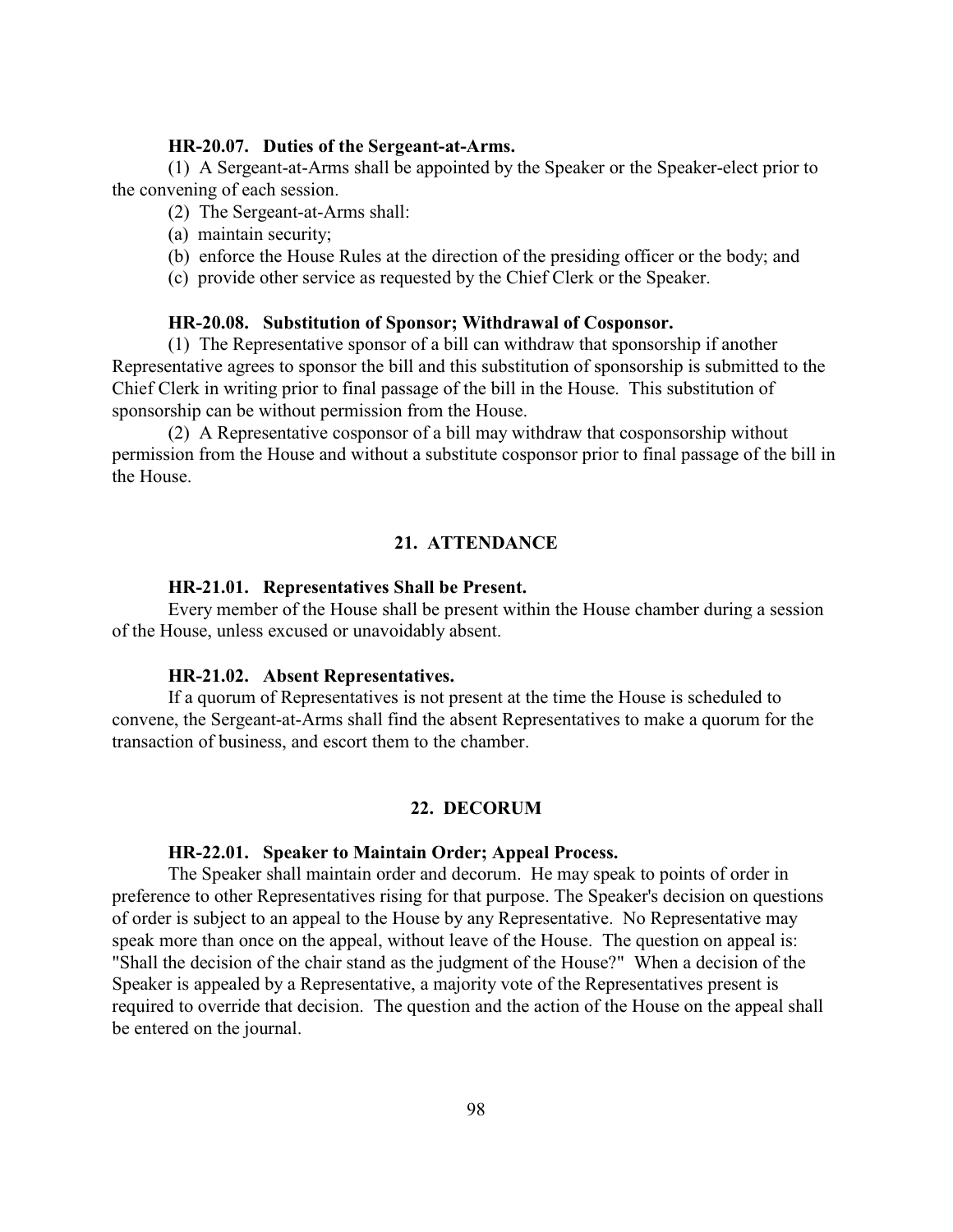#### **HR-22.02. Disorderly Conduct in House.**

The Speaker may order the House areas or gallery cleared if a disturbance occurs.

# **HR-22.03. Smoking Not Permitted.**

As provided in the Utah Indoor Clean Air Act, a person may not smoke in the State Capitol Building. The Sergeant-at-Arms shall enforce this rule in the House controlled areas.

#### **HR-22.04. Obtaining the Floor.**

When a Representative wishes to be recognized to speak, the Representative shall:

(1) notify the Speaker by electronic means; or

(2) rise and address the Speaker as "Mr. (Madam) Speaker," if the electronic notification system is not operational.

After being recognized, the Representative shall confine his remarks to the issue under consideration.

# **HR-22.05. Calling a Representative to Order for Violation of a Rule.**

A Representative violating any House or Joint Rule can be called to order by the Speaker or by any Representative. If the Representative appeals the ruling, the House shall decide the issue without debate. If the decision is favorable to the Representative who has been called to order, the Representative may proceed. If the decision is unfavorable, the Representative is subject to censure by the House.

# **HR-22.06. Calling a Representative to Order for Conduct in Debate.**

A Representative may not be called to order under HR-28.06 or censured for words spoken in debate if there has been intervening business.

#### **HR-22.07. Impugning Motives of a Representative.**

No Representative shall impugn the motives of any other Representative either on the floor of the House or in committee.

### **HR-22.08. Speaker to Decide Who is Entitled to Floor.**

If two or more Representatives rise at the same time to speak, the Speaker shall decide which Representative is to speak first.

#### **HR-22.09. Representatives Not to Leave Chamber.**

When the Speaker is presenting a question, no Representative may leave the House chamber. When a Representative is speaking, no person may walk between the Representative and the Speaker or the designee of the Speaker.

# **HR-22.10. Voting.**

No person shall disturb or remain by the desks of the Chief Clerk of the House, Docket Clerk, Reading Clerk, Journal Clerk, Voting Machine Operator, or Public Address System Operator while an electronic or roll call vote is being taken.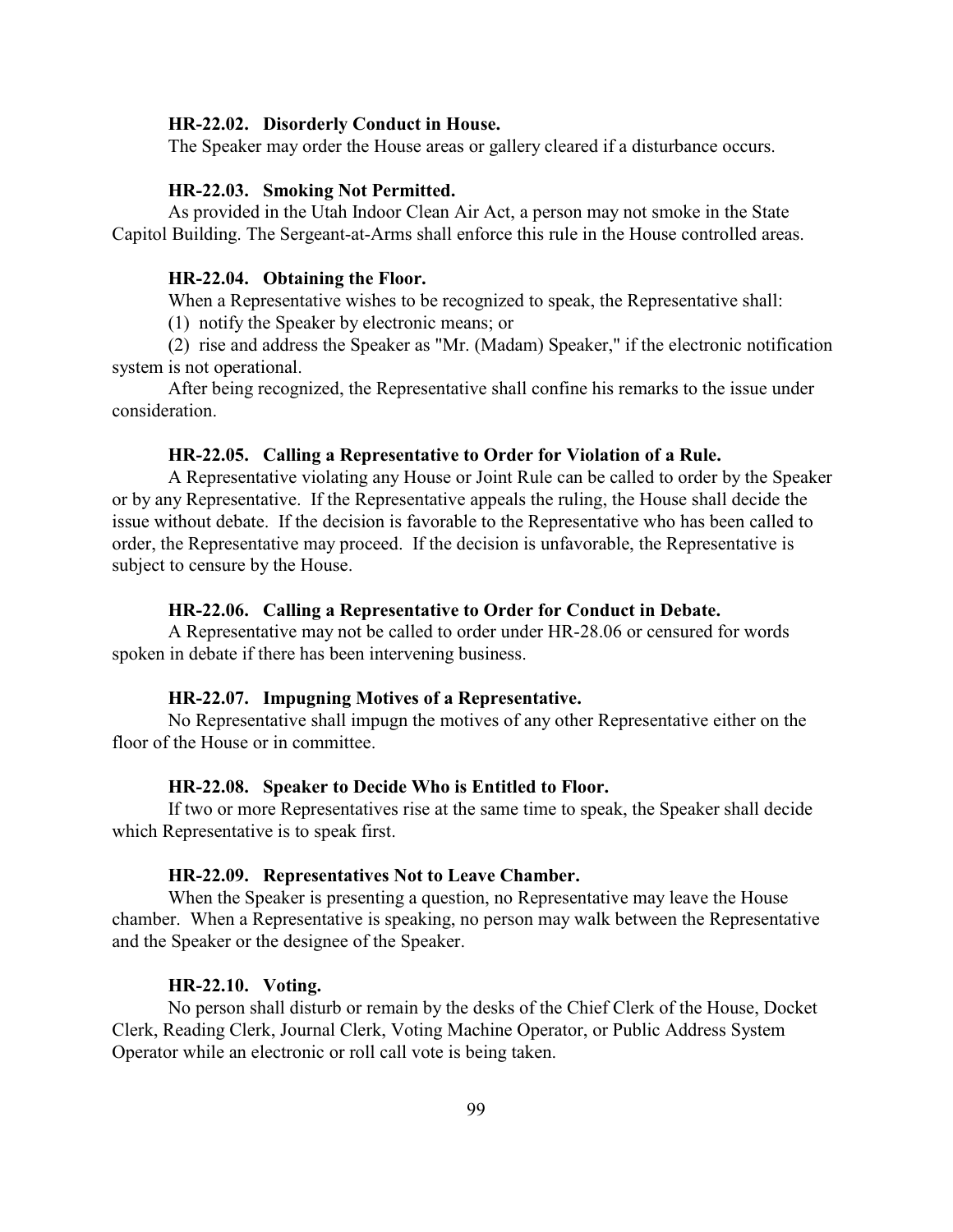# **23. ORDER OF BUSINESS**

#### **HR-23.01. Hour of Meeting.**

The House shall meet at 10:00 a.m. daily except Saturdays and Sundays, unless otherwise announced by the Speaker.

# **HR-23.02. Roll Call; Quorum.**

A roll call of Representatives shall be taken at the beginning of session each day and the names of those present and absent recorded in the journal. A majority of Representatives must be present for a quorum before beginning House business. Less than a majority may convene each day. Less than a majority may compel the attendance of absent members.

# **HR-23.03. Daily Order of Business.**

The daily order of business is:

- (1) call to order by Speaker;
- (2) roll call;
- (3) prayer and Pledge of Allegiance;
- (4) announcement of excused absences;
- (5) communications from the Governor;
- (6) communications from the Senate;
- (7) reports of standing committees:
- (a) reports of House Rules Committee;
- (b) committees reporting out bills;
- (8) reports of special committees;
- (9) announcements of committee meetings;

(10) introduction of bills and resolutions given to the Chief Clerk at least one hour before the beginning of the session for inclusion in that day's agenda;

(11) unfinished business;

- (12) consideration of bills on consent calendar;
- (13) consideration of bills on third reading calendar; and
- (14) miscellaneous business.

# **HR-23.04. Messages and Reports Received at any Time.**

Messages from the Governor, the Senate, other state officers, and the House Rules (Sifting) Committee may be received at any time, except when the Speaker is presenting a question, or when a vote is being taken.

# **HR-23.05. Action out of Regular Order.**

The House may at any time, with the approval of a constitutional majority of all Representatives, proceed out of order to any business.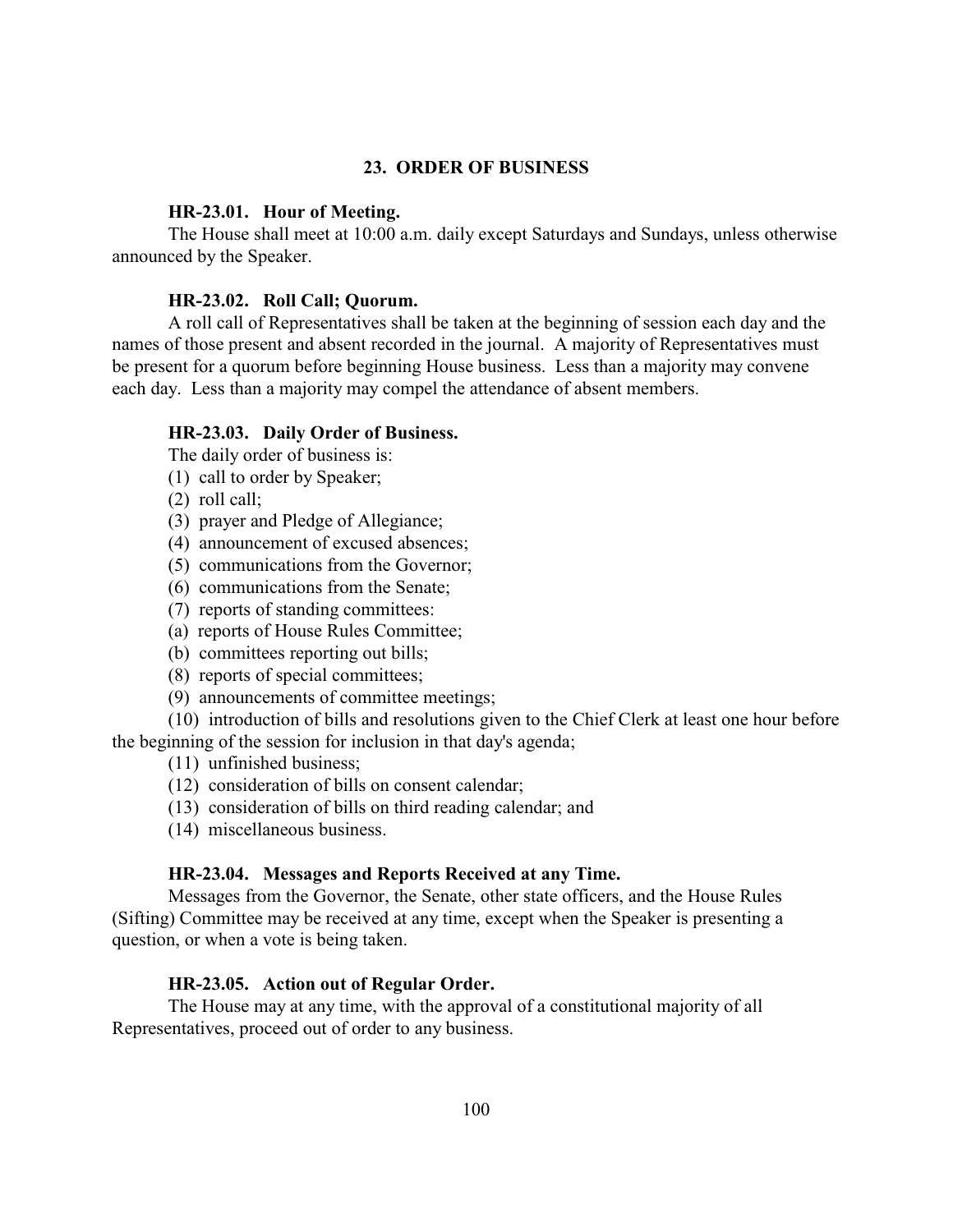#### **HR-23.06. Priority of Business.**

All questions of priority of House business shall be decided by the chair without debate.

# **HR-23.07. Unfinished Business.**

Unfinished business at the time of recess or adjournment has priority on the daily order of business on the following legislative day.

# **HR-23.08. Final Certification of the Journal.**

The Chief Clerk of the House and the Journal Clerk are responsible for the final certification of the House Journal.

# **HR-23.09. Commendation; Condolence Citations.**

To express the commendation or condolence of the Legislature or the House of Representatives, legislators shall use the legislative citation form exclusively.

# **HR-23.10. Types of Citations; Use of Citations.**

- (1) There are two types of legislative citations:
- (a) by individual; and
- (b) by one or both houses of the Legislature.

(2) With the approval of the presiding officer, an individual legislator may request the Chief Clerk of the House to prepare a commendation or condolence citation for the Representative's own signature. This citation is done without any floor action.

(3) During a session of the Legislature, a legislator may request the Chief Clerk of the House to prepare a commendation or condolence citation for the Representative sponsor's signature, which citation shall also be presented to the House, by motion, to authorize the Speaker of the House to sign on behalf of the House of Representatives; or to one house and then the other for the approval of both the Senate and the House. This motion is in order as an item of personal privilege.

(4) When the Legislature is not in session, a legislator may request a commendation or condolence citation for the sponsor's and the Speaker's signature, or the sponsor's, the Speaker's, and the President's signature.

## **HR-23.11. Standing Committee Review of Fiscal Impact Bills.**

Except as provided in House Rule 23.13, all bills shall be reviewed by a standing committee open to the public in one or both houses before being held in the opposite house because of fiscal impact.

# **HR-23.13. Standing Committee Review.**

(1) The House of Representatives may not pass a bill, joint resolution, or concurrent resolution during the annual general session that has not been reviewed by a House standing committee.

- (2) This rule does not apply to:
- (a) any resolution regarding legislative rules or legislative personnel;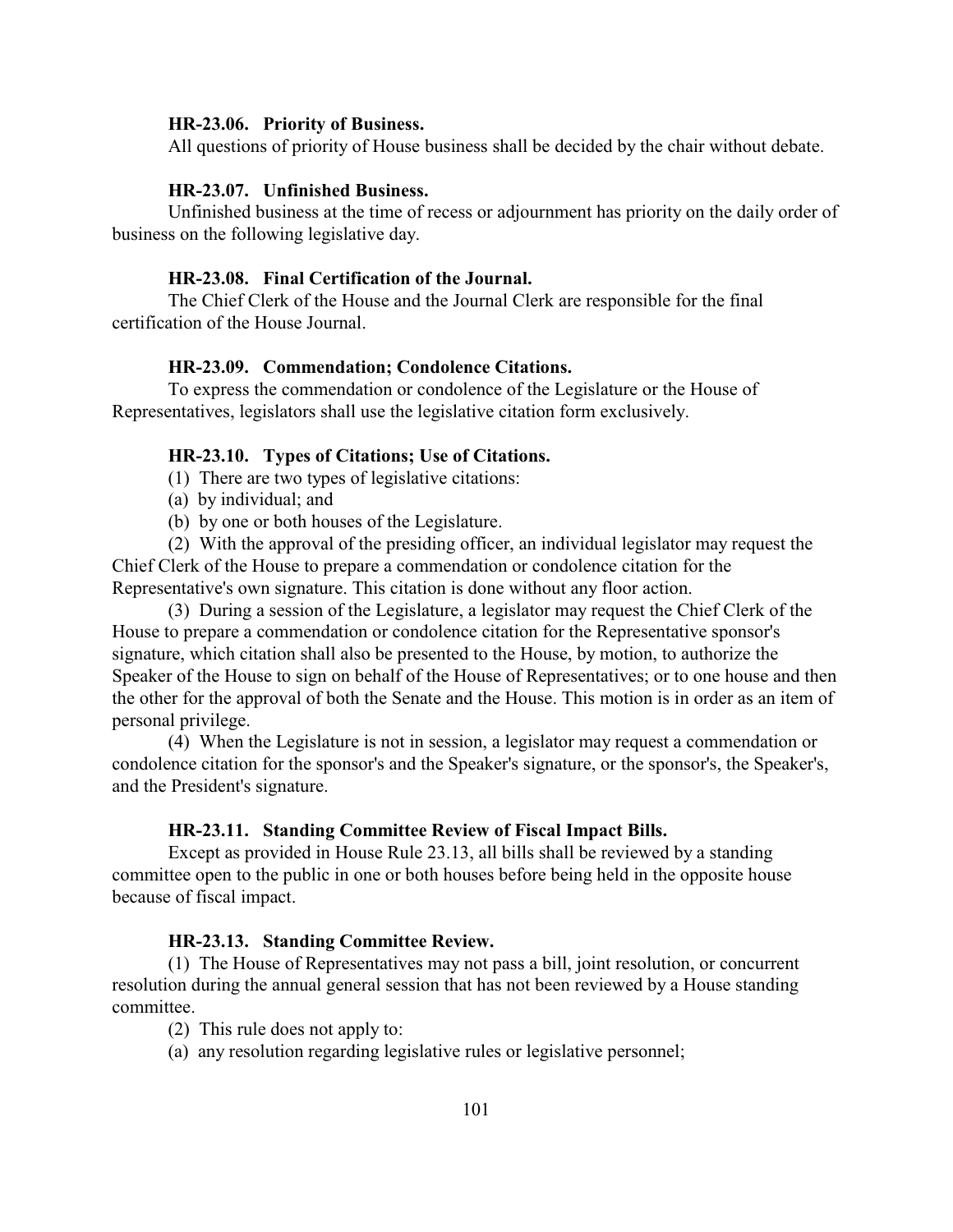(b) bills that have been approved by an interim committee;

(c) the revisor's statute; or

(d) the appropriations act, the supplemental appropriations acts, the school finance act, the executive compensation act, and any bonding act that has been reviewed and approved by the Executive Appropriations Committee.

# **24. COMMITTEES**

# **HR-24.01. House Rules Committee.**

(1) All legislation introduced shall be submitted to the House Rules Committee.

(2) (a) The House Rules Committee has all the powers, functions, and duties of a standing committee when it:

(i) prepares the House Rules and Joint Rules and presents them to the House before adjournment on the second day of each annual general session; or

(ii) reviews all House Rules or Joint Rules resolutions.

(b) Any rules resolutions reviewed and approved by the House Rules Committee may be reported directly to the House for its approval, amendment, or disapproval.

(c) Notwithstanding Subsection (6), when meeting as a standing committee under this Subsection (2), persons other than committee members may make comments and recommendations at the discretion of the chair.

(3) For all legislation not specified in Subsection (2) that is referred to the House Rules Committee, the committee shall:

(a) examine each piece of legislation for proper form, including fiscal note, legislative committee note, and mixed committee note, if any, and, when in proper form either:

(i) refer the legislation to the House with a recommendation:

(A) that the legislation be referred to a standing committee for consideration; or

(B) that the legislation be read the second time and placed on the third reading calendar;

or

(ii) hold the legislation.

(b) Notwithstanding Subsection (3)(a), in extraordinary circumstances, the House Rules Committee may refer a piece of legislation without a fiscal note to the House of Representatives with a recommendation that the legislation be:

(i) referred to a standing committee for consideration; or

(ii) read the second time and placed on the third reading calendar.

(c) If the chair of the House Rules Committee receives a summary report from the Occupational and Professional Licensure Review Committee related to newly regulating an occupation or profession within the two calendar years immediately preceding the session in which a piece of legislation is introduced related to the regulation by the Division of Occupational and Professional Licensing of that occupation or profession:

(i) the chair of the House Rules Committee shall ensure that the House Rules Committee is informed of the summary report before the House Rules Committee takes action on the legislation; and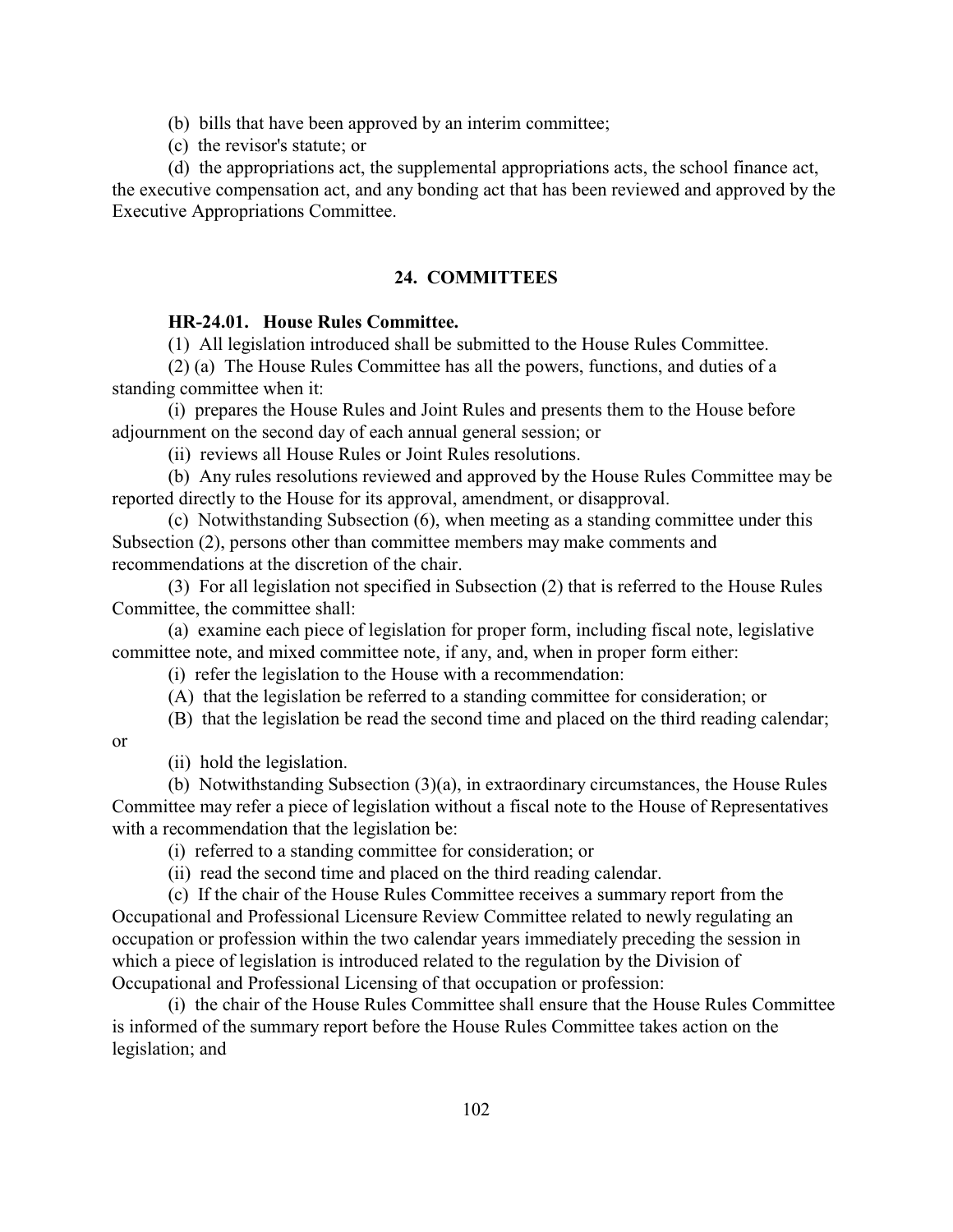(ii) if the House Rules Committee refers the legislation to the House as provided for in Subsection  $(3)(a)(i)$ :

(A) the Office of Legislative Research and General Counsel shall make the summary report reasonably available to the public and to legislators; and

(B) if the legislation is referred to a standing committee, the House Rules Committee shall forward the summary report to the standing committee.

(4) In carrying out its functions and responsibilities under Subsection (3), the House Rules Committee may not:

(a) table a bill without the written consent of the sponsor;

(b) report out any bill that has been tabled by a standing committee;

(c) amend a bill without the written consent of the sponsor;

- (d) substitute a bill without the written consent of the sponsor; or
- (e) sponsor a bill, except for the revisor's bill.

(5) When this committee is carrying out the functions and responsibilities of Subsection (3), this committee shall:

(a) during a legislative session, give notice of its meetings by either:

(i) providing oral notice from the floor of the time and place of its next meeting; or

(ii) when oral notice is impractical, post written notice of its next meeting;

(b) when the Legislature is not in session, post a notice of meeting at least 24 hours before the meeting convenes;

(c) have as its agenda all bills in its possession for assignment to committee; and

(d) prepare minutes that include a record, by individual legislator, of votes taken.

(6) Anyone may attend a meeting of the rules committee, but comments and discussion are limited to members of the committee.

## **HR-24.02. House Rules Committee to Establish Calendar.**

Upon motion from the floor, the House Rules Committee shall prioritize every bill for floor action and review and update this priority as necessary for the calendar.

# **HR-24.03. Legislation Scheduled for Time Certain Has Priority in Committee.**

The House Rules Committee may recommend a time certain for floor consideration of any bill when it is reported out of the House Rules Committee, or any time thereafter. A bill scheduled for a time certain has priority status in the standing committee to which it is assigned.

# **HR-24.05. Standing Committees.**

(1) The Speaker shall appoint the following standing committees:

- (a) Business and Labor;
- (b) Education;
- (c) Government Operations;
- (d) Health and Human Services;
- (e) House Rules (Sifting);
- (f) Judiciary;

(g) Law Enforcement and Criminal Justice;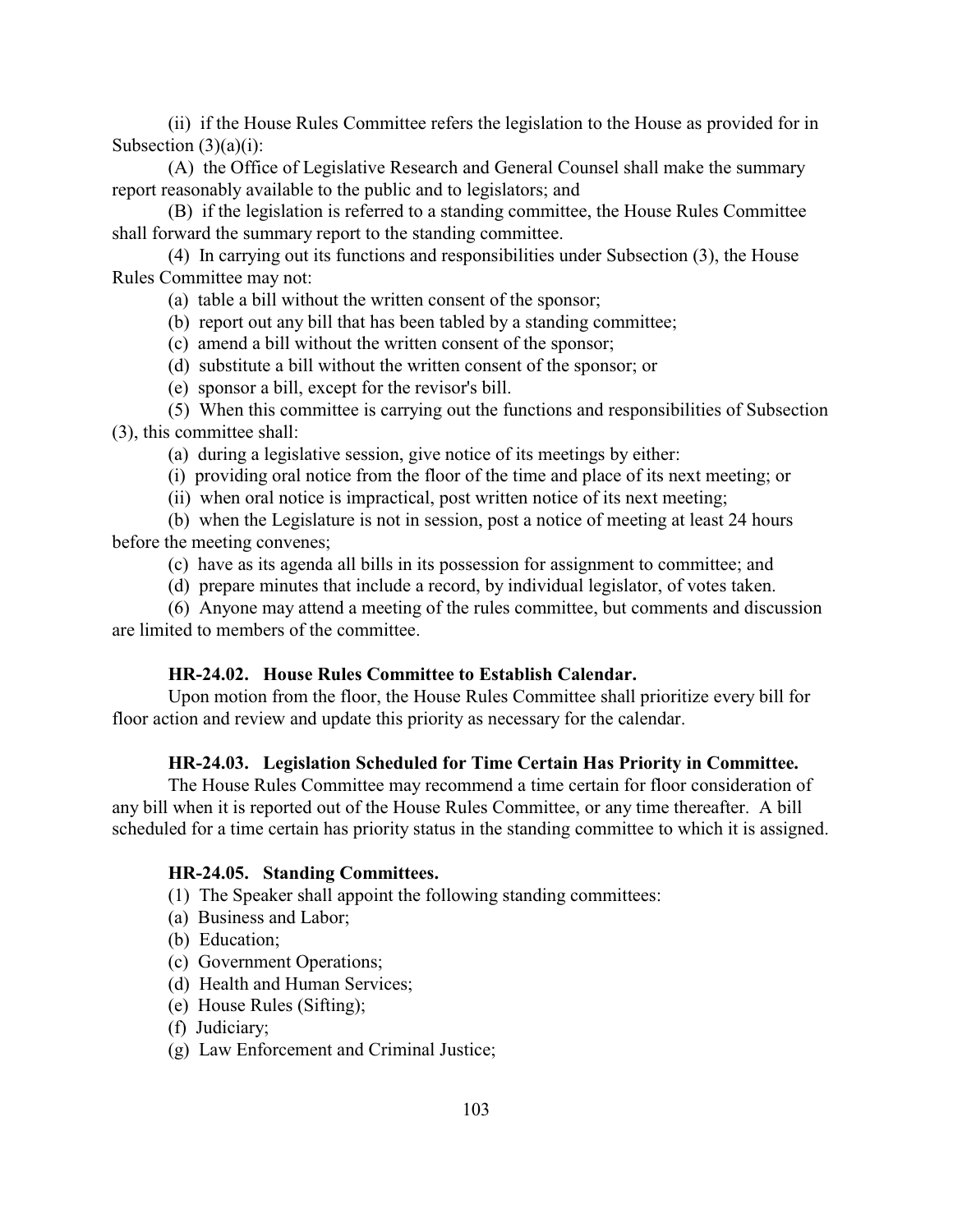(h) Natural Resources, Agriculture, and Environment;

(i) Political Subdivisions;

(j) Public Utilities and Technology;

- (k) Revenue and Taxation;
- (l) Transportation; and
- (m) Workforce Services and Community and Economic Development.

(2) The members of the Retirement and Independent Entities Committee created in Section 63E-1-201 who are appointed from the House of Representatives are a standing committee.

# **HR-24.06. Committee Chairman.**

The first member named on a committee shall be the chairman. The second member named shall be the vice-chairman.

# **HR-24.07. Notice of Committee Meeting.**

With the exception of the House Rules Committee functioning as provided in HR-24.01 Subsection (2), and any conference committee, the chair may call committee meetings after giving not less than 24 hours public notice as required under Title 52, Chapter 4, Open and Public Meetings. Staff shall post the time, room number, and agenda of all committee meetings in areas open to the public.

#### **HR-24.08. Agenda to include Tabled Bills.**

Standing committee agendas shall list the bill number, title, and sponsor of any bill tabled at the previous meeting. As provided in HR-24.12, this tabled bill may be lifted from the table at the meeting following the one at which it was tabled.

## **HR-24.09. Committees Not to Meet While House is in Session.**

No committee may meet while the House is in session without the permission of the Speaker or a majority approval of the House members present.

### **HR-24.10. Special Committees.**

Special committees, including task forces, may be formed by motion or resolution, and shall be appointed by the Speaker.

# **HR-24.11. Committee Attendance; Quorum.**

(1) A majority of any committee or subcommittee constitutes a quorum for the transaction of business.

(2) The Speaker, Majority Leader, Majority Whip, Assistant Majority Whip, House Rules Committee Chair, House Appropriations Committee Chair, Minority Leader, Minority Whip, and Assistant Minority Whip, and the fourth member of leadership from the minority party are not counted in determining a quorum, except for meetings the legislator actually attends.

# **HR-24.12. Committee Responsibilities.**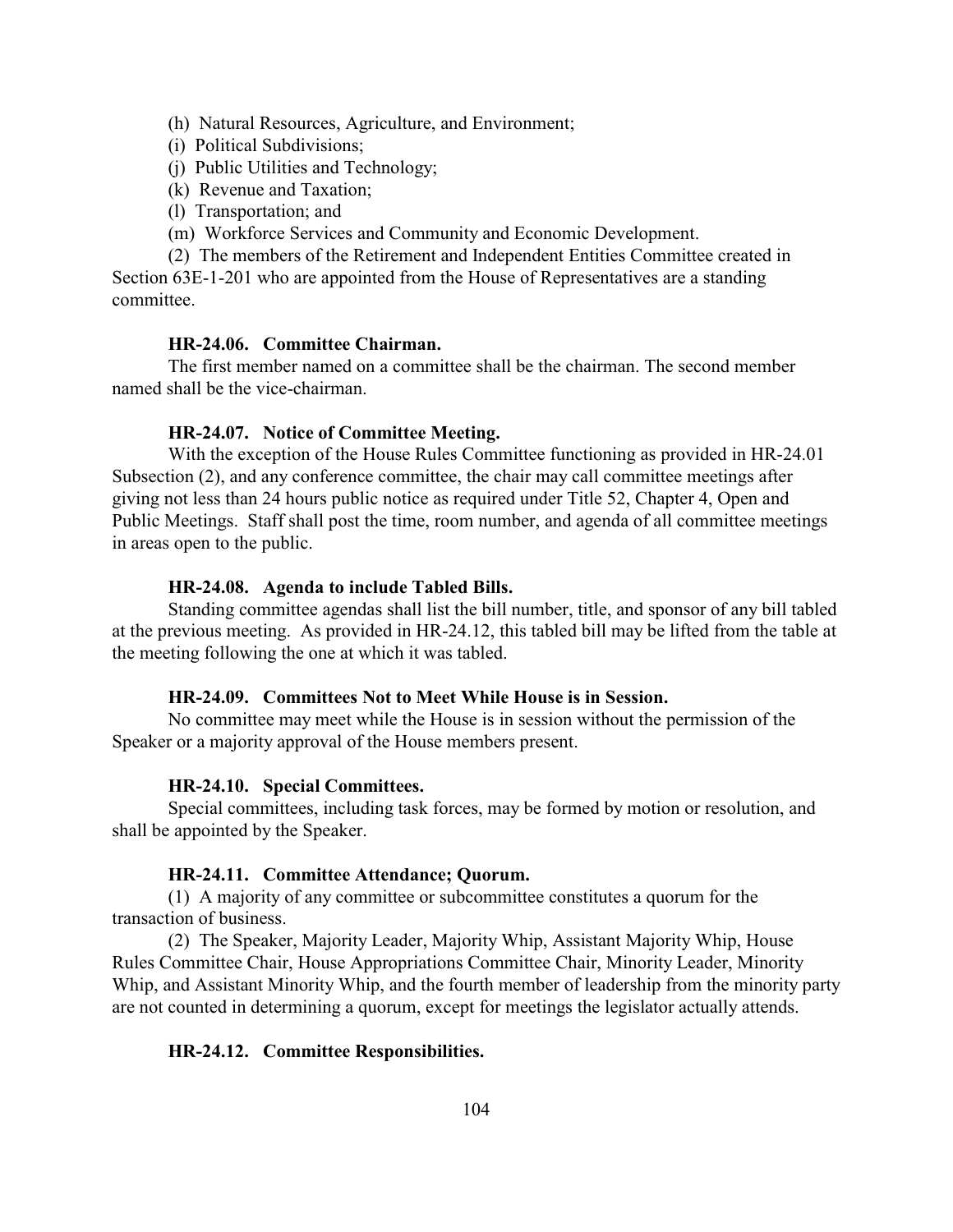(1) Each committee shall send a report to the House on each bill referred to it. With a majority vote, the committee may transmit bills with a favorable recommendation. Bills may be amended, held, tabled, returned to the House Rules Committee, or substituted in committee. Unless the bill is tabled, held, or returned to the House Rules Committee, the committee shall make a favorable recommendation on the matter to the House. Any bill tabled in committee shall be held until the next meeting, at which time it can be lifted from the table by a two-thirds vote of the committee. Any bill tabled in committee and not lifted at its next committee meeting shall be sent to the House Rules Committee for filing. When a motion to lift a tabled bill is made, the proponents shall be given five minutes to address the motion, the opponents shall be given five minutes to address the motion, and the proponents shall be given one minute to sum up. If a tabled bill is lifted at the next committee meeting, no further action may be taken at that time. However, if the bill is scheduled for a subsequent meeting, it may receive other committee action, including being reported out favorably. A tabled bill can be lifted from the House Rules Committee by a constitutional two-thirds vote of the House of Representatives. If a bill is tabled in a standing committee meeting and a Representative desires to lift the tabled bill from that committee prior to the committee's next meeting, the Representative may do so only with the approving vote of two-thirds of all elected Representatives.

(2) The committee may prepare a bill addressing the same subject matter to be introduced under committee sponsorship. The chief sponsor or sponsors of a bill may request in writing that committee members sponsor the measure. Upon agreement by the committee, the individual sponsor may relinquish individual sponsorship of the bill. A majority vote of the committee is required to amend, substitute, table, recommend, hold, or sponsor a bill.

(3) Except as specifically provided in this rule regarding the House Rules Committee, HR-24.01 governs the actions that may be appropriately taken by the House Rules Committee.

(4) A secretary shall record attendance and take minutes of committee action. The records shall be filed for three years in the office of the Chief Clerk of the House.

(5) If the chair allows public comment or testimony on a bill or other matter before the committee, the chair may, or a majority of the committee may, require that any person's or all persons' testimony be taken under oath.

(6) If in accordance with HR-24.01 the House Rules Committee forwards a summary report from the Occupational and Professional Licensure Review Committee in conjunction with legislation referred to a standing committee, the chair of the standing committee shall ensure that the summary report is read orally to the standing committee before action is taken by the standing committee on the legislation that is related to the summary report.

# **HR-24.14. Public Hearing.**

(1) A public hearing may be held in addition to, or instead of, a regular committee meeting. A public hearing may be held on the subject matter in one or more bills, resolutions, or proposals. The chair shall give the notice in accordance with Title 52, Chapter 4, Open and Public Meetings law. The notice shall include the bills or resolutions to be considered. The chair may, subject to the approval of the committee, adopt procedures for the orderly conduct of the hearing, including limitation on time for the hearing and for individual speakers, and the order in which speakers will be heard. By motion the committee may adjourn the public hearing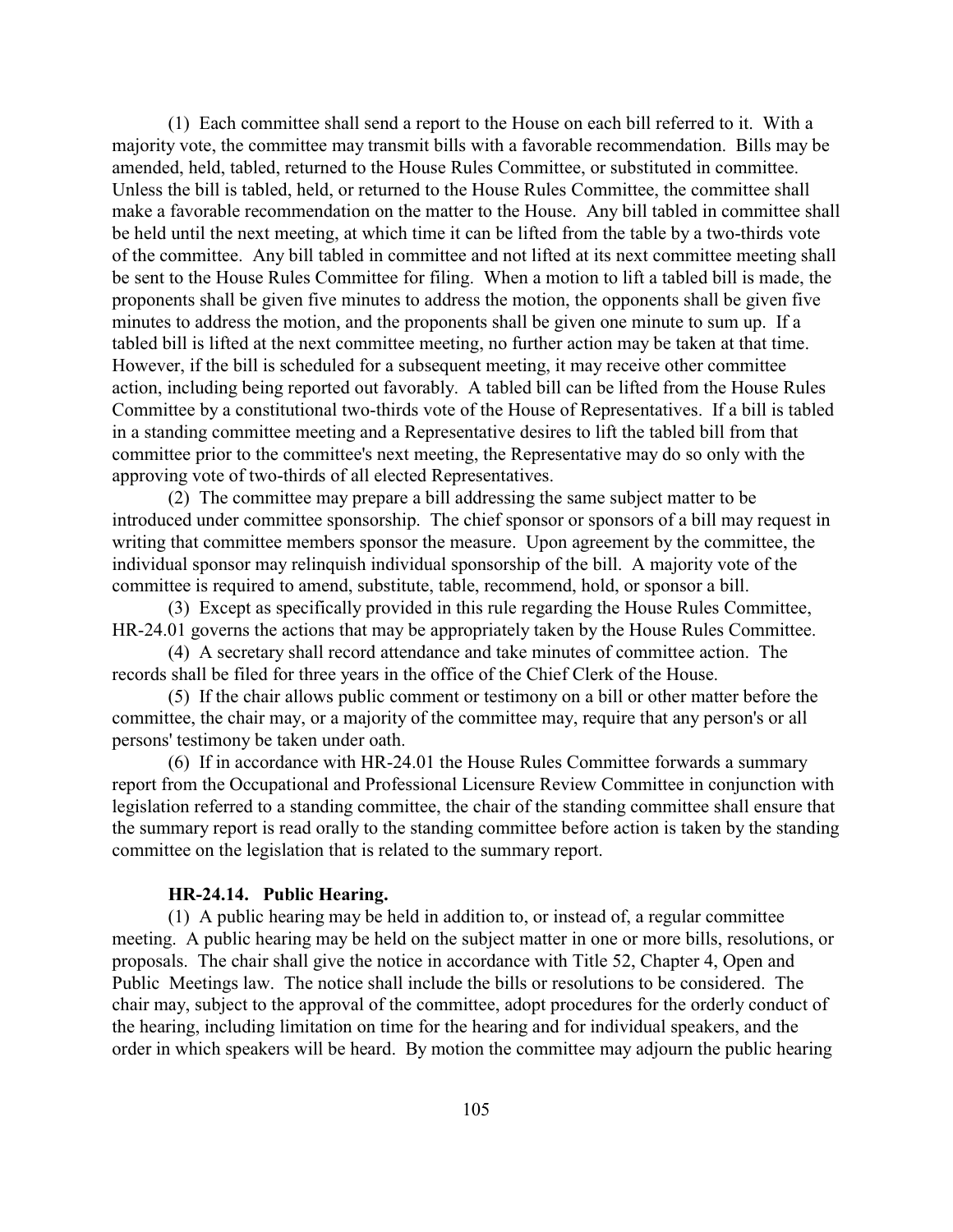and begin a regular committee meeting.

(2) When public hearings are being held, the committee may request testimony by persons who have expertise on the bills under discussion. At the direction of the chair, or upon a majority vote of the committee, the testimony may be taken under oath. The oath shall be administered by the committee chair, cochair, or committee staff. All public comment and testimony shall be received during the public comment phase of the committee meeting. Upon motion, the public comment phase of the committee meeting shall terminate. The public may not again participate except upon motion to take additional public comment.

### **HR-24.15. Sponsor of Bill to be Notified.**

The chairman of each committee shall notify the sponsor of any bill pending before the committee of the time and place it will be considered. Before any committee acts on a bill which has been referred to it for consideration, it shall invite the chief sponsor or sponsors to explain the bill.

# **HR-24.16. Voting -- Chair to Verbally Announce the Vote -- Dissenting Members to be Reported.**

- (1) After the committee votes, the chair shall:
- (a) determine whether the motion passed or failed;
- (b) verbally announce that the motion passed or that the motion failed; and

(c) verbally identify by name either the committee members who voted "yes" or the committee members who voted "no."

(2) (a) Members dissenting from a committee report may be listed by name on the committee report as dissenting.

(b) If any member of the committee desires to be listed on the committee report as dissenting, that committee member shall advise the committee during the meeting in which the committee report was adopted.

(c) If any member of the committee states the member's intent to be listed on the committee report as dissenting, staff for that committee shall prepare the committee report with any dissenting committee member listed separately by name.

# **HR-24.17. Chairman to Preserve Order; Appeal.**

The committee chairman shall decide points of order. On motion and approval by a majority vote of the committee members present, the committee may override the chairman's decision on any point of order. The motion and action shall be entered in the committee minutes.

# **HR-24.18. Committee Report to Include Signature of Chairman.**

All reports of bills and resolutions from a standing committee shall be signed by the chairman of the committee or a member authorized by the chairman.

#### **HR-24.19. Committee Reports.**

(1) All business referred to a committee shall be considered in the order determined by the committee chair.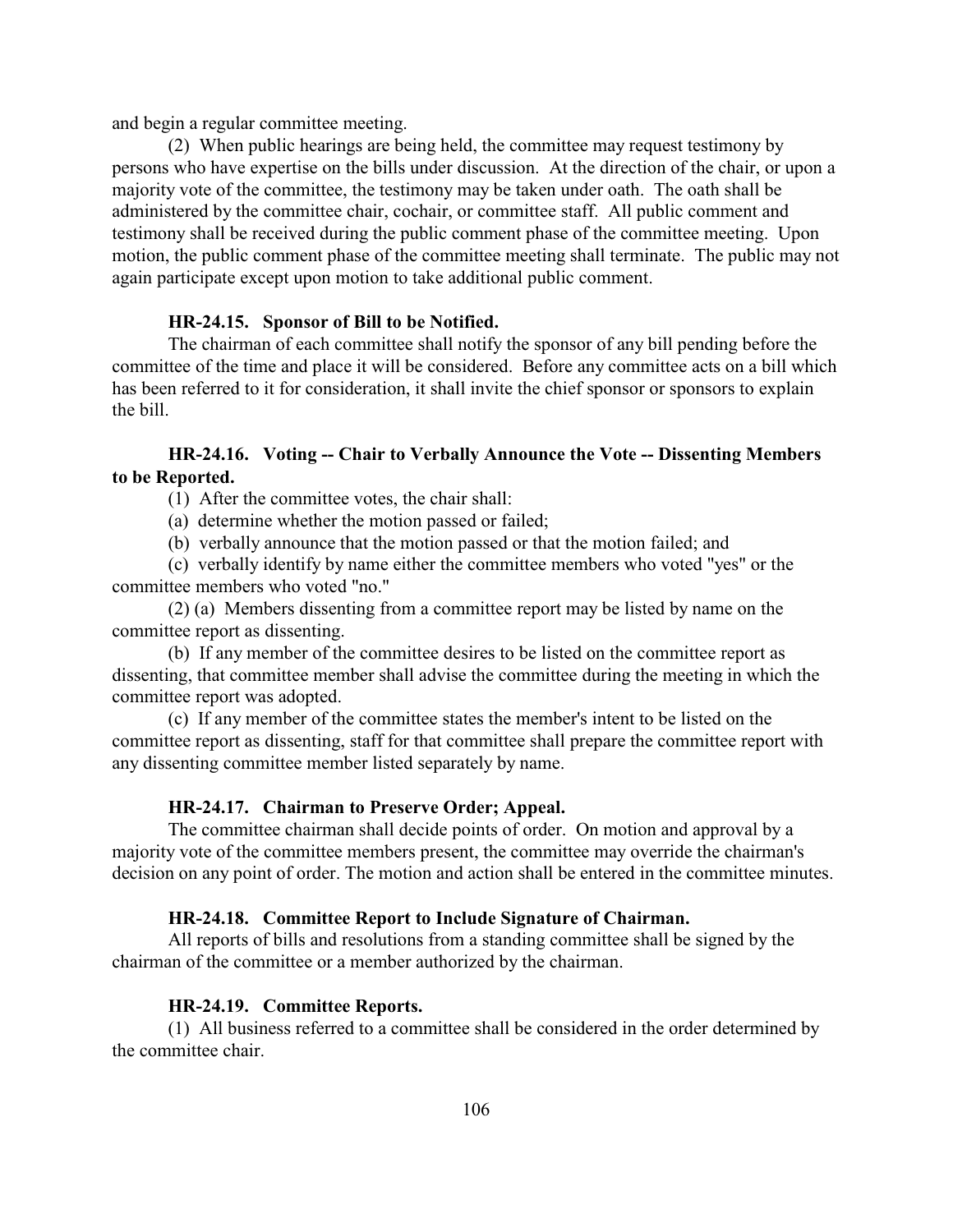(2) When a bill is acted upon by a committee, the bill and a committee report detailing committee action shall be submitted to the Chief Clerk of the House no later than the next legislative day.

(3) (a) If a bill is tabled, the House shall be notified.

(b) This notification requires no House action, because the bill will be automatically sent to the House Rules Committee.

#### **HR-24.20. Disorderly Conduct in Committee Meeting.**

The chairman may order the committee room cleared of visitors if there is disorderly conduct.

# **HR-24.21. Obtaining the Floor in Committee.**

The chairman shall recognize any member wishing to speak to the subject under consideration. The member's remarks shall be germane.

# **HR-24.22. Visitors.**

Visitors to a committee meeting or hearing may not sit in legislators' chairs. The number of people in a committee meeting may not exceed the maximum posted by the State Fire Marshal. The chairman shall maintain that limit.

During committee meetings, visitors may not speak unless called upon by the chairman. Restrictions on time may be announced.

# **HR-24.23. Committee Order of Business.**

Unless the chairman or majority of the committee determines otherwise, the order of business is:

- (1) call to order by the chairman;
- (2) approval of minutes of previous meeting;
- (3) announcement of agenda;
- (4) announcement of time restrictions;
- (5) communications; and
- (6) consideration of committee business.

## **HR-24.24. Motions.**

House Rules regarding motions govern committee meetings and hearings with the following exceptions:

(1) A motion to strike the enacting clause is never in order.

(2) A motion to circle is never in order. A bill may, however, be held in committee within the time limit imposed by HR-24.19.

# **HR-24.25. Motion to End Debate.**

A motion to end debate in committee shall be adopted by a two-thirds vote of the committee members present.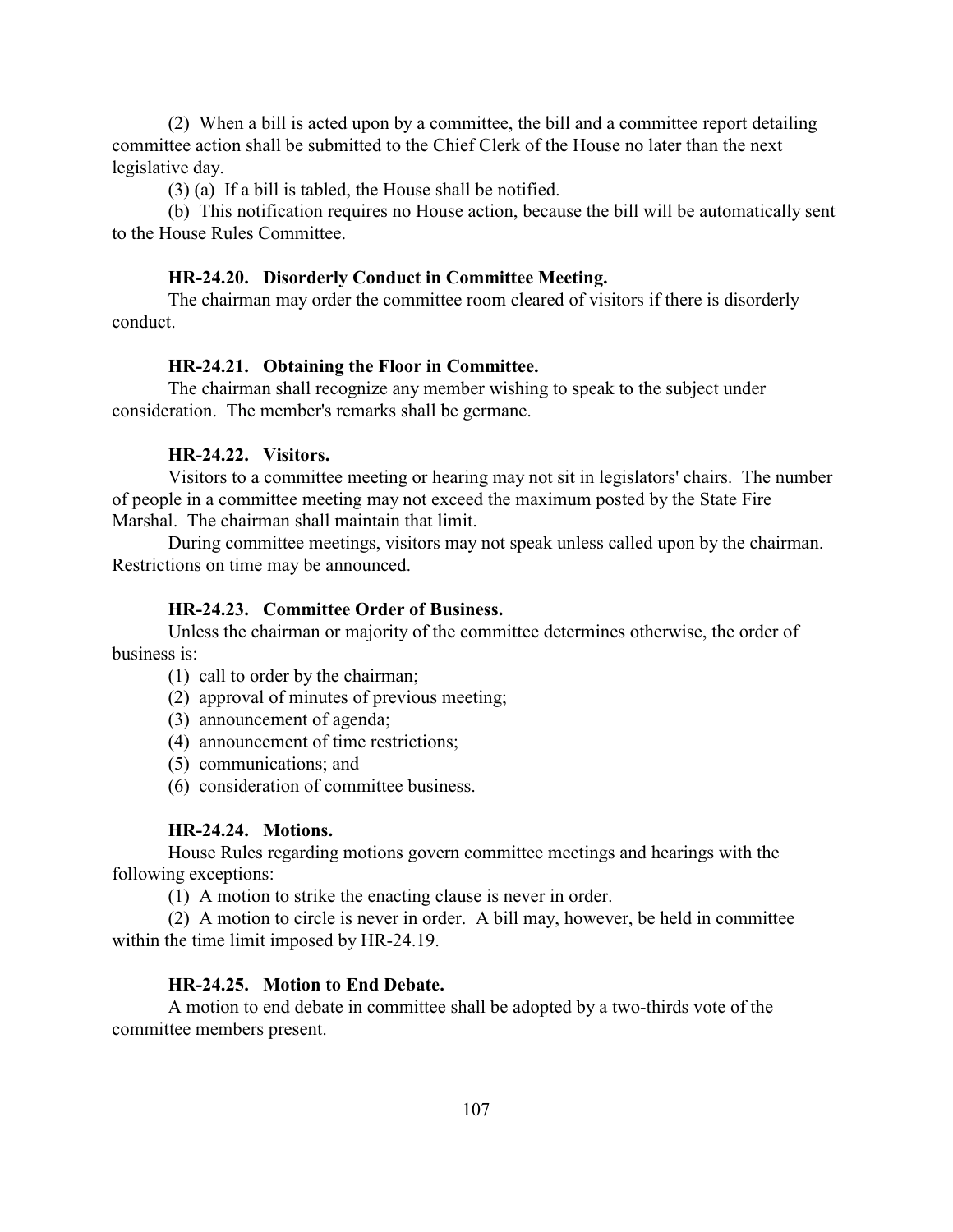## <span id="page-108-7"></span>**HR-24.26. Votes.**

Each committee member present shall vote on every question and the vote shall be recorded in the minutes.

#### <span id="page-108-4"></span>**HR-24.27. Reconsideration of Action.**

(1) Except as provided in Subsection (2), a committee may, by majority vote of those present, reconsider any committee action at any time before the committee report is sent to the House.

(2) A committee may not reconsider a bill more than once.

# <span id="page-108-1"></span>**HR-24.28. Committee of the Whole.**

On majority vote of those present, the House may resolve itself into a committee of the whole.

#### <span id="page-108-3"></span>**HR-24.29. Procedure in Committee of the Whole.**

The Speaker will be chairman and preside over the committee of the whole. House Rules apply, except:

(1) no Representative may speak more than twice on the same subject;

(2) roll call votes may not be taken; and

(3) no appeal may be taken from a decision of the chair.

#### <span id="page-108-2"></span>**HR-24.30. Motion to Dissolve Committee of the Whole.**

A motion to dissolve a committee of the whole is always in order and shall be decided without debate.

#### <span id="page-108-5"></span>**HR-24.33. Scheduling Guest Speakers.**

Any guest speaker must be scheduled for a time certain by the House Rules Committee prior to being heard on the floor of the House. A guest speaker does not include a person who is called to address the House on a particular bill or issue under consideration by the House, nor does it include a legislator's introduction or acknowledgment of a visitor or special guest who does not address the House.

#### <span id="page-108-6"></span><span id="page-108-0"></span>**25. THE CALENDAR AND PASSAGE OF BILLS**

#### **HR-25.01. Calendaring Interim Committee Bills.**

An interim committee bill which has been approved by a majority vote of the interim committee members, shall be read for the first time and referred to the House Rules Committee for calendaring. The House Rules Committee may refer the bill to the calendar without standing committee review, or it may recommend that the bill be referred to a standing committee. If the House Rules Committee calendars the bill without standing committee review, the sponsor or any other Representative may move that the bill be reviewed by a standing committee prior to a bill's consideration on the floor. If this motion is approved by a majority of the Representatives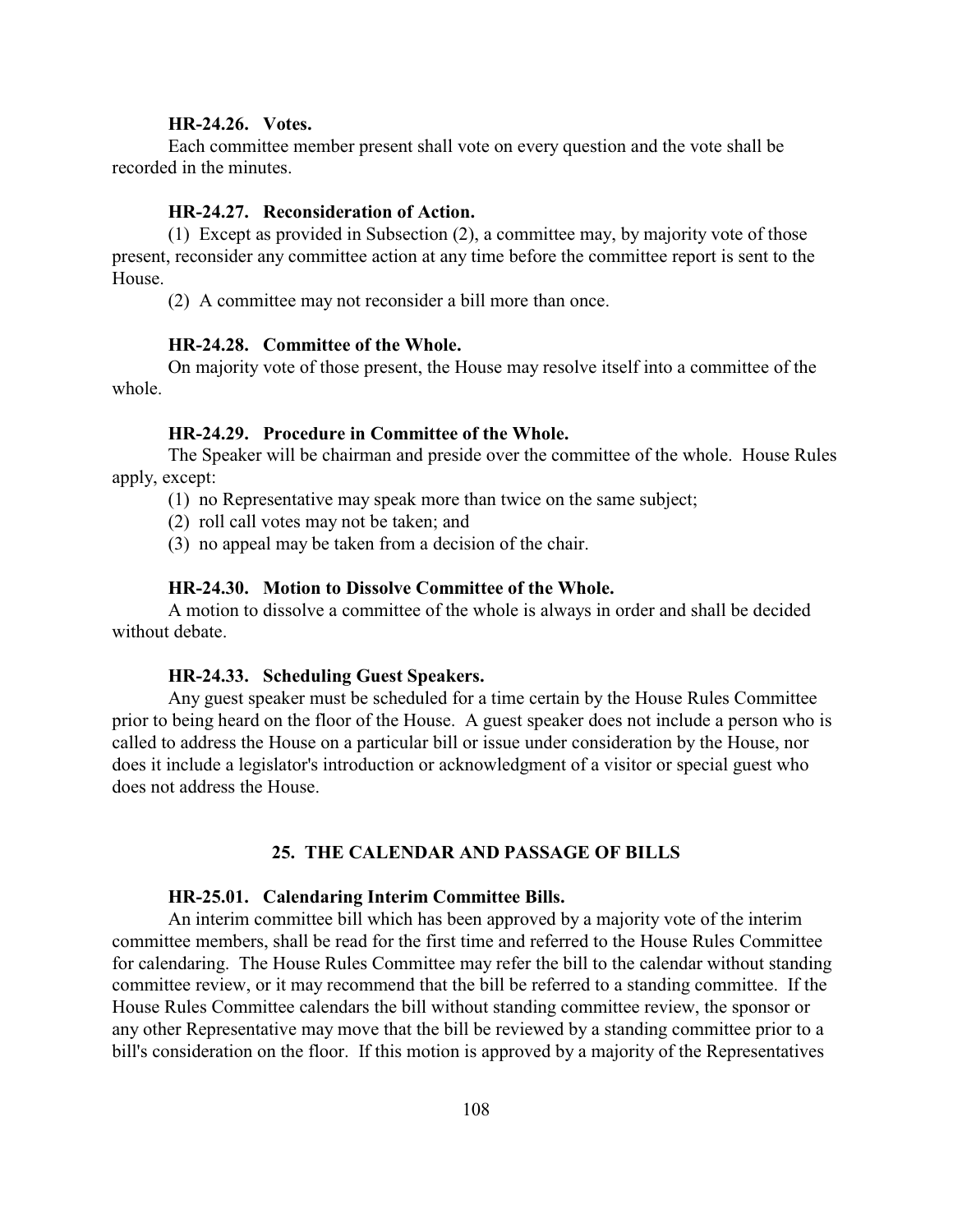present, the bill shall be referred to a standing committee for consideration.

# <span id="page-109-0"></span>**HR-25.03. Consideration of Bills.**

(1) Except for the 43rd, 44th, and 45th day of the session, a bill may not be read the third time until the day after it is placed on the third reading calendar.

(2) Bills on third reading calendar shall be considered in the order they appear on the calendar unless a constitutional majority vote of the members of the House directs other action.

(3) The Chief Clerk shall maintain the calendar properly listing the bills.

# <span id="page-109-2"></span>**HR-25.04. Special Order of Business.**

A bill may become a special order of business on the time certain calendar by recommendation from the House Rules Committee or with the approval of a majority of the members present. At the time set for consideration, the Speaker shall place the bill before the House.

# <span id="page-109-1"></span>**HR-25.05. Second Reading Calendar.**

(1) The Chief Clerk of the House or his designee shall read the committee report to the House and this constitutes the second reading of any bill referred to in the report. Each bill listed shall be read by title, unless the House suspends this requirement by a two-thirds vote. (cf. HR-27.16)

(2) The Reading Clerk shall read the committee report.

(3) A motion to adopt a "favorable" committee report places the bill before the House with all committee amendments. If a motion to adopt a "favorable" committee report does not receive a majority vote, the bill shall be returned to the House Rules Committee.

(4) A majority vote of the members present is required to pass the bill on the second reading calendar.

(5) Any listing of dissenting members on a committee report is not to be read by the Reading Clerk or entered as part of the report in the journal.

# <span id="page-109-3"></span>**HR-25.08. Third Reading Calendar.**

(1) (a) For its third reading, each bill listed shall be read by title, unless by two-thirds vote the House members suspend this requirement. (Utah Constitution Article VI, Section 22; cf. HR-27.16)

(b) The bill shall then be considered.

(2) (a) On each bill, after reading the title, the reading clerk shall announce which House standing committee reviewed the bill and the vote in that committee.

(b) If a bill has not received a House standing committee review, the reading clerk shall announce that the bill received no House standing committee review.

(3) (a) The final question is: "This bill (resolution) has been read three times; the question is: Shall the bill (resolution) pass?"

(b) The final vote shall then be taken.

# <span id="page-109-4"></span>**HR-25.09. Third Reading of Money Bills.**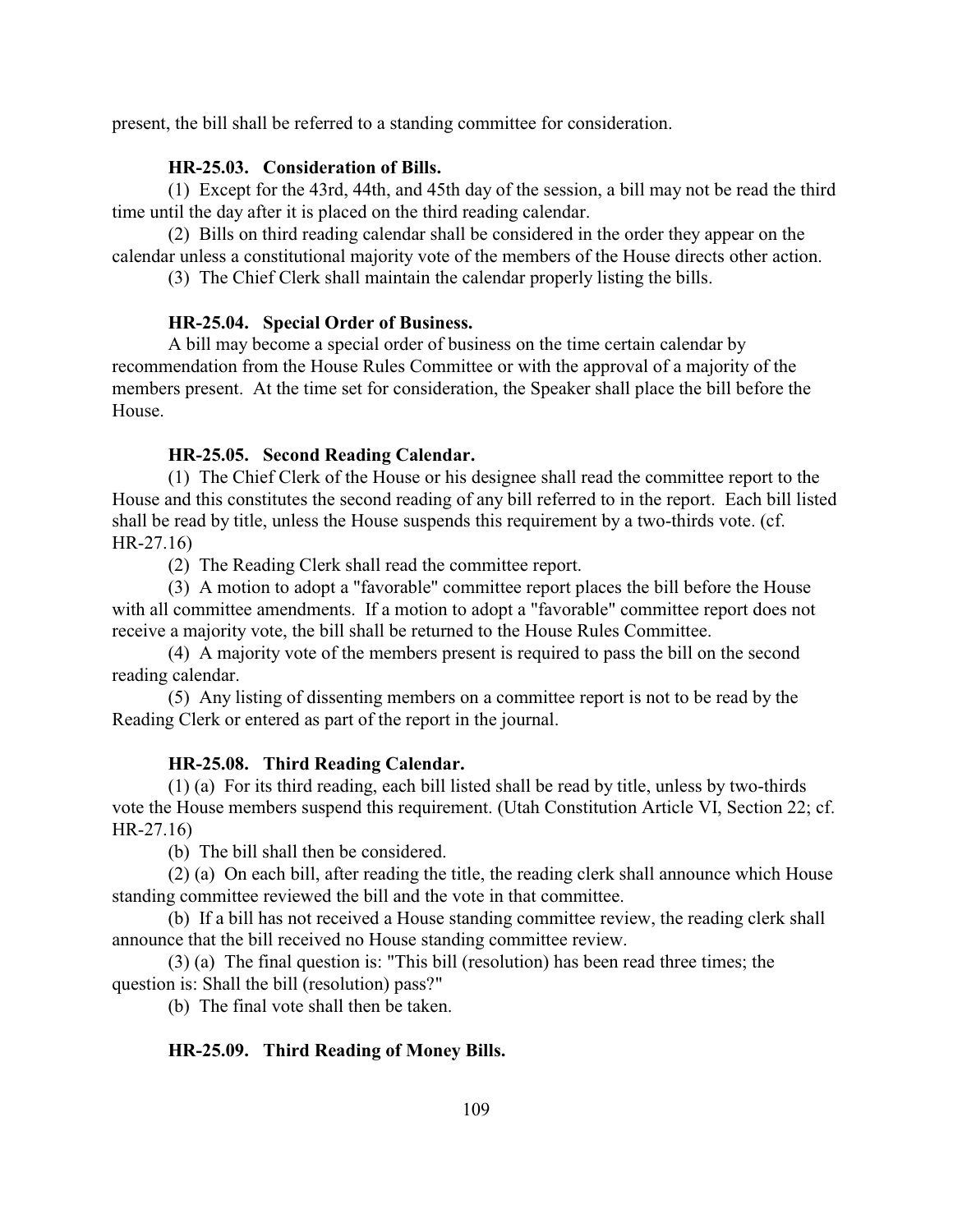<span id="page-110-0"></span>A majority of the House may direct the reading of the long title of all bills appropriating money.

#### **HR-25.10. Amendments to House Bills.**

All pages with amendments by the House shall be reprinted on lilac paper.

# <span id="page-110-3"></span>**HR-25.11. Re-referring Bills to Committee.**

A bill that has been referred to a standing committee may be re-referred as follows:

(1) by the presiding officer;

(2) upon motion from the floor; and

(3) if a bill has been reported back by the committee to which it was assigned with the recommendation that it be re-referred to the House Rules Committee.

# <span id="page-110-1"></span>**HR-25.12. Action on Senate Bill.**

(1) When a Senate bill is received by the House with a transmittal letter informing the House that it has passed the Senate, the bill shall be read the first time and referred by the Speaker to the House Rules Committee. Action on Senate bills is the same as for House bills.

(2) If a Senate bill is identical to a House bill, the House Rules Committee shall identify the bills and direct that the bill which was first requested from the Office of Legislative Research and General Counsel shall be adopted at the direction of the House Rules Committee. Any substitution shall be noted in the journal.

# <span id="page-110-5"></span><span id="page-110-4"></span>**HR-25.13. Time Limit for House Bills.**

No House bill, except the appropriations bills may be considered after the 42nd day of the annual general session of the Legislature. The House may suspend this rule only by a constitutional two-thirds vote of all its members.

# <span id="page-110-2"></span>**HR-25.14. Consent Calendar.**

(1) Standing committees may report a bill to the House with the recommendation that it be placed on the consent calendar if:

(a) the sponsor has requested it;

(b) the committee has passed the bill out favorably by an unanimous vote with a quorum present; and

(c) in a separate motion and vote, the committee has, with a quorum present, unanimously recommended that the bill be placed on the consent calendar.

(2) Upon adoption of the committee report by the House, the Chief Clerk of the House shall place the bill on the consent calendar.

(3) (a) Each day, the Speaker shall call the attention of the members of the House to the bills on the consent calendar and inform them that if they have any objections to any of these bills, they should register them with the Chief Clerk.

(b) If objections are registered by six or more members of the House, the bill shall be removed from the consent calendar, and placed on the bottom of the third reading calendar.

(c) No debate is in order on a bill on consent calendar.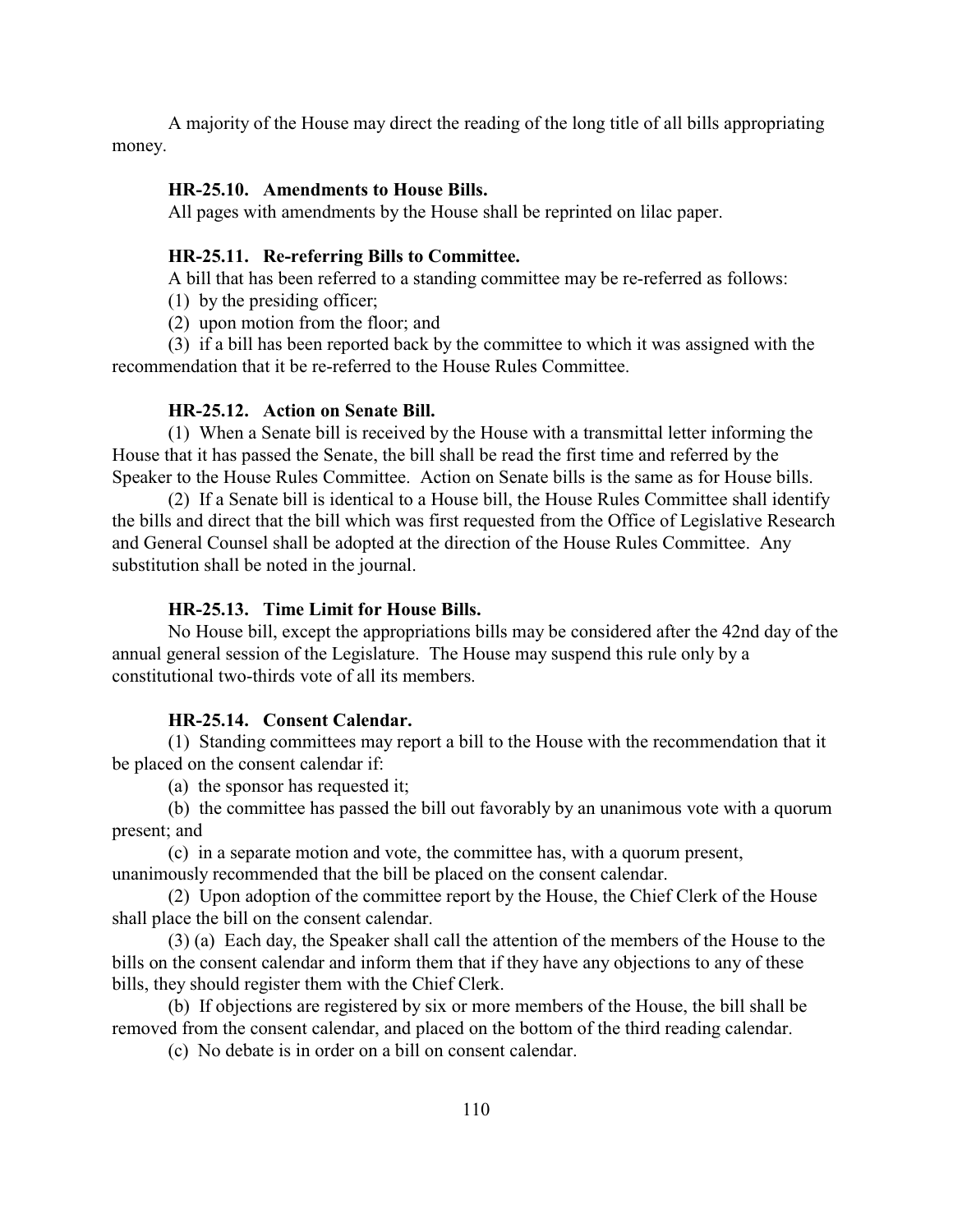(4) If after three days during which the House has floor time, no more than five members have registered objections to the bill with the Chief Clerk:

- (a) the bill shall be read the third time (cf. HR-27.16);
- (b) the sponsor of the bill may take two minutes to introduce and explain the bill; and
- (c) the bill shall be placed before the House, and considered for final passage.

# <span id="page-111-0"></span>**HR-25.15. Concurrence Calendar.**

(1) (a) After the transmittal letter from the Senate informing the House that the Senate has amended a House bill is read, the bill shall be placed on the concurrence calendar.

(b) During the first 43 days of the annual general session, the bill shall remain on the concurrence calendar for at least one legislative day before the House may consider the question of concurrence.

(c) During the last two days of the annual general session, and during any special sessions, the bill may be considered for concurrence after giving House members reasonable time to review the Senate amendments.

(2) When presented to the House, the question shall be: "This bill (resolution) has been read three times; the question is: Shall the House concur in the Senate amendments?"

# <span id="page-111-3"></span>**26. CONFLICT OF INTEREST**

#### <span id="page-111-1"></span>**HR-26.01. Declaration of Conflict of Interest Form.**

The filing of the Declaration of Conflict of Interest form with the Chief Clerk of the House each year and whenever the legislator changes employment satisfies the requirement of disclosing a legislator's conflict of interest.

#### <span id="page-111-2"></span>**HR-26.02. Verbal Disclosure of Conflict of Interest in House Floor Debate.**

(1) (a) Before speaking on the floor of the House on any legislation or legislative matter in which a House member reasonably believes that he may have a conflict of interest, the House member should orally disclose to the House that he may have a conflict of interest and what that conflict is.

(b) The declaration of the conflict of interest shall be noted in the House Journal.

(2) Nothing in this House rule requires a House member with a conflict of interest on legislation or a legislative matter pending before the House to orally disclose that conflict of interest if the House member does not speak on the legislation or legislative matter and the conflict has been disclosed on the legislator's conflict of interest form.

# <span id="page-111-4"></span>**27. MOTIONS**

# <span id="page-111-5"></span>**HR-27.01. Motion to Be Stated Before Debate.**

(1) No Representative may speak to a matter and reserve the right to make a motion after those comments unless he receives permission to do so by the Speaker. The Representative shall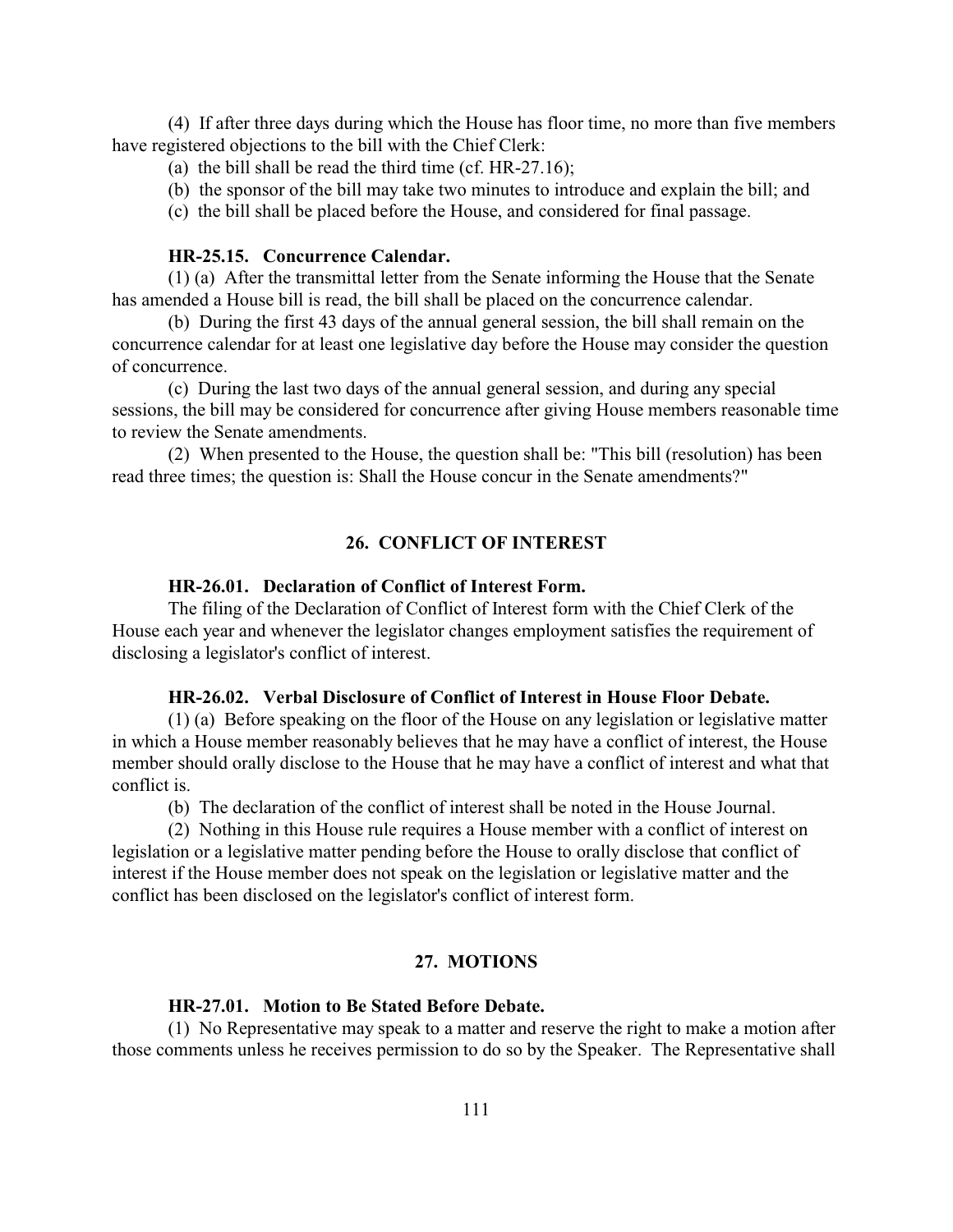confine his remarks to the subject of the motion to be made. The only motions which can be reserved in this way are:

- (a) a motion to amend; and
- (b) a substitute motion.

(2) When a motion is made orally, it shall be stated by the Speaker; if the motion is made in writing, it shall be given to the Chief Clerk and distributed to the members.

#### <span id="page-112-3"></span>**HR-27.02. Withdrawing a Motion.**

A motion may be withdrawn by the maker of the motion at any time prior to the vote on the motion.

#### <span id="page-112-2"></span>**HR-27.03. No Second Required of Motions.**

No second is required to any motion during any House floor consideration or in a House committee.

#### <span id="page-112-1"></span>**HR-27.04. Motion in Order During Debate.**

When a question is under debate, no motion may be received except:

- (1) to determine the time to which to adjourn;
- (2) to adjourn;
- (3) to recess;
- (4) to call the House;
- (5) to move the previous question;
- (6) to refer to a committee (commit or recommit);
- (7) to limit debate;
- (8) to postpone to a time certain;
- (9) to circle;
- (10) to strike the enacting clause; or
- (11) to amend.

Questions of privilege, order, and an appeal are also in order during debate.

These several motions have the priority listed in this rule.

If an amendment to a bill has been proposed and is under consideration by the body, any motion for the previous question shall only be directed toward the amendment. If no amendment or substitution to a bill has been proposed to the house, a motion to move the previous question shall be to the bill itself.

During a roll call, no motion or other business is in order except for a call of the House, until after the announcement of the result of the vote.

# <span id="page-112-0"></span>**HR-27.05. Motion to Adjourn.**

(1) A motion to adjourn is always in order except:

(a) when a vote is being taken;

(b) when a previous motion to adjourn has been defeated and no intervening business has been transacted; or

(c) when another Representative has the floor.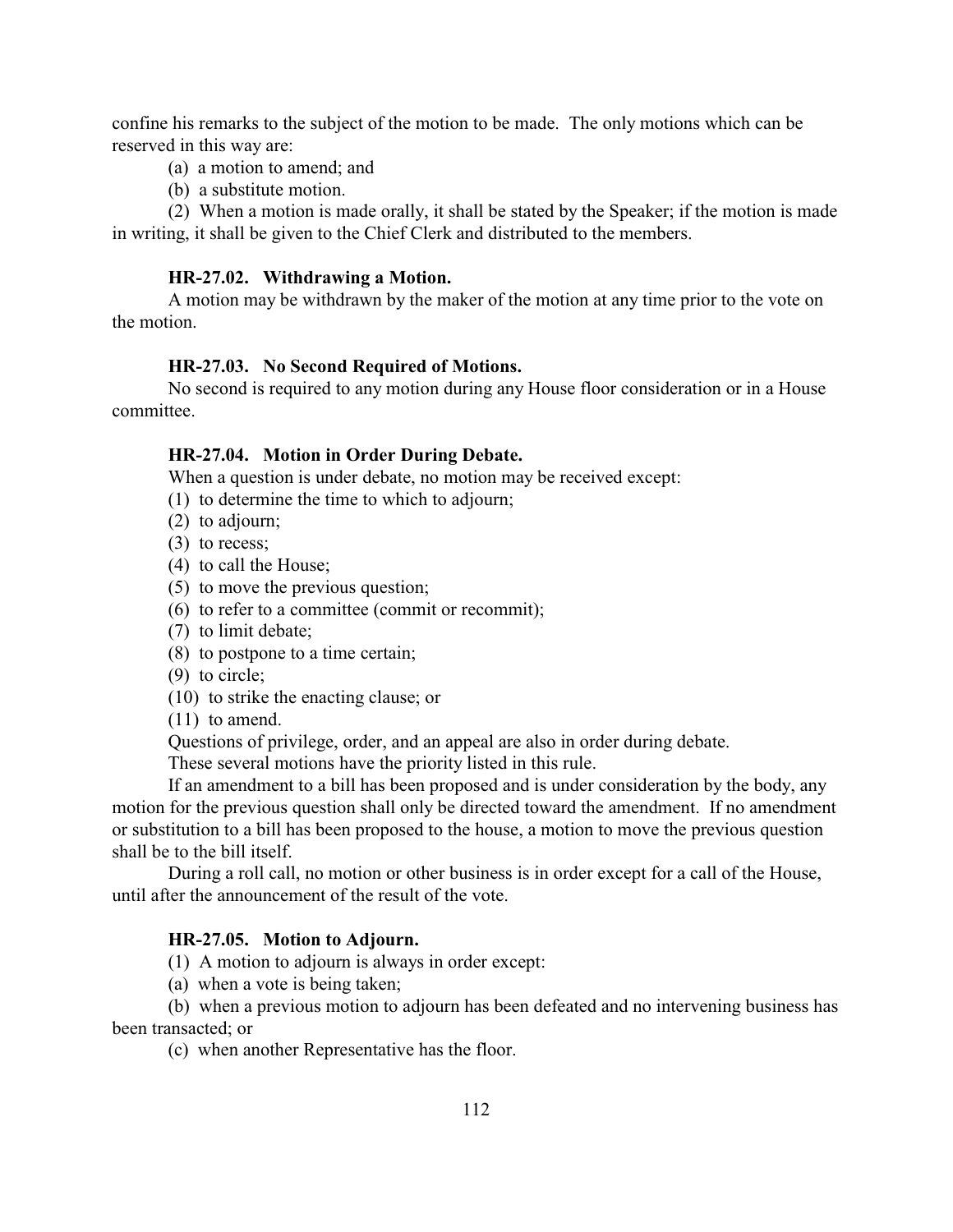(2) If a motion for adjournment has been made, no substitute motion for adjournment is in order. However, a motion for adjournment may be amended with the approval of the sponsor of the original motion.

#### <span id="page-113-3"></span>**HR-27.07. Motion to Circle.**

(1) A motion to circle any bill temporarily holds the bill in place on the calendar.

(2) (a) A motion to circle preserves all amendments already adopted by the House.

(b) A motion to circle extinguishes all amendments pending at the time that the motion is made.

(3) When a motion to uncircle is made:

(a) amendments already adopted by the House are part of the bill; and

(b) any amendments that were being discussed at the time the bill was circled are extinguished and a new motion to amend must be made in order to revive them.

## <span id="page-113-4"></span>**HR-27.08. Motion to Postpone.**

If a motion to postpone to a day certain or indefinitely or to refer a matter to committee is defeated, such motion may not be renewed on the same day, or during the same reading of a bill.

## <span id="page-113-5"></span>**HR-27.09. Motion to Strike Enacting Clause.**

A motion to strike the enacting clause of a bill has precedence over a motion to amend. If carried, this motion defeats the bill.

#### <span id="page-113-2"></span>**HR-27.10. Filling Blanks.**

When a blank is to be filled on a bill with a sum or a time, those motions proposing the least sum and the shortest time are given precedence.

#### <span id="page-113-0"></span>**HR-27.11. Amendment Must be Germane.**

Any amendment must be germane to the original bill or resolution under consideration and may not be offered if it is opposite to the motion or amendment it replaces.

## **HR-27.12. Motion to Refer to Committee, Postpone, or Circle.**

A motion to refer to committee, to postpone to a time certain, or to circle precludes consideration of all amendments and debate on the main question.

#### <span id="page-113-6"></span>**HR-27.13. Nondebatable Motions.**

A motion to adjourn or recess, shall be decided without debate. A motion for previous question or to extend the time for debate are also nondebatable motions. All questions of order arising from one of the above motions shall also be decided without debate.

#### <span id="page-113-1"></span>**HR-27.14. Division of a Question.**

If a question in debate contains several points, a Representative may have the question divided. The request to divide must clearly state how the question is to be divided. A motion to strike out and insert is not subject to division. However, the rejection of a motion to strike out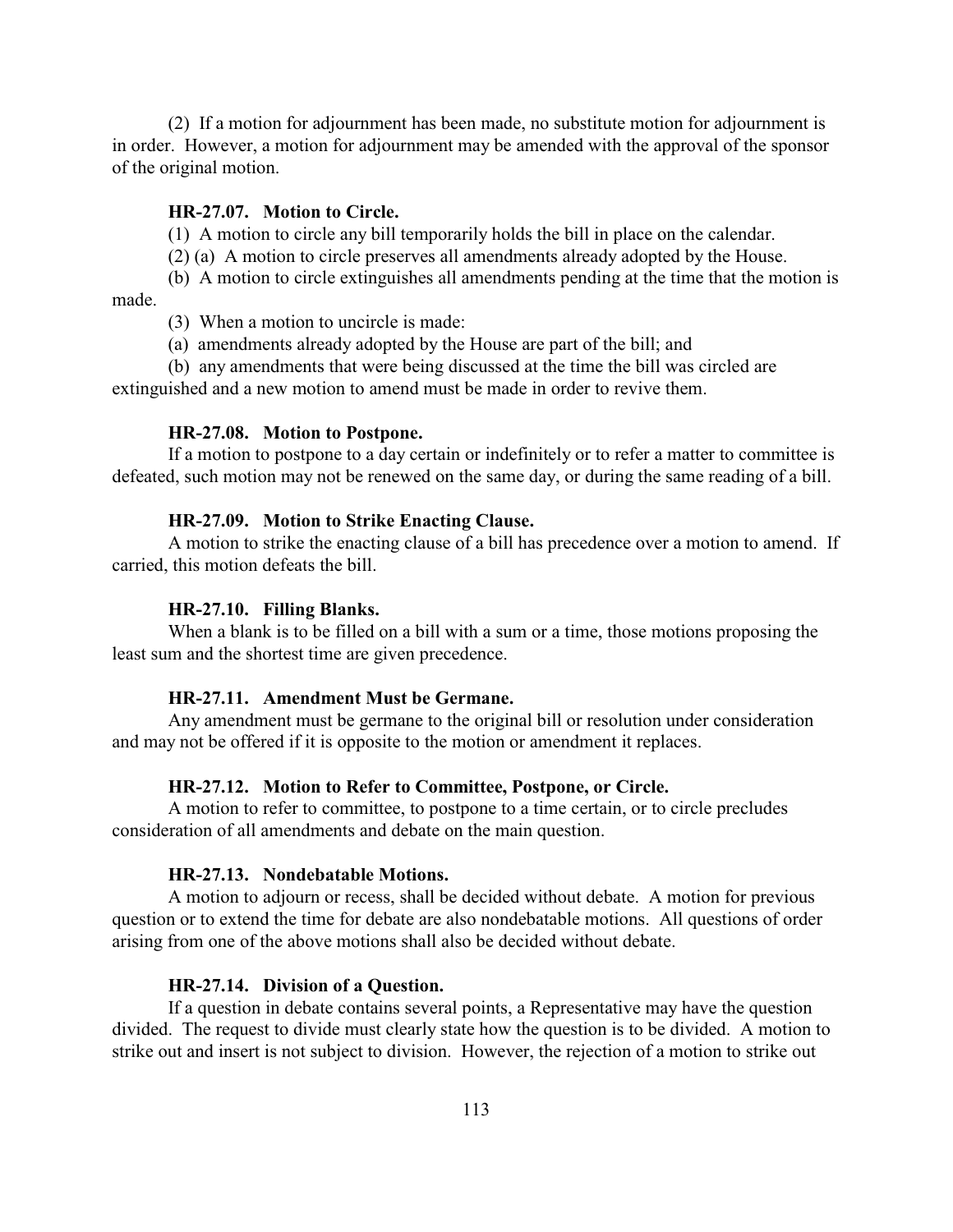and insert one proposition does not preclude a motion to strike out and insert a different proposition.

The Speaker or the designee of the Speaker shall determine how many divisions may be made to any question. The body may seek to overrule this decision only once.

## <span id="page-114-5"></span>**HR-27.15. Substitute Motions.**

A substitute motion, if adopted by vote of a majority of the members present, disposes of the original motion.

A motion for the previous question, which is a call for an end to debate and a vote on the matter under discussion, cannot be made as a substitute motion.

#### <span id="page-114-3"></span>**HR-27.16. Constitutional Motion.**

At the beginning of each session of the House, before the reading of any bill or resolution, the House Rules Committee chair shall make the following motion:

"Mr. (Madam) Speaker, as allowed by the Utah Constitution and the Joint Rules of the Legislature, I move that the House continue its practice of reading only the short title of bills and resolutions as they are introduced or considered on a House calendar and not read the long title of the bills and resolutions unless a majority of the House directs the reading of the long title, short title, or both of any House or Senate bill or resolution."

# <span id="page-114-4"></span>**HR-27.17. Motion to Lift a Bill from Committee.**

(1) Any member of the House may make a motion to lift a bill or resolution from a standing committee or the House Rules Committee and place it on the third reading calendar.

(2) (a) Except as provided in Subsection (2)(b), if the motion is approved by a majority of the members present, the bill or resolution shall be placed on the third reading calendar.

(b) During the 43, 44, and 45 day of the annual general session, and during any special session, a motion to lift a bill from committee must be approved by a vote of two-thirds of the members present.

#### <span id="page-114-2"></span><span id="page-114-0"></span>**28. DEBATE**

#### <span id="page-114-1"></span>**HR-28.01. Representatives Not to Speak More Than Twice; Maximum Floor Time.**

(1) Without permission from the House, no Representative may speak more than twice on the same bill, each amendment, or substitution in any one debate on the same day and on the same reading of the bill. Representatives who have spoken once are not entitled to the floor again, except for explanation, if any Representative who has not spoken wishes to speak.

(2) No Representative may speak longer than 15 minutes at any time, unless another Representative yields his time to the Representative who has the floor.

(3) Unless extended by a majority vote:

(a) during the first 38 days of any general session floor time on any legislation may not exceed eight hours;

(b) during the last seven days of any general session, floor time on any legislation may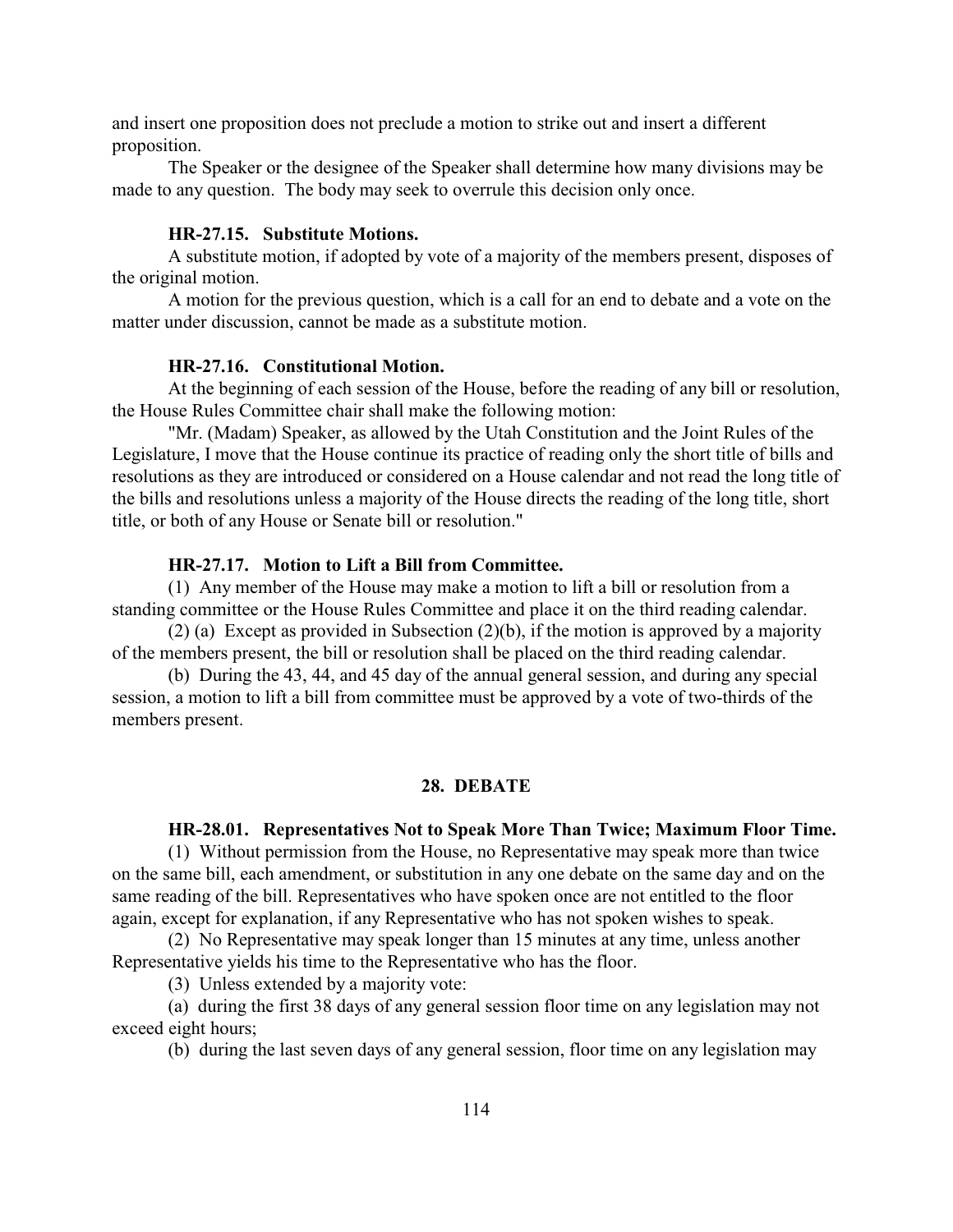not exceed two hours.

#### <span id="page-115-6"></span>**HR-28.02. Interruptions and Questions.**

No Representative shall interrupt or question another Representative in debate without the Representative's consent. To obtain such consent, the Representative shall first address the Speaker and receive the consent of the member through the Speaker.

#### <span id="page-115-8"></span>**HR-28.03. Sponsor May Open and Close Debate.**

Notwithstanding the passage of a motion to end debate, the chief sponsor of any legislation or motion shall open and close debate.

# <span id="page-115-5"></span>**HR-28.04. Committee Chairman to Report Findings.**

The Speaker shall, if requested during debate on a bill, have the chairman of the standing committee to which the bill was assigned report the recommendations of the committee to the House.

#### <span id="page-115-7"></span>**HR-28.05. Previous Question.**

The motion for the previous question, which is a call for an end to debate and a vote on the matter under discussion, must be approved by a vote of two-thirds of the Representatives present.

#### <span id="page-115-4"></span>**HR-28.06. Breaches of the Order of the House.**

The Speaker may call a Representative to order if the Representative is speaking impertinently, superfluously, tediously, or irrelevantly. If called to order, the Representative shall sit down, unless granted permission to explain his speech.

# <span id="page-115-1"></span>**29. AMENDMENTS AND SUBSTITUTIONS**

#### **HR-29.01. Motions in Writing.**

All amendments to bills over 15 words shall be typewritten on pink paper and distributed to the Chief Clerk, the Journal Clerk, and all Representatives before the amendment is proposed. All other motions except motions to adjourn, circle, table, or refer to committee shall be written if requested by any Representative.

#### <span id="page-115-2"></span>**HR-29.02. Passage of Amendments by a Majority Vote.**

A constitutional amendment, resolution, or bill requiring a vote of a constitutional two-thirds of the members of the House for final passage, may be amended by a majority vote.

## <span id="page-115-0"></span>**HR-29.03. Amendments in Order on Third Reading.**

Amendments or substitutions are in order on the third reading of a bill.

## <span id="page-115-3"></span>**HR-29.04. Reporting on Committee Amendments.**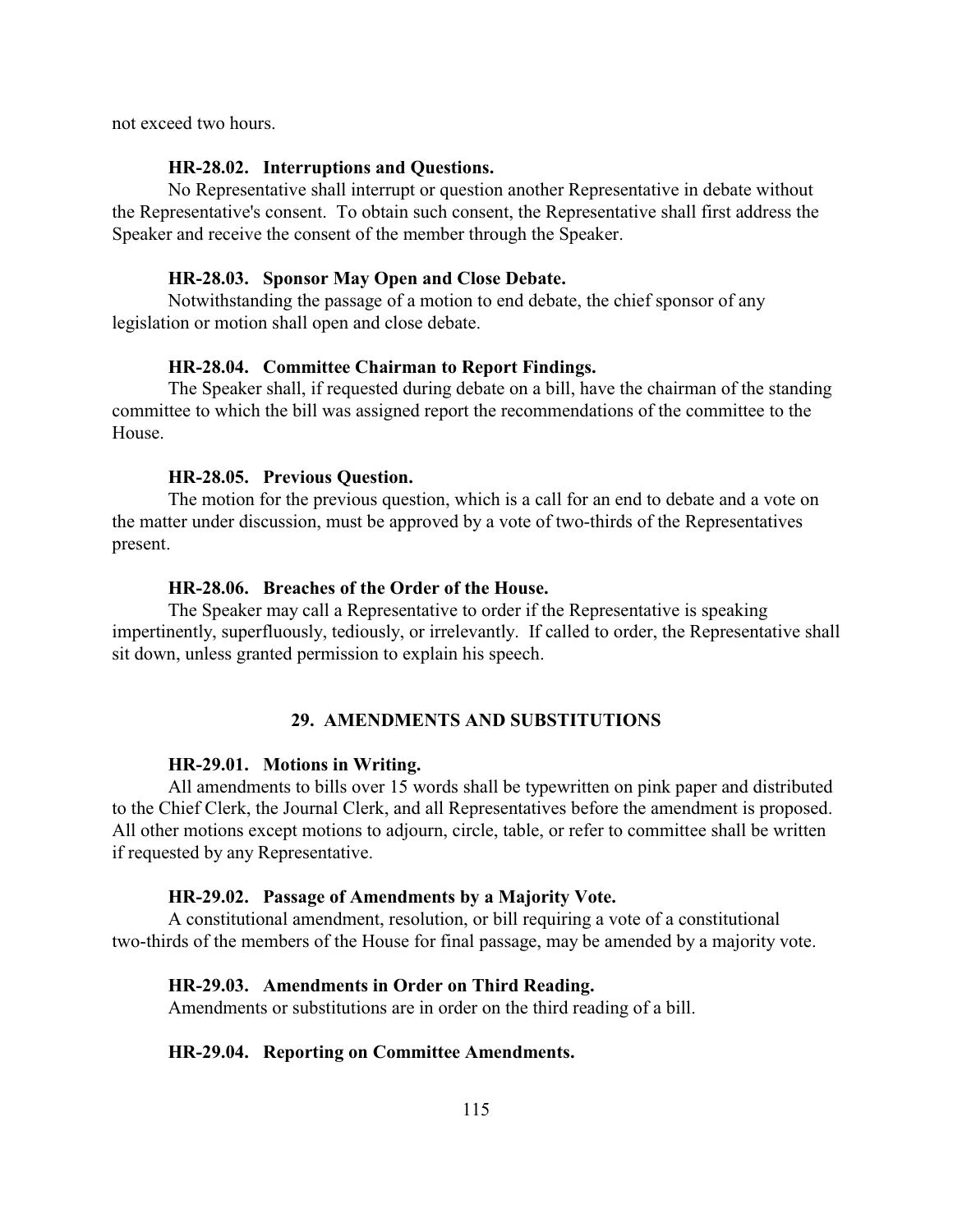Amendments or any substitution made in committee are part of the bill upon adoption of the committee report by the House.

#### <span id="page-116-1"></span>**HR-29.05. Amendments Referred to Committees to be Reported.**

When a bill is referred to committee with amendments or substitution pending, action on the amendments or substitution shall be reported to the House.

# <span id="page-116-0"></span>**HR-29.06. Order of Action.**

If a motion for an amendment or substitution is made, the House shall first consider the amendment or substitution, before turning its attention to the bill itself.

## <span id="page-116-3"></span>**30. VOTING**

#### <span id="page-116-2"></span>**HR-30.01. Representatives Required to Vote.**

All Representatives within the House chamber when a vote is being taken shall vote. Immediately preceding the roll call vote, a Representative may make a brief statement explaining any conflict of interest.

#### <span id="page-116-6"></span>**HR-30.02. Representatives Not to Vote Unless Present.**

Representatives may not vote on a bill or motion unless present in the House chamber. If the vote is by roll call or division, a Representative entering the chamber after the question is posed, and before it is decided, may have the question stated and vote.

## <span id="page-116-7"></span>**HR-30.03. Roll Call on Final Passage of Bills.**

The vote on final passage of all bills is by roll call or by electronic voting. If by roll call, the names of the Representatives shall be called alphabetically, except the Speaker, who is called last. A roll call vote or electronic voting on other questions shall be taken if requested by five Representatives present. Representatives absent or not voting shall be so recorded.

## <span id="page-116-4"></span>**HR-30.04. Electronic Voting and Closing the Vote.**

In voting electronically, the Speaker shall announce that voting is open for the measure which is to be voted upon. The measure shall be electronically indicated as to whether it is a bill or a resolution and its number shall be given. If it cannot be electronically indicated, the Speaker will announce the measure at the time he announces the voting is open. The Speaker may fix a specific time limit for voting. The Speaker shall close the voting by announcing: "It appearing that all members present have voted, voting is closed."

#### <span id="page-116-8"></span>**HR-30.05. Tally Sheets on Electronic Roll Call.**

When an electronic roll call vote is taken, the printed tally sheets constitute the official record of the vote.

#### <span id="page-116-5"></span>**HR-30.06. Number of Votes Required for Passage.**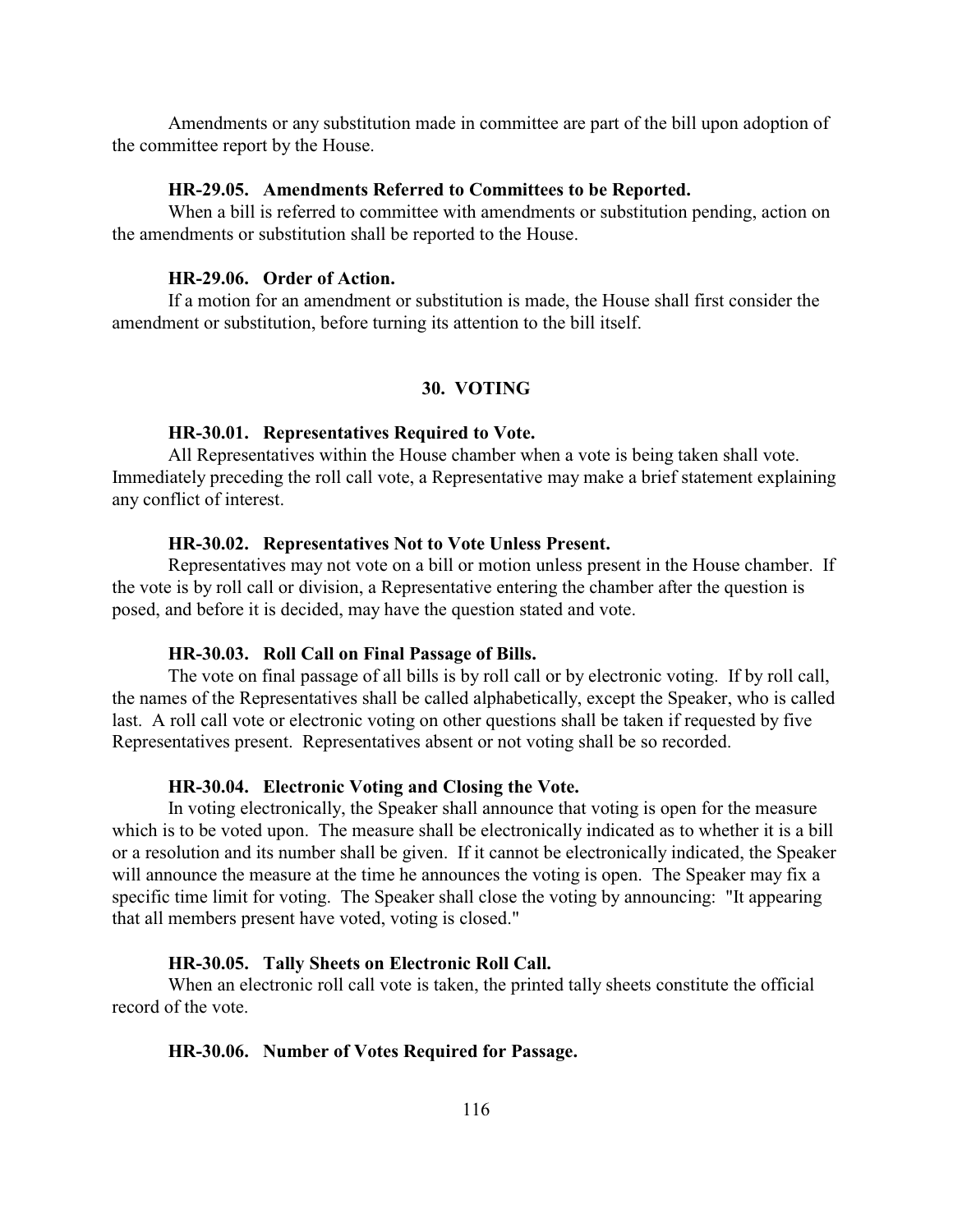A majority vote is a majority of those present, except for passage of a bill, which requires 38 votes. All matters requiring a constitutional majority require 38 votes. All matters requiring a constitutional two-thirds require 50 votes. All motions requiring a two-thirds vote may only be suspended by that same two-thirds vote.

## <span id="page-117-8"></span>**HR-30.07. Voting or Changing Vote After Decision Announced.**

(1) After the vote is announced on any question no Representative may vote or change his vote, unless there is unanimous consent of the Representatives present and the result of the vote is not changed.

(2) A Representative desiring to vote or change his vote after the vote has been taken on legislation or on a motion must do so prior to the next order of business before the House.

## <span id="page-117-5"></span>**HR-30.08. Changing Vote Before Decision Announced.**

Any Representative may change his vote prior to the closing of voting by the chair. All Representatives must vote within the time limit fixed by the Speaker.

#### <span id="page-117-7"></span>**HR-30.09. Putting the Question; Division.**

The Speaker shall pose questions in this form: "Those in favor (of the question) say aye." After the affirmative vote is counted, the Speaker shall say: "Those opposed, say nay." The negative vote shall be counted. If the Speaker questions the result of the count, or if a division is called for, electronic voting may be reopened or the Speaker may require those voting aye to stand and be counted first, followed by those voting nay standing and being counted.

## <span id="page-117-6"></span><span id="page-117-4"></span>**31. CALL OF THE HOUSE**

#### <span id="page-117-0"></span>**HR-31.01. Call of the House.**

Any ten Representatives may demand a call of the House to compel absent Representatives to be present in the House chamber.

## <span id="page-117-2"></span>**HR-31.02. Motion for Call of the House.**

When a motion is made for a call of the House, the Speaker shall say: "It requires ten Representatives to make a call of the House. Those in favor of the call stand." If a sufficient number rise, the call shall be ordered.

## <span id="page-117-1"></span>**HR-31.03. Leaving the Chamber.**

No Representative may leave the chamber when a call of the House is ordered. The doors of the House chamber shall be closed.

#### <span id="page-117-3"></span>**HR-31.04. Sergeant-at-Arms to Bring Absent Representatives.**

The Speaker shall call the roll of the House and the Chief Clerk shall note the absentees. At the Speaker's direction, the Chief Clerk shall furnish the Sergeant-at-Arms with a list of those who are absent without leave. The Sergeant-at-Arms shall find the absent Representatives and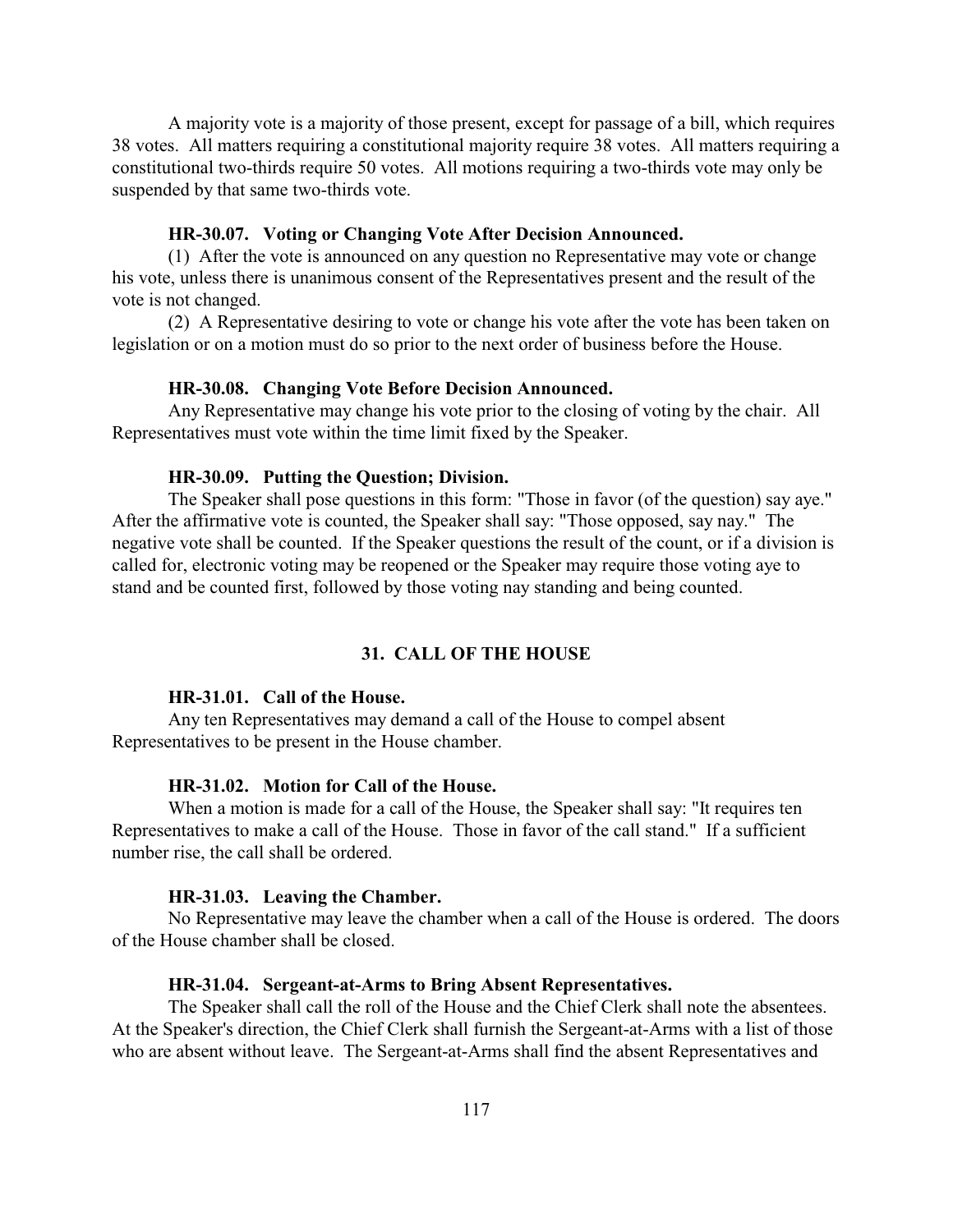escort them to the House chamber.

## <span id="page-118-3"></span><span id="page-118-1"></span><span id="page-118-0"></span>**HR-31.05. House Under Call; Lifting the Call; Adjournment.**

No business may be transacted while the House is under call, except receiving and acting on the report of the Sergeant-at-Arms. No motion is in order except a motion to adjourn or a motion to suspend further proceedings under the call. These motions shall be determined by yeas and nays by a majority vote.

## <span id="page-118-2"></span>**HR-31.06. Lifting the Call of the House of Representatives.**

The Sergeant-at-Arms may make a report on the call at any time. If the report is accepted, the call shall be lifted, and the business pending when the call was ordered shall proceed. A motion to lift the call is by voice vote and a simple majority. If the motion is adopted, the House reconvenes. If the motion is not adopted, the Sergeant-at-Arms shall continue searching for the absent Representatives. When all Representatives are present or accounted for, the call shall be lifted without motion. The doors of the House chamber shall be opened and the House shall proceed with the order of business.

# <span id="page-118-4"></span>**32. RECONSIDERATION**

# <span id="page-118-6"></span>**HR-32.01. Floor Reconsideration Requires Majority Vote.**

(1) A motion to reconsider a vote on the final passage of a bill requires approval by a constitutional majority of Representatives.

(2) Upon adoption of a motion to reconsider, the bill shall be placed at the top of the third reading calendar.

(3) No bill may be reconsidered by the House of Representatives more than once.

(4) This rule does not apply to a motion to reconsider made in a committee.

# <span id="page-118-5"></span>**HR-32.02. Motion to Reconsider.**

(1) (a) When a question has been decided on the floor of the House, any Representative voting with the prevailing side may:

(i) move for reconsideration after intervening business; or

(ii) give notice that the motion will be made.

(b) If a motion for reconsideration is made on the floor of the House after a bill has left the possession of the House, the Chief Clerk shall request the bill be returned to the House.

(c) A motion for reconsideration is out of order unless the motion is made:

(i) before the House adjourns on the legislative day after the action occurred upon which the reconsideration is sought; and

(ii) by a Representative who previously served notice.

(2) (a) When a question has been decided in a committee meeting, any Representative voting with the prevailing side may move for reconsideration after intervening business.

(b) A motion for reconsideration of a motion disposing of a bill is out of order unless the motion is made at the same committee meeting at which the action occurred upon which the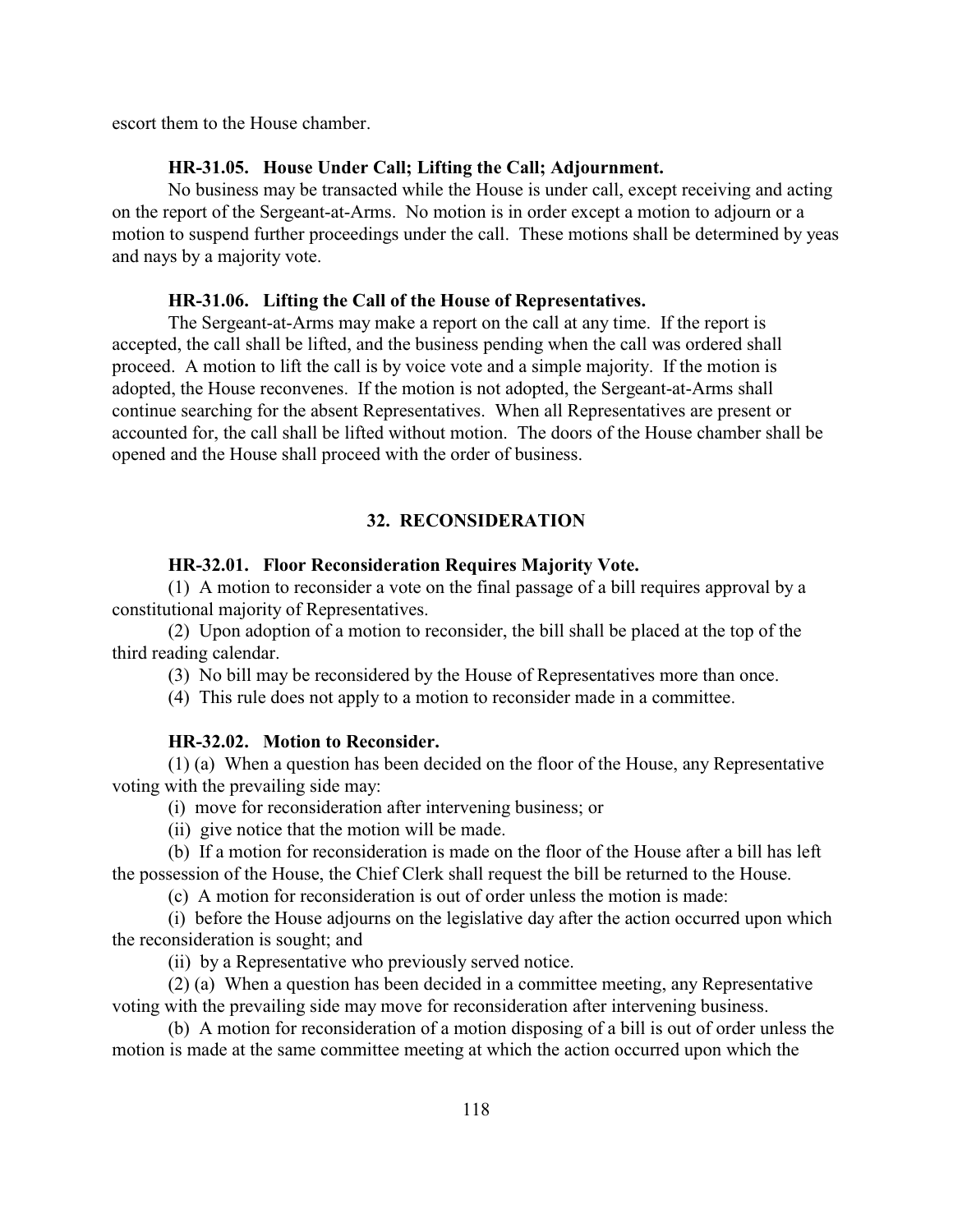reconsideration is sought.

(3) (a) On the House floor and in committee:

(i) A motion to reconsider takes precedence over all other motions and questions, except a motion to adjourn.

(ii) A motion to reconsider is only nondebatable if the action it seeks to reconsider is nondebatable.

(iii) When a motion to reconsider is made, the proponents shall be given five minutes to address the issue, the opponents of the motion shall be given five minutes to address the issue, and the proponents shall be given one minute to sum up.

(b) A floor motion to reconsider passage of a bill shall include the number and short title of the bill.

## <span id="page-119-5"></span><span id="page-119-3"></span>**HR-32.03. Notice of Motion to Reconsider; Floor Notice.**

(1) (a) When a Representative gives notice of intention to move for reconsideration of floor action, the Journal Clerk shall record the notice in the journal.

(b) The Chief Clerk shall retain the bill until the time for reconsideration has expired or the bill has been reconsidered.

(2) (a) The Chief Clerk shall ensure that the House retains possession of a bill for at least 24 hours when:

(i) a Representative gives notice of intention to move for reconsideration to the Chief Clerk;

(ii) a Representative requests the circle to hold a bill; or

(iii) a motion is passed to retain possession of a bill.

(b) Notwithstanding the requirements of Subsection (2)(a), a bill may be released earlier than 24 hours if the House is given prior public notice of the release.

## <span id="page-119-4"></span>**HR-32.04. No Motion to Reconsider Within Three Days of Adjournment Sine Die.**

No motion to reconsider is in order after the 42nd day of the annual general session of the Legislature.

## <span id="page-119-1"></span><span id="page-119-0"></span>**33. PRIVILEGE**

#### <span id="page-119-2"></span>**HR-33.01. Admittance to House Chamber.**

(1) As used in this rule:

(a) "Former legislator" means a person who is not a current member of the Legislature, but who served in the Utah House or Senate at one time.

(b) "Governor's staff" means:

(i) a person employed directly by the Office of the Governor or the Office of the Lieutenant Governor; and

(ii) the director of the Office of Planning and Budget.

(c) "Guest" means a person who is not a legislator, legislative employee, a member of professional legislative staff, an intern, a lobbyist, the governor, or the lieutenant governor.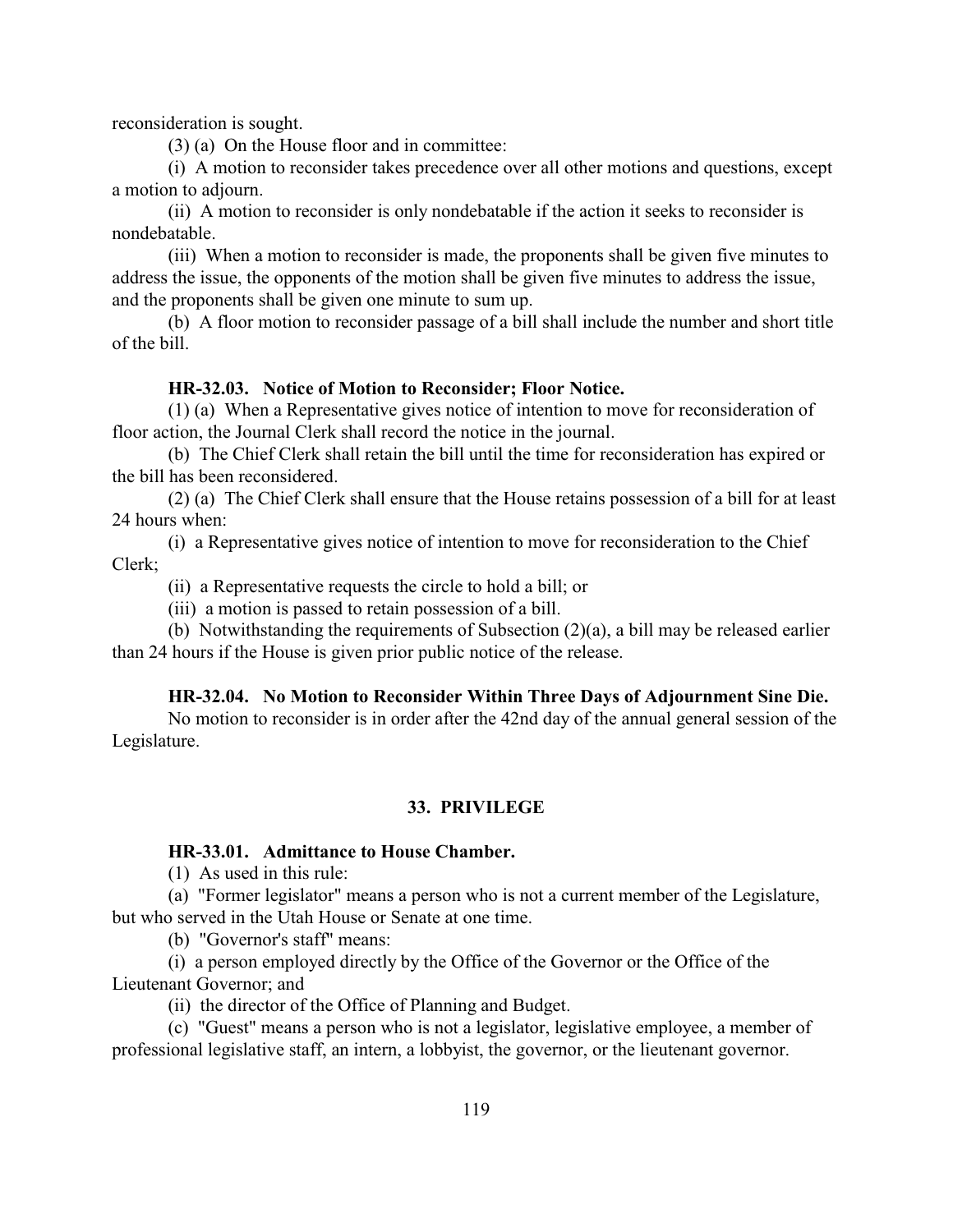(d) "House halls" means the passageways that allow access to the House chamber, House lounge, House offices, and other areas behind and adjoining the House chamber.

(e) (i) "House offices" means the offices behind and adjacent to the House chamber and the reception areas connected to them.

(ii) "House offices" includes the rules committee conference room.

(f) (i) "House space" means the House chamber, House lounge, House offices, the House halls, and the other areas behind and adjoining the House chamber.

(ii) "House space" does not mean the common public space outside the front of the House chamber.

(g) "Immediate family" means any parent, spouse, child, grandparent, grandchild, great-grandparent, great-grandchild, or sibling of a member of the House who is not a lobbyist.

(h) "Intern" means a person who is an official participant in the intern program sponsored by the Utah Legislature.

(i) (i) "Lobbyist" means either:

(A) a person required to register as a lobbyist by Section 36-11-103; or

(B) a person who is seeking to influence any legislator to vote for or vote against any legislation.

(ii) "Lobbyist" does not mean the governor or lieutenant governor.

(2) (a) While the House is convened in annual general session or special session and except as provided in Subsections  $(2)(b)$ ,  $(c)$ ,  $(d)$ , and  $(e)$ :

(i) only legislators, legislative employees, professional legislative staff, interns, former legislators who are not lobbyists, the governor, and the lieutenant governor are allowed in the House chamber; and

(ii) a Representative may have no more than one guest in the House chamber at any one time.

(b) A Representative may invite only one of the following to sit next to the Representative in the House chamber:

(i) a member of the Representative's immediate family;

(ii) another legislator;

(iii) a legislative employee;

(iv) a member of professional legislative staff; or

(v) an intern.

(c) The Speaker may authorize special guests to be present in the chamber or to sit with a legislator.

(d) (i) Except as provided in Subsection  $(2)(d)(ii)$ , lobbyists do not have access to the floor of the House.

(ii) (A) The Representative sponsoring a bill being debated by the House may invite one lobbyist with expertise on the bill being considered to be present in the chamber.

(B) The Representative shall inform the Sergeant-at-Arms that the lobbyist is present.

(C) The Representative shall ensure that the lobbyist is seated on a bench in the rear of the chamber during the presentation and debate on the bill.

(D) If, during the course of debate on the bill, the Representative needs the assistance of the lobbyist, the Representative may request the permission of the Speaker to have the lobbyist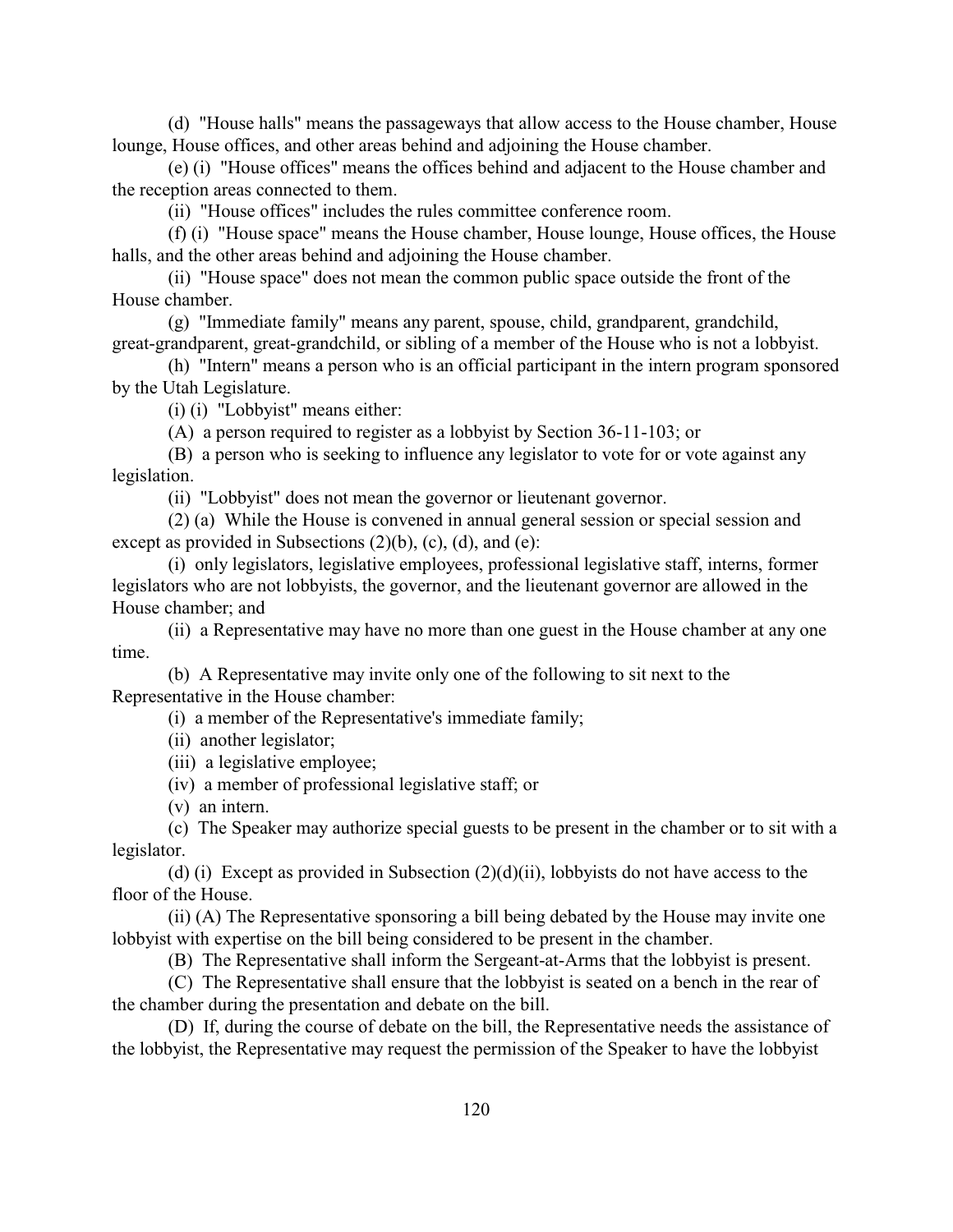approach the Representative sponsoring the bill to provide the needed information.

(E) When the House moves to another item of business, the lobbyist shall leave the House floor.

(e) Representatives who invite guests who are not lobbyists into the chamber shall:

(i) unless the guest is authorized by this rule to sit next to the Representative, ensure that the guest sits on a bench in the rear of the chamber; and

(ii) inform the guest that they may only stay for a short visit not to exceed one hour.

(f) Representatives who are visited by groups shall arrange with the Sergeant-at-Arms for them to be seated in the gallery.

(3) (a) While the House is convened in annual general session or special session and except as provided in Subsection (3)(b), only legislators, legislative employees, professional legislative staff, immediate family, interns, former legislators who are not lobbyists, the governor, the lieutenant governor, and the governor's staff are allowed in the House lounge.

(b) (i) A Representative may invite a small number of lobbyists or guests to meet with the Representative in the House lounge to educate them about the legislative process or to discuss specific legislative issues.

(ii) The Representative shall ensure that the lobbyists and guests leave the House space when the meeting is over.

(4) (a) While the House is convened in annual general session or special session and except as provided in Subsection (4)(b), only legislators, legislative employees, professional legislative staff, immediate family, interns, and former legislators who are not lobbyists are allowed in the House offices.

(b) (i) A Representative may invite a small number of lobbyists or guests to meet with the Representative in the Representative's House office or the rules committee conference room to discuss specific legislative issues.

(ii) The Representative shall ensure that the lobbyists and guests leave the House space when the meeting is over.

(5) (a) While the House is convened as a body in House chambers and except as provided in Subsection (5)(b), only the following persons are allowed in the House halls:

(i) legislators;

- (ii) legislative employees;
- (iii) professional legislative staff;

(iv) interns;

(v) former legislators who are not lobbyists;

(vi) the governor; and

(vii) the lieutenant governor.

(b) Immediate family, lobbyists, and guests in transit to the House chamber, House lounge, or House offices may pass through the House halls.

(6) The Sergeant-at-Arms, under the direction of the Speaker, shall enforce the requirements of this rule.

#### <span id="page-121-0"></span>**HR-33.02. Representatives' Chairs Not Be Occupied by Others.**

When the House is in session, no one other than the Speaker or a member may occupy the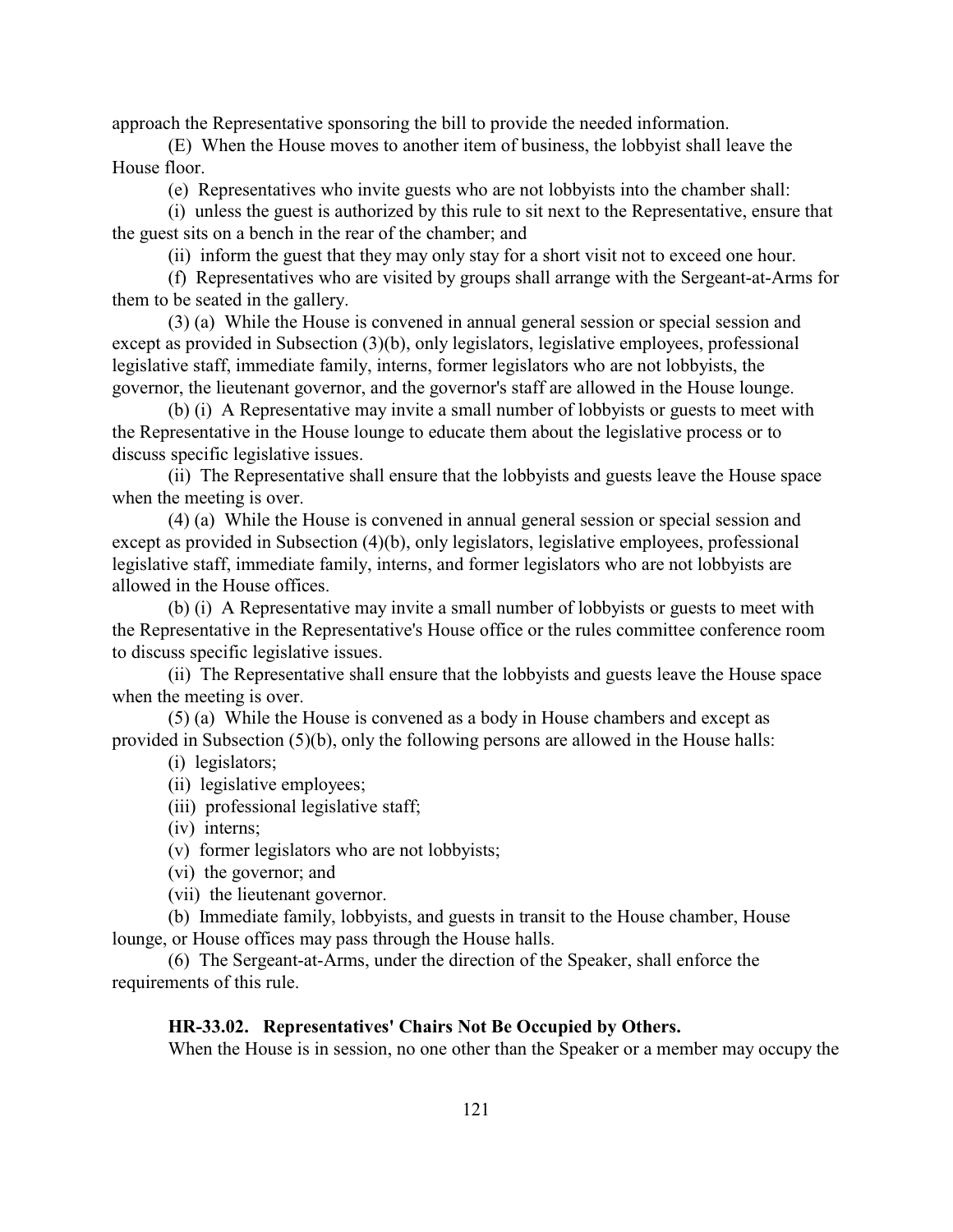chair or use the desk of the Speaker or any Representative.

## <span id="page-122-1"></span>**HR-33.03. Lobbying.**

Lobbying is not permitted in the House chamber.

# <span id="page-122-4"></span>**HR-33.04. Sergeant-at-Arms to Enforce Legislative Rules.**

The Sergeant-at-Arms and the employees under his direction shall enforce the Legislative Rules.

## <span id="page-122-3"></span>**HR-33.05. Recognition of Visiting Groups and Individuals.**

Visiting groups and individuals may be recognized by the Speaker or introduced by any Representative requesting personal privilege for that purpose.

# <span id="page-122-2"></span>**HR-33.06. News Media.**

(1) (a) News media representatives with House press credentials shall be admitted to the House chamber, halls, lounge, and committee rooms.

(b) While the House is convened as a body in House chambers, news media representatives shall remain in the area designated for the news media and may not enter the floor of the House, the circle, or the Speaker's dais.

(2) With permission of the Speaker or the Speaker's designee, the news media may conduct and record interviews in the House lounge, halls, available committee rooms, or in the House chamber or gallery.

(3) The news media shall also comply with the other provisions in HR-33.02 and HR-33.03.

(4) The Sergeant-at-Arms, under the direction of the Speaker, shall enforce the requirements of this rule.

## <span id="page-122-0"></span>**34. RULES**

## <span id="page-122-5"></span>**HR-34.01. Adoption, Amendment, or Suspension of House Rules.**

(1) These House rules shall be initially adopted at the beginning of each legislative session by a constitutional two-thirds vote.

(2) Except as provided in this subsection and in Subsection (3), after the initial adoption of these rules, additional rules may be adopted or existing rules may be suspended, amended, or repealed by a majority vote, except the following, which require a two-thirds vote to adopt, suspend, amend, or repeal:

- (a) rules governing limitation of debate;
- (b) rules governing motions on the previous question;
- (c) rules governing motions for lifting a tabled bill from committee;
- (d) rules governing consideration of bills during the last three days of a session; and
- (e) rules governing voting as in HR-30.06.
- (3) Any rule that includes a voting requirement of more than a constitutional majority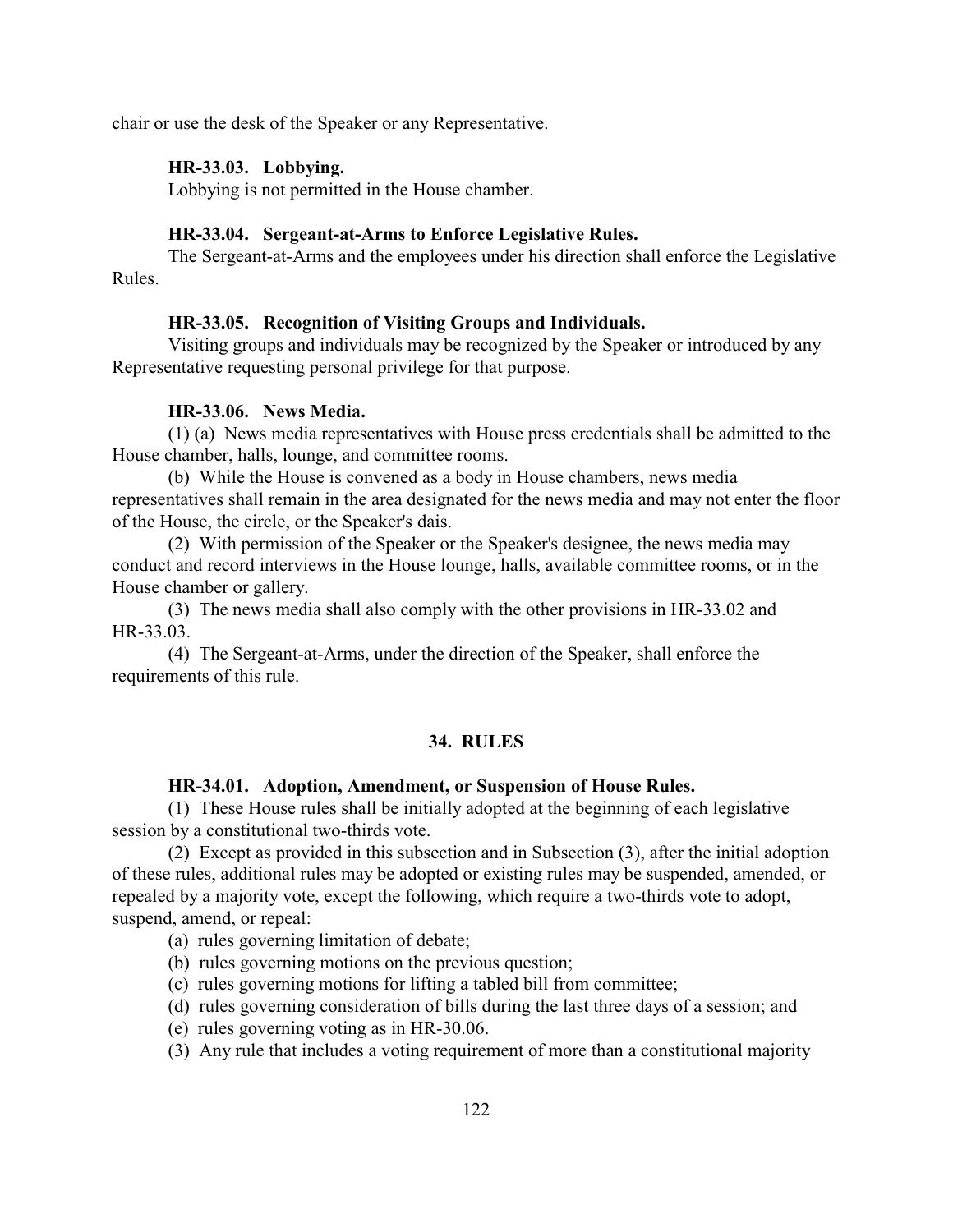must be adopted and may only be amended, suspended, or repealed by a constitutional two-thirds vote of all Representatives.

#### <span id="page-123-7"></span>**HR-34.02. Legislative Rules Governed by the Constitution or Statute.**

If the suspension of any Legislative Rule is governed by the Utah Constitution or its statutes, that rule may be suspended only as provided therein.

#### <span id="page-123-8"></span>**HR-34.03. Mason's Manual of Legislative Procedure; Reference.**

In addition to legislative rules, the presiding officer may use Mason's Manual of Legislative Procedure as a reference when a question arises about parliamentary practice, legislative process, or legislative procedure that is not resolved by reference to legislative rules.

#### <span id="page-123-9"></span><span id="page-123-4"></span>**35. EXECUTIVE SESSIONS**

# <span id="page-123-3"></span>**HR-35.01. Executive Sessions.**

When a motion for executive session is adopted, the House chamber doors shall be closed. The Speaker may require all persons, except the Representatives, Chief Clerk, Journal Clerk, and Sergeant-at-Arms to leave. During the discussion, everyone present shall remain within the chamber. Everyone present shall keep all matters discussed in executive session confidential.

## <span id="page-123-6"></span><span id="page-123-5"></span><span id="page-123-0"></span>**36. CONSTITUTIONAL PROVISION AFFECTING THE HOUSE**

#### **HR-36.01. Impeachment Proceedings Initiated by House.**

The House of Representatives has the sole power to initiate impeachment proceedings. In order to impeach, two-thirds of all the members elected must vote in favor of it. Utah Constitution Article VI, Section 17.

## <span id="page-123-1"></span>**HR-36.03. Officers Subject to Impeachment, Judgment, Prosecution by Law.**

The Governor, other state and judicial officers, except justices of the peace, are subject to impeachment for high crimes, misdemeanors, or malfeasance in office. Judgment in impeachment cases only extends to removal from office and disqualification to hold any office of honor, trust, or profit in the state. The person tried, whether convicted or acquitted, is subject to prosecution, trial, and punishment according to law. Utah Constitution Article VI, Section 19.

#### <span id="page-123-2"></span>**HR-36.04. Service of Articles of Impeachment.**

No person may be tried for impeachment unless he has been served with a copy of the articles of impeachment at least ten days before his trial. After a person has been served, he may not exercise the duties of his office until he has been acquitted. Utah Constitution Article VI, Section 20.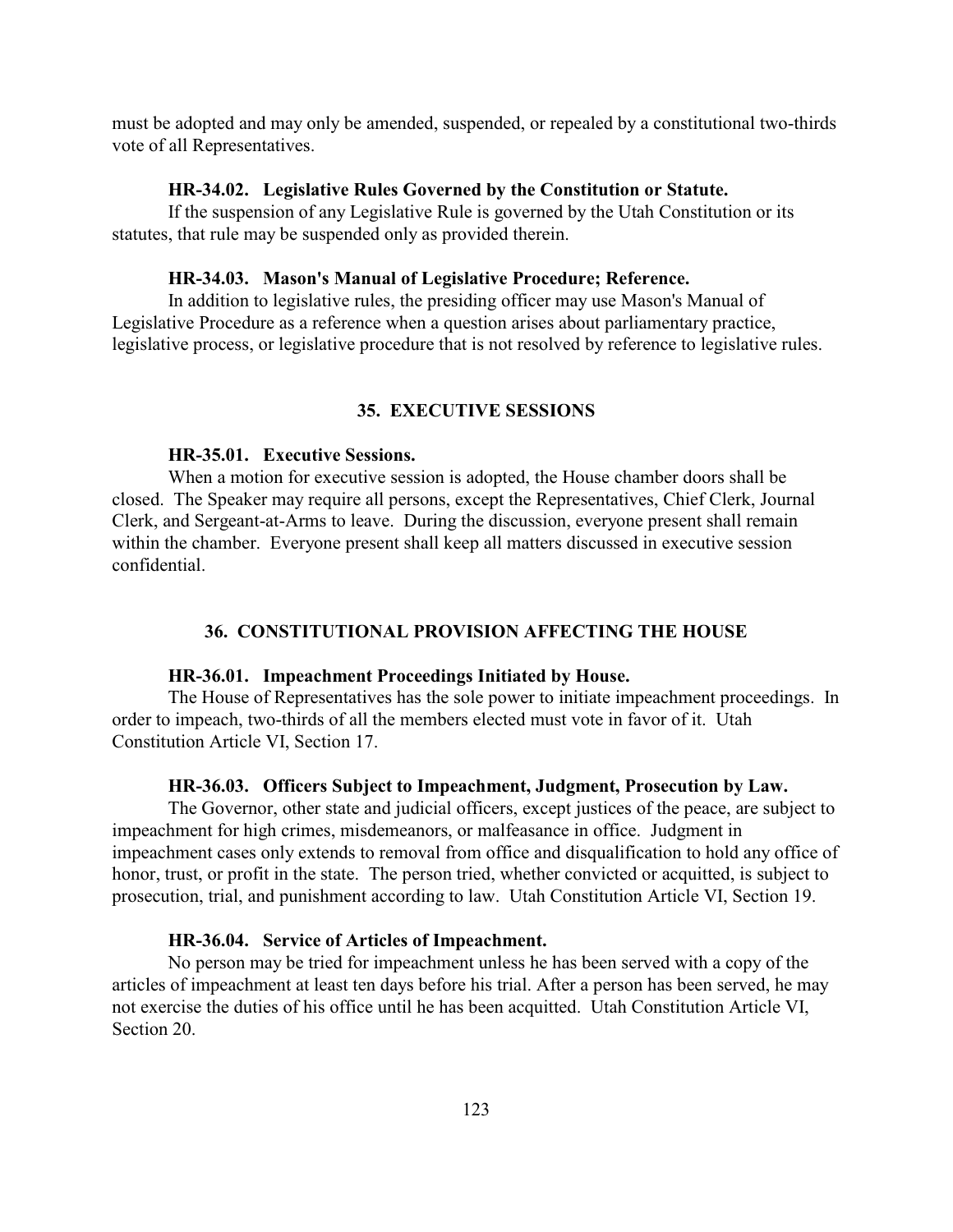## <span id="page-124-0"></span>**HR-36.05. Removal of Officers.**

All officers who are not subject to impeachment shall be removed from office for any of the offenses specified in Utah Constitution Article VI, in the manner provided by law. Utah Constitution Article VI, Section 21.

# <span id="page-124-1"></span>**37. IMPEACHMENT**

#### <span id="page-124-3"></span>**HR-37.10. Impeachment.**

If any member submits a resolution to the House to begin impeachment proceedings, the House shall adopt, by majority vote, policies establishing procedures for, and governing the conduct of, the impeachment process.

# <span id="page-124-4"></span><span id="page-124-2"></span>**38. LOBBYIST ETHICS AND ENFORCEMENT**

## **HR-38.01. Definitions.**

As used in this House Rule:

(1) (a) "Government official" means:

(i) an individual elected to a position in state or local government when acting within his official capacity; and

(ii) an individual appointed to or employed in a full-time or part-time position by state or local government when acting within the scope of employment or within his official capacity.

(b) "Government official" does not mean a member of the legislative branch of state government.

(2) "Lobbyist" has the meaning identified in Subsections 36-11-102(9)(a) and (b).

(3) (a) "Volunteer lobbyist" means a person not registered as a lobbyist who engages in lobbying within the meaning of Subsection 36-11-102(8).

(b) "Volunteer lobbyist" does not mean an individual who appears on the individual's own behalf to engage in lobbying within the meaning of Subsection 36-11-102(8).

#### <span id="page-124-5"></span>**HR-38.02. Lobbyist Code of Ethics.**

A lobbyist, volunteer lobbyist, or government official may not:

(1) attempt to influence any legislator, elected or appointed state official, state employee, or legislative employee by means of deceit or by threat of violence or economic or political reprisal against any person or property, with intent by doing so to alter or affect the legislator's, elected or appointed state official's, state employee's, or legislative employee's decision, vote, opinion, or action concerning any matter that is to be considered or performed by him or the agency or body of which he is a member;

(2) knowingly provide false information to any legislator, elected or appointed state official, state employee, or legislative employee as to any material fact pertaining to any legislation;

(3) knowingly omit, conceal, or falsify in any manner information required by the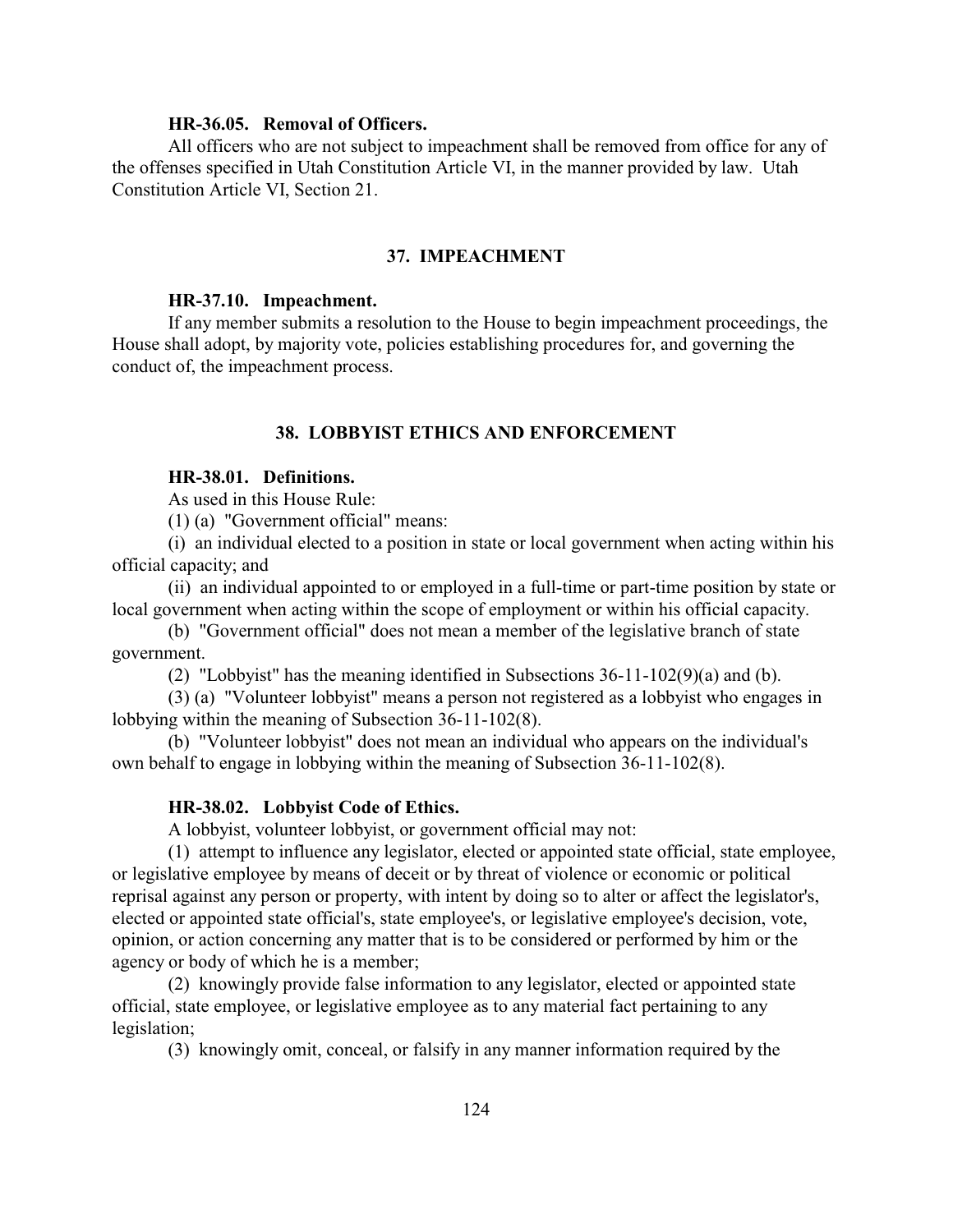lobbyist registration and lobbyist disclosure reports;

(4) participate in committee assignments or leadership races of the House of Representatives;

(5) cause or influence the introduction of any bill or amendment for the purpose of afterwards becoming employed to secure its passage or defeat;

(6) misappropriate or misuse legislative office supplies;

(7) use legislative reproduction or facsimile machines without paying for that use;

(8) enter or use a legislator's, elected or appointed state official's, state employee's, or legislative employee's office, phone, computer, or parking space without explicit permission;

(9) attempt to remove or remove any document from any legislator's or legislative employee's office, desk, file cabinet, reproduction machine, facsimile machine, or any other place without explicit permission;

(10) engage in sexually harassing behavior or behavior violative of the Utah Legislature's sexual harassment policy towards legislators or employees of the Legislature;

(11) offer employment to any legislator or legislative employee that impairs the legislator's or legislative employee's independence of judgement as to their official duties;

(12) offer employment that would require or induce a legislator or legislative employee to disclose records classified as private, protected, or controlled;

(13) use or disclose for personal financial gain any records classified as private, protected, or controlled that were obtained from a legislator or legislative employee or conspire with any person for that purpose; or

(14) induce or seek to induce any legislator or legislative employee into committing a violation of any provision of this House rule.

## <span id="page-125-1"></span>**HR-38.03. List of Lobbyists and Clients.**

On the first day of each annual general legislative session, the first day of each special session, and on February 15, the Chief Clerk of the House shall inform house members about how to obtain a current list of registered lobbyists and their clients.

# <span id="page-125-0"></span>**HR-38.04. Enforcement; Written Complaint.**

(1) To initiate an ethics complaint against a lobbyist, volunteer lobbyist, or government official who has violated the Lobbyist Code of Ethics established in HR-38.02, three legislators shall file a written complaint with the Speaker of the House, the House minority leader, and the lobbyist, volunteer lobbyist, or government official who is the subject of the complaint.

(2) The written complaint shall contain:

(a) the name and address of each of the three Representatives who are filing the complaint;

(b) the name of the lobbyist, volunteer lobbyist, or government official who is the subject of the complaint;

(c) the nature of the alleged violation, citing specifically to the provisions of HR-38.02 that the lobbyist, volunteer lobbyist, or government official is alleged to have violated;

(d) all documents that support the complaint as an attachment to it; and

(e) any facts alleged to support the complaint.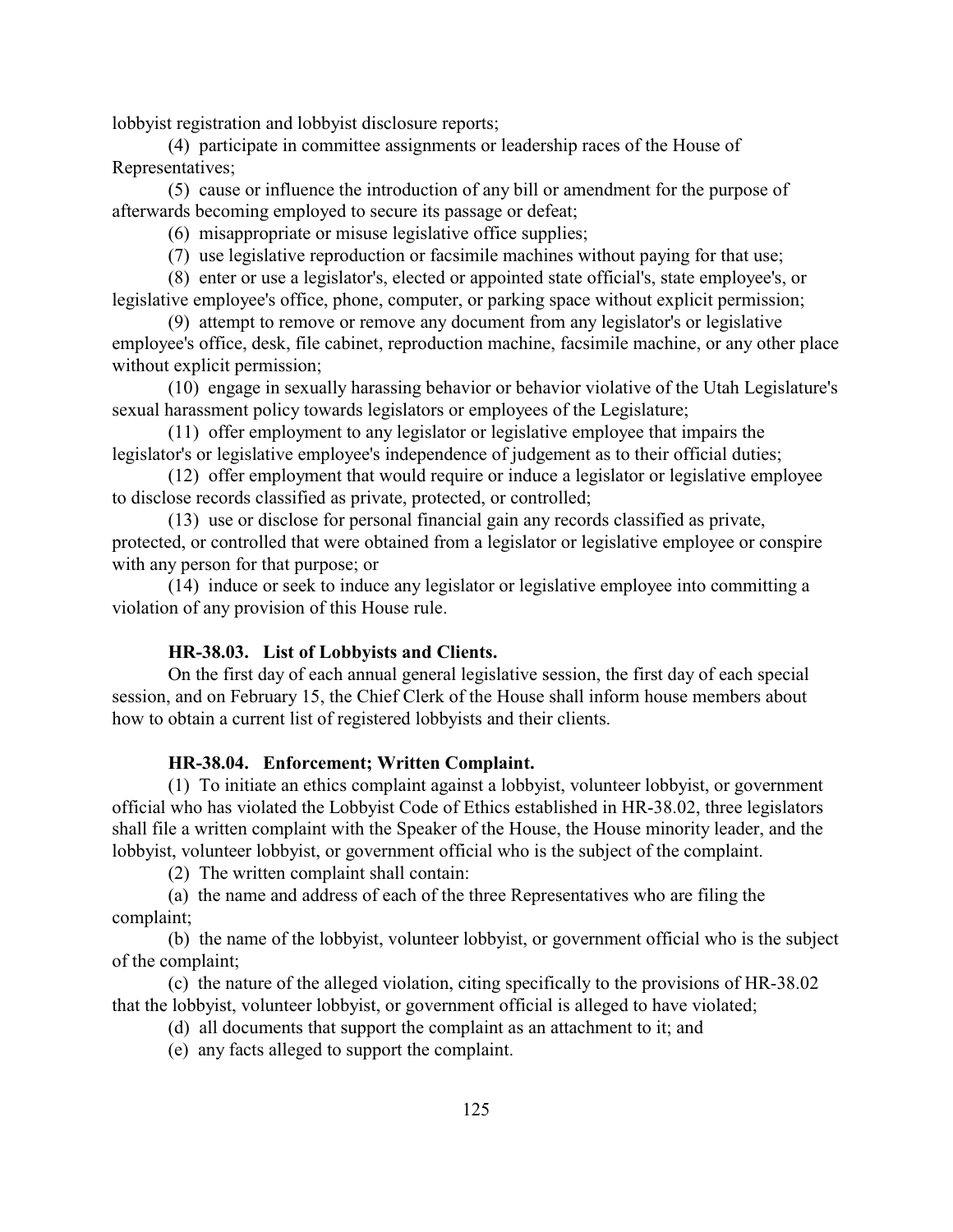(3) (a) Any complaint filed under this rule is a protected record under Title 63, Chapter 2, Government Records Access and Management Act, until referred to the House Management Committee for action, because disclosure of the information in the complaint would constitute a clearly unwarranted invasion of personal privacy whose disclosure is not in the public interest.

(b) Any complaint filed under this rule that is dismissed by the Speaker and minority leader is a protected record under Title 63, Chapter 2, Government Records Access and Management Act, because disclosure of the information in the complaint would constitute a clearly unwarranted invasion of personal privacy whose disclosure is not in the public interest.

#### <span id="page-126-1"></span>**HR-38.05. Enforcement; Speaker Review; Minority Leader Review.**

(1) (a) After receiving the complaint, the Speaker shall meet with the legislators who filed the complaint, the lobbyist, volunteer lobbyist, or government official who is the subject of the complaint, and any other persons who have relevant information about the complaint.

(b) In that meeting, the Speaker may choose to meet with those persons together or separately.

(2) (a) After the meeting the Speaker shall inform the minority leader that the Speaker recommends that:

(i) the complaint be dismissed;

(ii) the lobbyist, volunteer lobbyist, or government official be privately chastised and the complaint be dismissed; or

(iii) the House Management Committee be convened to hear the complaint.

(b) (i) After receipt of the Speaker's recommendation, the minority leader shall meet with the legislators who filed the complaint, the lobbyist, volunteer lobbyist, or government official who is the subject of the complaint, and any other persons who have relevant information about the complaint.

(ii) In that meeting, the minority leader may choose to meet with those persons together or separately.

(c) After the meeting, the minority leader shall prepare a letter informing the Speaker that the minority leader:

(i) concurs in the Speaker's recommendation for disposition of the complaint; or

(ii) does not concur in the Speaker's recommendation for disposition of the complaint.

(d) If the minority leader concurs in the Speaker's recommendation, the Speaker shall implement the decision.

(e) If the minority leader does not concur in the Speaker's recommendation, the Speaker shall, within 30 days after having received the written complaint, convene the House Management Committee to hear the complaint.

# <span id="page-126-0"></span>**HR-38.06. Enforcement; Hearing; Staff.**

(1) If the Speaker must convene the House Management Committee, the Speaker shall, after consultation with the House minority leader, schedule a House Management Committee meeting to adjudicate the complaint.

(2) (a) The committee must comply with the procedures and requirements of Title 52, Chapter 4, Open and Public Meetings, including the procedures and requirements for closing a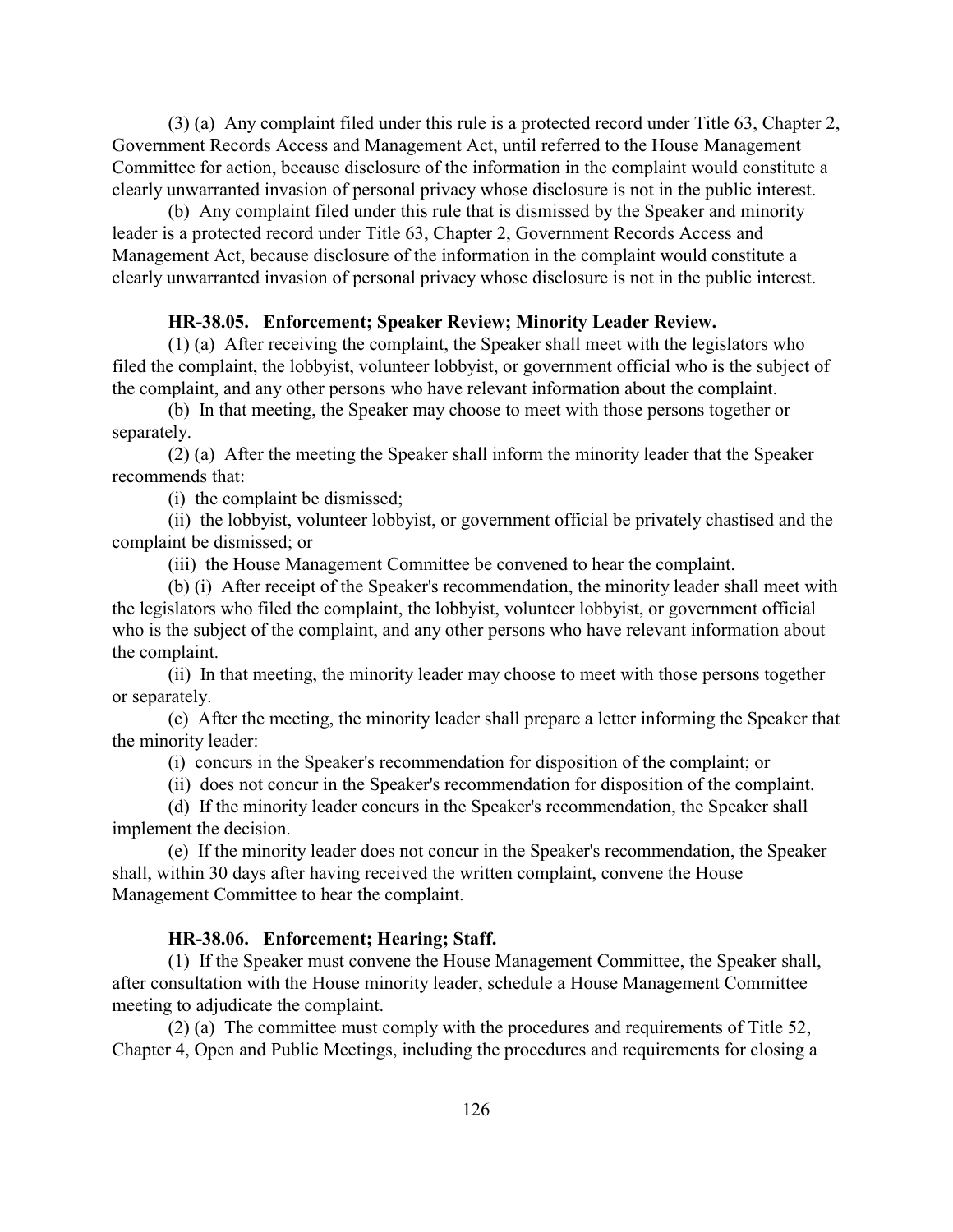meeting.

(b) The Office of Legislative Research and General Counsel shall staff the committee.

(3) (a) At the hearing, the committee shall review the complaint.

(b) The committee may allow the legislators who filed the complaint to address and be questioned by the committee.

(c) The committee shall provide the lobbyist, volunteer lobbyist, or government official who is the subject of the complaint with the opportunity to address and be questioned by the committee.

(d) The committee may allow other persons with information relevant to the complaint to address and be questioned by the committee.

(e) (i) The complainants, the lobbyist, volunteer lobbyist, or government official, and any witness appearing before the committee may have legal counsel present.

(ii) That counsel may privately advise their client about the client's legal rights when specifically requested to do so by their client, but may not address the committee, ask questions of any party or witness, or engage in oral arguments with the committee.

(iii) If counsel fails to abide by any of these rules, the committee may exclude the counsel from the meeting.

#### <span id="page-127-0"></span>**HR-38.07. Enforcement; Penalty.**

(1) If the committee determines by a preponderance of the evidence that the lobbyist, volunteer lobbyist, or government official has violated one or more provisions of HR-38.02, the committee may impose any sanction against the lobbyist, volunteer lobbyist, or government official that is not forbidden by the United States or Utah constitution.

(2) Appropriate sanctions include, but are not limited to, any, all, or some combination of the following:

(a) prohibiting the lobbyist, volunteer lobbyist, or government official from access to some or all of the legislative area of the Capitol for a period of time; and

(b) recommending an adjudicative proceeding be filed with the lieutenant governor against the lobbyist under Title 36, Chapter 11, Part 4, Penalties and Statutory Construction.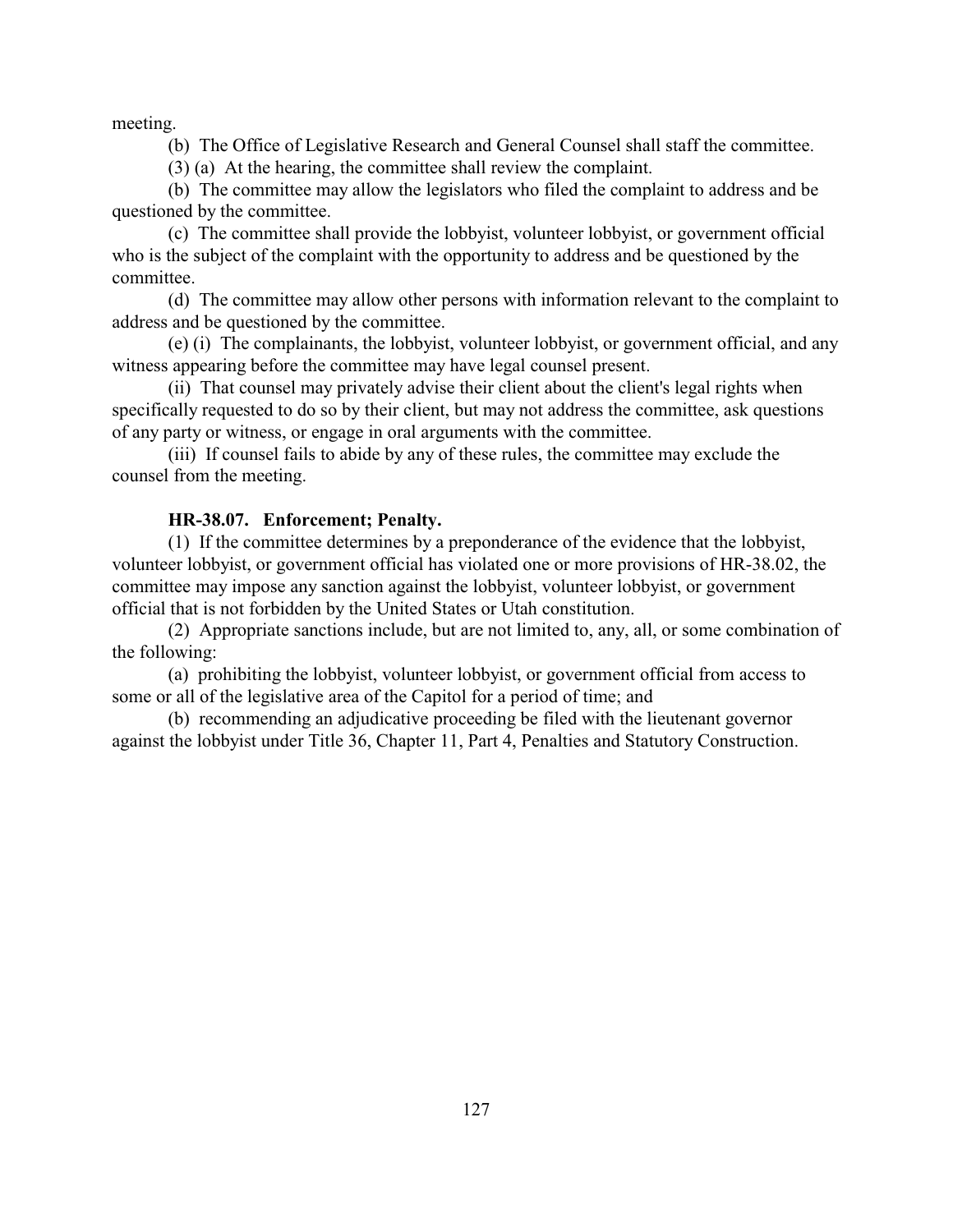# INDEX

| <b>ADJOURNMENT</b>                                              |
|-----------------------------------------------------------------|
|                                                                 |
|                                                                 |
|                                                                 |
|                                                                 |
|                                                                 |
|                                                                 |
|                                                                 |
|                                                                 |
| <b>AMENDMENTS</b>                                               |
|                                                                 |
|                                                                 |
|                                                                 |
|                                                                 |
|                                                                 |
|                                                                 |
|                                                                 |
|                                                                 |
|                                                                 |
|                                                                 |
|                                                                 |
|                                                                 |
|                                                                 |
|                                                                 |
|                                                                 |
| AMENDMENTS AND SUBSTITUTIONS                                    |
| Amendments Referred to Committees to be Reported, HR-29.05. 116 |
| APPROPRIATION SUBCOMMITTEES                                     |
|                                                                 |
|                                                                 |
|                                                                 |
| <b>ATTENDANCE</b>                                               |
|                                                                 |
|                                                                 |
|                                                                 |
|                                                                 |
|                                                                 |
| <b>BILL FORMAT</b>                                              |
|                                                                 |
|                                                                 |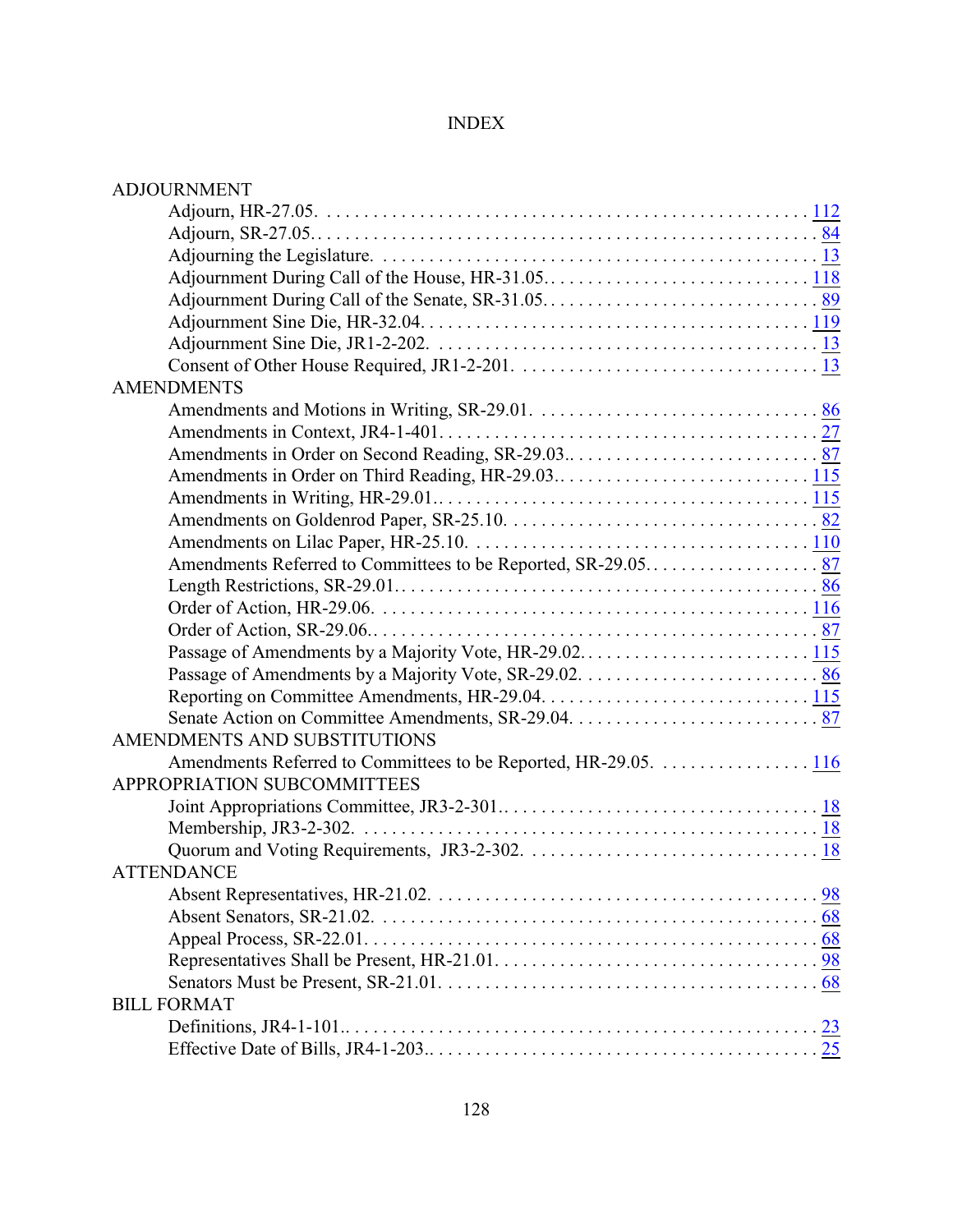| <b>CALENDAR</b>                                               |  |
|---------------------------------------------------------------|--|
|                                                               |  |
|                                                               |  |
|                                                               |  |
| <b>CALENDAR AND PASSAGE OF BILLS</b>                          |  |
|                                                               |  |
|                                                               |  |
|                                                               |  |
|                                                               |  |
|                                                               |  |
|                                                               |  |
|                                                               |  |
|                                                               |  |
|                                                               |  |
|                                                               |  |
|                                                               |  |
|                                                               |  |
|                                                               |  |
|                                                               |  |
|                                                               |  |
|                                                               |  |
|                                                               |  |
|                                                               |  |
|                                                               |  |
|                                                               |  |
|                                                               |  |
|                                                               |  |
|                                                               |  |
|                                                               |  |
|                                                               |  |
|                                                               |  |
| <b>CALL OF THE HOUSE</b>                                      |  |
|                                                               |  |
|                                                               |  |
|                                                               |  |
|                                                               |  |
|                                                               |  |
|                                                               |  |
|                                                               |  |
| Sergeant-at-Arms to Bring Absent Representatives, HR-31.04117 |  |
| <b>CALL OF THE SENATE</b>                                     |  |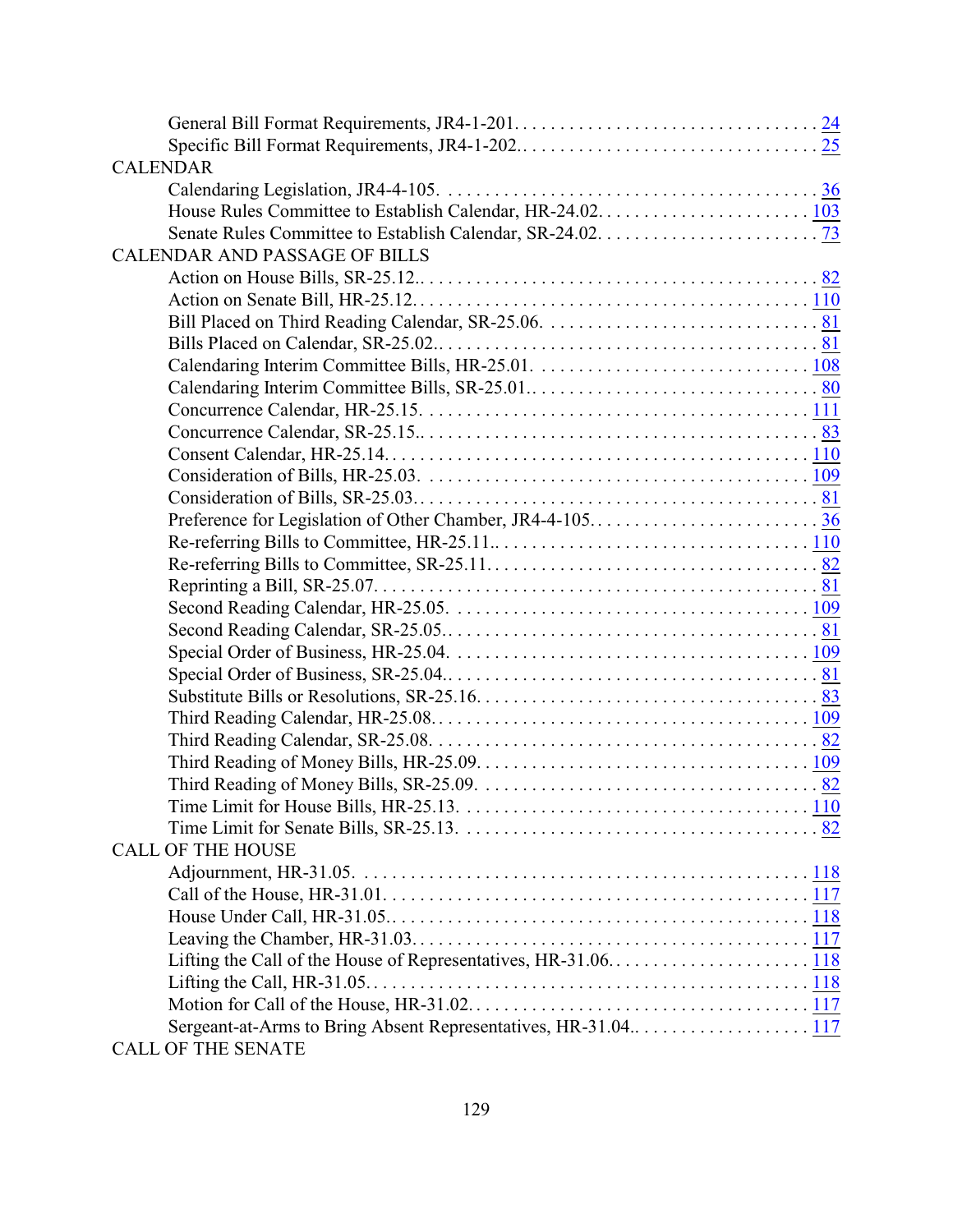| <b>COMMITTEES</b>                                                |  |
|------------------------------------------------------------------|--|
|                                                                  |  |
|                                                                  |  |
|                                                                  |  |
|                                                                  |  |
|                                                                  |  |
|                                                                  |  |
|                                                                  |  |
|                                                                  |  |
|                                                                  |  |
|                                                                  |  |
|                                                                  |  |
|                                                                  |  |
|                                                                  |  |
|                                                                  |  |
|                                                                  |  |
|                                                                  |  |
| Committee Report to Include Signature of Chairman, HR-24.18. 106 |  |
|                                                                  |  |
|                                                                  |  |
|                                                                  |  |
|                                                                  |  |
|                                                                  |  |
|                                                                  |  |
|                                                                  |  |
|                                                                  |  |
|                                                                  |  |
|                                                                  |  |
|                                                                  |  |
|                                                                  |  |
|                                                                  |  |
|                                                                  |  |
|                                                                  |  |
|                                                                  |  |
|                                                                  |  |
|                                                                  |  |
|                                                                  |  |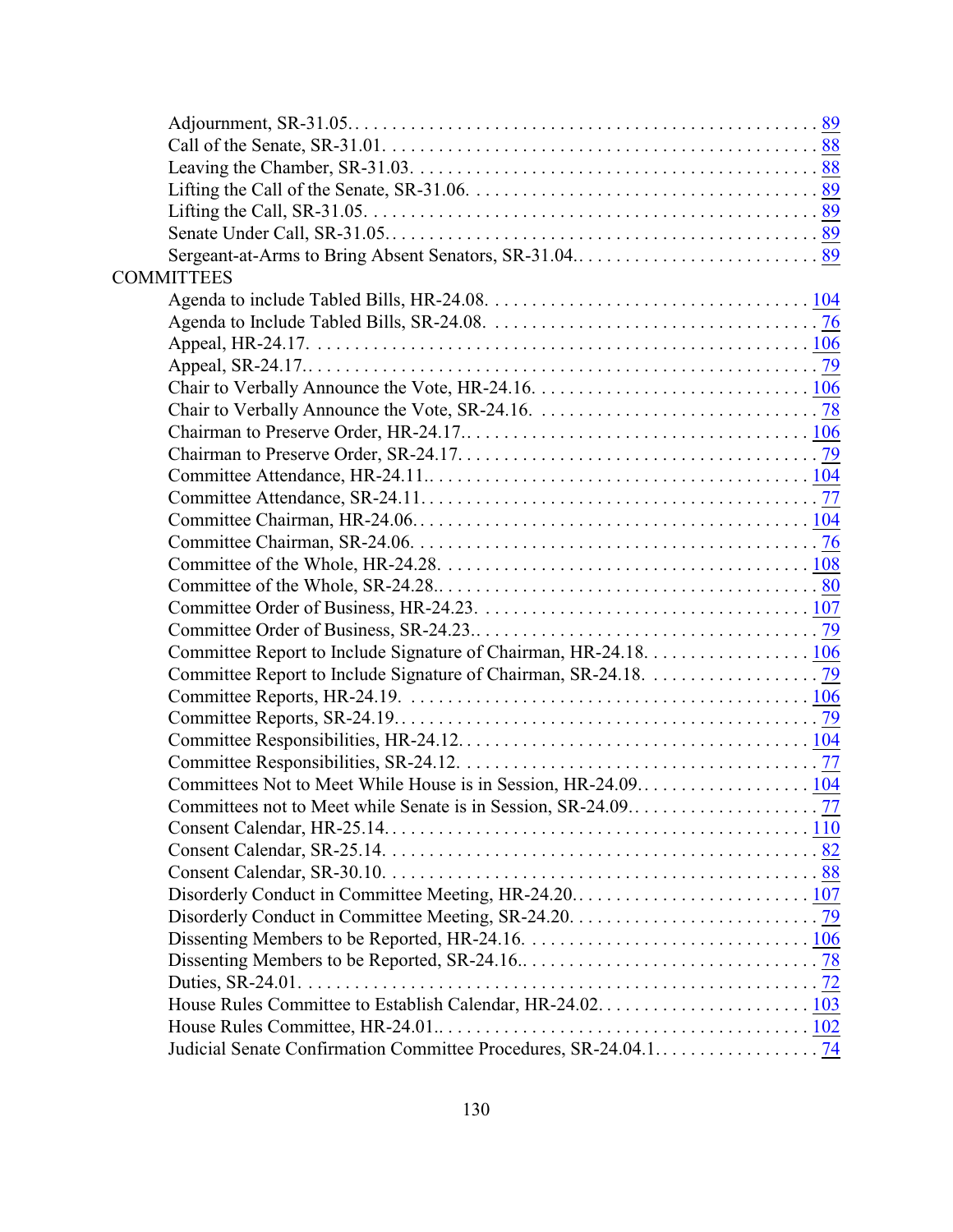| COMMUNICATIONS WITH OTHER BRANCHES OF GOVERNMENT |  |
|--------------------------------------------------|--|
|                                                  |  |
|                                                  |  |
|                                                  |  |
| <b>CONCURRENCE CALENDAR</b>                      |  |
|                                                  |  |
|                                                  |  |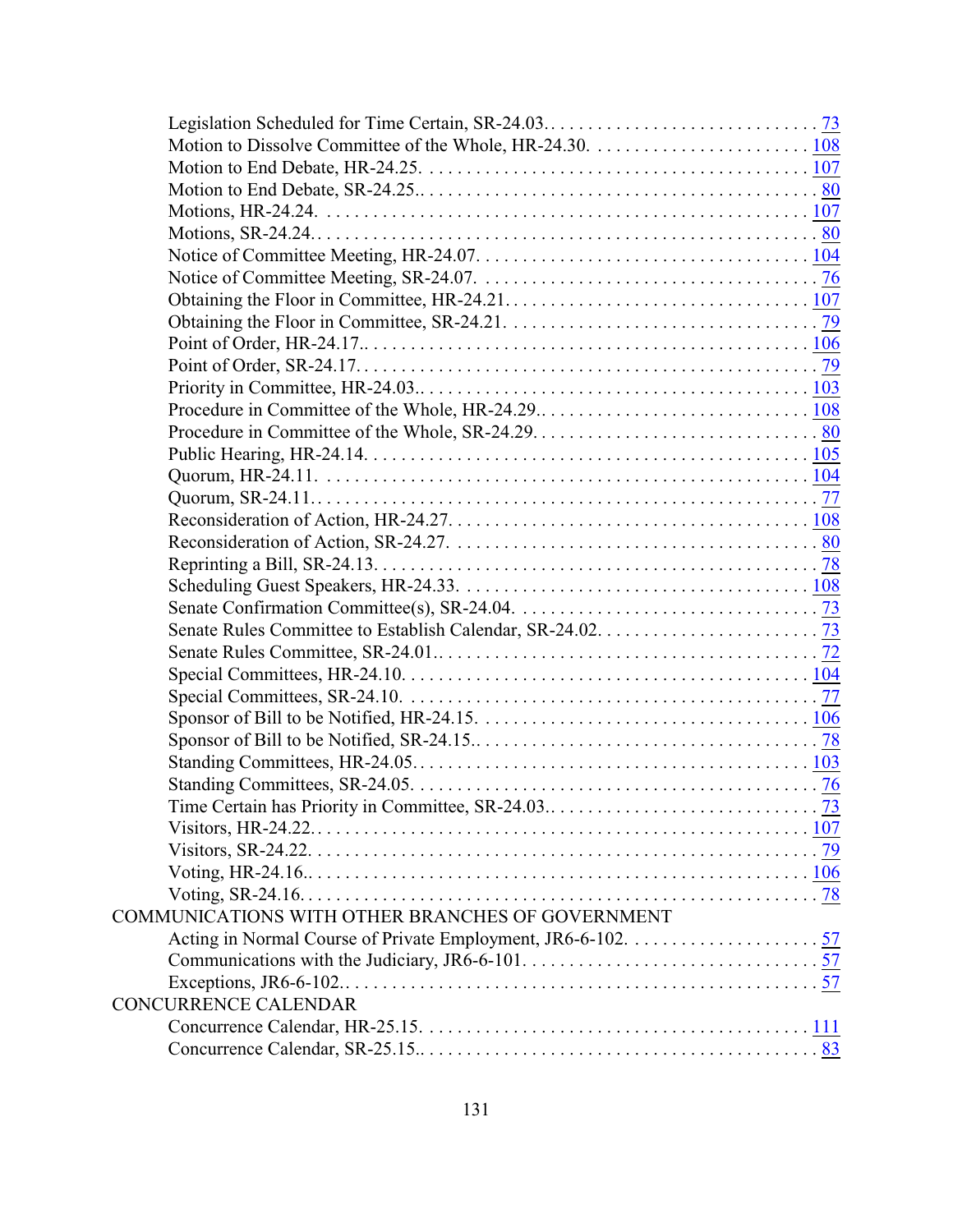# CONFERENCE COMMITTEES

| <b>CONFLICT OF INTEREST</b>                    |  |
|------------------------------------------------|--|
|                                                |  |
|                                                |  |
|                                                |  |
|                                                |  |
|                                                |  |
|                                                |  |
|                                                |  |
| <b>CONSENT CALENDAR</b>                        |  |
|                                                |  |
|                                                |  |
|                                                |  |
| CONSTITUTIONAL PROVISION AFFECTING THE HOUSE   |  |
|                                                |  |
|                                                |  |
|                                                |  |
|                                                |  |
| CONSTITUTIONAL PROVISIONS AFFECTING THE SENATE |  |
|                                                |  |
|                                                |  |
|                                                |  |
|                                                |  |
|                                                |  |
|                                                |  |
|                                                |  |
| <b>CONVENING THE LEGISLATURE</b>               |  |
| Date, JR1-2-101<br>. <u>12</u>                 |  |
|                                                |  |
|                                                |  |
|                                                |  |
|                                                |  |
|                                                |  |
|                                                |  |
|                                                |  |
|                                                |  |
|                                                |  |
| <b>DEBATE</b>                                  |  |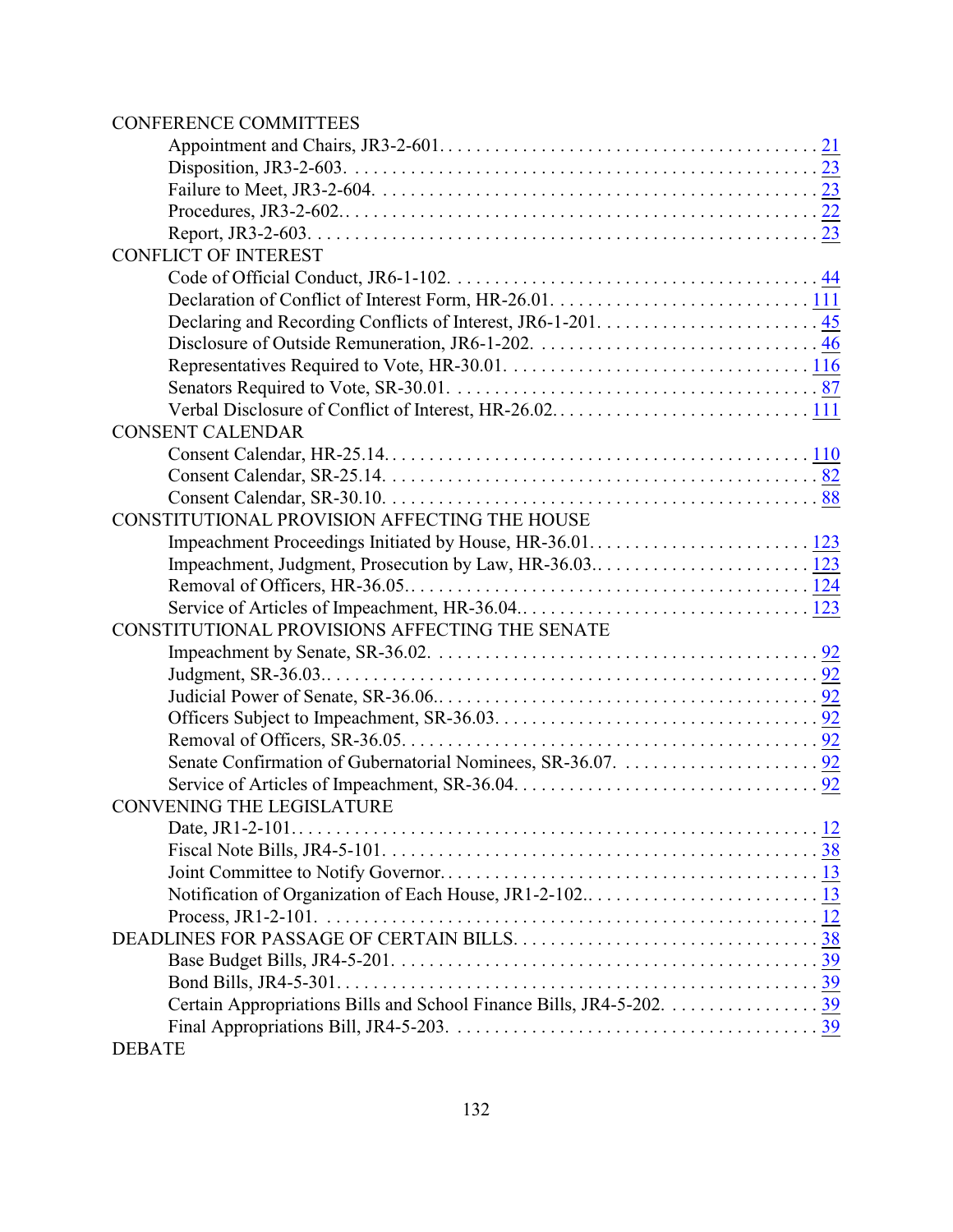| Representatives Not to Speak More Than Twice, HR-28.01114 |  |
|-----------------------------------------------------------|--|
|                                                           |  |
|                                                           |  |
|                                                           |  |
| <b>DECORUM</b>                                            |  |
|                                                           |  |
|                                                           |  |
|                                                           |  |
|                                                           |  |
|                                                           |  |
|                                                           |  |
|                                                           |  |
|                                                           |  |
|                                                           |  |
|                                                           |  |
|                                                           |  |
|                                                           |  |
|                                                           |  |
|                                                           |  |
|                                                           |  |
|                                                           |  |
|                                                           |  |
|                                                           |  |
|                                                           |  |
|                                                           |  |
|                                                           |  |
|                                                           |  |
| <b>EFFECTIVE DATE</b>                                     |  |
|                                                           |  |
| ETHICAL STANDARDS                                         |  |
|                                                           |  |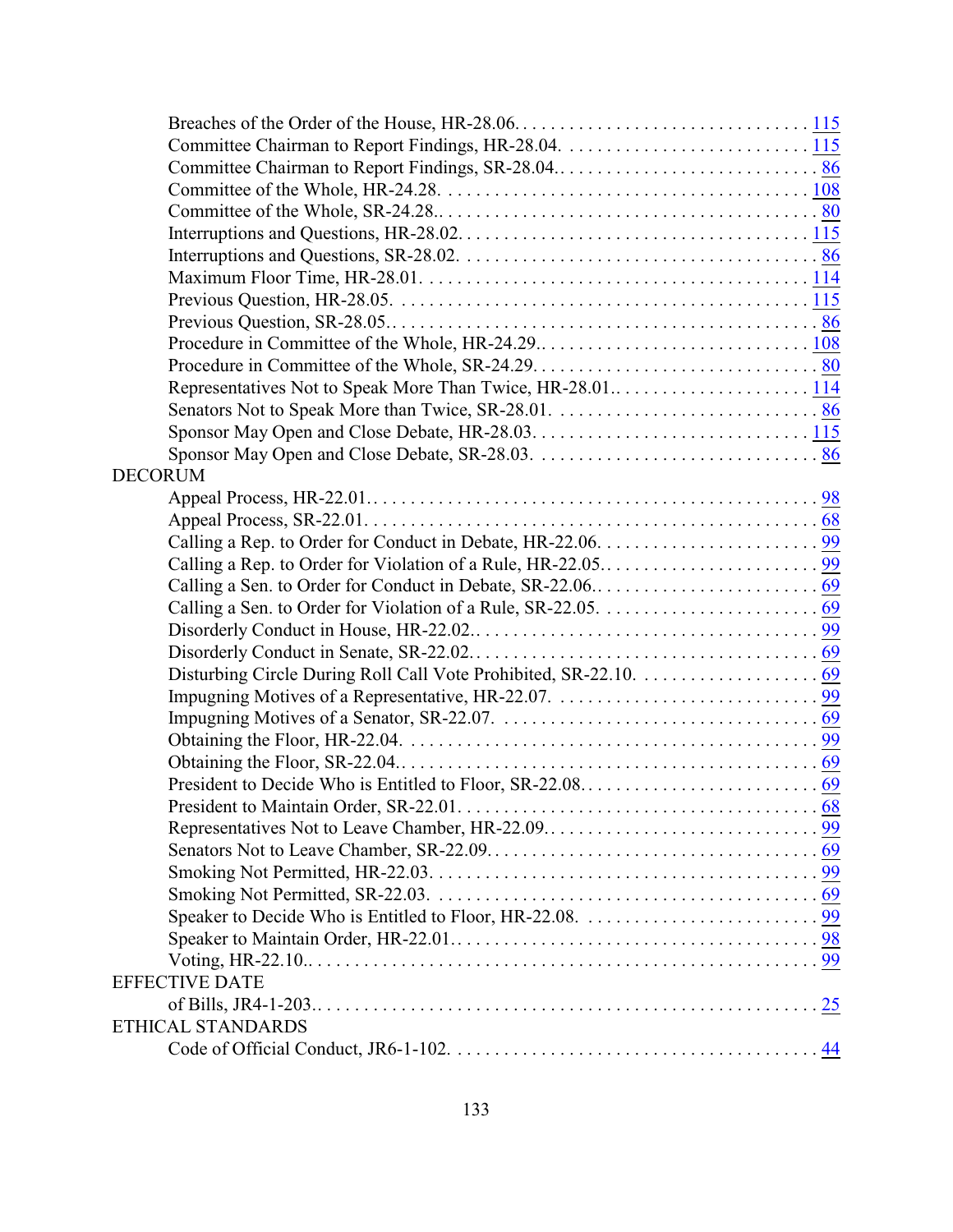| ETHICS COMMITTEE PROCEDURES                  |  |
|----------------------------------------------|--|
|                                              |  |
|                                              |  |
|                                              |  |
|                                              |  |
|                                              |  |
|                                              |  |
|                                              |  |
|                                              |  |
|                                              |  |
|                                              |  |
|                                              |  |
|                                              |  |
|                                              |  |
|                                              |  |
|                                              |  |
|                                              |  |
|                                              |  |
|                                              |  |
|                                              |  |
|                                              |  |
|                                              |  |
|                                              |  |
|                                              |  |
|                                              |  |
|                                              |  |
|                                              |  |
|                                              |  |
|                                              |  |
| <b>ETHICS TRAINING</b>                       |  |
|                                              |  |
|                                              |  |
|                                              |  |
|                                              |  |
| EXECUTIVE APPROPRIATIONS COMMITTEE (Interim) |  |
|                                              |  |
|                                              |  |
|                                              |  |
| EXECUTIVE APPROPRIATIONS COMMITTEE (Session) |  |
|                                              |  |
|                                              |  |
|                                              |  |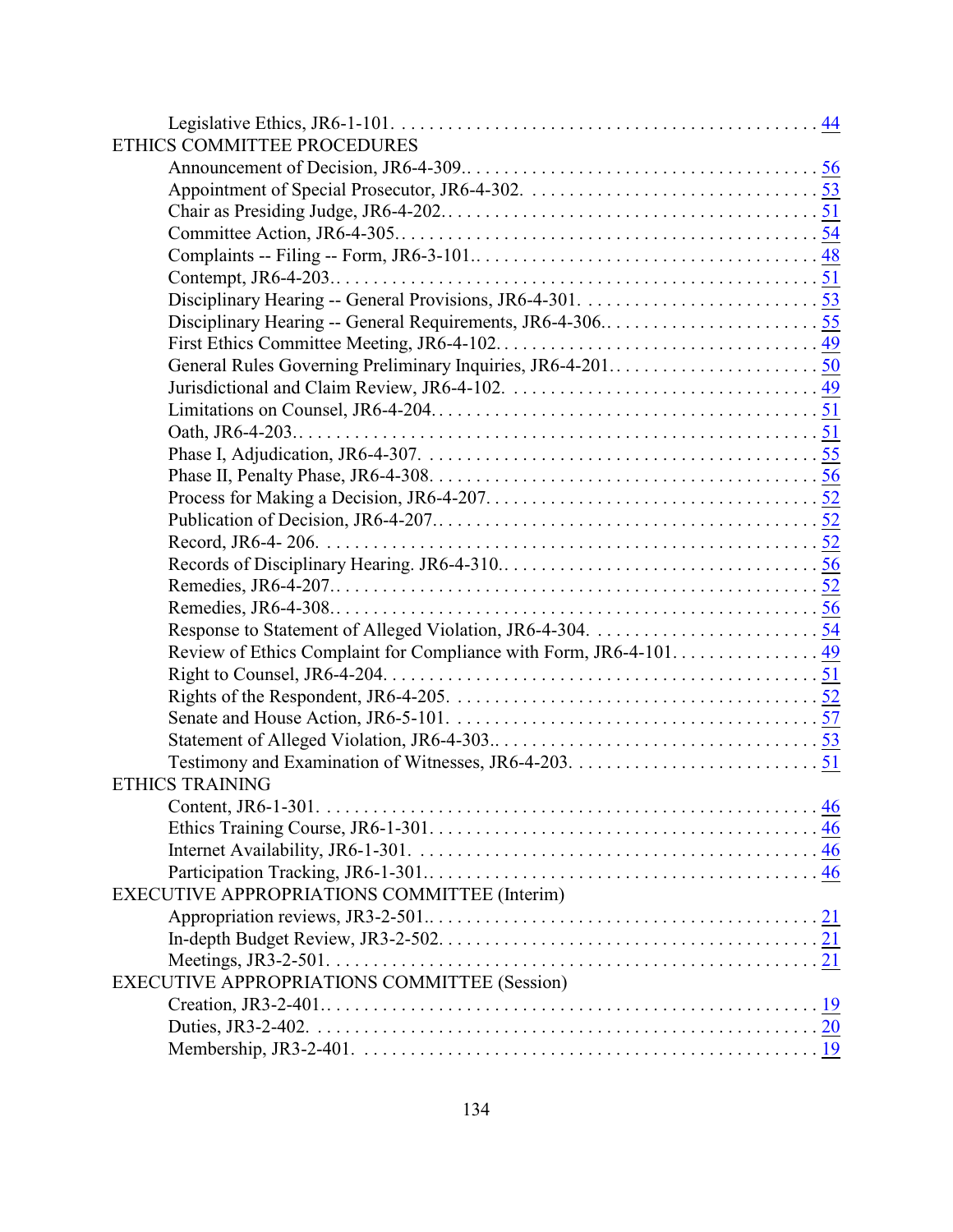| <b>EXECUTIVE SESSIONS</b>                             |  |
|-------------------------------------------------------|--|
|                                                       |  |
|                                                       |  |
|                                                       |  |
|                                                       |  |
| <b>EXPENSES</b>                                       |  |
|                                                       |  |
| HOUSE AND SENATE ETHICS COMMITTEES                    |  |
|                                                       |  |
|                                                       |  |
|                                                       |  |
|                                                       |  |
|                                                       |  |
|                                                       |  |
|                                                       |  |
| <b>HOUSE RULES GENERALLY</b>                          |  |
|                                                       |  |
|                                                       |  |
|                                                       |  |
|                                                       |  |
|                                                       |  |
|                                                       |  |
|                                                       |  |
|                                                       |  |
|                                                       |  |
|                                                       |  |
|                                                       |  |
|                                                       |  |
|                                                       |  |
|                                                       |  |
| 35. EXECUTIVE SESSIONS.                               |  |
| 36. CONSTITUTIONAL PROVISION AFFECTING THE HOUSE. 123 |  |
| 37. IMPEACHMENT.                                      |  |
| 38. LOBBYIST ETHICS AND ENFORCEMENT.  124             |  |
| <b>IMPEACHMENT</b>                                    |  |
|                                                       |  |
|                                                       |  |
|                                                       |  |
|                                                       |  |
|                                                       |  |
|                                                       |  |
|                                                       |  |
|                                                       |  |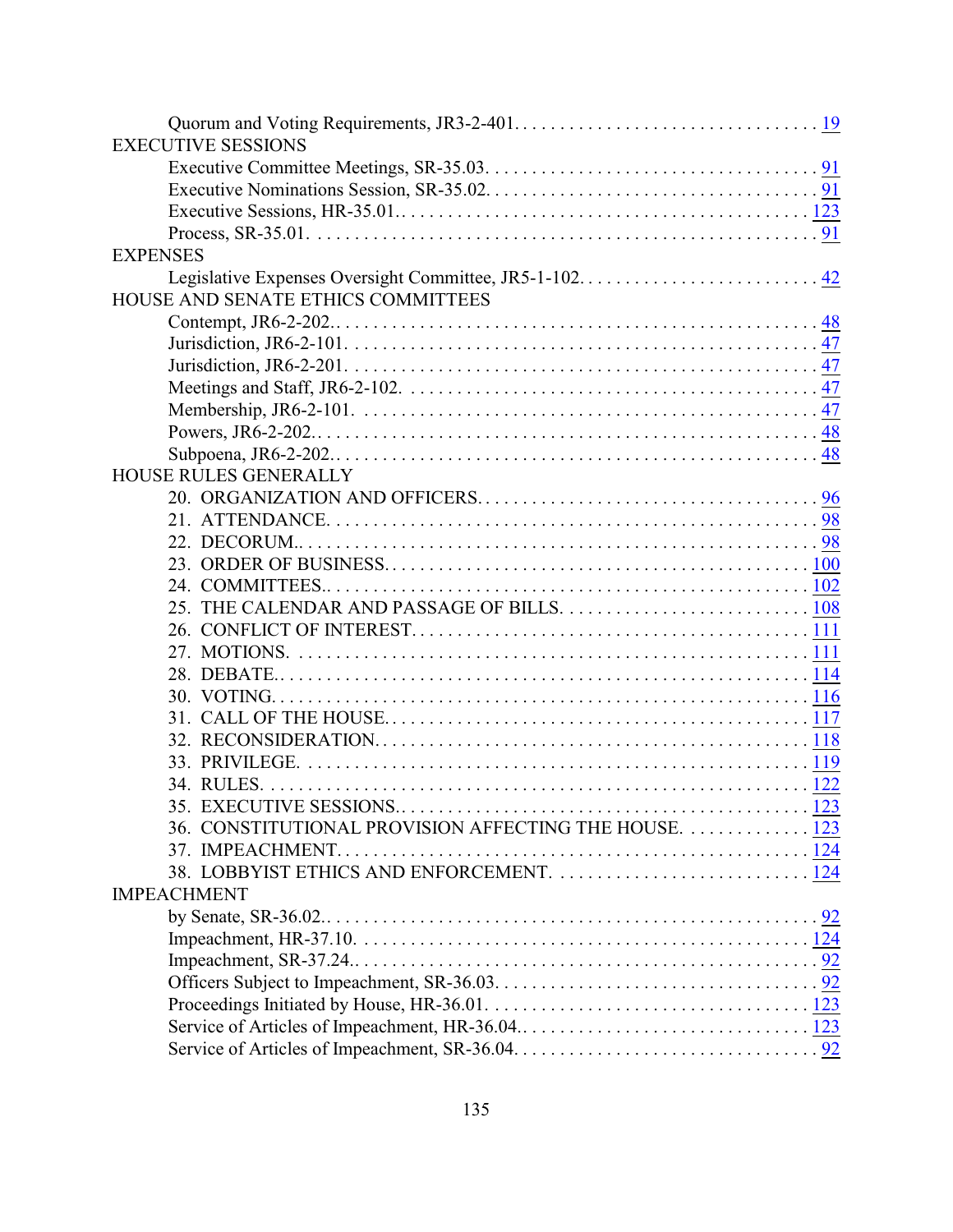# INTERIM COMMITTEES

| <b>INTERIM RULES GENERALLY</b>                     |  |
|----------------------------------------------------|--|
|                                                    |  |
| TITLE 1. COMMITTEE AND TASK FORCE ORGANIZATION     |  |
|                                                    |  |
|                                                    |  |
| TITLE 3. REQUIREMENTS FOR AND CONDUCT OF COMMITTEE |  |
|                                                    |  |
| JOINT APPROPRIATIONS COMMITTEE                     |  |
|                                                    |  |
|                                                    |  |
|                                                    |  |
|                                                    |  |
|                                                    |  |
| <b>JOINT CONVENTIONS</b>                           |  |
|                                                    |  |
|                                                    |  |
|                                                    |  |
|                                                    |  |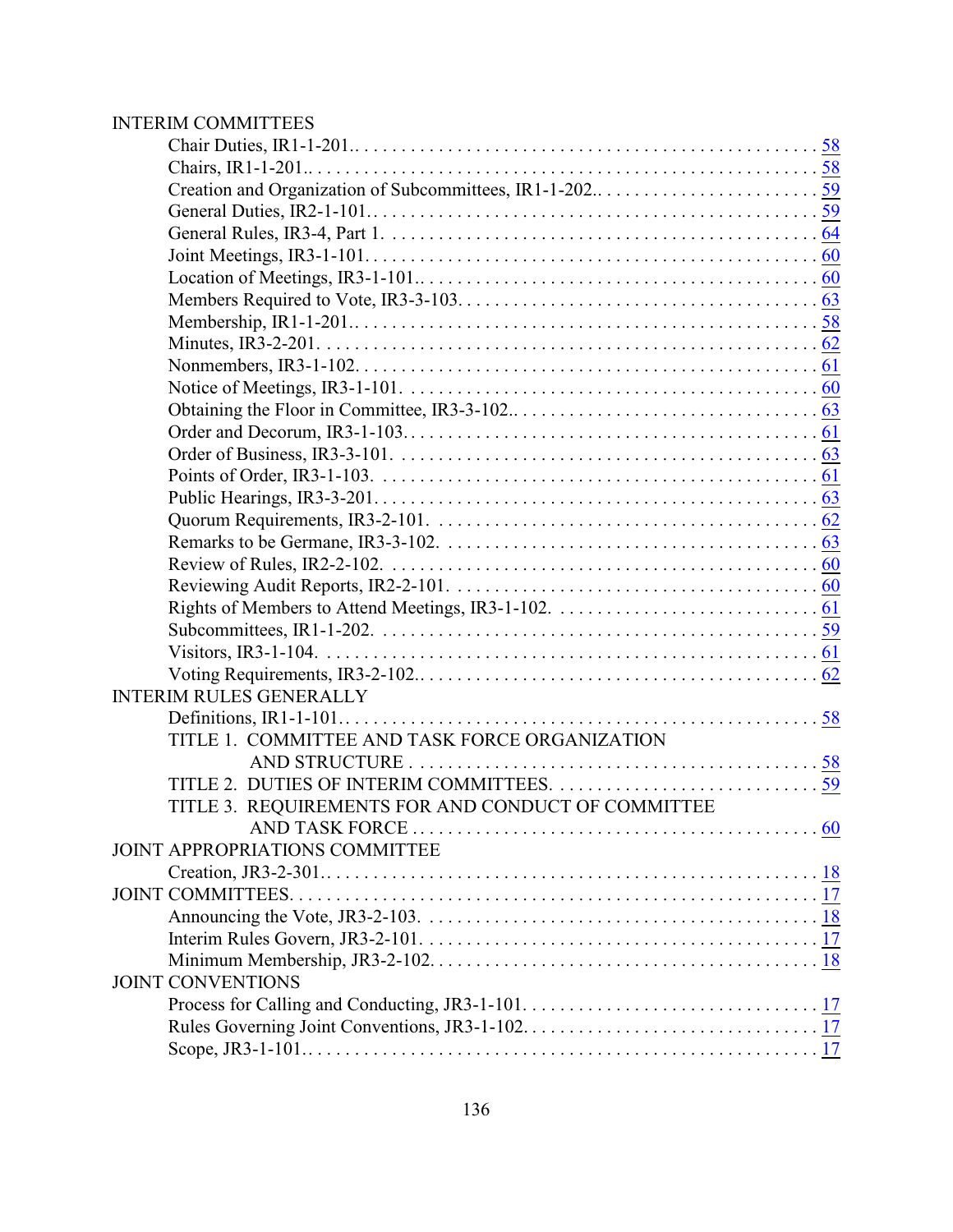| <b>JOINT RULES GENERALLY</b>                                       |              |
|--------------------------------------------------------------------|--------------|
| TITLE 1. GOVERNING GENERAL LEGISLATIVE ORGANIZATION AND            |              |
|                                                                    |              |
| TITLE 2. SPECIAL SESSIONS AND VETO OVERRIDE SESSION 15             |              |
| TITLE 3. JOINT CONVENTIONS AND JOINT COMMITTEES. 17                |              |
|                                                                    |              |
| TITLE 5. LEGISLATIVE EXPENSE AND MILEAGE REIMBURSEMENT 41          |              |
| TITLE 6. LEGISLATIVE ETHICS AND ADJUDICATION OF                    |              |
|                                                                    |              |
| <b>JUDICIAL SENATE CONFIRMATION</b>                                |              |
|                                                                    |              |
| <b>LEGISLATION</b>                                                 |              |
|                                                                    |              |
|                                                                    |              |
|                                                                    |              |
|                                                                    |              |
|                                                                    |              |
|                                                                    |              |
|                                                                    |              |
|                                                                    |              |
|                                                                    |              |
|                                                                    |              |
|                                                                    |              |
|                                                                    |              |
|                                                                    |              |
|                                                                    |              |
|                                                                    |              |
|                                                                    |              |
| <b>LEGISLATIVE SEAL</b>                                            |              |
|                                                                    |              |
| LOBBYIST ETHICS AND ENFORCEMENT                                    |              |
| Definitions, $HR-38.01$                                            | $\ldots$ 124 |
|                                                                    |              |
|                                                                    |              |
|                                                                    |              |
|                                                                    |              |
|                                                                    |              |
| Enforcement; Speaker Review; Minority Leader Review, HR-38.05. 126 |              |
|                                                                    |              |
|                                                                    |              |
|                                                                    |              |
|                                                                    |              |
|                                                                    |              |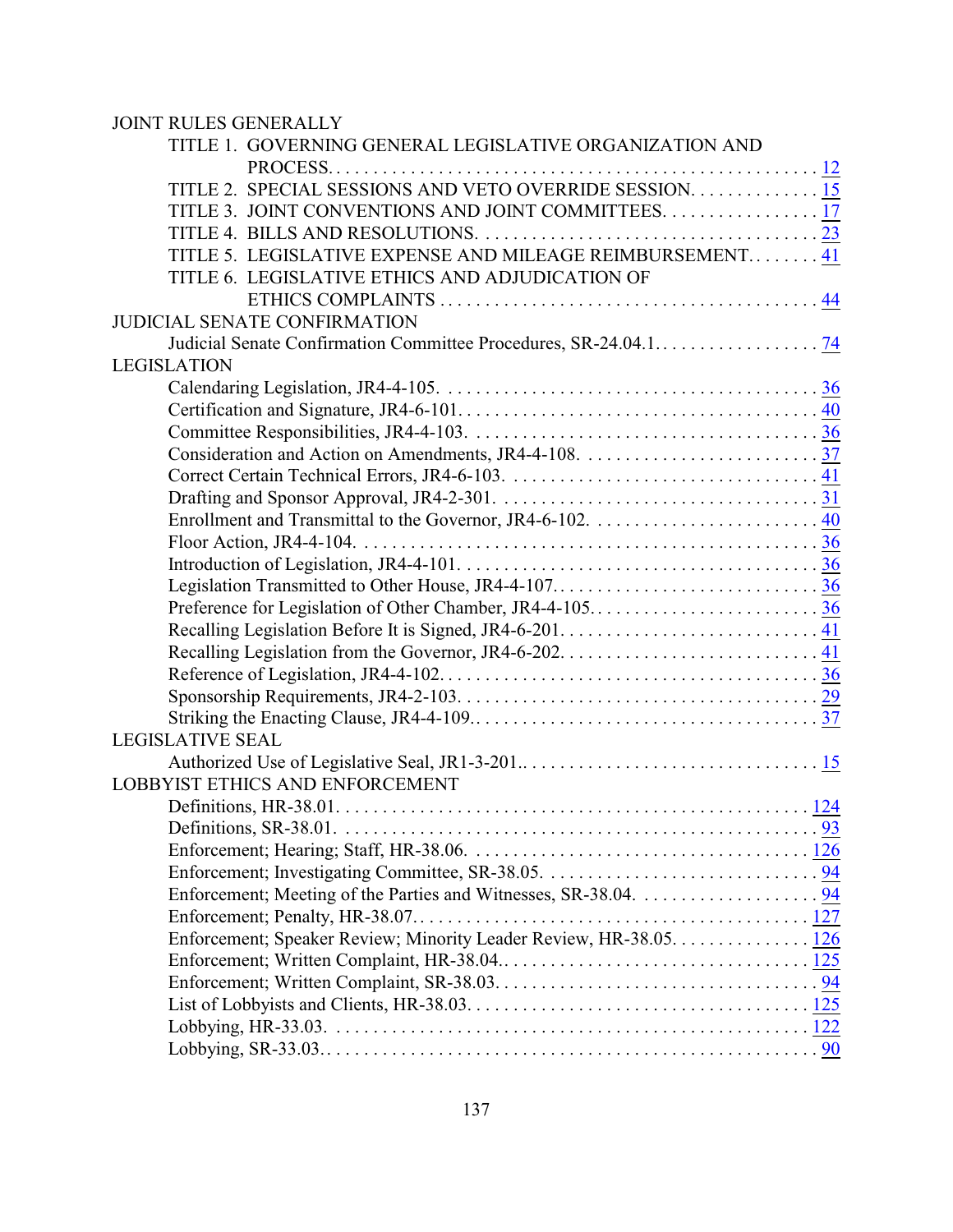| <b>MOTIONS</b>                                                                                                            |  |
|---------------------------------------------------------------------------------------------------------------------------|--|
|                                                                                                                           |  |
|                                                                                                                           |  |
|                                                                                                                           |  |
|                                                                                                                           |  |
| Division of a Question, HR-27.14. $\dots$ . $\dots$ . $\dots$ . $\dots$ . $\dots$ . $\dots$ . $\dots$ . $\dots$ . $\dots$ |  |
|                                                                                                                           |  |
|                                                                                                                           |  |
|                                                                                                                           |  |
|                                                                                                                           |  |
|                                                                                                                           |  |
|                                                                                                                           |  |
|                                                                                                                           |  |
|                                                                                                                           |  |
|                                                                                                                           |  |
|                                                                                                                           |  |
|                                                                                                                           |  |
|                                                                                                                           |  |
|                                                                                                                           |  |
|                                                                                                                           |  |
|                                                                                                                           |  |
|                                                                                                                           |  |
|                                                                                                                           |  |
|                                                                                                                           |  |
|                                                                                                                           |  |
|                                                                                                                           |  |
|                                                                                                                           |  |
|                                                                                                                           |  |
|                                                                                                                           |  |
| Motions to be Stated Before Debate, SR-27.01                                                                              |  |
|                                                                                                                           |  |
|                                                                                                                           |  |
|                                                                                                                           |  |
|                                                                                                                           |  |
|                                                                                                                           |  |
|                                                                                                                           |  |
|                                                                                                                           |  |
|                                                                                                                           |  |
| <b>NOTES</b>                                                                                                              |  |
|                                                                                                                           |  |
|                                                                                                                           |  |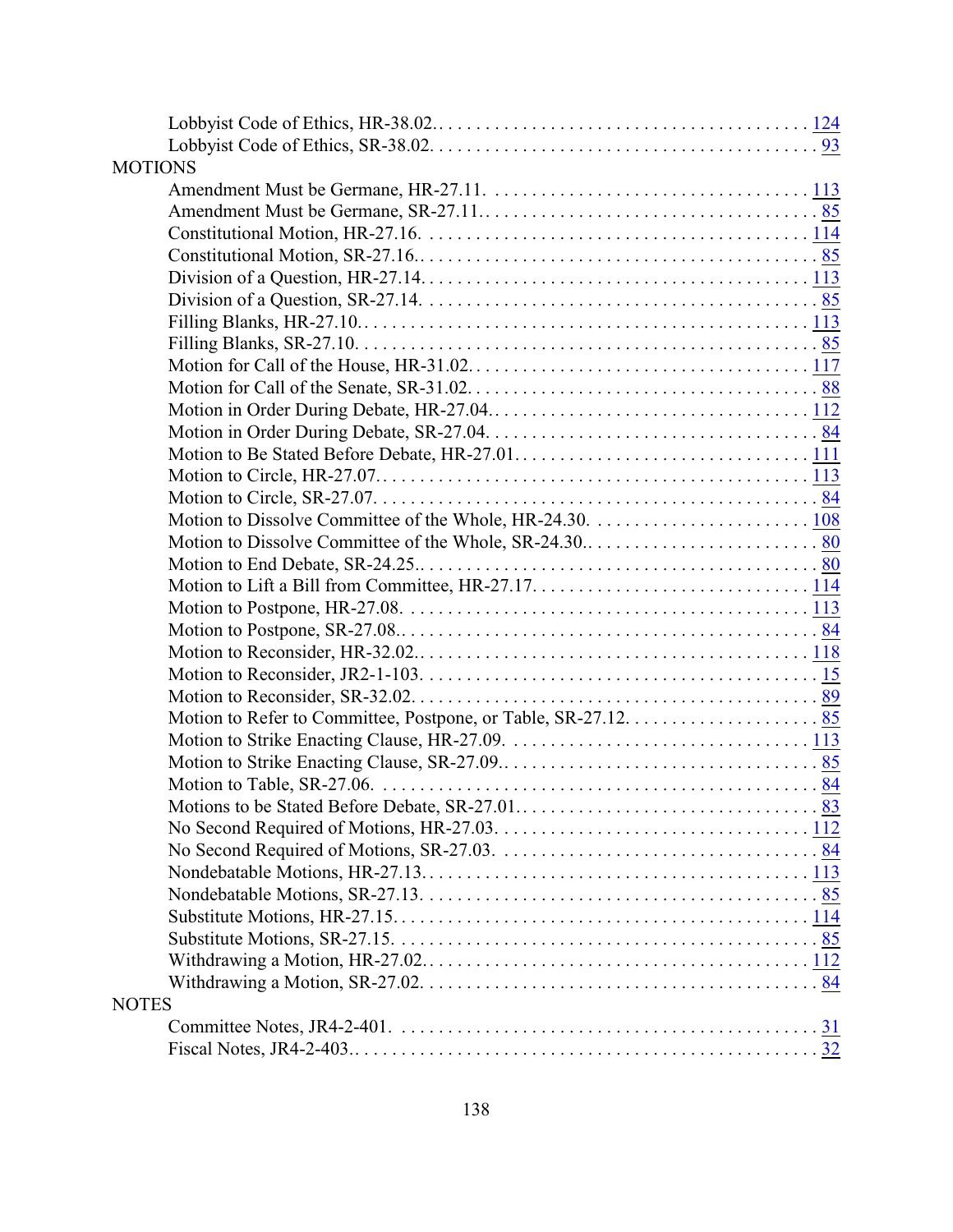| NUMBERING, DISTRIBUTION, AND PRINTING |  |
|---------------------------------------|--|
|                                       |  |
|                                       |  |
|                                       |  |
|                                       |  |
| <b>ORDER OF BUSINESS</b>              |  |
|                                       |  |
|                                       |  |
|                                       |  |
|                                       |  |
|                                       |  |
|                                       |  |
|                                       |  |
|                                       |  |
|                                       |  |
|                                       |  |
|                                       |  |
|                                       |  |
|                                       |  |
|                                       |  |
|                                       |  |
|                                       |  |
|                                       |  |
|                                       |  |
|                                       |  |
|                                       |  |
|                                       |  |
|                                       |  |
|                                       |  |
|                                       |  |
|                                       |  |
|                                       |  |
|                                       |  |
|                                       |  |
|                                       |  |
|                                       |  |
|                                       |  |
|                                       |  |
| ORGANIZATION AND OFFICERS             |  |
|                                       |  |
|                                       |  |
|                                       |  |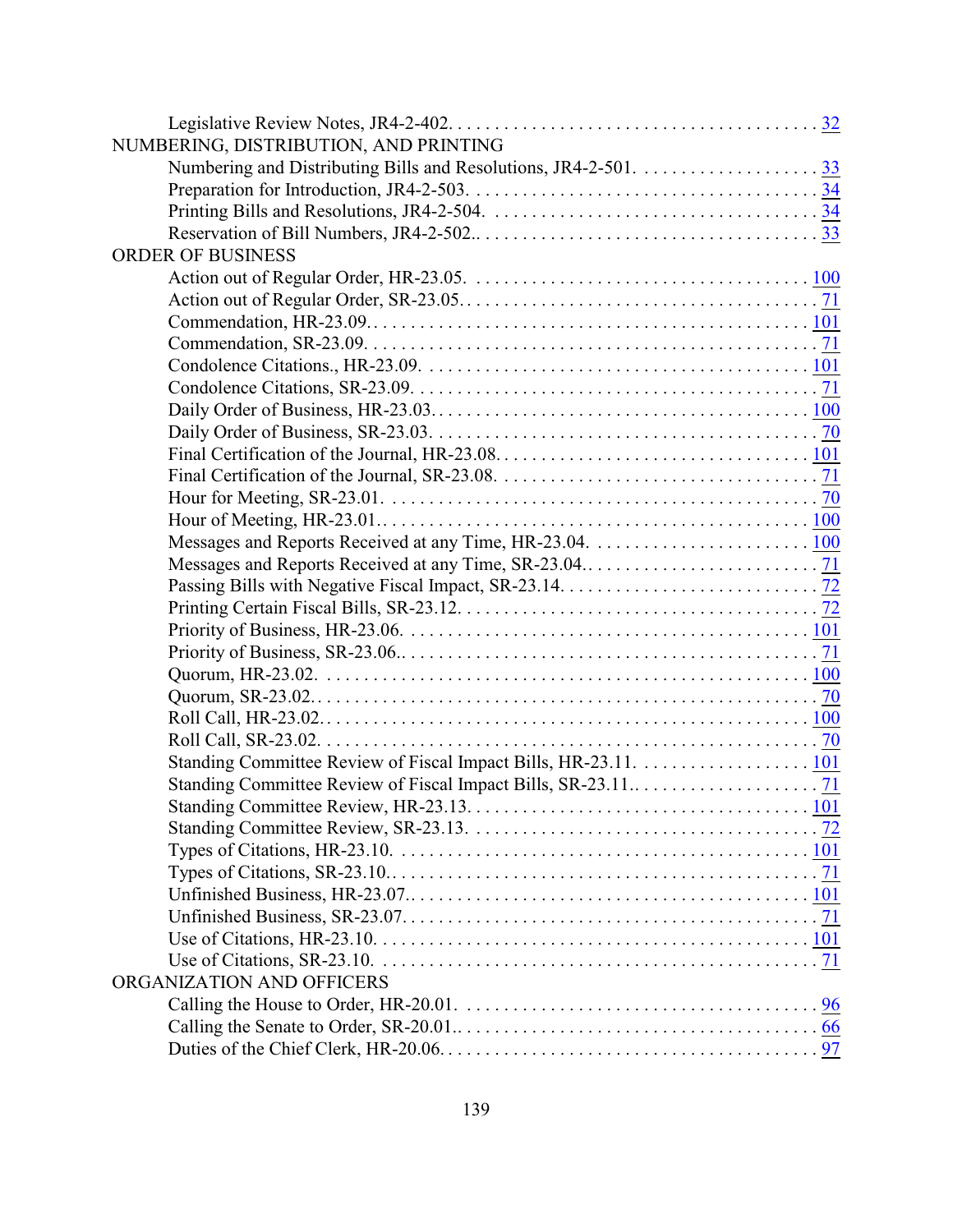| PARLIAMENTARY RULES GOVERNING INTERIM COMMITTEES |  |
|--------------------------------------------------|--|
|                                                  |  |
|                                                  |  |
|                                                  |  |
|                                                  |  |
|                                                  |  |
|                                                  |  |
|                                                  |  |
|                                                  |  |
|                                                  |  |
| <b>PRIVILEGE</b>                                 |  |
|                                                  |  |
|                                                  |  |
|                                                  |  |
|                                                  |  |
|                                                  |  |
|                                                  |  |
|                                                  |  |
|                                                  |  |
|                                                  |  |
|                                                  |  |
|                                                  |  |
|                                                  |  |
| <b>PUBLIC HEARING</b>                            |  |
|                                                  |  |
|                                                  |  |
| RECALLING LEGISLATION                            |  |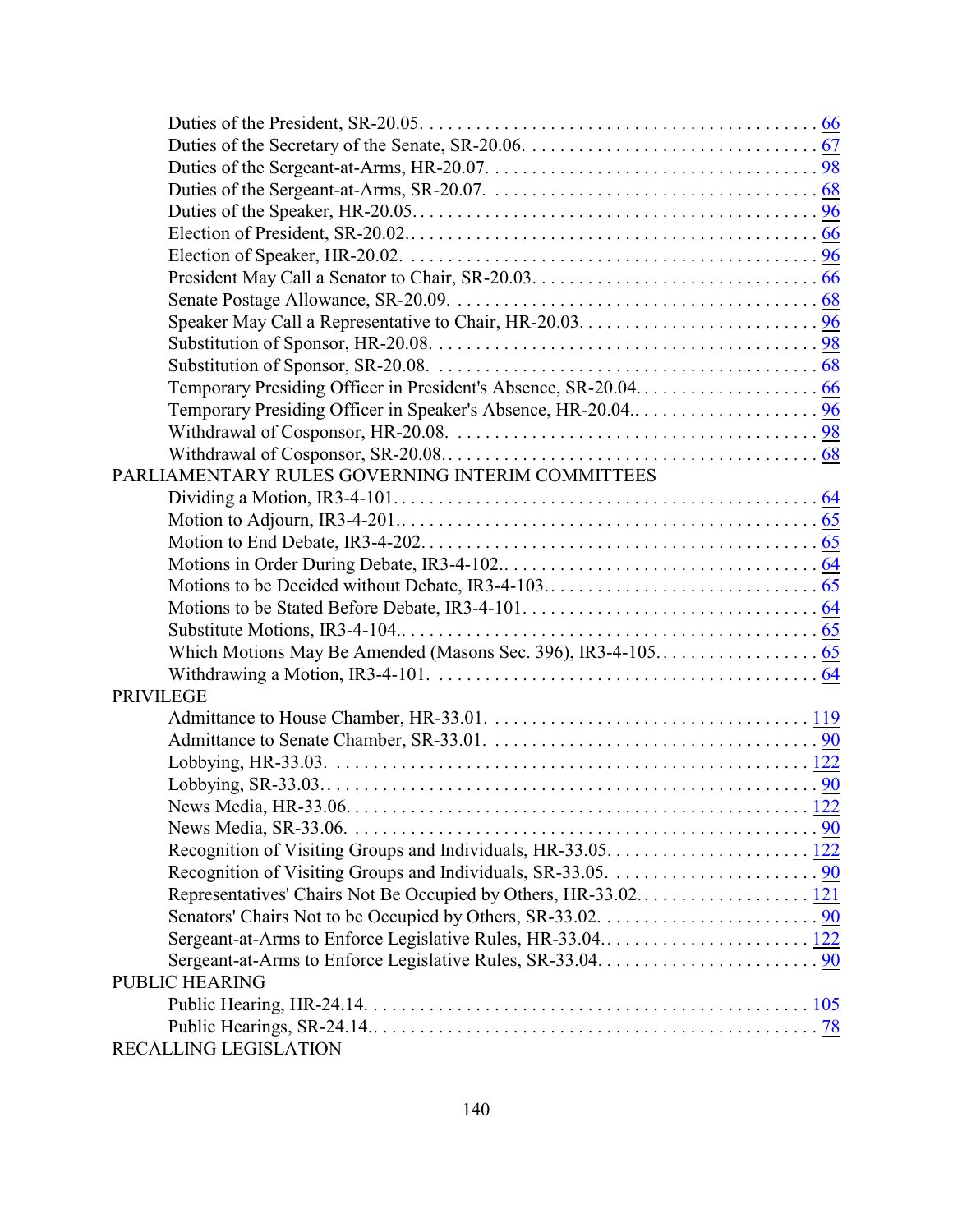| <b>RECONSIDERATION</b>                                            |             |
|-------------------------------------------------------------------|-------------|
|                                                                   |             |
|                                                                   |             |
|                                                                   |             |
|                                                                   |             |
|                                                                   |             |
|                                                                   |             |
|                                                                   |             |
|                                                                   |             |
|                                                                   |             |
| RECORDING LEGISLATIVE ACTION                                      |             |
|                                                                   |             |
|                                                                   |             |
| <b>REIMBURSEMENT</b>                                              |             |
|                                                                   |             |
|                                                                   |             |
| REIMBURSEMENT DURING ANNUAL GENERAL SESSION                       |             |
|                                                                   |             |
|                                                                   |             |
|                                                                   |             |
| REIMBURSEMENT FOR AUTHORIZED LEGISLATIVE MEETINGS                 |             |
|                                                                   |             |
|                                                                   |             |
|                                                                   |             |
| REQUESTING APPROPRIATIONS                                         |             |
|                                                                   |             |
|                                                                   |             |
|                                                                   |             |
| REQUESTING BILLS OR RESOLUTIONS                                   |             |
| Contents, JR4-2-101                                               | $\ldots$ 28 |
|                                                                   |             |
|                                                                   |             |
|                                                                   |             |
| <b>RESOLUTION FORMAT</b>                                          |             |
|                                                                   |             |
|                                                                   |             |
|                                                                   |             |
| <b>RULES</b>                                                      |             |
|                                                                   |             |
| Adoption, Amendment, and Suspension of Senate Rules, SR-34.01. 91 |             |
|                                                                   |             |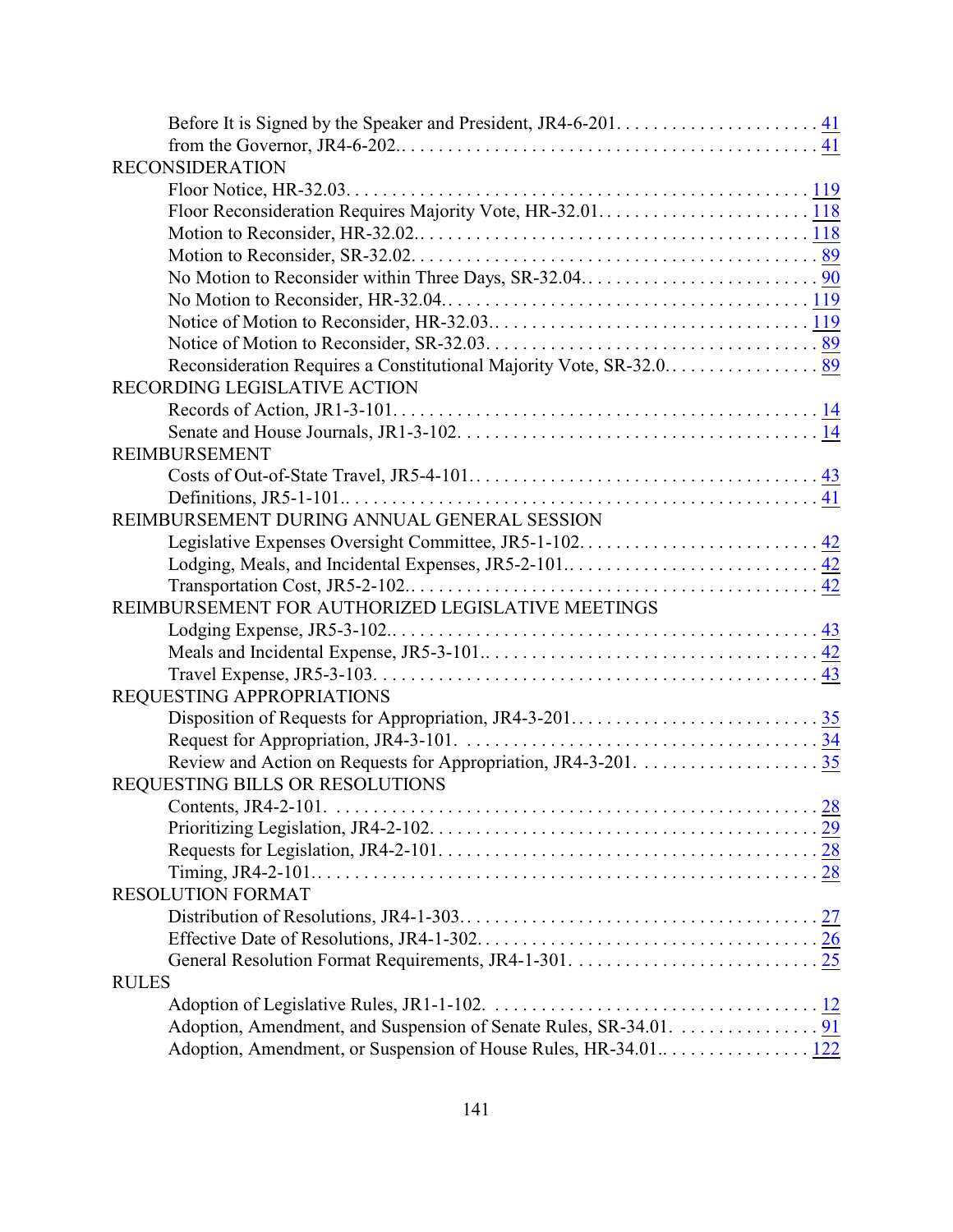| <b>SENATE RULES GENERALLY</b>                         |  |
|-------------------------------------------------------|--|
|                                                       |  |
|                                                       |  |
|                                                       |  |
|                                                       |  |
|                                                       |  |
|                                                       |  |
|                                                       |  |
|                                                       |  |
|                                                       |  |
|                                                       |  |
|                                                       |  |
|                                                       |  |
|                                                       |  |
|                                                       |  |
|                                                       |  |
| 36. CONSTITUTIONAL PROVISIONS AFFECTING THE SENATE 92 |  |
|                                                       |  |
|                                                       |  |
| <b>SPECIAL COMMITTEES</b>                             |  |
|                                                       |  |
|                                                       |  |
|                                                       |  |
|                                                       |  |
| Motion to Reconsider, JR2-1-103.                      |  |
| <b>STANDING COMMITTEES</b>                            |  |
|                                                       |  |
| SUBSTITUTE AND REPLACEMENT BILLS OR RESOLUTIONS       |  |
|                                                       |  |
|                                                       |  |
|                                                       |  |
|                                                       |  |
|                                                       |  |
| <b>TIME LIMIT</b>                                     |  |
|                                                       |  |
|                                                       |  |